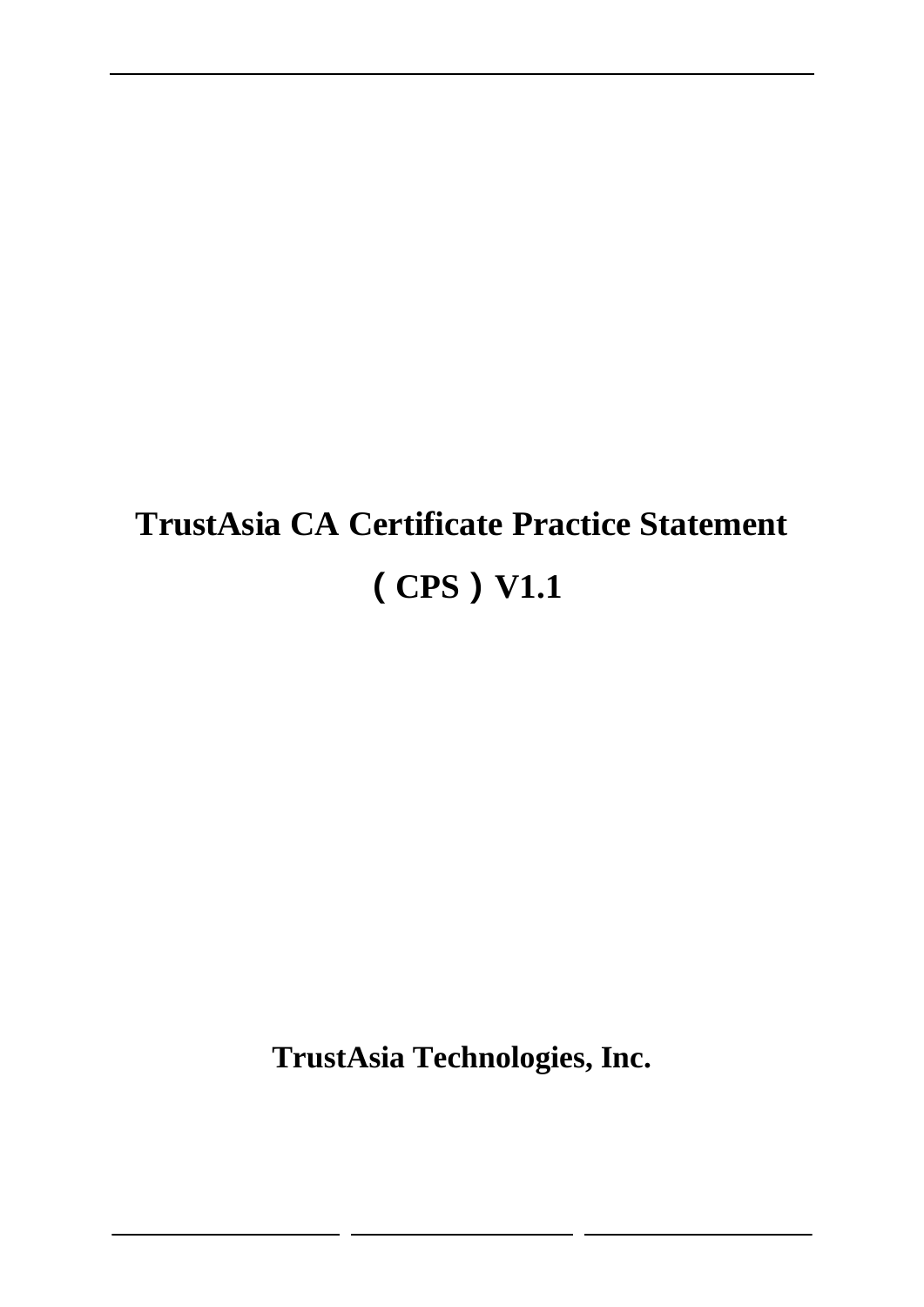### Revision History

| Version | Update content    | Time      | Editor      | Approver               | Comments |
|---------|-------------------|-----------|-------------|------------------------|----------|
| V1.1    | Issue 1st version | 2020/8/25 | CPS Writing | <b>Security Policy</b> |          |
|         |                   |           | Group       | Council                |          |
|         |                   |           |             |                        |          |
|         |                   |           |             |                        |          |
|         |                   |           |             |                        |          |
|         |                   |           |             |                        |          |
|         |                   |           |             |                        |          |
|         |                   |           |             |                        |          |
|         |                   |           |             |                        |          |
|         |                   |           |             |                        |          |
|         |                   |           |             |                        |          |
|         |                   |           |             |                        |          |
|         |                   |           |             |                        |          |
|         |                   |           |             |                        |          |
|         |                   |           |             |                        |          |
|         |                   |           |             |                        |          |
|         |                   |           |             |                        |          |
|         |                   |           |             |                        |          |
|         |                   |           |             |                        |          |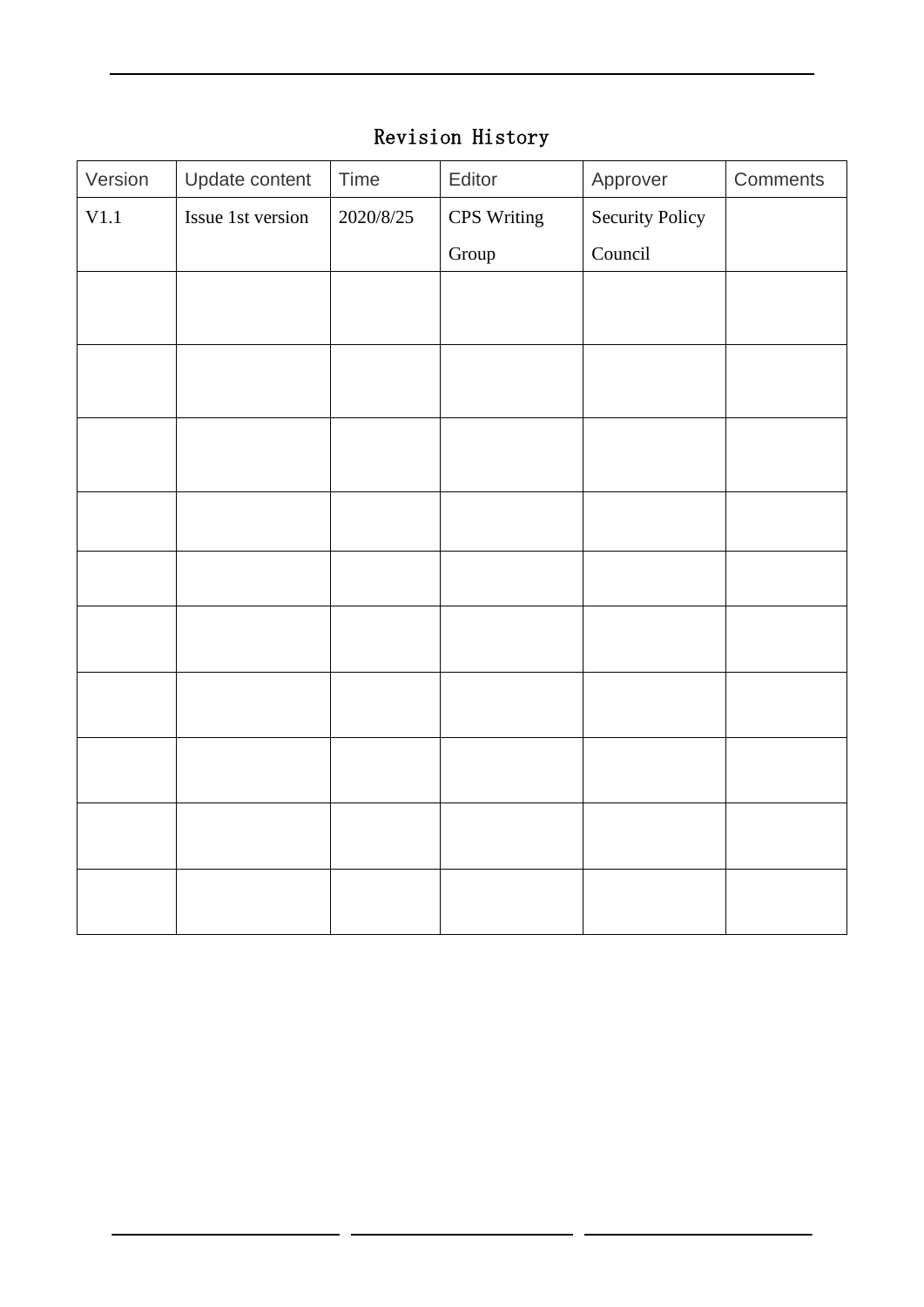### **CONTENT**

| 1.             |                                                                                                |  |
|----------------|------------------------------------------------------------------------------------------------|--|
| 1.1            |                                                                                                |  |
| 1.1.1          |                                                                                                |  |
| 1.1.2          |                                                                                                |  |
| 1.1.3          | THE RELATIONSHIP BETWEEN CERTIFICATION PRACTICE STATEMENT (CPS) AND CERTIFICATE POLICY (CP) 11 |  |
| 1.2            |                                                                                                |  |
| 1.3            |                                                                                                |  |
| 1.3.1          |                                                                                                |  |
| 1.3.2          |                                                                                                |  |
| 1.3.3          |                                                                                                |  |
| 1.3.4          |                                                                                                |  |
| 1.3.5          |                                                                                                |  |
| 1.4            |                                                                                                |  |
| 1.4.1          |                                                                                                |  |
| 1.4.2          |                                                                                                |  |
| 1.4.3          |                                                                                                |  |
| 1.5            |                                                                                                |  |
| 1.5.1          |                                                                                                |  |
| 1.5.2          |                                                                                                |  |
| 1.5.3          |                                                                                                |  |
| 1.5.4          |                                                                                                |  |
| 1.6            |                                                                                                |  |
| 1.6.1          |                                                                                                |  |
| 1.6.2          |                                                                                                |  |
| 2.             |                                                                                                |  |
| 2.1            |                                                                                                |  |
| 2.2<br>2.2.1   |                                                                                                |  |
| 2.2.2          |                                                                                                |  |
| 2.2.3          |                                                                                                |  |
| 2.3            |                                                                                                |  |
| 2.3.1          |                                                                                                |  |
| 2.3.2          |                                                                                                |  |
| 2.3.3          |                                                                                                |  |
| 3.             |                                                                                                |  |
| 3.1            |                                                                                                |  |
| 3.1.1          |                                                                                                |  |
| 3.1.2          |                                                                                                |  |
| 3.1.3          |                                                                                                |  |
| 3.1.4<br>3.1.5 |                                                                                                |  |
| 3.1.6          |                                                                                                |  |
| $3.2^{\circ}$  |                                                                                                |  |
| 3.2.1          |                                                                                                |  |
|                |                                                                                                |  |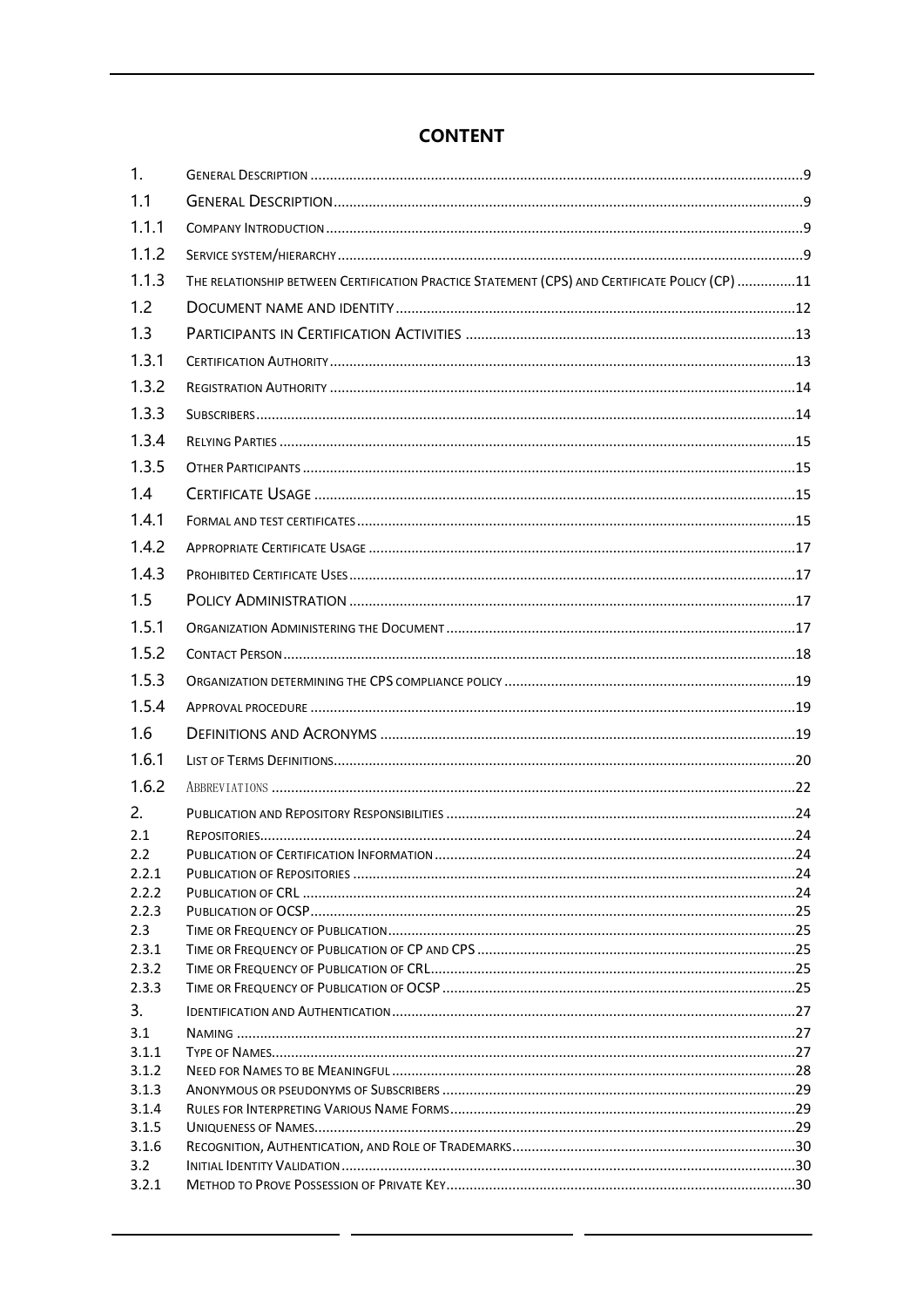| 3.2.2          |  |
|----------------|--|
| 3.2.3          |  |
| 3.2.4          |  |
| 3.2.5          |  |
| 3.2.6          |  |
| 3.2.7          |  |
| 3.2.8          |  |
| 3.2.9          |  |
| 3.2.10         |  |
| 3.2.11         |  |
| 3.3            |  |
| 3.3.1          |  |
| 3.3.2          |  |
| 3.4            |  |
| 3.5            |  |
| 4.             |  |
| 4.1            |  |
| 4.1.1          |  |
|                |  |
| 4.1.2          |  |
| 4.2            |  |
| 4.2.1          |  |
| 4.2.2          |  |
| 4.3            |  |
| 4.3.1          |  |
| 4.3.2          |  |
| 4.4            |  |
| 4.4.1<br>4.4.2 |  |
|                |  |
|                |  |
| 4.4.3          |  |
| 4.5            |  |
| 4.5.1          |  |
| 4.5.2          |  |
| 4.6            |  |
| 4.6.1          |  |
| 4.6.2          |  |
| 4.6.3          |  |
| 4.6.4          |  |
| 4.6.5          |  |
| 4.6.6          |  |
| 4.6.7          |  |
| 4.7            |  |
| 4.7.1          |  |
| 4.7.2          |  |
| 4.7.3          |  |
| 4.7.4          |  |
| 4.7.5          |  |
| 4.7.6          |  |
| 4.7.7          |  |
| 4.8            |  |
| 4.8.1          |  |
| 4.8.2          |  |
| 4.8.3          |  |
| 4.8.4          |  |
| 4.8.5          |  |
| 4.8.6<br>4.8.7 |  |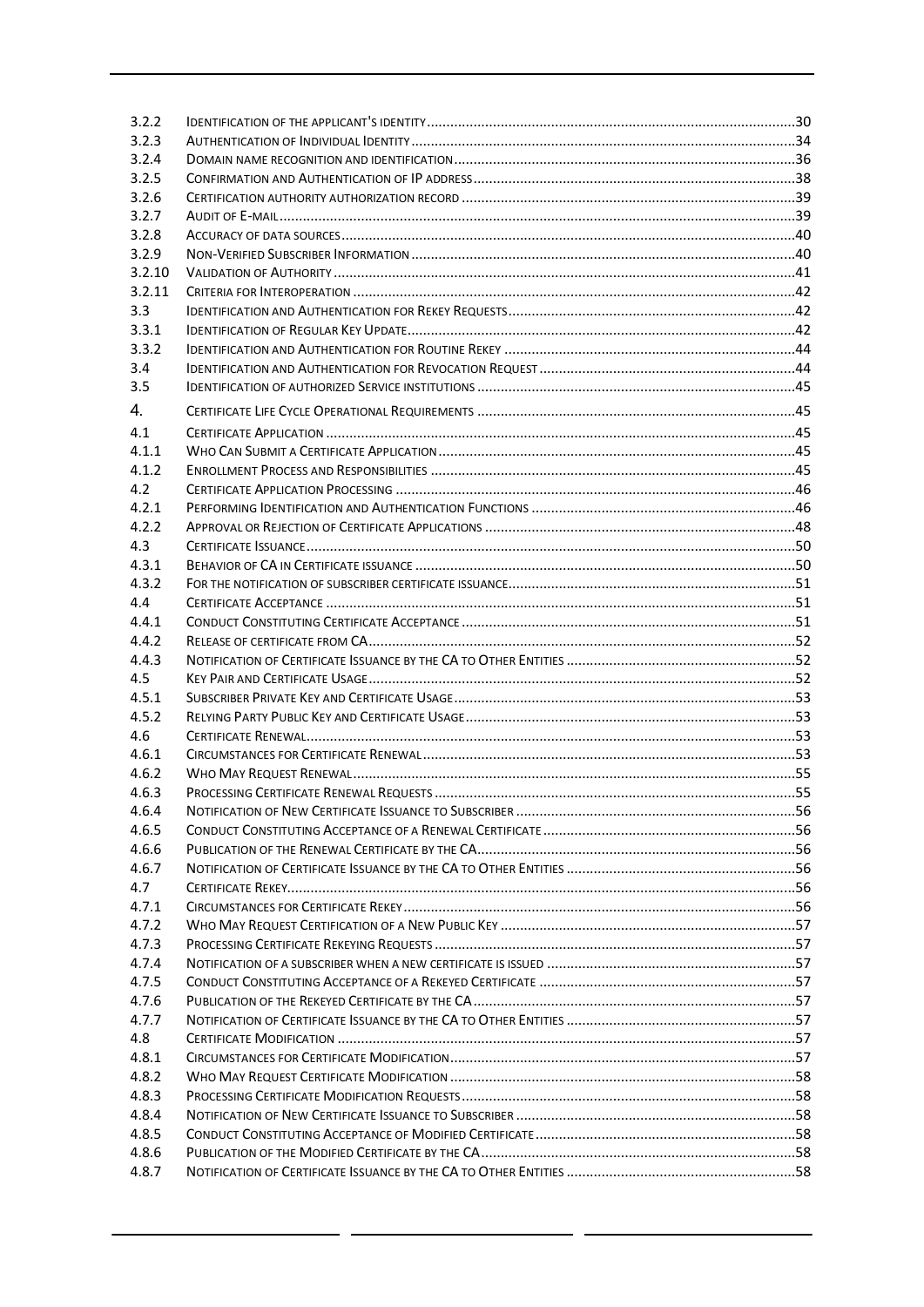| 4.9            |  |
|----------------|--|
| 4.9.1          |  |
| 4.9.2          |  |
| 4.9.3          |  |
| 4.9.4          |  |
| 4.9.5          |  |
| 4.9.6          |  |
| 4.9.7          |  |
| 4.9.8          |  |
| 4.9.9          |  |
| 4.9.10         |  |
| 4.9.11         |  |
| 4.9.12         |  |
| 4.9.13         |  |
| 4.9.14         |  |
| 4.9.15         |  |
| 4.9.16         |  |
| 4.10           |  |
| 4.10.1         |  |
| 4.10.2         |  |
| 4.10.3         |  |
| 4.11           |  |
| 4.12           |  |
| 4.12.1         |  |
| 4.12.2         |  |
| 5.             |  |
| 5.1            |  |
| 5.1.1          |  |
| 5.1.2          |  |
| 5.1.3          |  |
| 5.1.4          |  |
| 5.1.5          |  |
| 5.1.6          |  |
| 5.1.7          |  |
| 5.1.8          |  |
| 5.1.9          |  |
| 5.2            |  |
| 5.2.1          |  |
| 5.2.2          |  |
| 5.2.3          |  |
| 5.2.4          |  |
| 5.3            |  |
| 5.3.1          |  |
| 5.3.2          |  |
| 5.3.3          |  |
| 5.3.4          |  |
| 5.3.5          |  |
| 5.3.6          |  |
| 5.3.7          |  |
| 5.3.8          |  |
| 5.4            |  |
| 5.4.1          |  |
| 5.4.2          |  |
|                |  |
|                |  |
| 5.4.3          |  |
| 5.4.4<br>5.4.5 |  |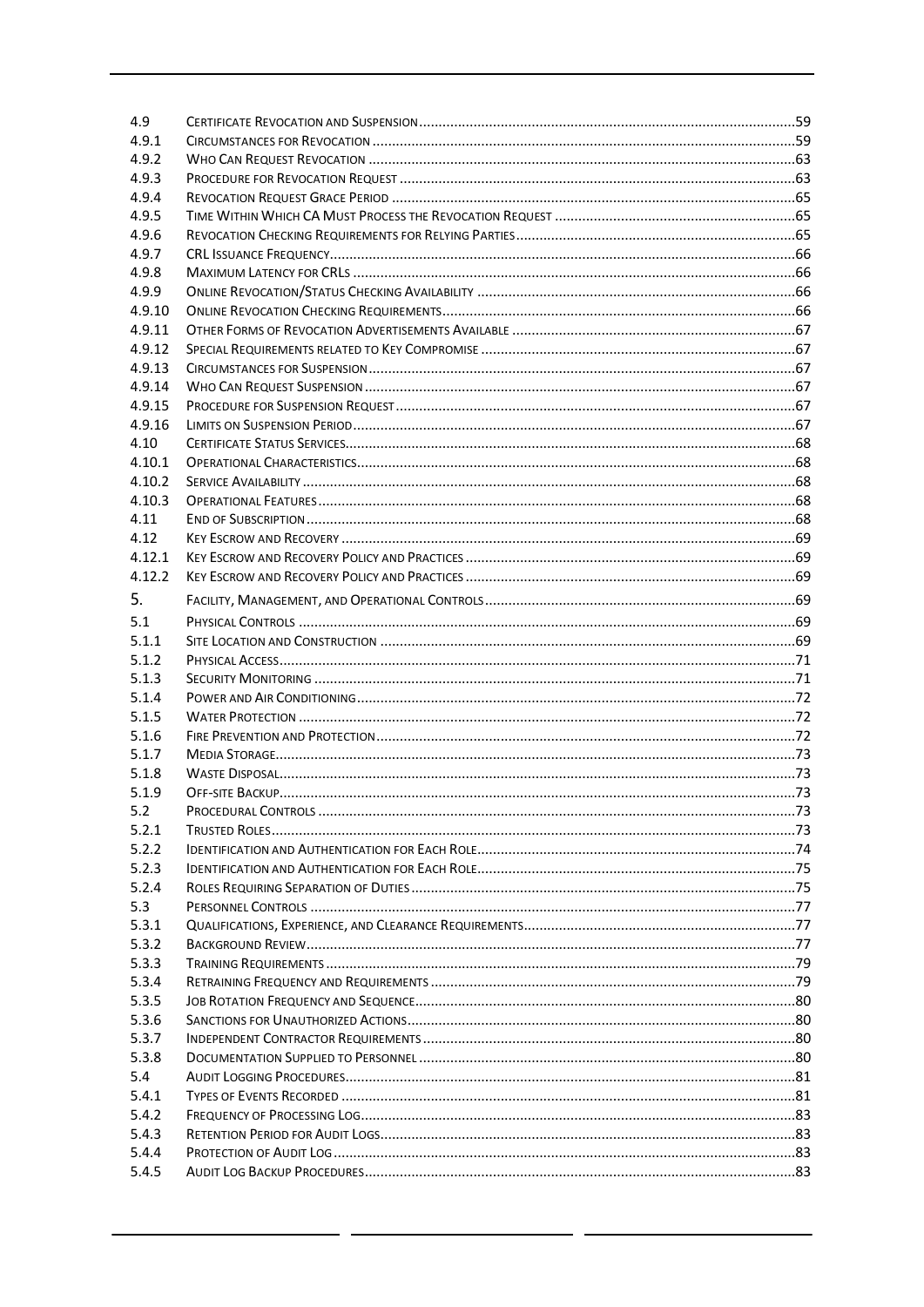| 5.4.6          |  |
|----------------|--|
| 5.4.7          |  |
| 5.4.8          |  |
| 5.5            |  |
| 5.5.1          |  |
| 5.5.2          |  |
| 5.5.3          |  |
| 5.5.4          |  |
| 5.5.5          |  |
| 5.5.6          |  |
| 5.5.7          |  |
| 5.6            |  |
| 5.7            |  |
| 5.7.1<br>5.7.2 |  |
| 5.7.3          |  |
| 5.7.4          |  |
| 5.8            |  |
|                |  |
| 6.             |  |
| 6.1            |  |
| 6.1.1          |  |
| 6.1.2          |  |
| 6.1.3          |  |
| 6.1.4          |  |
| 6.1.5          |  |
| 6.1.6          |  |
| 6.1.7          |  |
| 6.2            |  |
| 6.2.1          |  |
| 6.2.2          |  |
| 6.2.3          |  |
| 6.2.4          |  |
| 6.2.5          |  |
| 6.2.6          |  |
| 6.2.7          |  |
| 6.2.8          |  |
| 6.2.9          |  |
| 6.2.10         |  |
| 6.2.11         |  |
| 6.3            |  |
| 6.3.1          |  |
| 6.3.2          |  |
| 6.3.3          |  |
| 6.4            |  |
| 6.4.1          |  |
| 6.4.2          |  |
| 6.4.3          |  |
| 6.5            |  |
|                |  |
| 6.5.1          |  |
| 6.5.2          |  |
| 6.6            |  |
| 6.6.1          |  |
| 6.6.2          |  |
| 6.6.3          |  |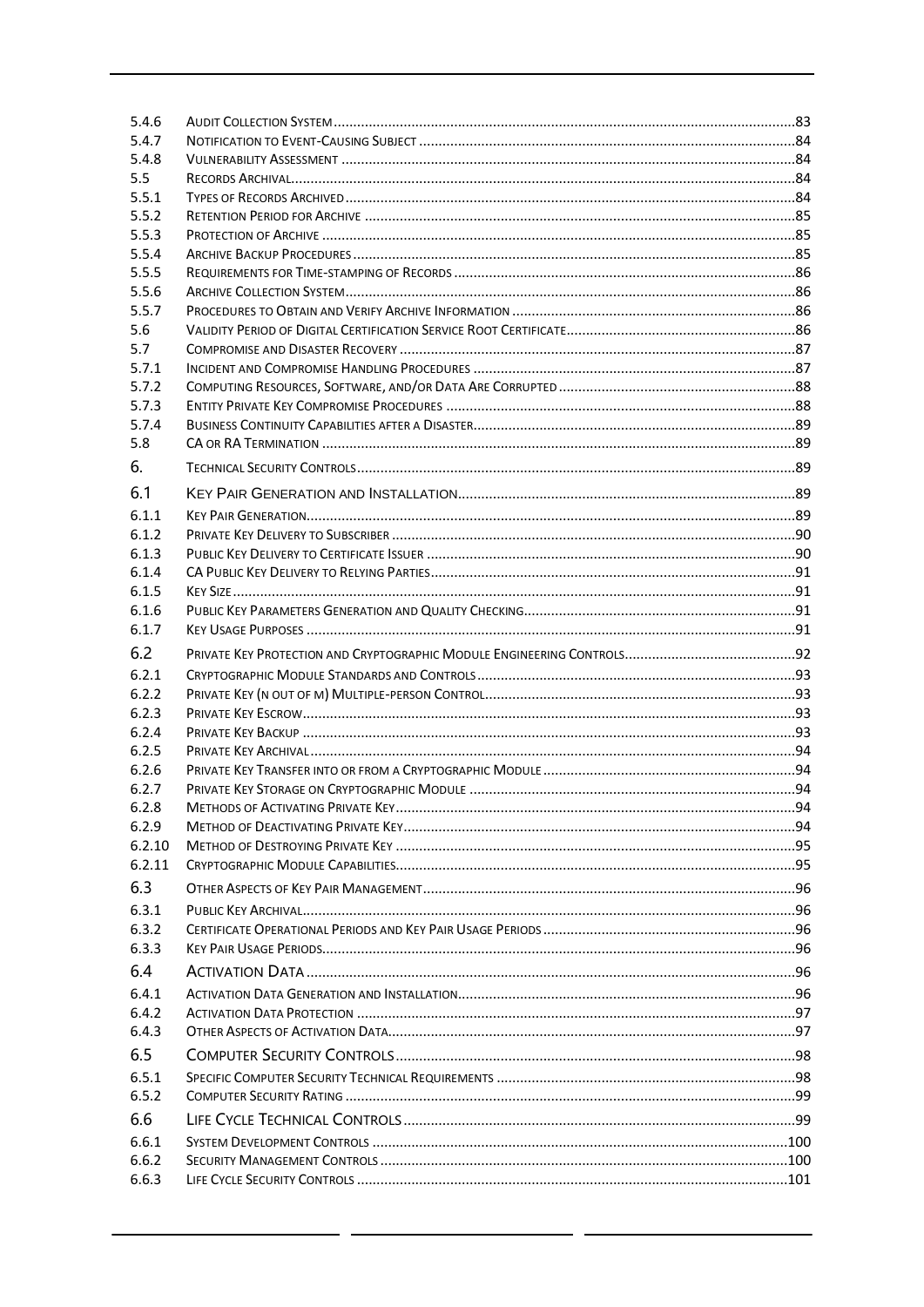| 6.7            |  |
|----------------|--|
| 6.8            |  |
| 7.             |  |
| 7.1            |  |
| 7.1.1          |  |
| 7.1.2          |  |
| 7.1.3          |  |
| 7.1.4          |  |
| 7.1.5          |  |
| 7.1.6          |  |
| 7.1.7          |  |
| 7.1.8          |  |
| 7.1.9          |  |
| 7.2            |  |
| 7.2.1          |  |
| 7.2.2          |  |
| 7.3            |  |
| 7.3.1          |  |
| 7.3.2          |  |
| 8.             |  |
| 8.1            |  |
| 8.2            |  |
| 8.3            |  |
| 8.4            |  |
| 8.5            |  |
| 8.6            |  |
| 8.7            |  |
|                |  |
| 9.             |  |
| 9.1            |  |
| 9.1.1          |  |
| 9.1.2          |  |
| 9.1.3          |  |
| 9.1.4          |  |
| 9.1.5          |  |
| 9.2            |  |
| 9.2.1          |  |
| 9.2.2          |  |
| 9.2.3          |  |
|                |  |
| 9.3            |  |
| 9.3.1          |  |
| 9.3.2          |  |
| 9.3.3          |  |
| 9.4            |  |
| 9.4.1          |  |
| 9.4.2          |  |
| 9.4.3          |  |
| 9.4.4          |  |
| 9.4.5          |  |
| 9.4.6          |  |
| 9.4.7          |  |
| 9.5            |  |
| 9.6            |  |
| 9.6.1<br>9.6.2 |  |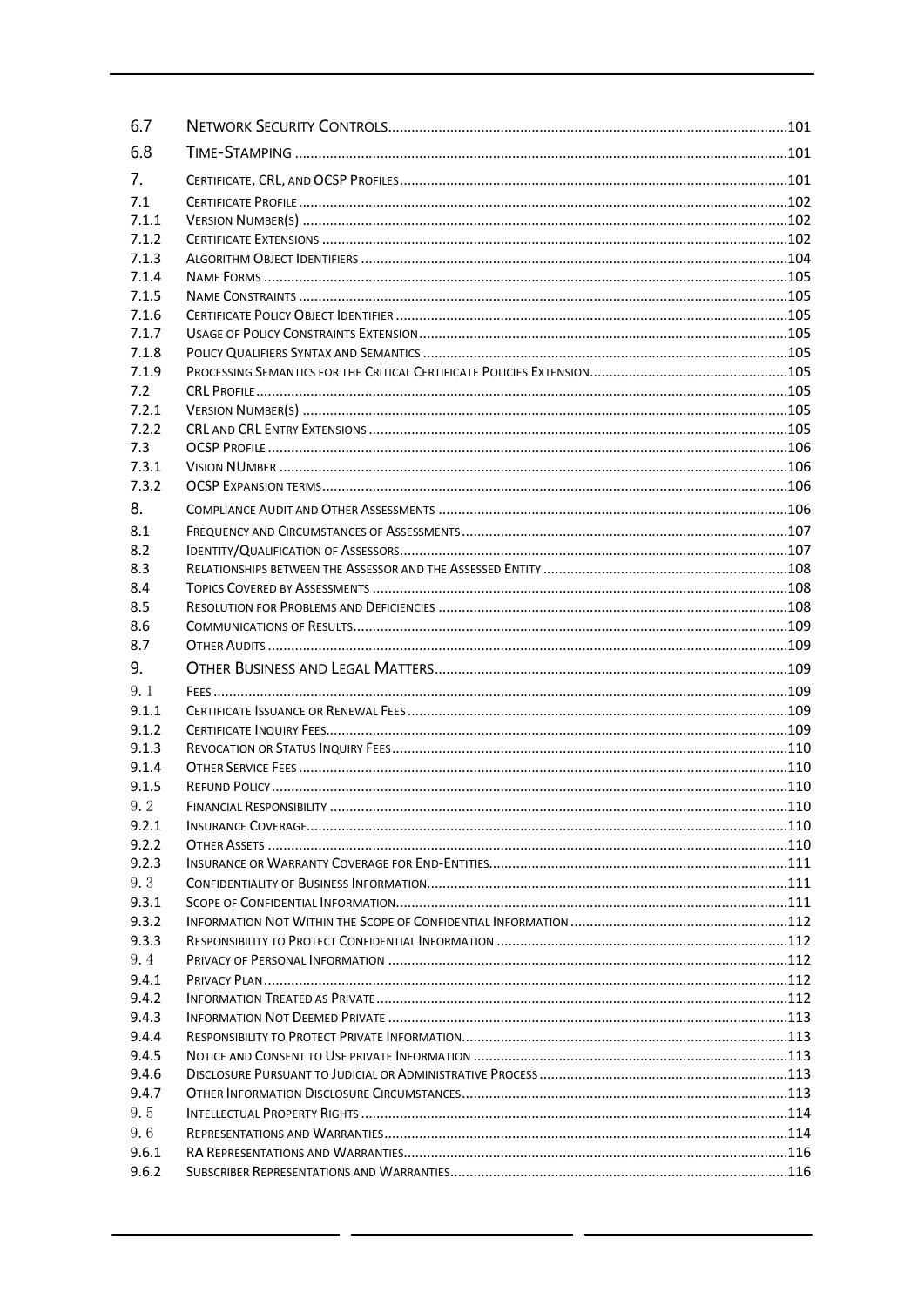| 9.6.3  |  |
|--------|--|
| 9.6.4  |  |
| 9.7    |  |
| 9.8    |  |
| 9.9    |  |
| 9.9.1  |  |
| 9.9.2  |  |
| 9.9.3  |  |
| 9.10   |  |
| 9.10.1 |  |
| 9.10.2 |  |
| 9.10.3 |  |
| 9.11   |  |
| 9.12   |  |
| 9.12.1 |  |
| 9.12.2 |  |
| 9.12.3 |  |
| 9.12.4 |  |
| 9.13   |  |
| 9.14   |  |
| 9.15   |  |
| 9.16   |  |
| 9.16.1 |  |
| 9.16.2 |  |
| 9.16.3 |  |
| 9.16.4 |  |
| 9.16.5 |  |
| 9.17   |  |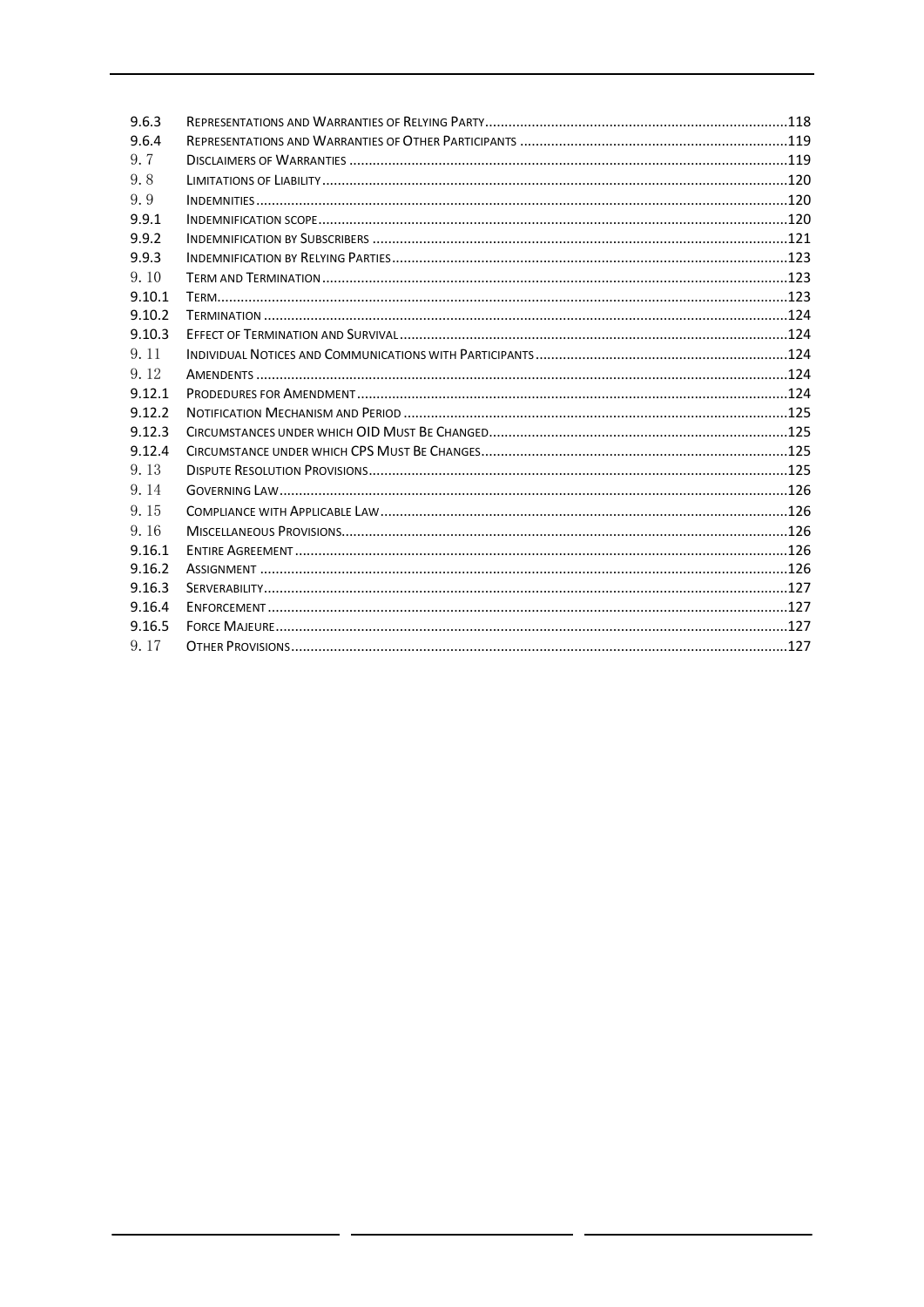# <span id="page-8-1"></span><span id="page-8-0"></span>1. General Description

### <span id="page-8-2"></span>**1.1 General Description**

### 1.1.1 Company Introduction

TrustAsia Technologies, Inc. (abbreviated as TrustAsia) was established in April 2013, with ISO27001 information security management system certification, is an outstanding domestic cyber security digital certificate and security monitoring solution provider.

TrustAsia is a brand in the field of information security, specializing in providing internationally renowned brand digital certificates and cyber security management solutions, which is recognized and trusted by the field of cyber security. With the internationally standardized operational management and service level capability, we will provide globalized electronic authentication services for users with requirements on telecommunication and information security aspects in a variety of industries.

### <span id="page-8-3"></span>1.1.2 Service system/hierarchy

Under different public-key algorithms, TrustAsia has two sets of certificate chains of RSA and ECC. TrustAsia Global Root CA G1 is the root certificate of the RSA4096 with SHA256 algorithm for a period of 25 years. Different RSA intermediate certificates are set up according to the actual business type:

- TrustAsia EV TLS RSA CA, Issuing the RSA Extended Validation TLS Server Certificate.
- TrustAsia OV TLS RSA CA, issuing the RSA Organization Validation TLS Server Certificate.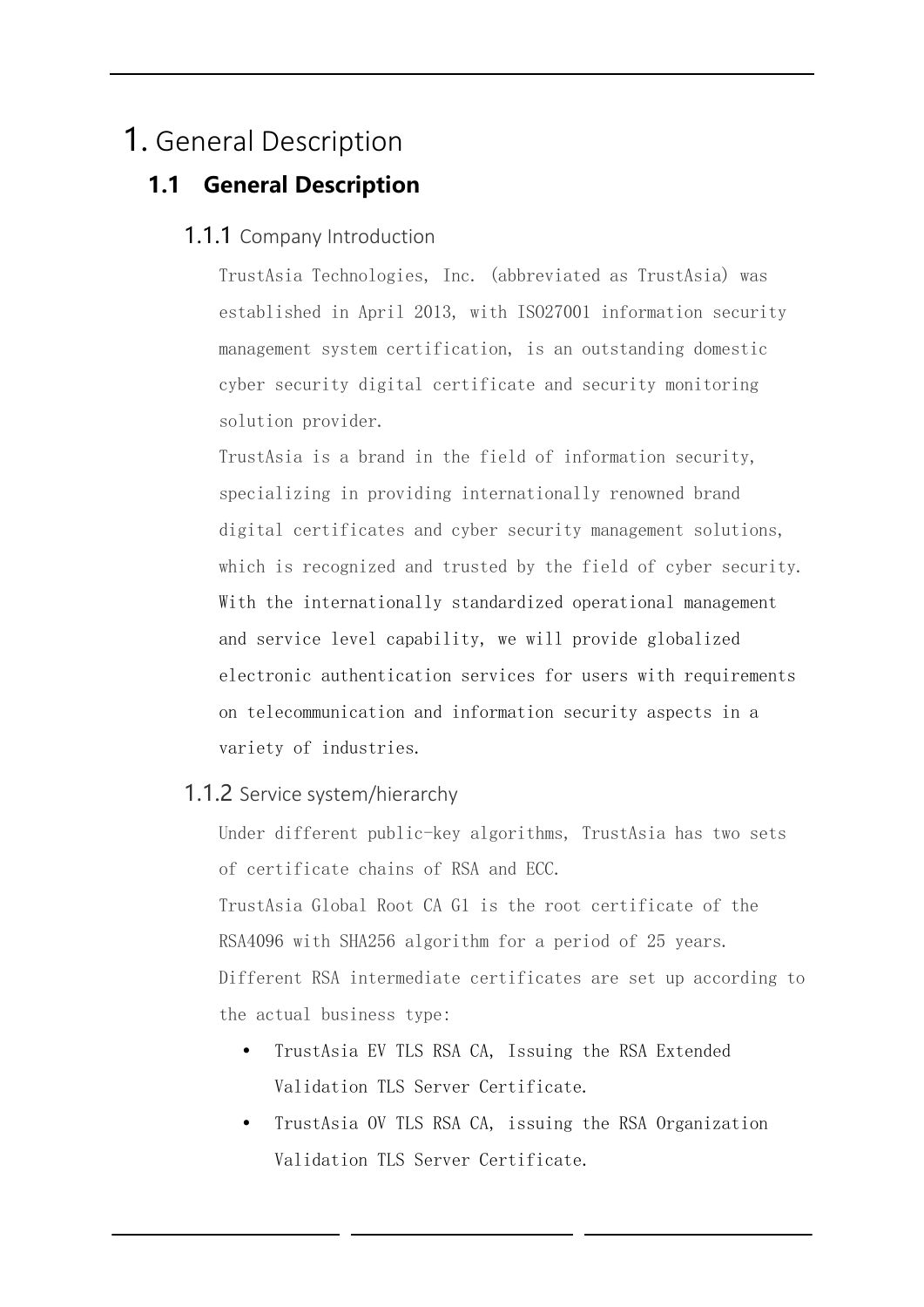- TrustAsia DV TLS RSA CA, issuing RSA Domain Validation TLS Server Certificate.
- TrustAsia EV Code Signing RSA CA, issuing the RSA Extended Validation Code Signing Certificates.
- TrustAsia Code Signing RSA CA, issuing the RSA code signing certificate.
- TrustAsia Document Signing RSA CA, issuing the RSA document signing certificates.
- TrustAsia Secure Email RSA CA, issuing the RSA Security Email Certificate.
- TrustAsia TimeStamping CA, issung the RSA TimeStamping certificate.

TrustAsia Global Root CA G2 is the root certificate of the ECDSA (P-384) with SHA384 algorithm for a period of 25 years. Different ECDSA intermediate certificates are set up according to the actual business type:

- TrustAsia EV TLS ECC CA, issuing the ECC Extended Validation TLS Server Certificate.
- TrustAsia OV TLS ECC CA, issuing the ECC Organization Validation TLS server certificate.
- TrustAsia DV TLS ECC CA, issuing the ECC Domain Validation TLS server certificate.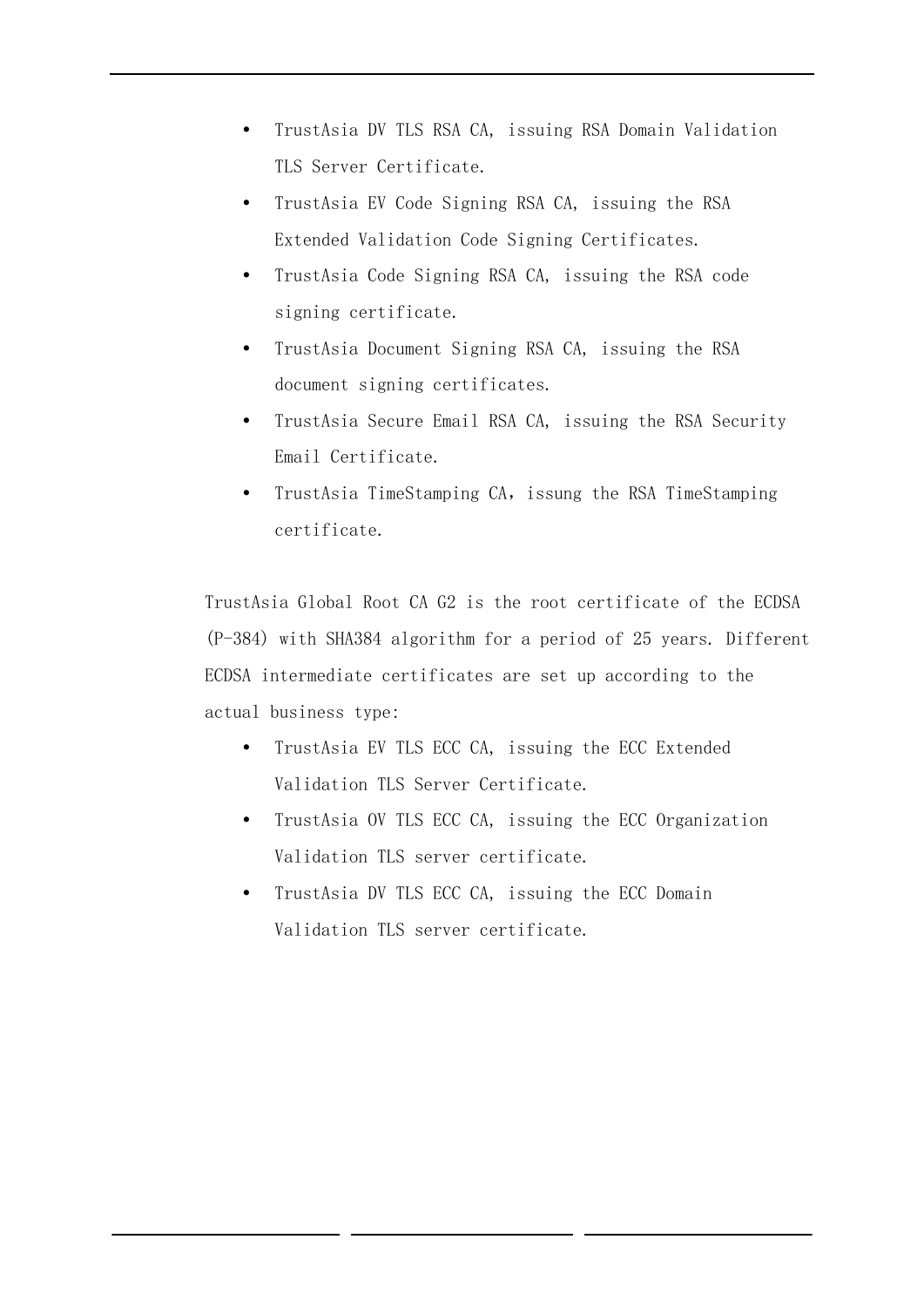

TrustAsia certificate architecture

### <span id="page-10-0"></span>1.1.3 The relationship between Certification Practice Statement (CPS)

### and Certificate Policy (CP)

The overall structure of this Certification Practice Statement (CPS) conforms to the Code of Certification Practice Statement(trial) issued by the Ministry of Industry and Information Technology, and strictly complies with the

"Electronic Signature Law of the People's Republic of China", "Measures for the Administration of Electronic Certification Services", "Measures for the Administration of Cipher Codes for Electronic Certification Services" and other related laws and regulations, as well as the requirements of the Ministry of Industry and Information Industry and the Cryptography Administration, and the framework of RFC3647.

This CPS describes how TrustAsia carries out electronic certification business, including the business methods and processes of applying, approving, issuing, managing, revoking and updating certificates, as well as the corresponding service, legal and technical measures and safeguards for electronic certification participants to understand and follow.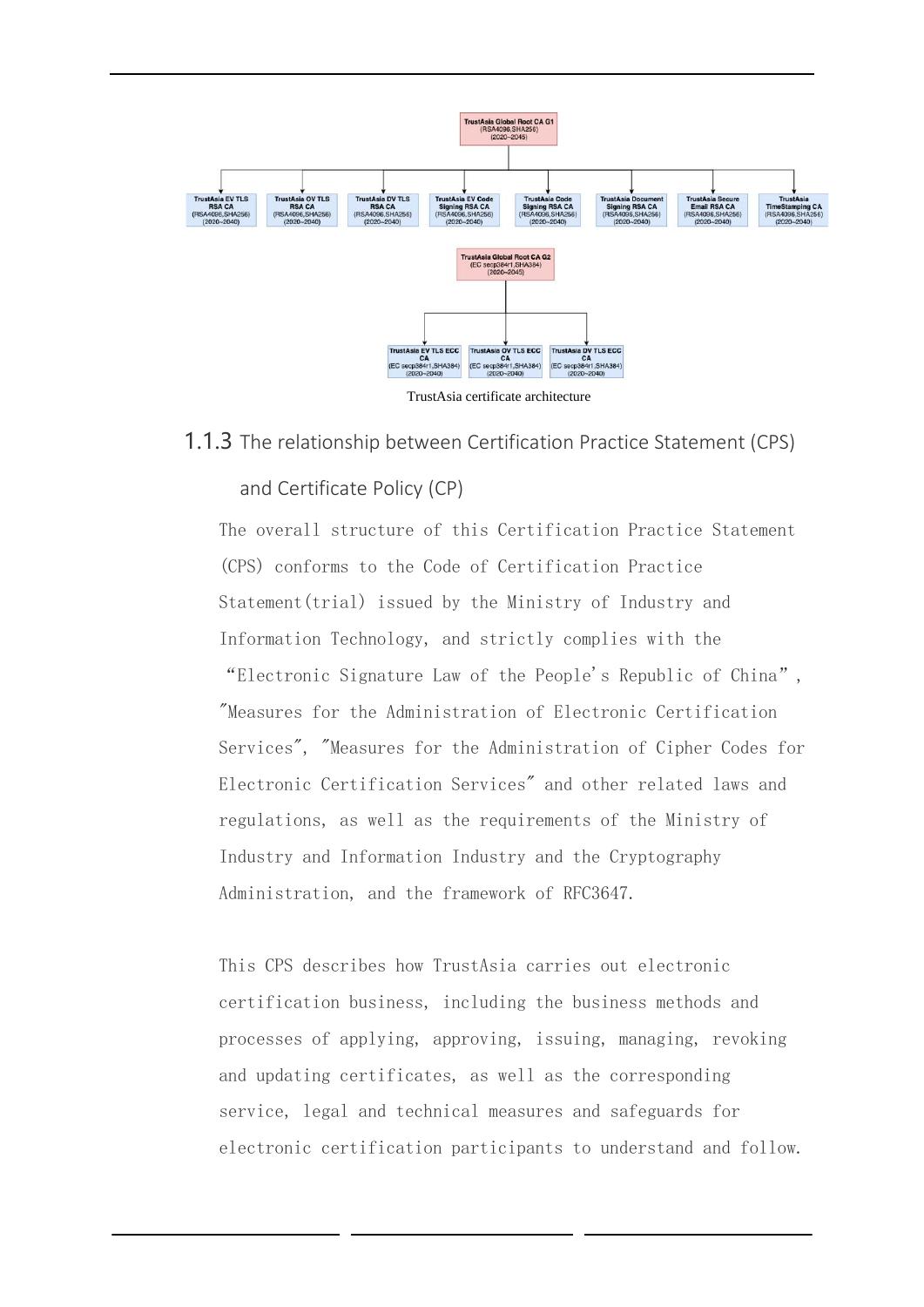The contents described in this CPS conform to the latest version of Baseline Requirements Certificate Policy for the Issuance and Management of Publicly-Trusted Certificates (BR), Guidelines for the Issuance and Management of Extended Validation Certificates (EV Guidelines), <Network and Certificate System Security Requirements  $>$  (NCSSR) issued by TrustAsia Certificate Policy (CP), CA/Browser Forum (CA/B Forum). The CPS is to issue and manage the publicly trusted SSL Certificate, and regularly review its updates. CPS, will continue to be revised according to its released version if there is any inconsistency between this CPS and the relevant standard specifications issued by CA/B Forum, then the officially issued specifications of CA/B Forum shall be prevail.

| Object                                                                    | 0TD.                             |
|---------------------------------------------------------------------------|----------------------------------|
| Domain Validation SSL/TLS Certificate                                     | 2. 23. 140. 1. 2. 1              |
| Policy Identification                                                     | 1, 3, 6, 1, 4, 1, 44494, 2, 1, 3 |
| Organization Validation SSL/TLS                                           | 2. 23. 140. 1. 2. 2              |
| Certificate Policy Identification                                         | 1, 3, 6, 1, 4, 1, 44494, 2, 1, 2 |
| Extended Validation SSL/TLS Certificate                                   | 2. 23. 140. 1. 1                 |
| Policy Identification                                                     | 1, 3, 6, 1, 4, 1, 44494, 2, 1, 1 |
| Organization Validation Code Signing<br>Certificate Policy Identification | 1, 3, 6, 1, 4, 1, 44494, 2, 2, 1 |

### <span id="page-11-0"></span>**1.2 Document name and identity**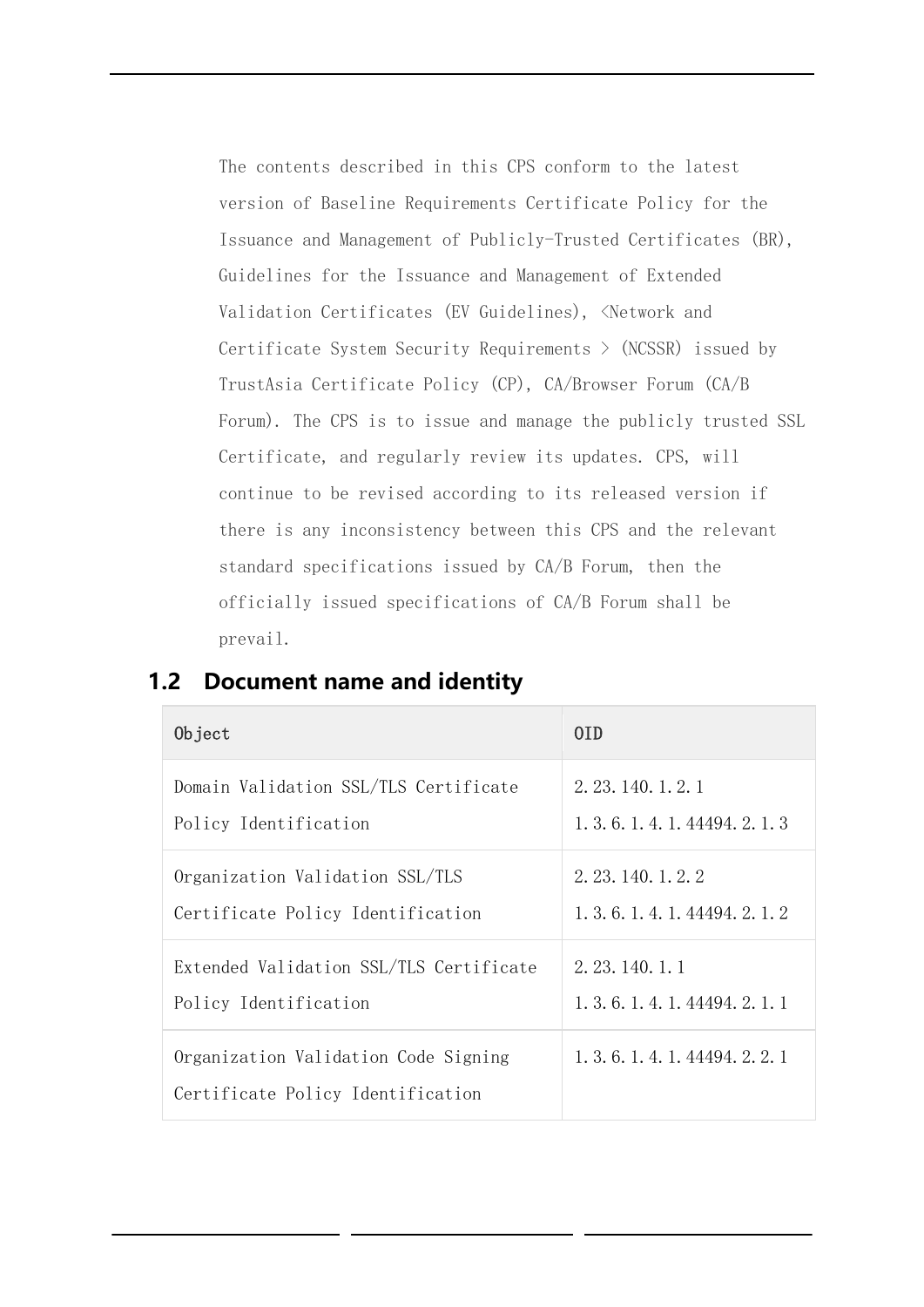| Object                                                                | 0ID                              |
|-----------------------------------------------------------------------|----------------------------------|
| Extended Validation Code Signing<br>Certificate Policy Identification | 1, 3, 6, 1, 4, 1, 44494, 2, 2, 2 |
| Adobe Document Signing Certificate<br>Policy Identification           | 1, 3, 6, 1, 4, 1, 44494, 2, 3, 1 |
| Class 1 Secure Email Certificate Policy<br>Identification             | 1. 3. 6. 1. 4. 1. 44494. 2. 4. 1 |
| Class 2 Secure Email Certificate Policy<br>Identification             | 1. 3. 6. 1. 4. 1. 44494. 2. 4. 2 |
| Time-stamping Certificate Policy<br>Identification                    | 1, 3, 6, 1, 4, 1, 44494, 2, 5, 1 |

### <span id="page-12-1"></span><span id="page-12-0"></span>**1.3 Participants in Certification Activities**

### 1.3.1 Certification Authority

Certification Authority (CA) refers to all entities authorized to issue public key certificates.

TrustAsia CA is a Certification Service Organization established according to law. It has become the main body of Certification activities by issuing digital certificates to all parties engaged in electronic transactions and providing digital certificate verification services.

As agents of multiple CA, TrustAsia executes functions related to public key operations, including receiving certificate requests, issuing, revoking and updating digital certificates,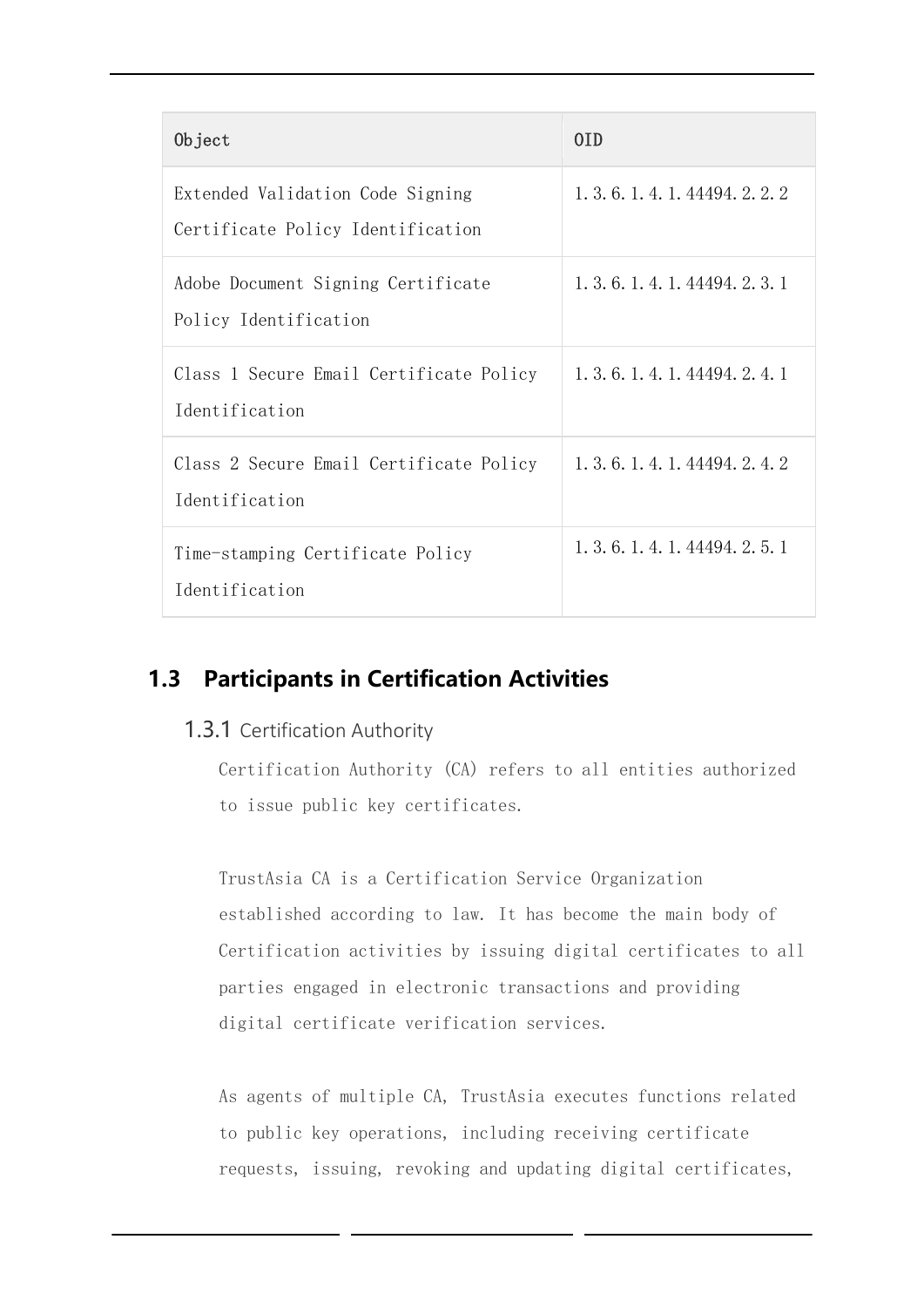maintaining, issuing and publishing CRL and OCSP responses. For general information about TrustAsia's products and services, please visit www.trustasia.com.

### <span id="page-13-0"></span>1.3.2 Registration Authority

On behalf of CA, the Registration Authority (RA) establishes the certificate application process, including confirming the identity of the certificate applicant (subscriber), approving or refusing the certificate application, approving the subscriber's certificate revocation request or directly revoking the certificate, and approving the subscriber's certificate update request.

In addition to assuming the role of CA, TrustAsia will act as RA, and no longer set up a separate RA.

### <span id="page-13-1"></span>1.3.3 Subscribers

Subscribers are all end-users who obtain certificates from TrustAsia, either individuals, institutions, or equipments. Contracts are usually signed between TrustAsia and subscribers to obtain certificates and assume responsibility as certificate subscribers by subscribers.

Subscribers are not always identified in the certificate, such as when the certificate is issued to the employee of the organization. The subject of the certificate is the party specified in the certificate. As used in this article, subscribers may refer to the subject of the certificate and the entity that signed the certificate contract with TrustAsia. Before verifying the identity and issuing the certificate, the subscriber is the applicant.In the application of electronic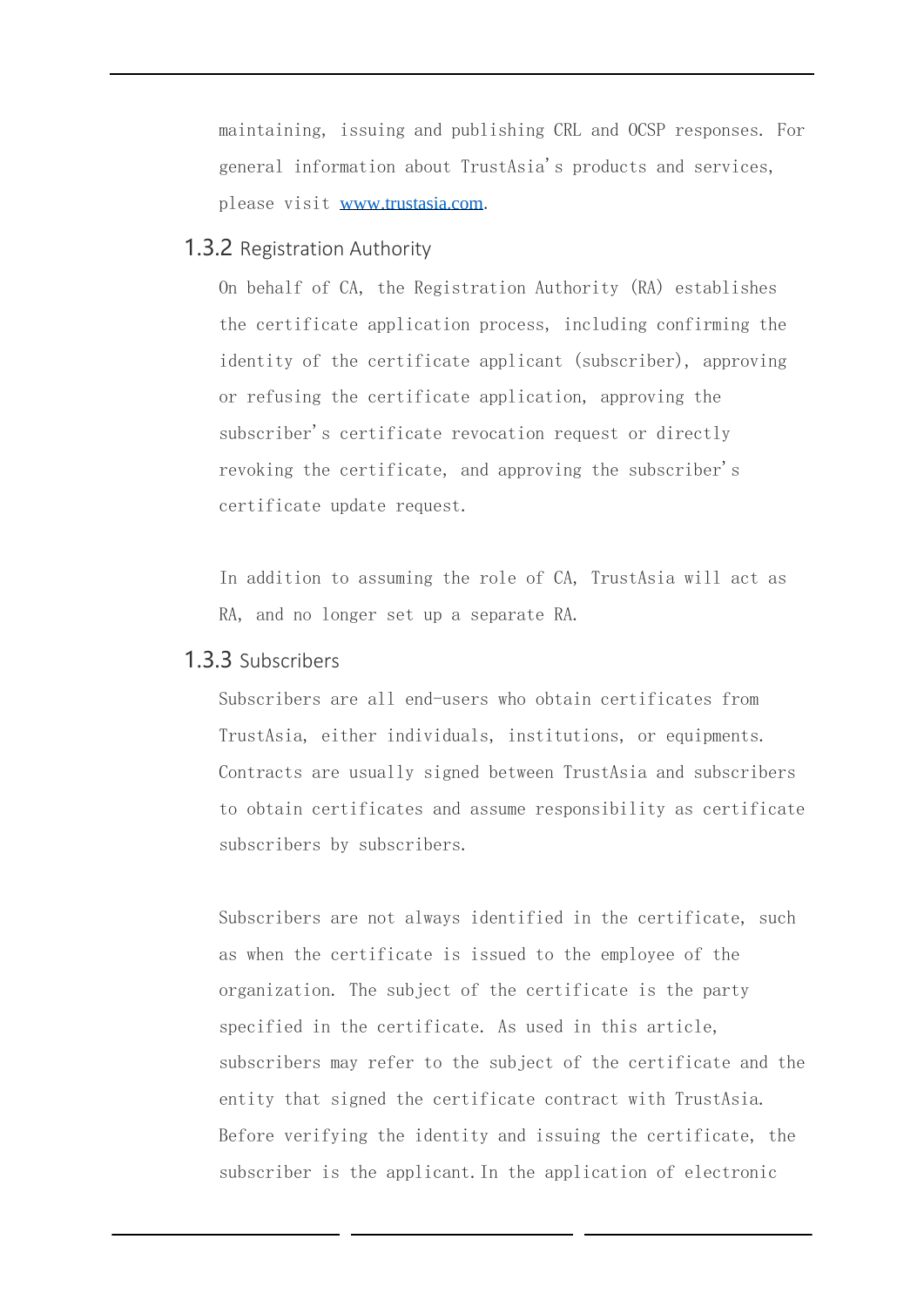signature, the electronic signer and the certificate holder are the same object (subscriber).

### <span id="page-14-0"></span>1.3.4 Relying Parties

Relying parties are entities engaged in related activities based on trust in certificates and/or digital signatures issued by TrustAsia. The relying party can or may not be a subscriber. Other participants refer to other entities that provide related services for TrustAsia certification activities.

### <span id="page-14-1"></span>1.3.5 Other Participants

Other participants refer to other entities that provide related services for TrustAsia certification activities.

### <span id="page-14-3"></span><span id="page-14-2"></span>**1.4 Certificate Usage**

### 1.4.1 Formal and test certificates

TrustAsia certification system can provide formal certificates and test certificates.

The formal certificate is issued by TrustAsia formal certification system and must be strictly authenticated in accordance with the provisions of CPS.

The test certificate is issued by TrustAsia Test Certification system, and the certificate is untrustworthy. It is generally used to test the certificate application process, system applicability and technical feasibility, and cannot be used for any official purpose. Because the application scenarios in which digital certificates are used to process or protect information are very wide and different, relying parties must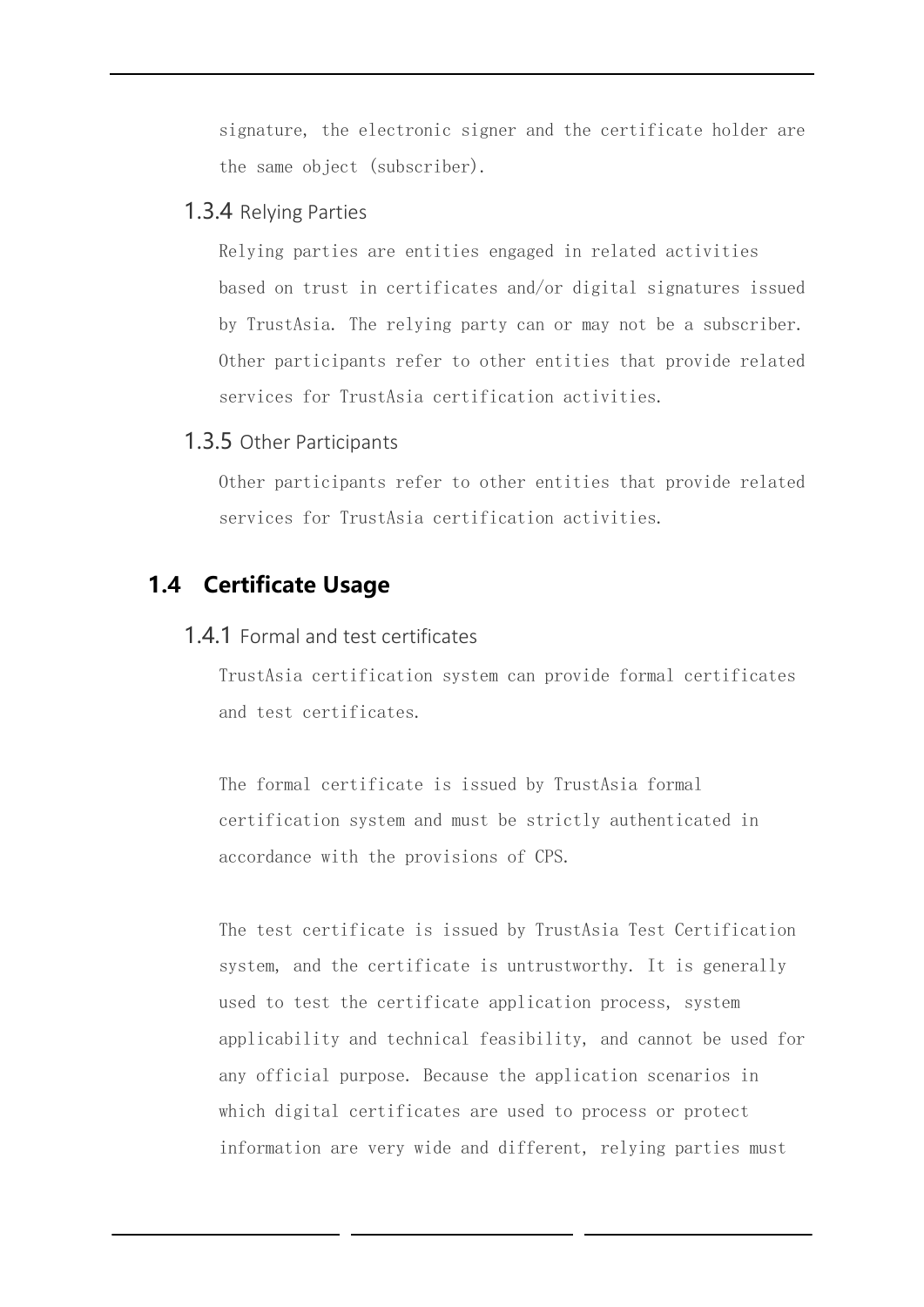evaluate the applicability of their own application scenarios and the related risks in determining whether or not to issue certificates according to this CPS. This CPS covers different types of user certificates and has different levels of protection. The following table describes the application scenarios for each certificate.

| Certificate type               | <b>Application scenarios</b>                              |
|--------------------------------|-----------------------------------------------------------|
| Extended Validation SSL/ TLS   | Execute strict audit to domain names and organization     |
| Server Certificate             | information, be applicable to scenarios involving serious |
|                                | consequences of transactions and sensitive information    |
|                                | or data disclosure.                                       |
| Organization Validation SSL/   | Audit<br>the<br>authenticity of domain<br>names<br>and    |
| <b>TLS Server Certificate</b>  | organization information, be applicable to scenarios      |
|                                | involving privacy information and important data or       |
|                                | where there is a risk of fraud.                           |
| Domain Validation SSL/ TLS     | Review only the domain name for HTTPS data                |
| Server Certificate             | encryption transmission, be applicable to low-risk sites  |
|                                | that do not involve trade or privacy information.         |
| Extended<br>Validation<br>Code | With hardware as the carrier, the user identifies the     |
| <b>Signing Certificate</b>     | publisher of the software or code, supports the           |
|                                | Windows10 kernel driver signing, and has a higher         |
|                                | authentication level.                                     |
| Organization Validation Code   | The user identifies the publisher of the software or code |
| <b>Signing Certificate</b>     | to protect the integrity of the software.                 |
| Document Signing Certificate   | For Adobe document signing, you can display the           |
|                                | signature information and verify the integrity of the     |
|                                | document.                                                 |
| Secure Email Certificate       | Be applicable to Email signing and encryption, protects   |
|                                | the security of Email.                                    |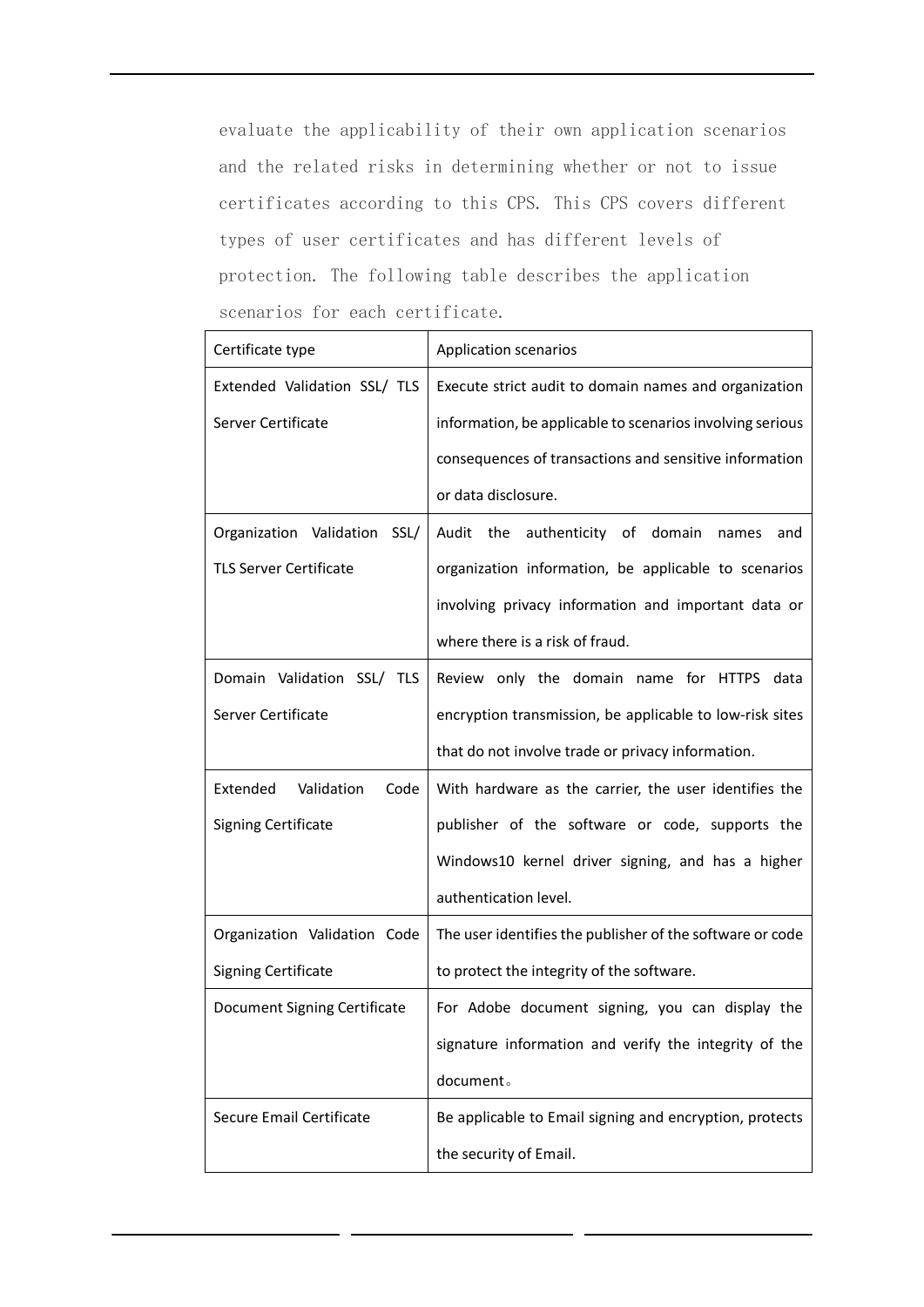### <span id="page-16-0"></span>**1.4.2** Appropriate Certificate Usage

The certificate issued in accordance with this CPS can be used for all identity authentication, encryption, access control, and digital signatures, specified by the key usage and extension key usage fields in the certificate.

#### <span id="page-16-1"></span>1.4.3 Prohibited Certificate Uses

The SSL certificate issued by TrustAsia is functionally limited and can only be used for the appropriate purpose of the principal identity represented by the certificate.For the utilization of certificates exceed the scope of this CPS, it will not be protected by this CPS.

The certificates issued by TrustAsia are prohibited from being used in any case of a violation of national laws, regulations or the destruction of national security, and are prohibited from being used under any criminal activity or any related business prohibited by law, otherwise the legal consequences arising therefrom shall be borne by the subscriber. In particular, that certificate is neither intended, nor authorized for a control device in a hazardous environment, or for occasions where an anti-failure is required, such as operation of a nuclear device, a navigation or communication system of the space shuttle, an air traffic control system or a weapon control system. Any failure of it may result in death, personal injury, or serious environmental damage.

### <span id="page-16-3"></span><span id="page-16-2"></span>**1.5 Policy Administration**

**1.5.1** Organization Administering the Document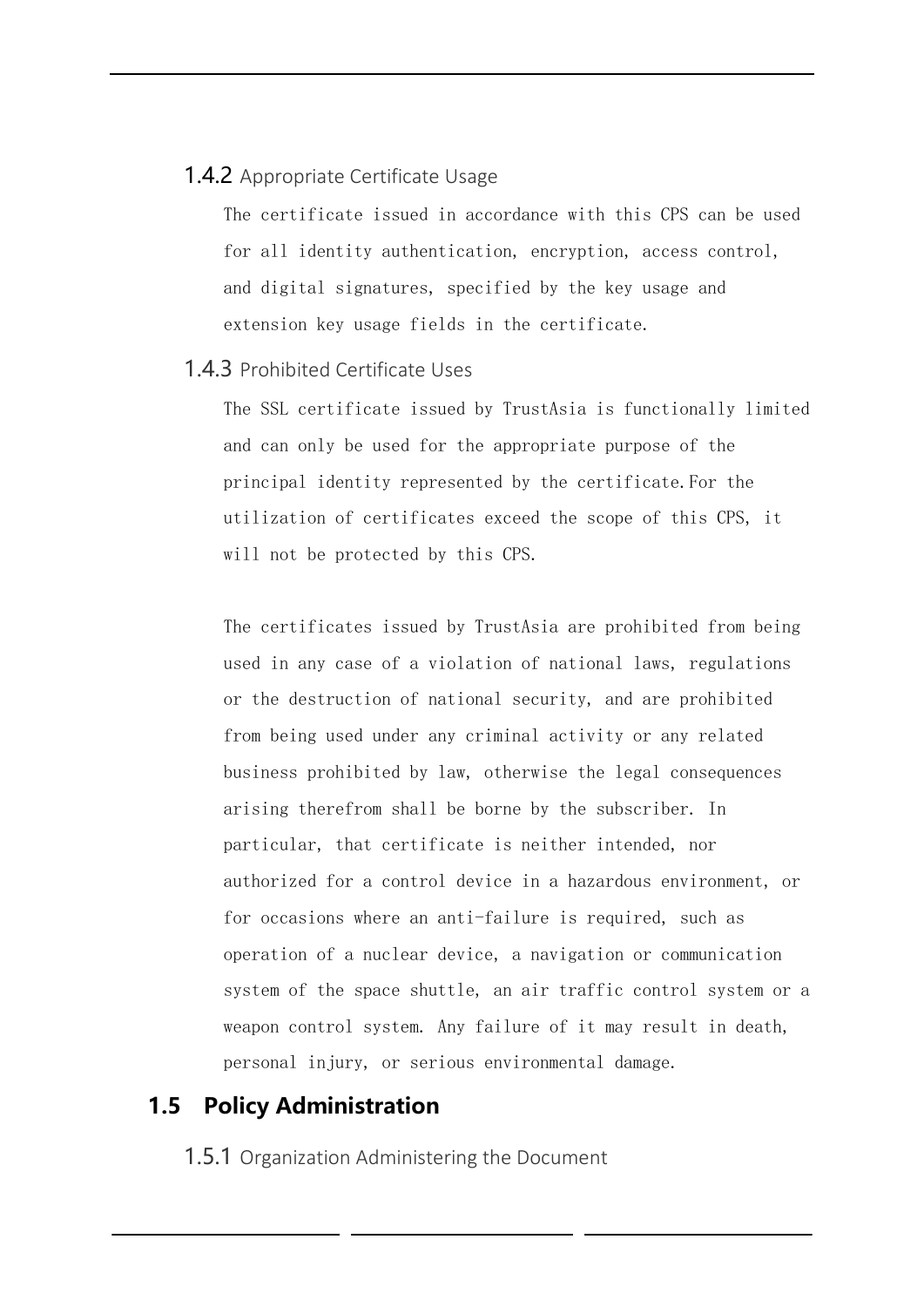The governing body of this CPS is the TrustAsia Security Strategy Committee, which is responsible for formulating, approving, issuing, implementing, updating and revoking this CPS. The Asia Integrity Security Strategy Committee is composed of appropriate representatives from the management of the company who are responsible for operational security, technical security, customer service and talent security. The strategy department is responsible for the daily work of the external consulting service of this policy document.

### <span id="page-17-0"></span>**1.5.2**Contact Person

#### 1.5.2.1 CPS Contact Person

TrustAsia will be in strict control with the CPS version and the designated department is responsible for matters related to it. Any questions, suggestions, etc. related to the CPS can be contacted in the following manner.

Contact Department: Policy Department

Contact email address: [cps@trustasia.com](mailto:cps@trustasia.com) Address:32/ F, Building B, No.391, Guiping Road, Xuhui District, Shanghai, China (200233) Tel.:0086-021-58895880 Fax No.:0086-021-51861130 Official website: [https://www.trustasia.com](https://www.trustasia.com/)

#### 1.5.2.2 Certificate Revocation Contact Person

Certificate issue report and certificate revocation request must be submitted in one of the following ways and certificate revocation request must be submitted in written form:

■ Email: [revoke@trustasia.com](mailto:revoke@trustasia.com)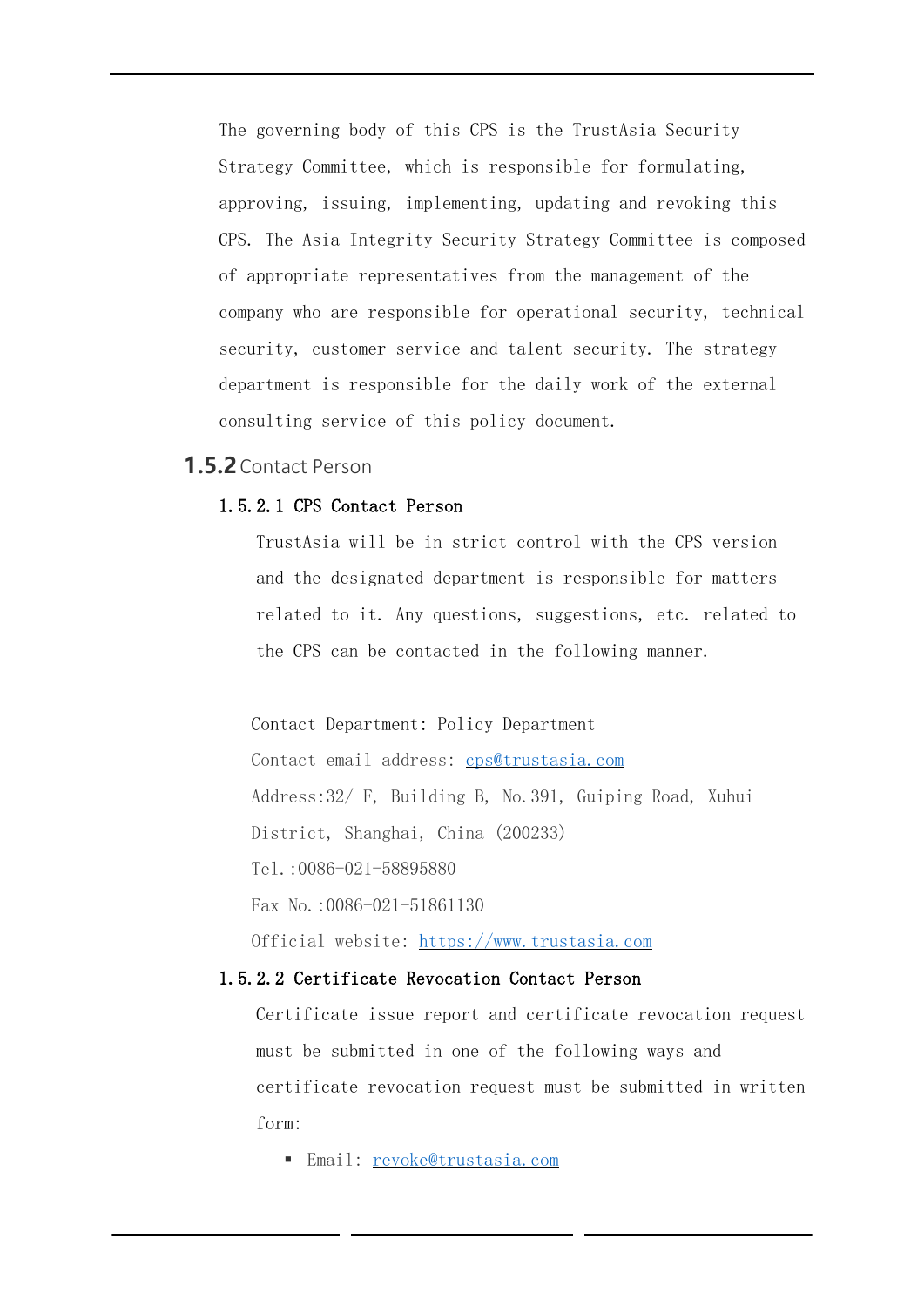▪ Tel.: 400-880-8600 (Domestic)or 86-21- 58895880(International)

### <span id="page-18-0"></span>1.5.3 Organization determining the CPS compliance policy

TrustAsia Security Policy Committee is the main body of the policy formulation, and is also the highest authority to review and approve the CPS to determine whether the CPS is in line with the TrustAsia CP.

### <span id="page-18-1"></span>1.5.4 Approval procedure

This CPS is compiled by the CPS compilation team which is organized by Security Policy Committee of TrustAsia. When the compilation of this CPS is finished, which is submitted to Security Policy Committee for audit. After the approval by Security Policy Committee, it is published on the official website of TrustAsia.

This CPS is revised annually in accordance with the country's policies and regulations, technical requirements, business development and the latest requirements of BR and EV Guideline issued by CA/ B Forum, and the CPS preparation team will prepare the CPS revision contents according to the relevant conditions, and review the consistency of the revised contents and the CP. Submit to the security policy committee for review. After the approval of the committee, the version number is incremented, the release time, the effective time and the revision record are updated, and it is officially released on the website of TrustAsia.

### <span id="page-18-2"></span>**1.6 Definitions and Acronyms**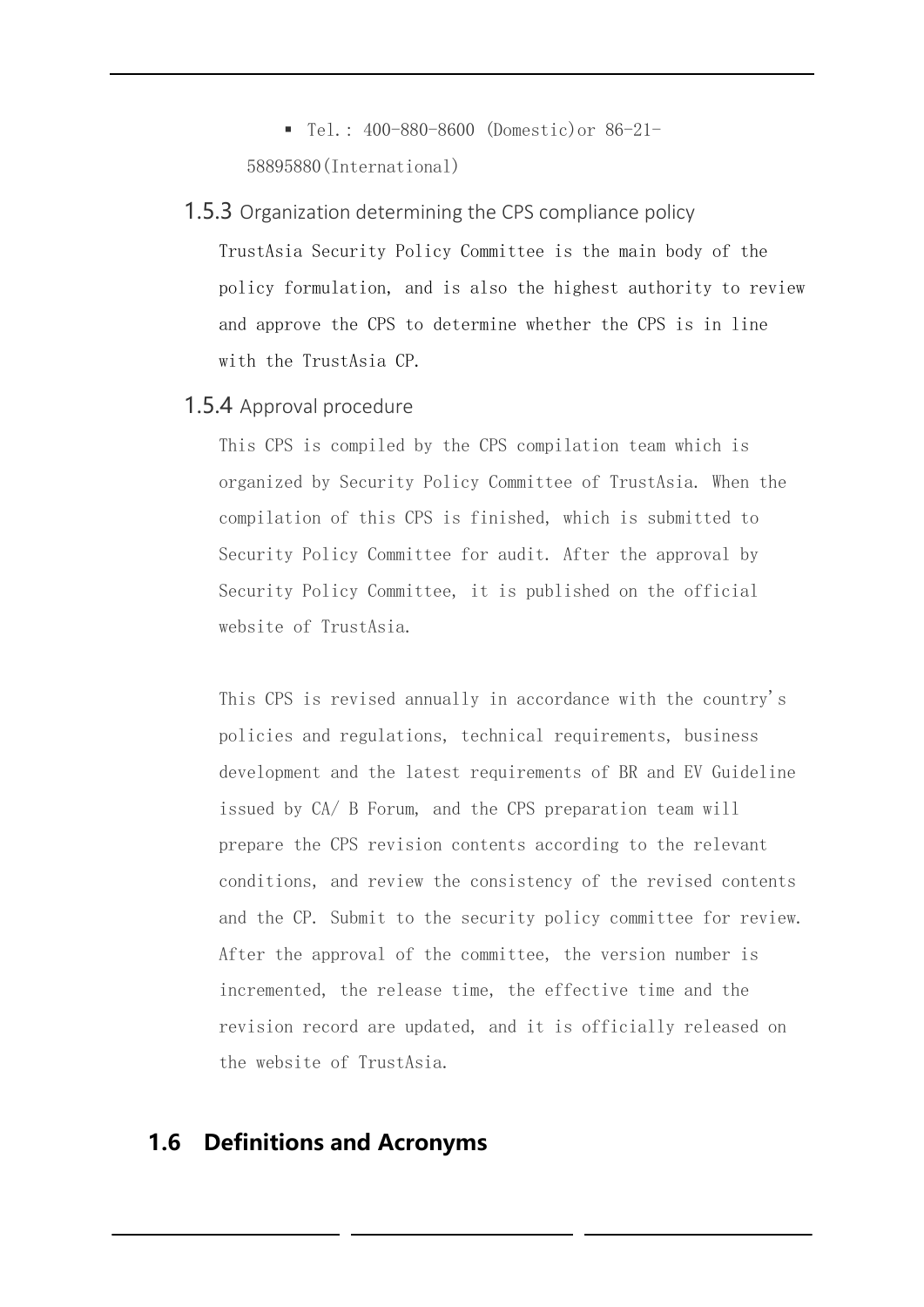<span id="page-19-0"></span>

|  |  | 1.6.1 List of Terms Definitions |
|--|--|---------------------------------|
|  |  |                                 |

| Terms           | Definitions                                                |
|-----------------|------------------------------------------------------------|
| Security Policy | It is the highest management and monitor function for CPS  |
| Committee       | and the decision-making agency pursuant to CPS within the  |
|                 | certification services system.                             |
| Certification   | An organization that is responsible for the creation,      |
| Authority       | issuance, revocation, and management of certificates. The  |
|                 | term applies equally to both Roots CAs and Subordinate     |
|                 | CAs.                                                       |
| Registration    | A Registration Authority (RA) is responsible for           |
| Authority       | processing service requests from certificate applicants    |
|                 | and certificate subscribers and submitting them to the     |
|                 | certification authority for the final certificate          |
|                 | applicant to establish registration process. RA is also    |
|                 | responsible for identifying and verifying certificate      |
|                 | applicants, initiating or transferring certificate         |
|                 | revocation request, and approving certificate renewal or   |
|                 | re-key request on behalf of the certification authority.   |
| Certificate     | A set of named rules to indicate the applicability of      |
| Policy          | certificates to a particular group or to an application    |
|                 | type with the same security requirements. For example, a   |
|                 | specific CP may indicate that a certain type of            |
|                 | certificate is suitable for identifying participants       |
|                 | engaged in enterprise-to-enterprise trading activities for |
|                 | products and services within a given price range.          |
| Certification   | One of several documents forming the governance framework  |
| Practice        | in which certificates are created, issued, managed, and    |
| Statement       | used.                                                      |

 $\mathcal{L}^{\mathcal{L}}$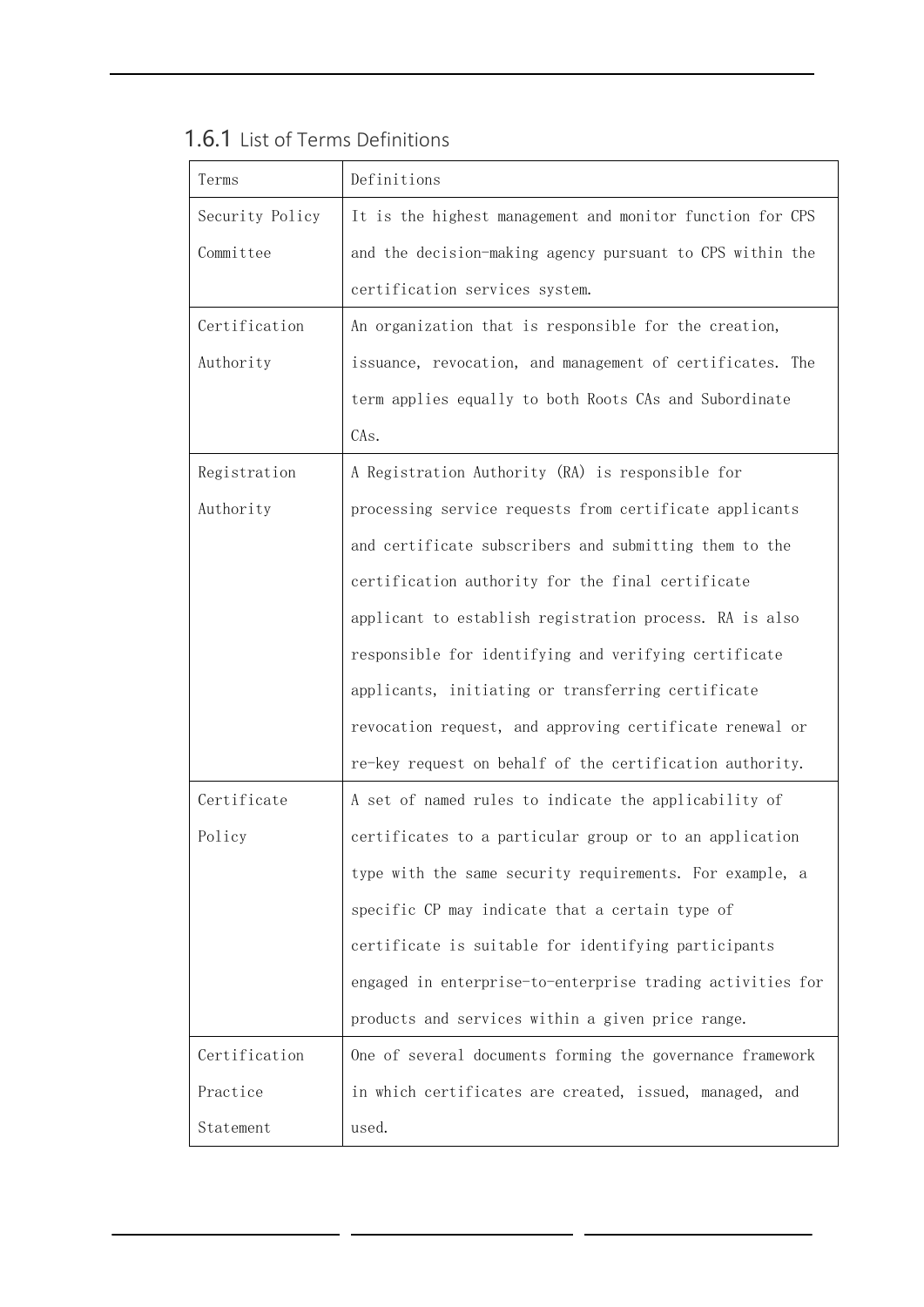| Certification    | An ordered sequence of certificates (containing the public |
|------------------|------------------------------------------------------------|
| Path             | key of the starting object in the path), and the public    |
|                  | key of the end object can be obtained by processing the    |
|                  | sequence.                                                  |
| Policy qualifier | Policy-dependent information may appear with CP            |
|                  | identifiers in X.509 certificates. This information may    |
|                  | contain the URL address of the available CPS or dependency |
|                  | agreement, or the text of the certificate usage terms.     |
| Certificate      | An electronic document that uses a digital signature to    |
|                  | bind a public key and an identity.                         |
| Electronic       | It has the technical means to identify the identity of the |
| signature        | signatory and indicate that the signatory recognizes the   |
|                  | signature data.                                            |
| Digital          | An electronic signature implemented by encrypting and      |
| signature        | decrypting an electronic record using an asymmetric        |
|                  | cryptographic system.                                      |
| Electronic       | A person who holds an electronic signature and carries out |
| signature person | an electronic signature in his or her name.                |
| Electronic       | A person engaged in an activity based on a trust of an     |
| signature        | electronic signature certification or an electronic        |
| relying party    | signature.                                                 |
| Public Key       | A set of hardware, software, people, procedures, rules,    |
| Infrastructure   | policies, and obligations used to facilitate the           |
|                  | trustworthy creation, issuance, management, and use of     |
|                  | certificates and keys based on public key cryptography.    |
| Key pair         | Private key and associated public key                      |
| Private Key      | The key of a key pair that is kept secret by the holder of |
|                  | the key pair, and that is used to create digital           |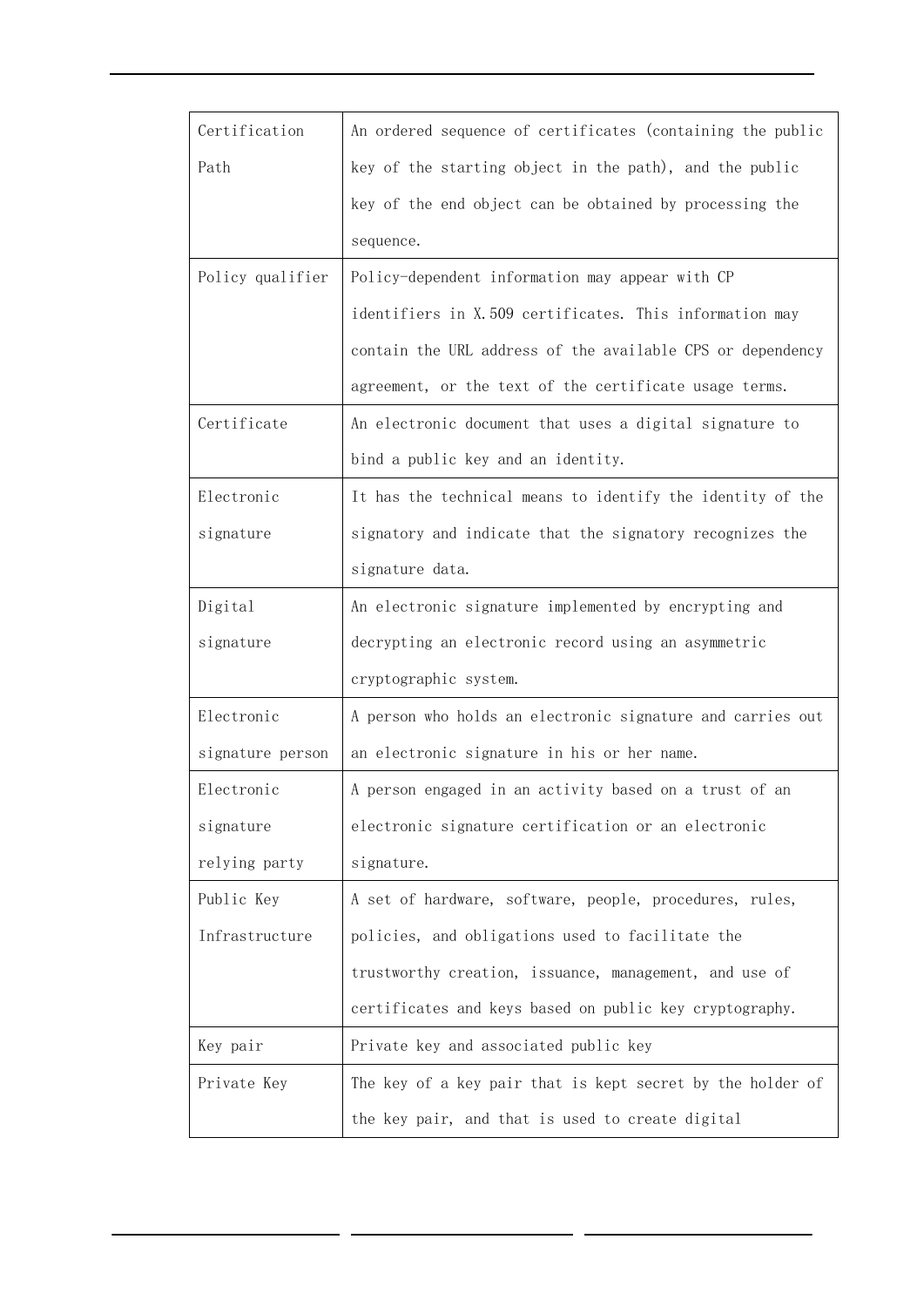| (Digital)      | signatures and/or to decrypt electronic records or files   |
|----------------|------------------------------------------------------------|
| signature      | that were encrypted with the corresponding public key.     |
| creation data) |                                                            |
| Public Key     | The key of a key pair that may be publicly disclosed by    |
| (digital)      | the holder of the corresponding private key and that is    |
| signature      | used by a relying party to verify digital signatures       |
| verification   | created with the holder's corresponding private key and/or |
| data)          | to encrypt messages so that they can be decrypted only     |
|                | with the holder's corresponding private key.               |
| Subscriber     | A natural person or legal entity to whom a certificate is  |
|                | issued and who is legally bound by a subscriber agreement. |
| Subscriber     | An agreement between the CA and the Applicant/Subscriber   |
| Agreement      | that specifies the rights and responsibilities of the      |
|                | parties.                                                   |
| Relying Party  | Any natural person or legal entity that relies on a valid  |
|                | certificate. A relying party may or may not be a           |
|                | subscriber.                                                |
| Relying Party  | An agreement that must be read and accepted by the relying |
| Agreement      | party before verifying, relying on or using a certificate  |
|                | or accessing or using TrustAsia Information Base.          |
| WebTrust       | The current version of CPA Canada's WebTrust Program for   |
|                | Certification Authorities.                                 |
| WHOIS          | The agreement, as defined in RFC 3912, the registry data   |
|                | access protocol as defined in RFC 7482, or the information |
|                | that the HTTPS website directly acquires from a domain     |
|                | name registrar or a registered management executing        |
|                | agency.                                                    |

### <span id="page-21-0"></span>1.6.2 Abbreviations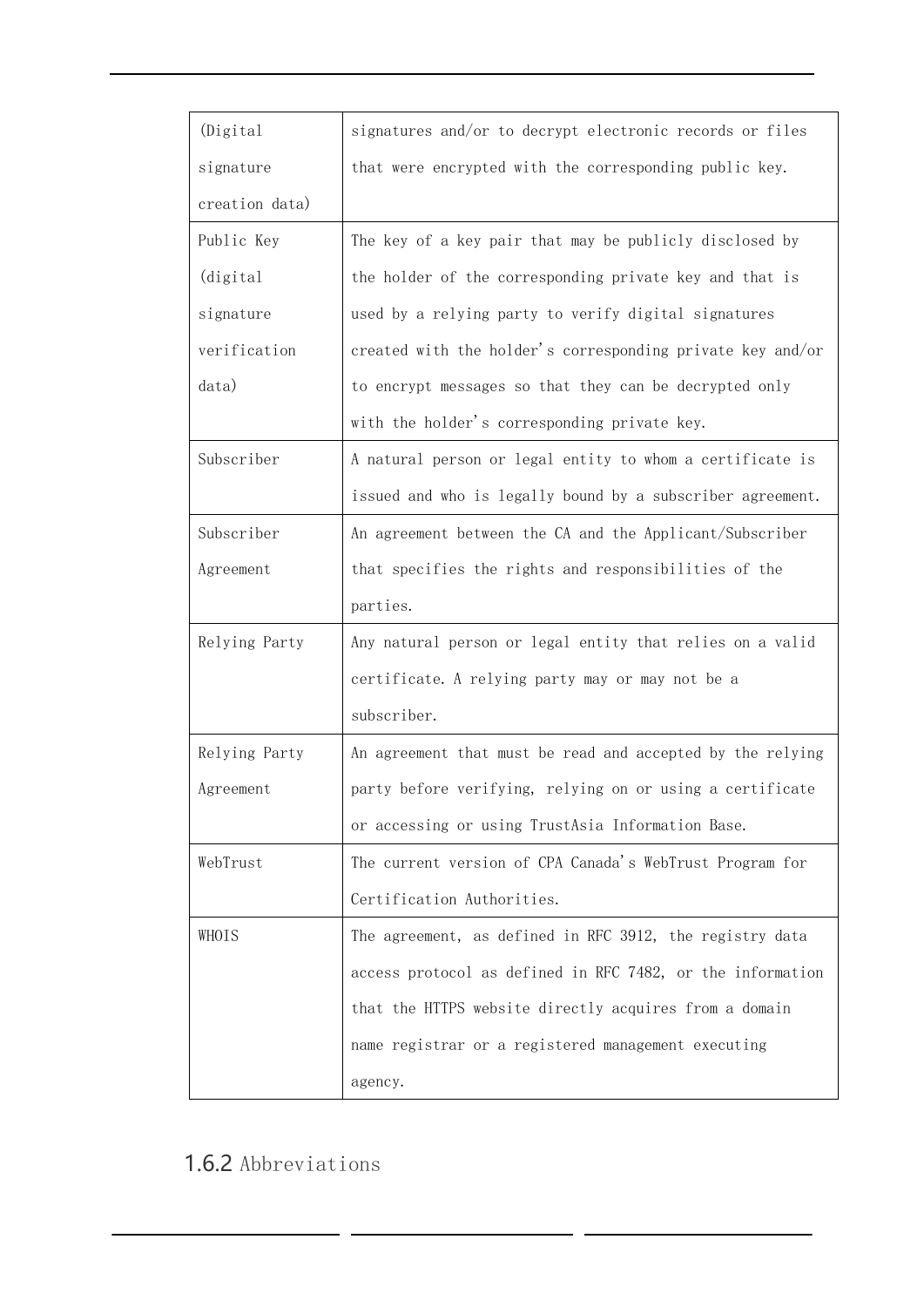| CA           | Certification/Certificate Authority      | 电子认证服务机构       |
|--------------|------------------------------------------|----------------|
| CAA          | Certification Authority Authorization    | 认证机构授权         |
| ccTLD        | Country Code Top-Level Domain            | 国家顶级域名         |
| CP           | Certificate Policy                       | 证书策略           |
| <b>CPS</b>   | Certification Practice Statement         | 电子认证业务规则       |
| <b>CRL</b>   | Certificate Revocation List              | 证书撤消列表         |
| <b>CSR</b>   | Certificate Signing Request              | 证书请求文件         |
| DBA          | Doing Business As                        | 商业名称           |
| <b>DNS</b>   | Domain Name System                       | 域名系统           |
| EV           | Extended Validation                      | 扩展验证/增强验证      |
| <b>FIPS</b>  | (US Government) Federal Information      | (美国政府)联邦信息处理标准 |
|              | Processing Standard                      |                |
| FQDN         | Fully Qualified Domain Name              | 完全限定域名         |
| gTLD         | Generic Top-Level Domain                 | 通用顶级域名         |
| <b>IANA</b>  | Internet Assigned Numbers Authority      | 互联网编码分配机构      |
| <b>ICANN</b> | Internet Corporation for Assigned Names  | 互联网名字与编号分配机构   |
|              | and Numbers                              |                |
| <b>KM</b>    | Key Management                           | 密钥管理           |
| LDAP         | Lightweight Directory Access Protocol    | 轻量级目录访问协议      |
| LRA          | Local Registration Authority             | 本地注册机构         |
| <b>OCSP</b>  | Online Certificate Status Protocol       | 在线证书状态协议       |
| 0ID          | object identifier                        | 对象标识符          |
| <b>OSCCA</b> | State Cryptography Administration Office | 中国国家商用密码管理办公室  |
|              | of Security Commercial Code              |                |
|              | Administration of China                  |                |
| PIN          | Personal Identification Number           | 个人身份识别码        |
| <b>PKCS</b>  | Public KEY Cryptography Standards        | 公共密钥密码标准       |
| PKI          | Public Key Infrastructure                | 公钥基础设施         |
| RA           | Registration Authority                   | 注册机构           |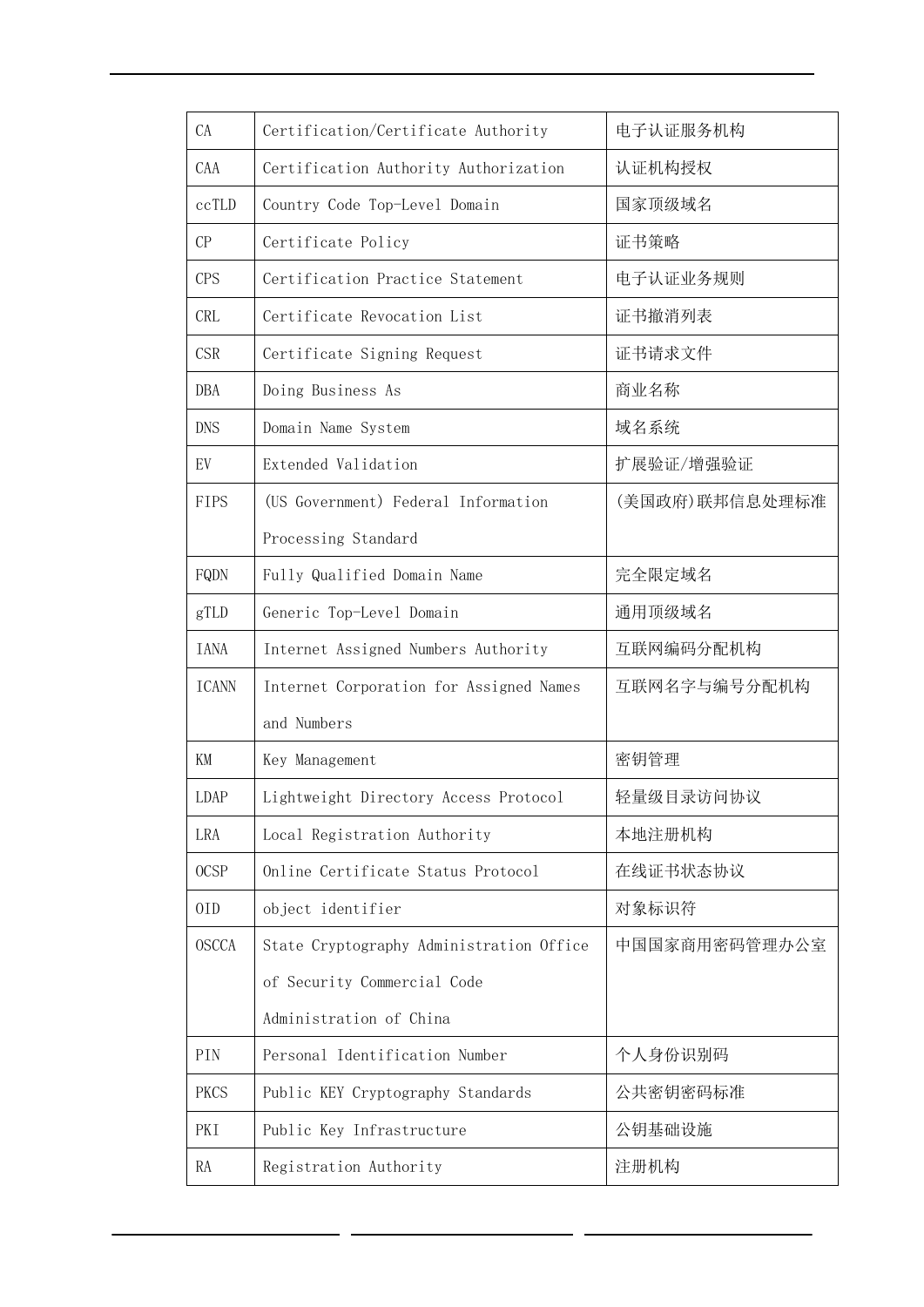| <b>RFC</b> | Request for Comments                    | 请求评注标准(一种互联网建    |
|------------|-----------------------------------------|------------------|
|            |                                         | 议标准)             |
| <b>SSL</b> | Secure Sockets Laver                    | 安全套接字            |
| <b>TLS</b> | Transport Layer Security                | 传输层安全            |
| <b>TTL</b> | Time to Live                            | IP 包的生存时间        |
| X.509      | The ITU-T standard for Certificates and | ITU-T 证书标准及其相应的认 |
|            | their corresponding authentication      | 证                |

## <span id="page-23-0"></span>2. Publication and Repository Responsibilities

### <span id="page-23-1"></span>2.1 Repositories

TrustAsia repositories are open to the public. It provides information services to subscribers and certificate application dependents. The repositories include, but is not limited to, the following: CP, CPS, CRL, Subscriber Agreement, Dependent Party Agreement, Root Certificate, Intermediate CA Certificate and other information published as necessary by TrustAsia.

### <span id="page-23-3"></span><span id="page-23-2"></span>2.2 Publication of Certification Information

### 2.2.1 Publication of Repositories

TrustAsia repositories will be posted on the official website (https://www.trustasia.com) in a timely manner or in other possible forms as needed. The contents of the release include certificates, CPS amendments and other materials, which must be consistent with CPS and related laws and regulations.

<span id="page-23-4"></span>2.2.2 Publication of CRL

TrustAsia issues a subscriber's certificate and certificate revocation list (CRL) through a directory server (LDAP), and the subscriber or relying party may obtain the information and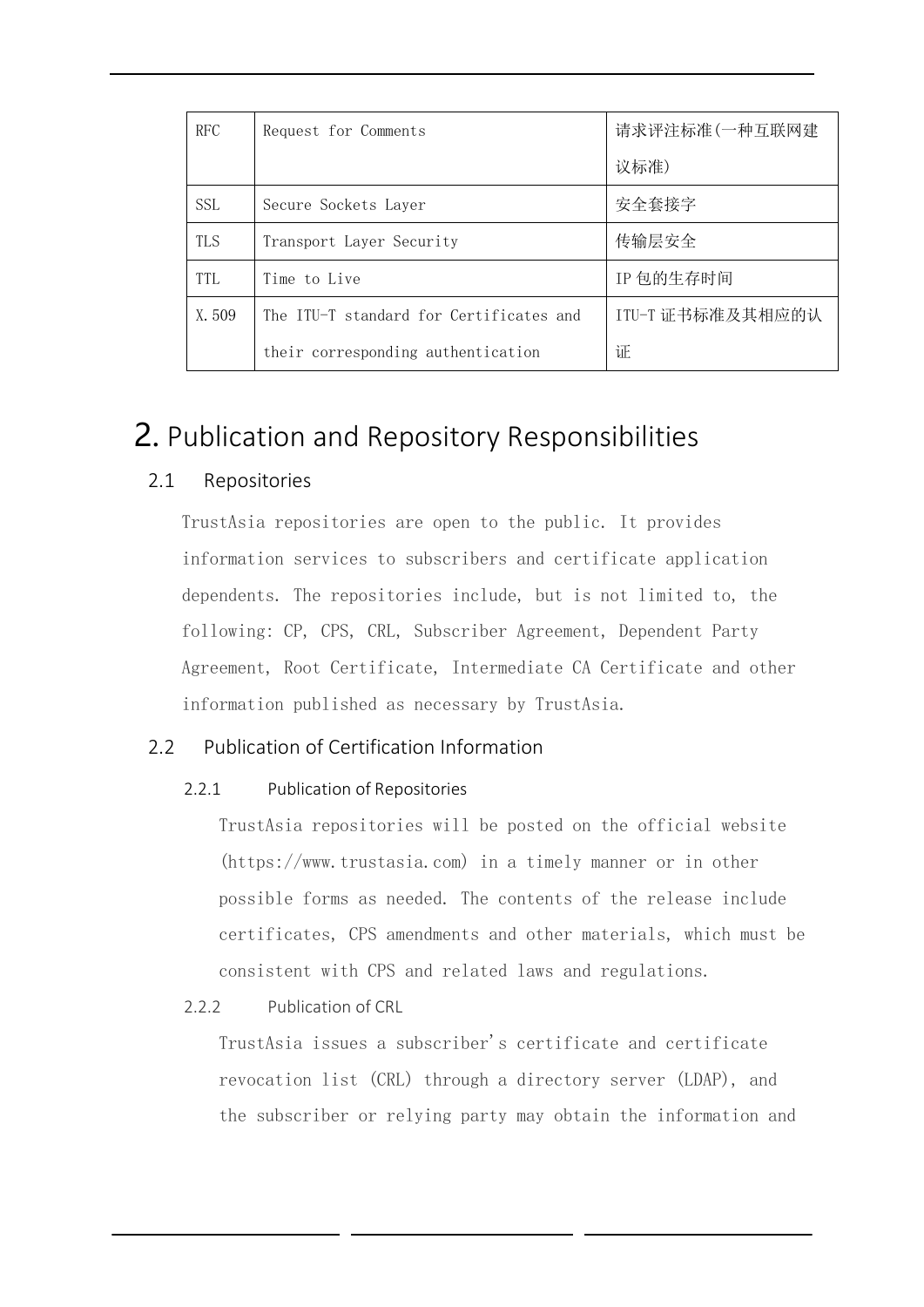the CRL of the certificate by accessing TrustAsia official website.

#### <span id="page-24-0"></span>2.2.3 Publication of OCSP

TrustAsia provides Online Certificate Status Protocol (OCSP), subscribers or relying parties can query the status information of certificates in real time.

#### <span id="page-24-2"></span><span id="page-24-1"></span>2.3 Time or Frequency of Publication

2.3.1 Time or Frequency of Publication of CP and CPS

TrustAsia CP and CPS can be obtained through repositories by 7d\*24h. The release of CP and CPS is at least once a year. TrustAsia will follow the changes of the CA/ B Forum BR standard on a regular basis and adjust the CP/ CPS in a timely manner to meet the changes in the BR standard.

#### <span id="page-24-3"></span>2.3.2 Time or Frequency of Publication of CRL

TrustAsia publishes CRL for subscriber certificates at least once in 7 days; CRL for child CA certificates at least once in 12 months,If the condition is that the child CA certificate being revoked occurs, the CRL for releasing CA certificate must be updated within 24 hours.

#### <span id="page-24-4"></span>2.3.3 Time or Frequency of Publication of OCSP

As soon as the subscriber certificate issued by TrustAsia is issued, it can be downloaded. Subscribers can obtain the issued certificate through email or the certificate service site provided by TrustAsia, and inquire about the status of the certificate through OCSP.

The OCSP response data for subscriber certificates is updated at least once in 4 days, with a maximum validity period of not more than 10 days.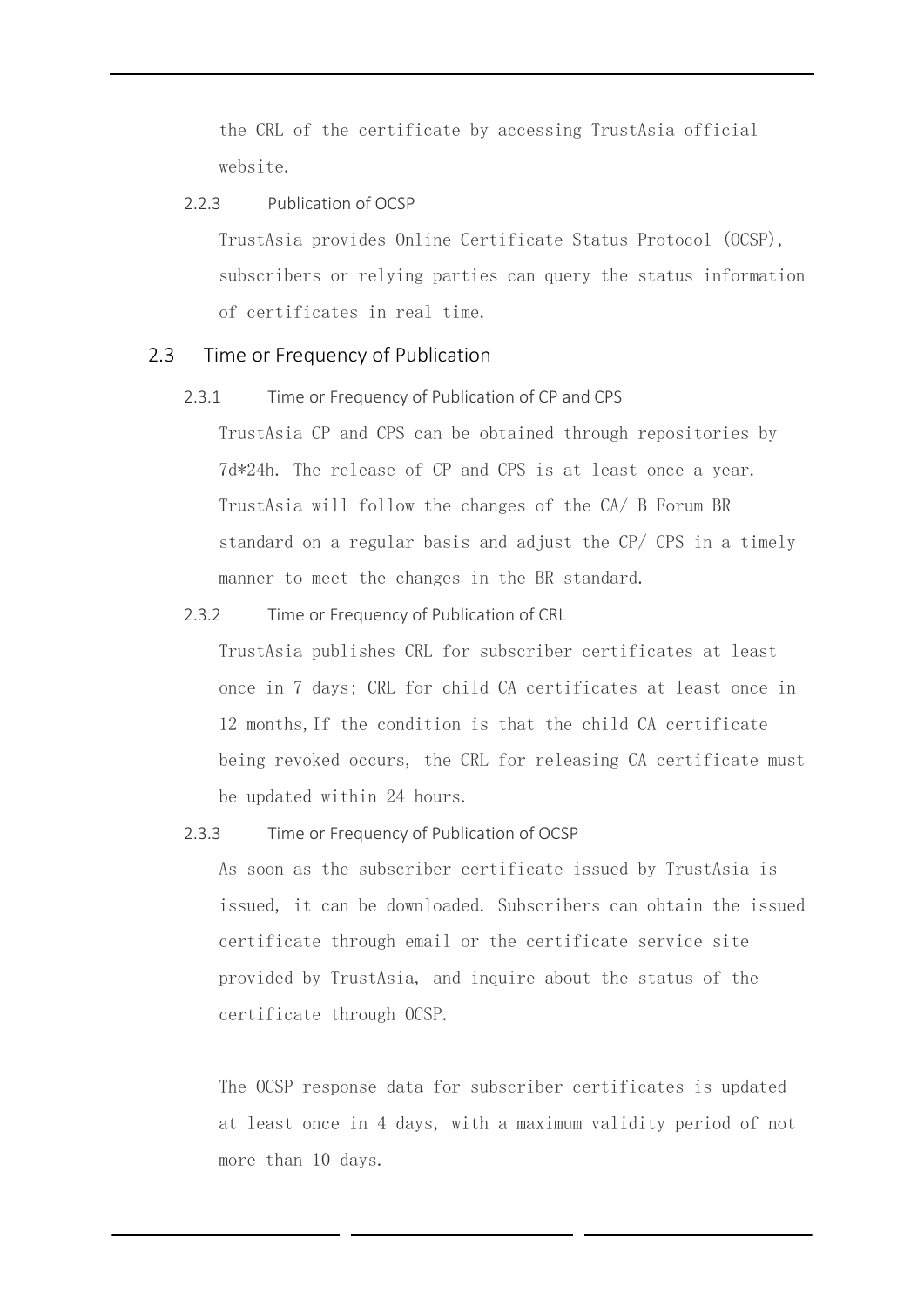The OCSP response data for intermediate CA certificates is updated at least once in 12 months, and will be updated within 24 hours if the CA certificate is revoked.

In the case of emergency, the release time and frequency of the other contents of repositories shall be determined independently by TrustAsia, which should be immediate, efficient and consistent with the requirements of the national laws.

### 2.1 Access Controls on Repositories

The information in TrustAsia repositories is provided with query and access in a read-only manner.

With network security, secure system design and security policy, TrustAsia ensures that only authorized employees can add, delete, modify and publish the repositories.

### 2.2 High risk repositories

TrustAsia will maintain internal data records to record all certificate information (including EV certificates) that has been revoked or rejected for reasons such as phishing or possible use by other fraudulent means. the applicant agency for these certificates is identified as a possible high-risk certificate application in future authentication.

During authentication, TrustAsia compares applicant agency list with high-risk agency list, automatically marking them as "highrisk applicants" at the application stage to ensure that the identity of the applicant agency is fully verified before it is issued. At the same time, TrustAsia will reject certificate applications in high-risk repositories.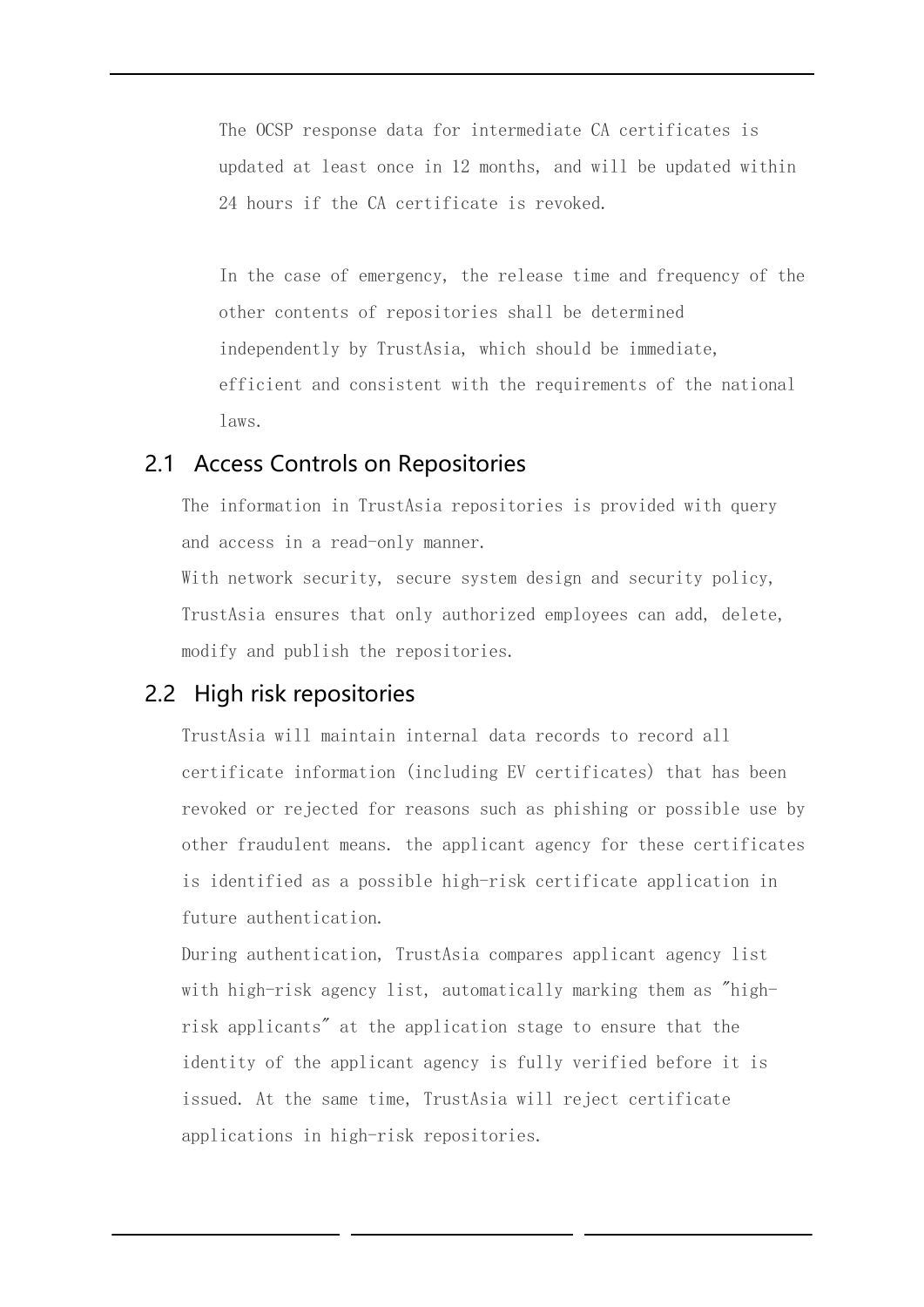The "high-risk organization" list includes:

1)Refer to the list of phishing targets published by the International Anti-phishing working Group (APWG) and the Antiphishing Alliance of China (APAC);

2)An applicant agency that revokes its OV, EV SSL certificate because it may be attacked by phishing or other identity fraud.

### <span id="page-26-1"></span><span id="page-26-0"></span>3. Identification and Authentication

### <span id="page-26-2"></span>3.1 Naming

#### 3.1.1 Type of Names

The digital certificate issued by TrustAsia complies with the X.509 standard and is assigned to the unique distinguished name of the certificate holder and is named in the X.500 standard. The certificate of TrustAsia contains the identification of the issuer and the certificate subscriber's principal, identifies the identity and other attributes of the certificate applicant, and records its information in a different identification. The identity of the certificate holder is named and is included in the certificate subject in the form of a screening name and is the only distinguished name of the certificate holder. For SSL/TLS server certificates, all domain names or IP addresses are added to the subject alias, and the generic name is the primary or IP address, and must be a domain name or IP address that appears in the subject alias.

In the subjectAltName extension or subject:commonName field of TLS/SSL certificate, the reserved private IP addresses or internal names should not be included in them. In the dNSName entries of the certificate, the underscore  $($  " $)$  characters should not be included in them.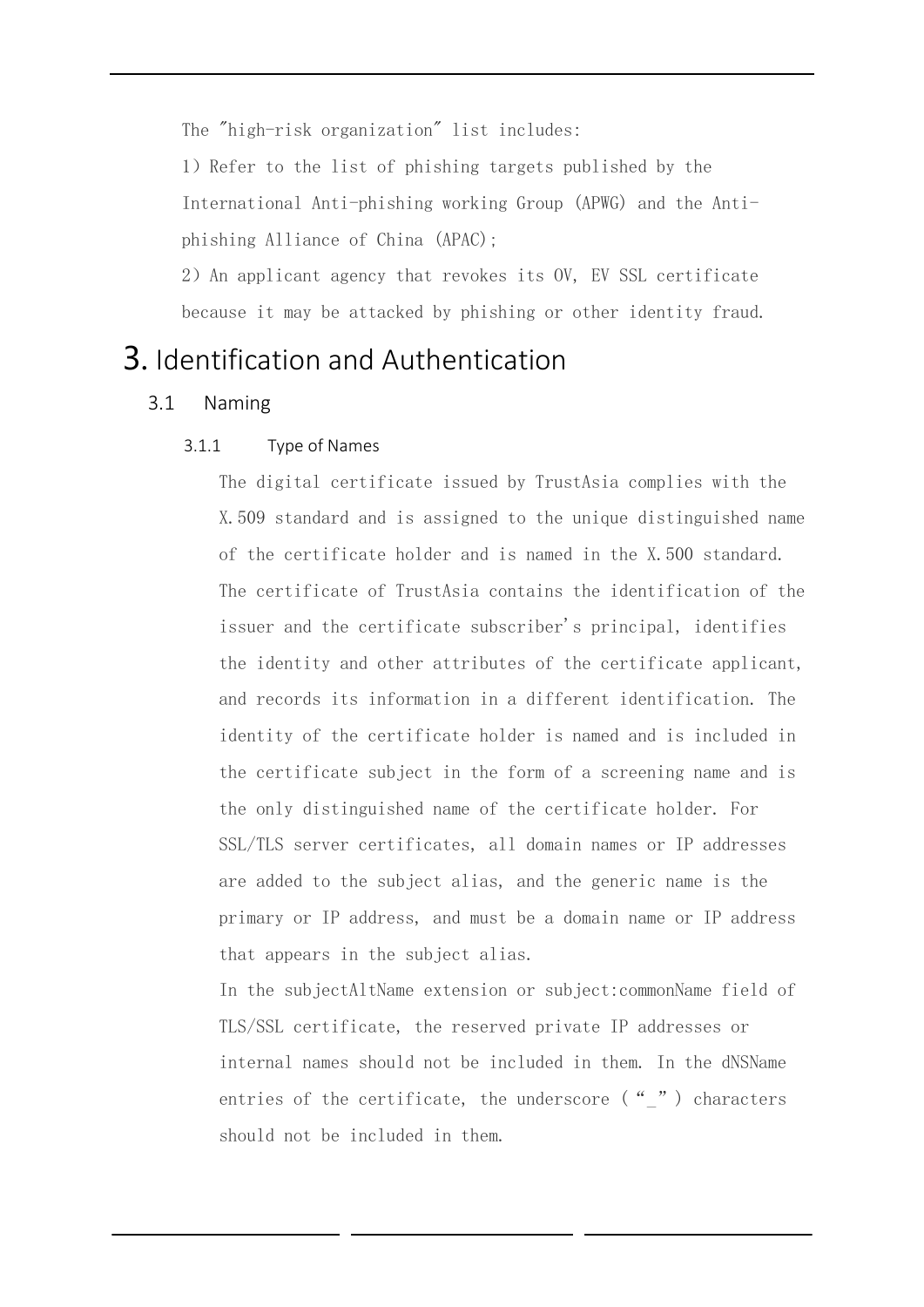The subjectAltName extension of DV and EV TLS/SSL certificates cannot include IP address. .

| Attribute                 | Value                                                                                                                  |
|---------------------------|------------------------------------------------------------------------------------------------------------------------|
| Country $(C)$             | <b>CN</b>                                                                                                              |
| State $(S)$               | State of issuer (if included)                                                                                          |
| Local (L)                 | Local of issuer (if included)                                                                                          |
| $0$ rganization $(0)$     | TrustAsia Technologies, Inc.                                                                                           |
| Organization Unit<br>(0U) | Certificate contains various issuers depend on subscriber<br>types, applications and regions to issue the certificate. |
| Common Name $(CN)$        | Name of CA                                                                                                             |

Naming rules of issuer's DN are as follows:

Naming rules of subscriber's DN are as follows:

| Attribute           | Value                                                   |
|---------------------|---------------------------------------------------------|
| Country $(C)$       | <b>CN</b>                                               |
| State (S)           | State of subscriber (if included)                       |
| Local (L)           | Local of subscriber (if included)                       |
| Organization        | Organization where subscriber subordinates for certain  |
| (0)                 | one;                                                    |
|                     | One or more following options can be included:          |
| Organization        | OU of subscriber subordinates;                          |
| Unit $(0U)$         | Any descriptions which describe identity or certificate |
|                     | type;                                                   |
| Email $(E)$         | Subscriber's email address (if included)                |
|                     | Domain name (SSL/TLS certificate), organization name    |
| Common Name<br>(CN) | (organization certificate), individual name (individual |
|                     | certificate), or other identifiable names.              |

### <span id="page-27-0"></span>3.1.2 Need for Names to be Meaningful

TrustAsia uses the DN field to identify the entity that is the subject of the certificate and the entity is the issuer of the certificate, The names in the DN have representative meanings and can be related to the identities and specific properties of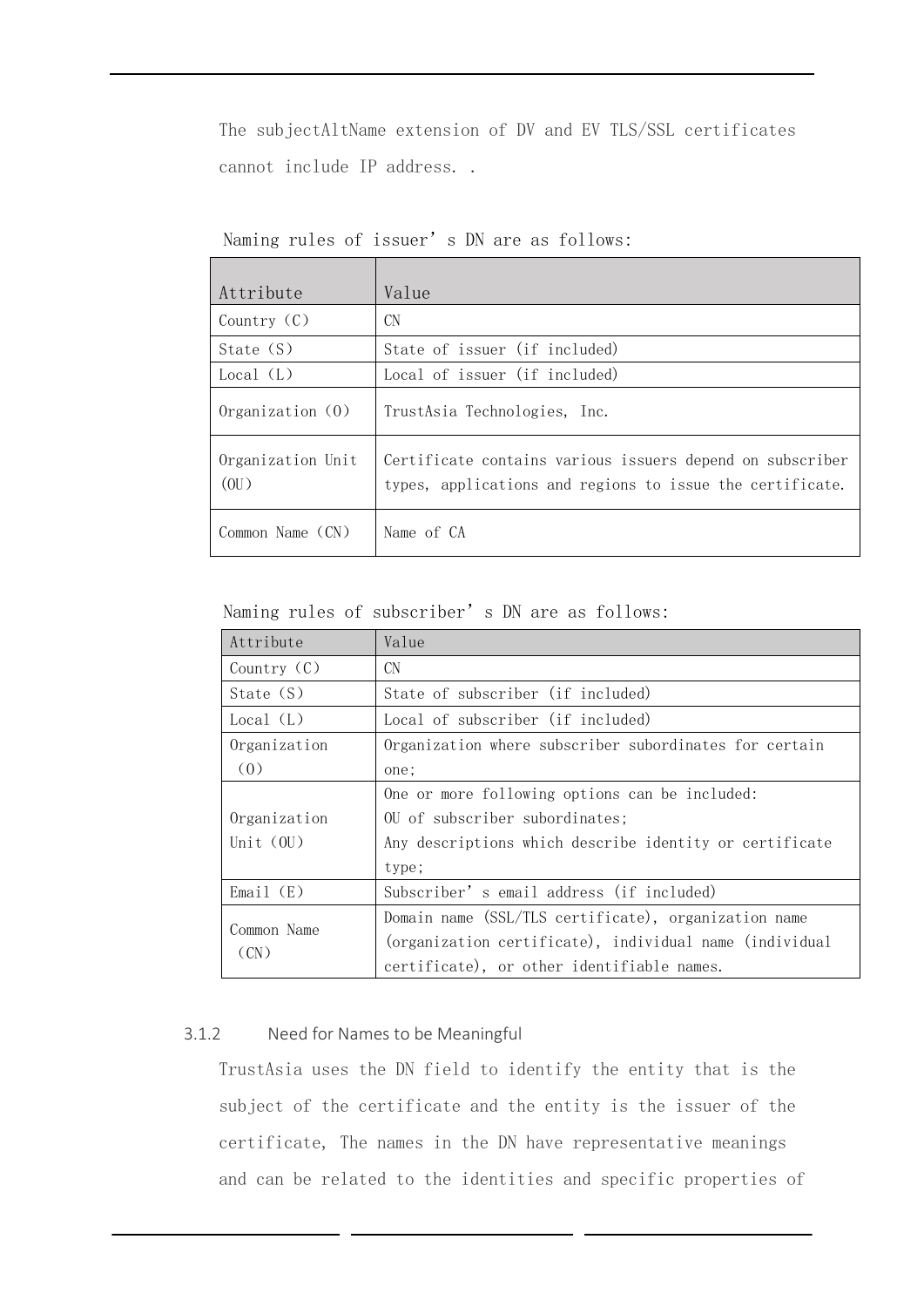the final entities that use the certificates. The common name identifies the end entity's particular name mentioned by this certificate. Identifier describes information of the specified entity with bound public key.

The name contained in subscriber certificate has certain representative significance, and the principal identification name contained in it should be able to clearly determine the certificate holder and the network host server to be identified, or the Internet domain name, and can be identified by the relying party. The identification name of the subject shall comply with the requirements of laws and regulations and other relevant provisions.

- <span id="page-28-0"></span>3.1.3 Anonymous or pseudonyms of Subscribers Subscribers of certificates described in this CPS may not use anonymous or pseudonyms when applying for certificates.
- <span id="page-28-1"></span>3.1.4 Rules for Interpreting Various Name Forms

A certificate issued by TrustAsia conforms to X.509 V3. The format of DN conforms to X.500, and naming rules of DN are defined by TrustAsia.

<span id="page-28-2"></span>3.1.5 Uniqueness of Names

DN of certificate must be unique for different subscribers in TrustAsia trust domain, and same DNs cannot be allowed as subscriber's subject name. TrustAsia can issue more than one certificates using the unique DN for one subscriber. When DN is not unique to different subscribers, the first applicant has the priority to use the DN, and the latter could add more additional information to distinguish from others.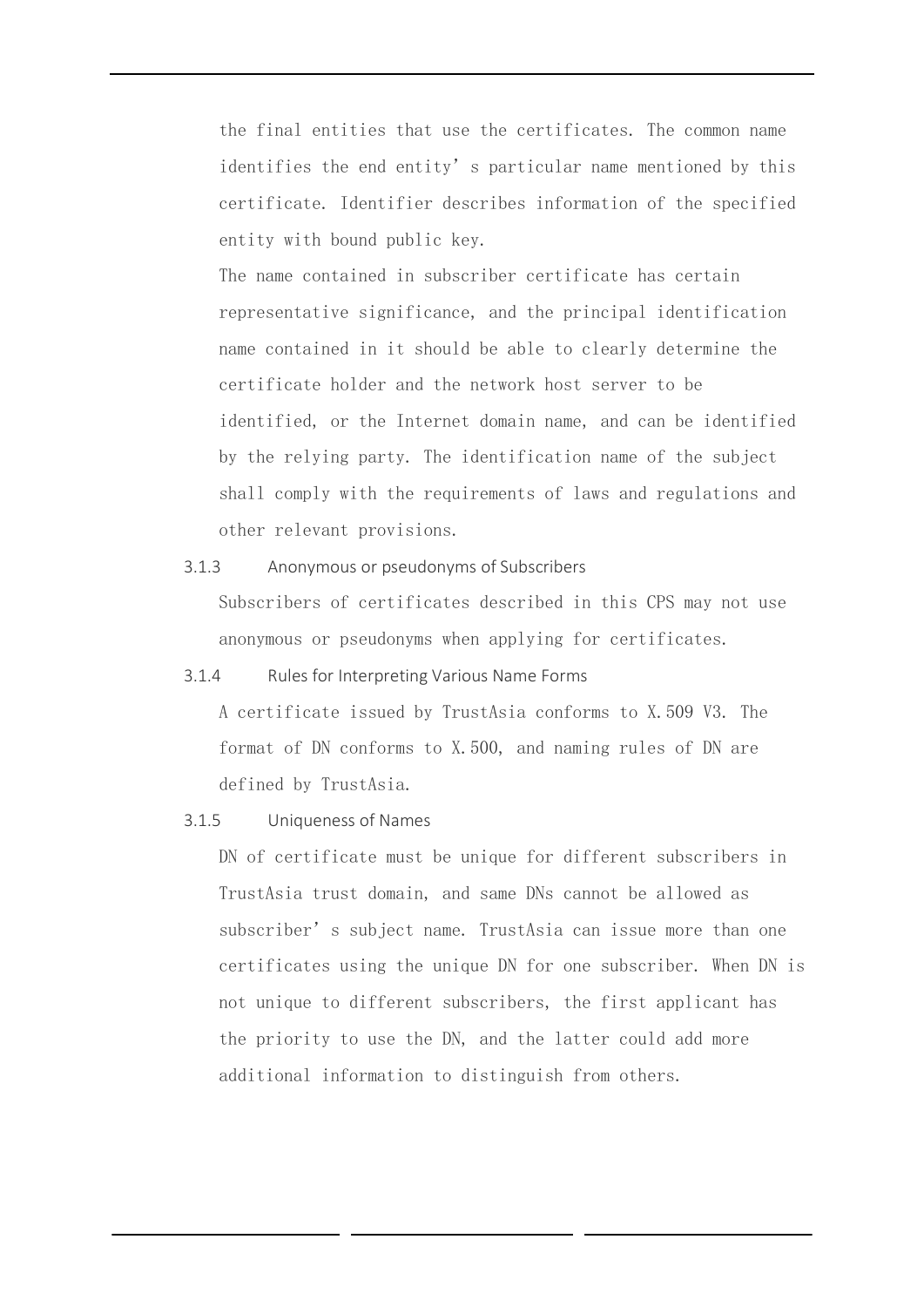| SSL/TLS server       | The uniqueness of domain name is controlled by      |
|----------------------|-----------------------------------------------------|
| certificate          | (ICANN), an Internet name and digital address       |
|                      | assignment organization.                            |
| Client certificate   | Requires a unique email address or organization     |
|                      | name to be combined or associated with a unique     |
|                      | serial number.                                      |
| Code signing         | The only organization name and address or unique    |
| certificate          | organization name is required to be combined or     |
| (including document) | associated with a unique serial number.             |
| signing              |                                                     |
| certificate)         |                                                     |
| Timestamp            | A unique hash and time or unique sequence number is |
| certificate          | required to be assigned to the time stamp.          |

The uniqueness of each subject name in the certificate is as follows:

### <span id="page-29-0"></span>3.1.6 Recognition, Authentication, and Role of Trademarks Subject's DN of certificate issued by TrustAsia does not contain any trademarks.

### <span id="page-29-2"></span><span id="page-29-1"></span>3.2 Initial Identity Validation

### 3.2.1 Method to Prove Possession of Private Key

The certificate applicant must prove that he or she properly holds the private key corresponding to the public key contained in the certificate by submitting the digitally signed PKCS#10 format certificate signature request (CSR) or other equivalent key identification methods, or other methods approved by TrustAsia.

<span id="page-29-3"></span>3.2.2 Identification of the applicant's identity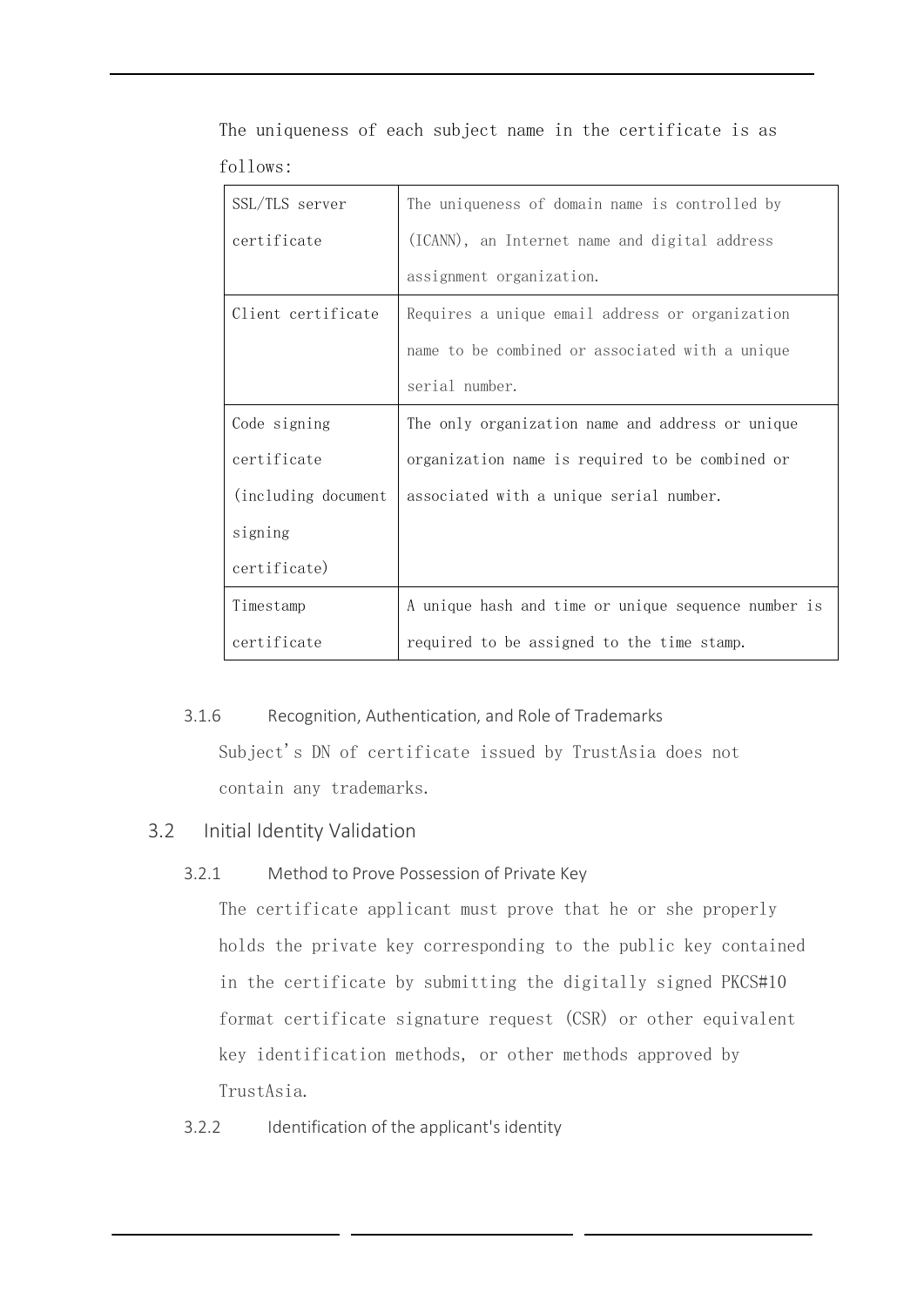TrustAsia requires procedural identification of certificate applicants, including, but not limited to, the following ways:

- 1. verifying the identity material provided by the subscriber;
- 2. Documentation provided by, or communication with, a government agency in the jurisdiction of the Applicant's legal creation, existence, or recognition.
- 3. Confirmation of a third-party database that is regularly updated and considered to be trusted;
- 4. Through third party investigations by TrustAsia or commissioned by TrustAsia;
- 5. Confirmation through proof letter (examples: lawyer's letter, accountant's letter, etc.)
- 6. Verified by TrustAsia approved verification methods such as property statements, bank statements, credit card bills, government-issued tax bills and so on which are provided by subscribers.

TrustAsia will first require the applicant to make a declaration of authenticity of the material submitted by the applicant and bear the corresponding legal liability. TrustAsia will identify the material in accordance with the provisions of this CPS. TrustAsia may also do so in an additional manner. If the applicant refuses TrustAsia's authentication request, it is regarded as abandoning the application.

Meanwhile, TrustAsia declares that TrustAsia can reject any application request, and there is no obligation to give reasons for it.

### 3.2.2.1 Validation of the host country

If the certificate subject item contains a country field, TrustAsia will confirm the host country through the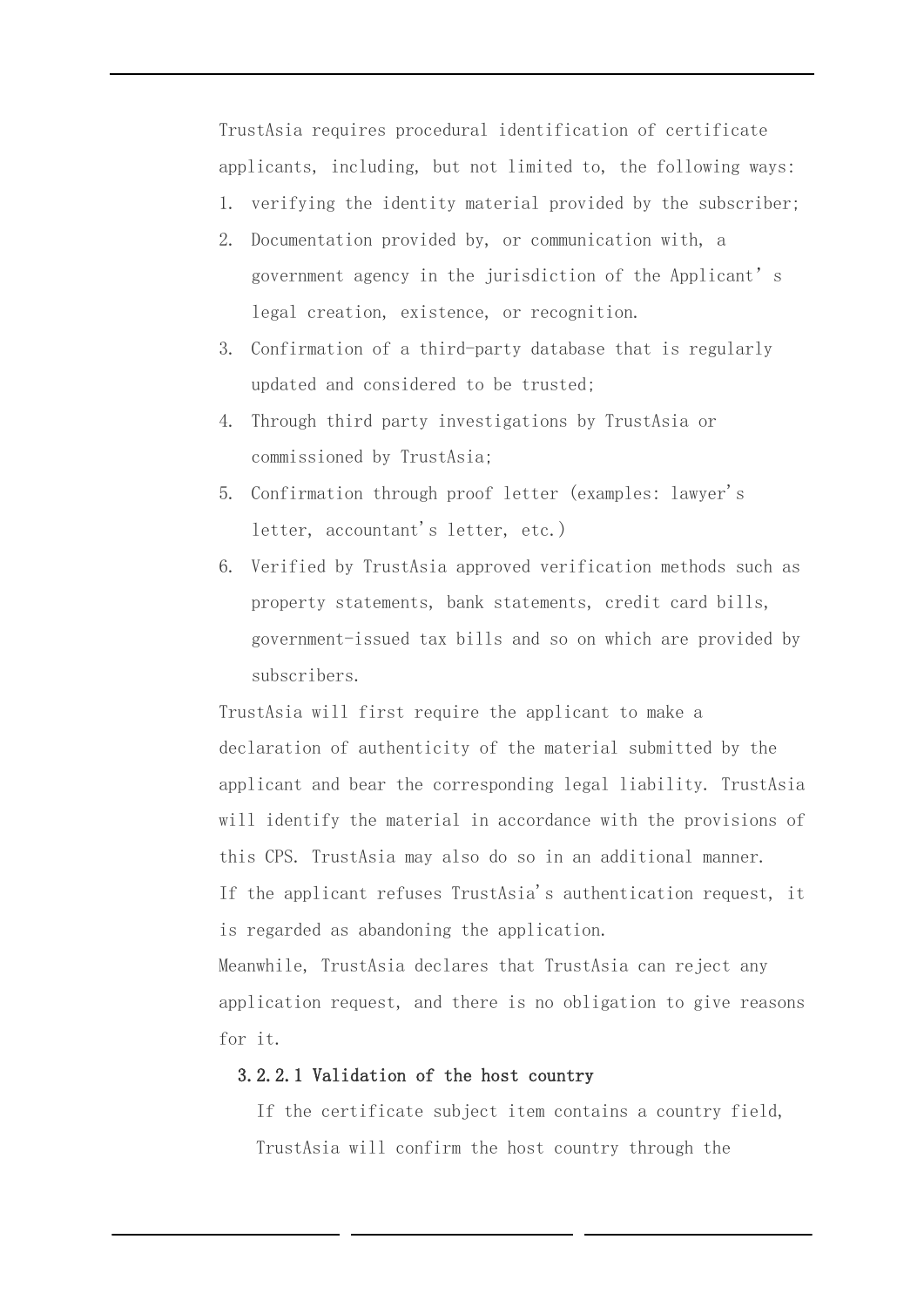organization approval information provided by the applicant under the section 3.2.2 of CPS.

#### 3.2.2.2 Verification of the Agency's Business Name

If the certificate subject contains a DBA or business name, TrustAsia can verify that the applicant has the right to use DBA or business name using at least one of the following methods:

- 1. Documents provided by the government agency of the applicant's jurisdiction certifying that it is lawfully established, existing or approved, or communicating with the government agency;
- 2. Reliable data sources;
- 3. Communicate with government agencies responsible for managing such DBA names or business names;
- 4. A letter of proof in support of the supporting documents;
- 5. A property bill, a bank statement, a credit card statement, a tax bill issued by the government, or other TrustAsia's opinion as a reliable means of verification.

#### 3.2.2.3 Identification of the identity of the organization

Any organization (government agencies, public institutions, etc.), when applying for institution-based certificates in the name of the organization, should conduct strict identity authentication, such as verifying the authenticity of the trust database by querying the trusted database. Identify the identity material submitted by the applicant and other means of obtaining the applicant's clear identity information. The signature (official seal) of the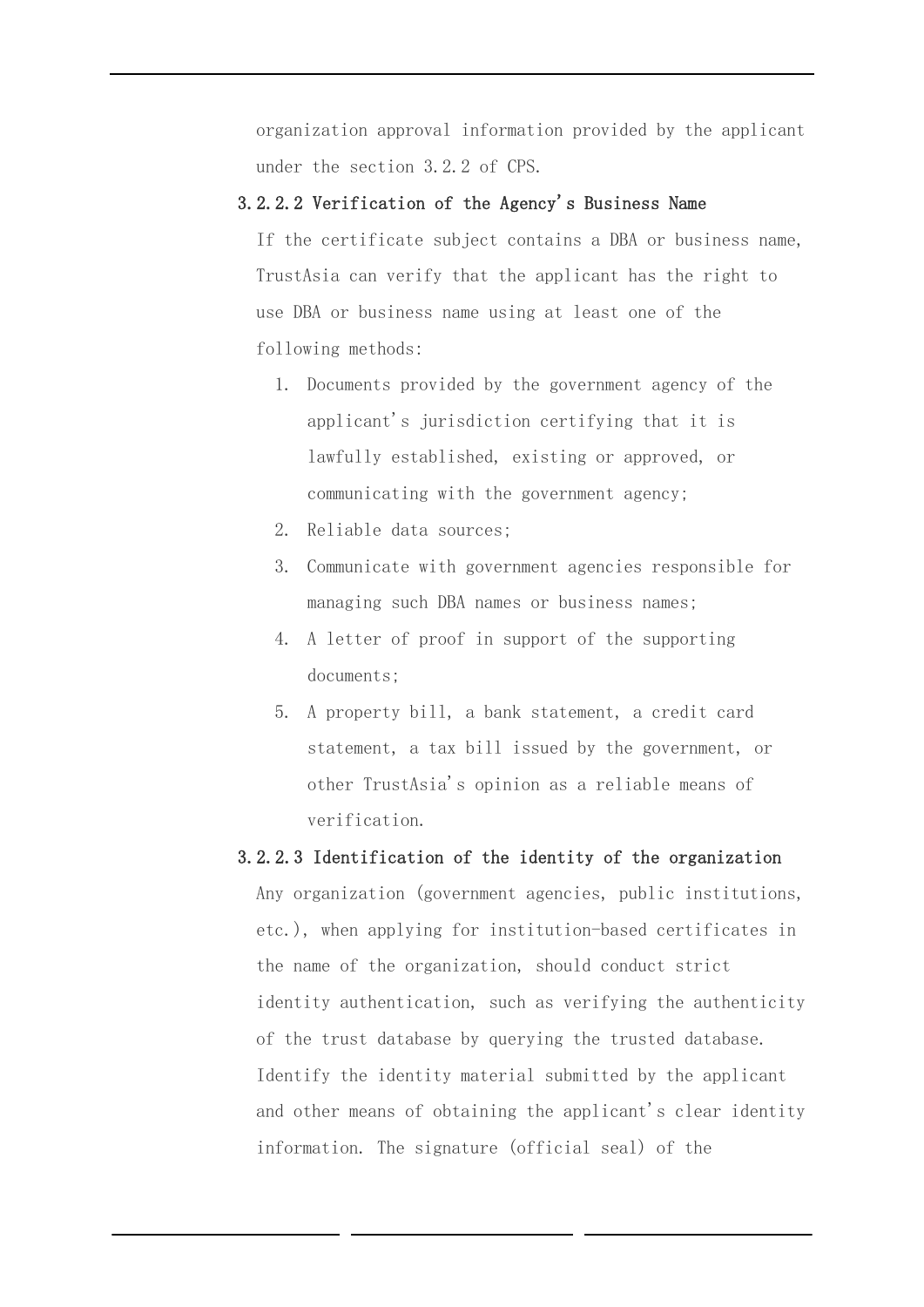applicant's own or the duly authorized certificate applicant's representative on the certificate application form of the institution-based subscriber shall bear the relevant provisions of the certificate application and bear the corresponding responsibility.

For all certificates that contain organizational identity information, TrustAsia should verify the name and registration or business address of the organization. TrustAsia can perform different authentication methods according to the type of certificate requested by the organization. Generally speaking, the higher the certificate category, the higher the security level. The stricter the authentication method, and the more comprehensive the authentication content. TrustAsia can select one or more of the following items to verify the identity and address information of the organization:

- 1. An effective document issued by a government agency (including, but not limited to, a business license, a public institution legal person certificate, a unified social credit code certificate, etc.) or by issuing an authoritative third-party database of an effective document to confirm that the organization is a real, legal entity.
- 2. Obtain the address and contact information of the organization through the trusted third-party database, and contact the organization in the form of telephone, e-mail, postal letter, etc., so as to confirm the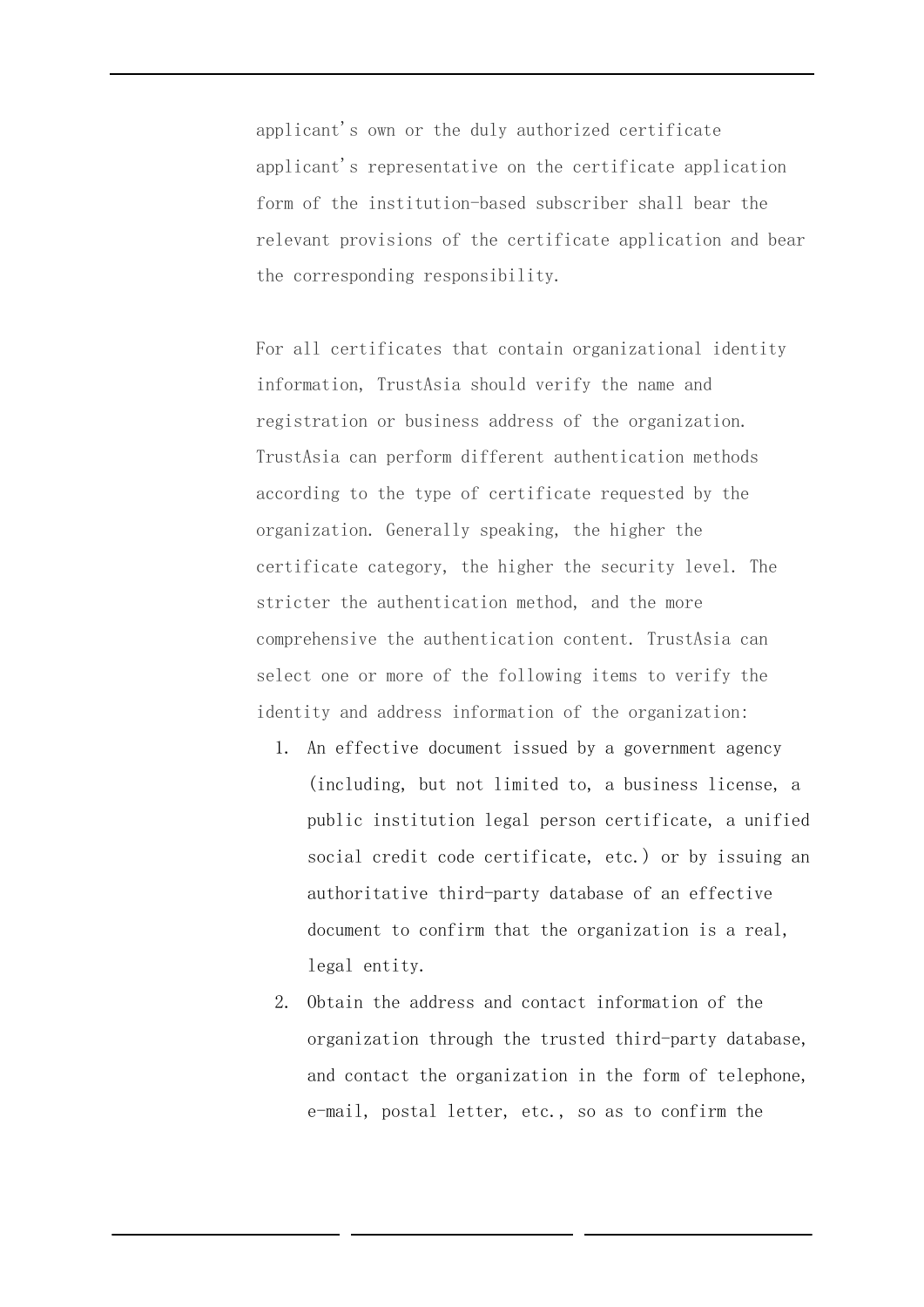authenticity of the information provided by the applicant.

- 3. Validation of information through certified letters from qualified lawyers, accountants, etc.
- 4. Confirm the organization's address information through property bills, bank statements, government-issued tax bills, or other TrustAsia approved verification methods.
- 5. The third party is entrusted with the investigation of the organization, or the applicant is required to provide additional information and proof of the material.

In addition, if necessary, TrustAsia can also set up other required authentication methods and data. The applicant has an obligation to ensure the authenticity and validity of the application materials and to bear the relevant legal liability.

For subscriber certificates issued by TrustAsia, TrustAsia establishes evaluation criteria to identify potentially high-risk fraud certificate requests. TrustAsia can directly reject certificate requests identified as "high risk".

### <span id="page-33-0"></span>3.2.3 Authentication of Individual Identity

If the applicant's identity is a natural person, TrustAsia will review the applicant's name, address, and the authenticity of the certificate application. In the case of a personal identification certificate, TrustAsia will perform different identity authentication methods based on the different types of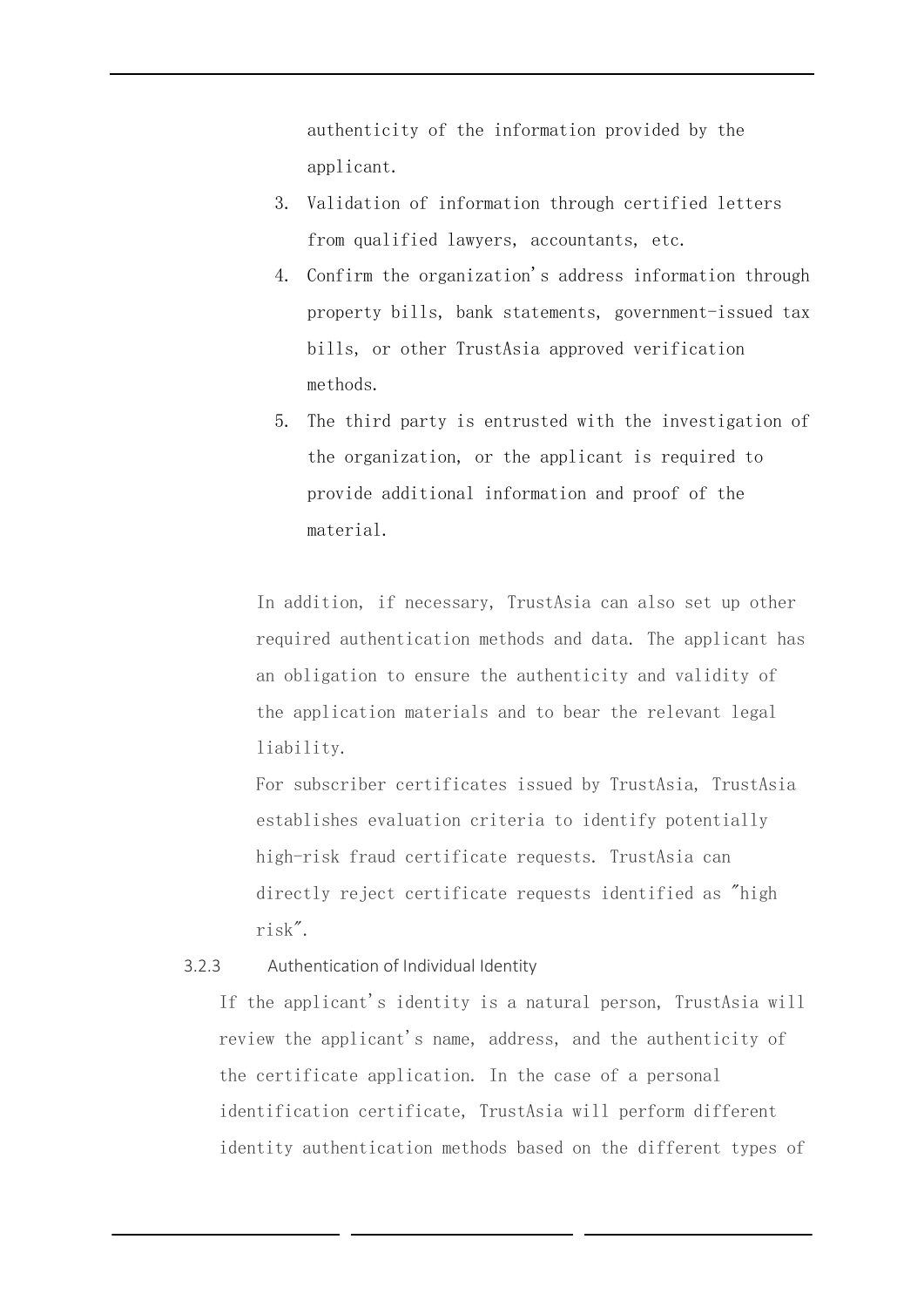certificates applied by the individual. In general, the higher the certificate category, the higher the security level, the more strict the authentication method, and the more comprehensive the authentication content. The applicant needs to prove that he or she has control over some of the identity properties contained in the request, such as the e-mail address or domain name involved in the certificate in the certificate request. Applicants may also be required to submit clear copies of valid government-issued documents with photographs (such as identity cards, passports, driver's permits, military officers' certificates or other equivalent documents). TrustAsia verifies that copies of the documents match the requested names and that other relevant information is correct.

TrustAsia identifies and validates in one or more of the following ways:

- 1. The authenticity of the applicant's certificate request is identified and verified by sending the relevant check code email or by telephone, mobile phone short message and other reliable means. TrustAsia does not confirm and guarantee the identity information other than the authentication information in the certificate issued is true, reliable and belonging to the applicant himself;
- 2. Check whether the copy of the document submitted by the applicant has any traces of tampering or forgery and, if necessary, verify the identity information provided by the applicant through reliable means, such as consulting the authoritative third-party database, in order to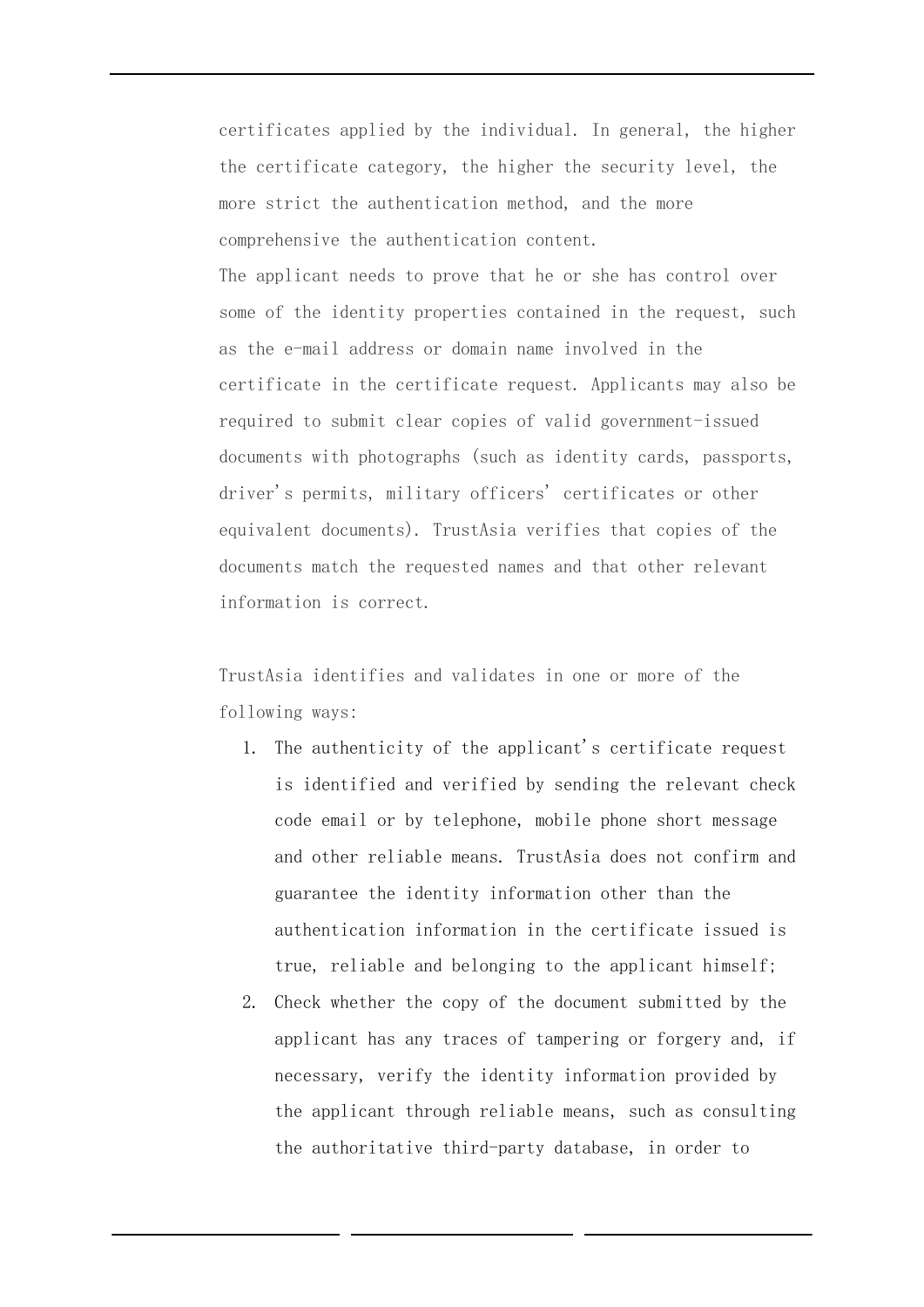ensure that the information provided by the applicant is consistent with the results of the verification;

- 3. Verify the applicant's address through property bill, bank card statement or credit card bill or rely directly on identity documents issued by the government to confirm the address.
- 4. When the application information contains organization information. The applicant may be required to submit a certificate of employment, or query a third-party database, or send a confirmation email to confirm the existence of the organization and whether the applicant is a member of the organization.

In addition, if necessary, TrustAsia can also set up other required authentication methods and data. The applicant has an obligation to ensure the authenticity and validity of the application materials and to bear the relevant legal liability.

For subscriber certificates issued by TrustAsia, TrustAsia establishes evaluation criteria to identify potentially highrisk fraud certificate requests. TrustAsia can directly reject certificate requests identified as "high risk".

#### <span id="page-35-0"></span>3.2.4 Domain name recognition and identification

When the user applies for an SSL certificate, TrustAsia needs to verify the applicant's control of the domain name in the certificate applied for. The verification of domain name ownership follows the principles set out in section 3.2.2.4 of CA/B Forum BR: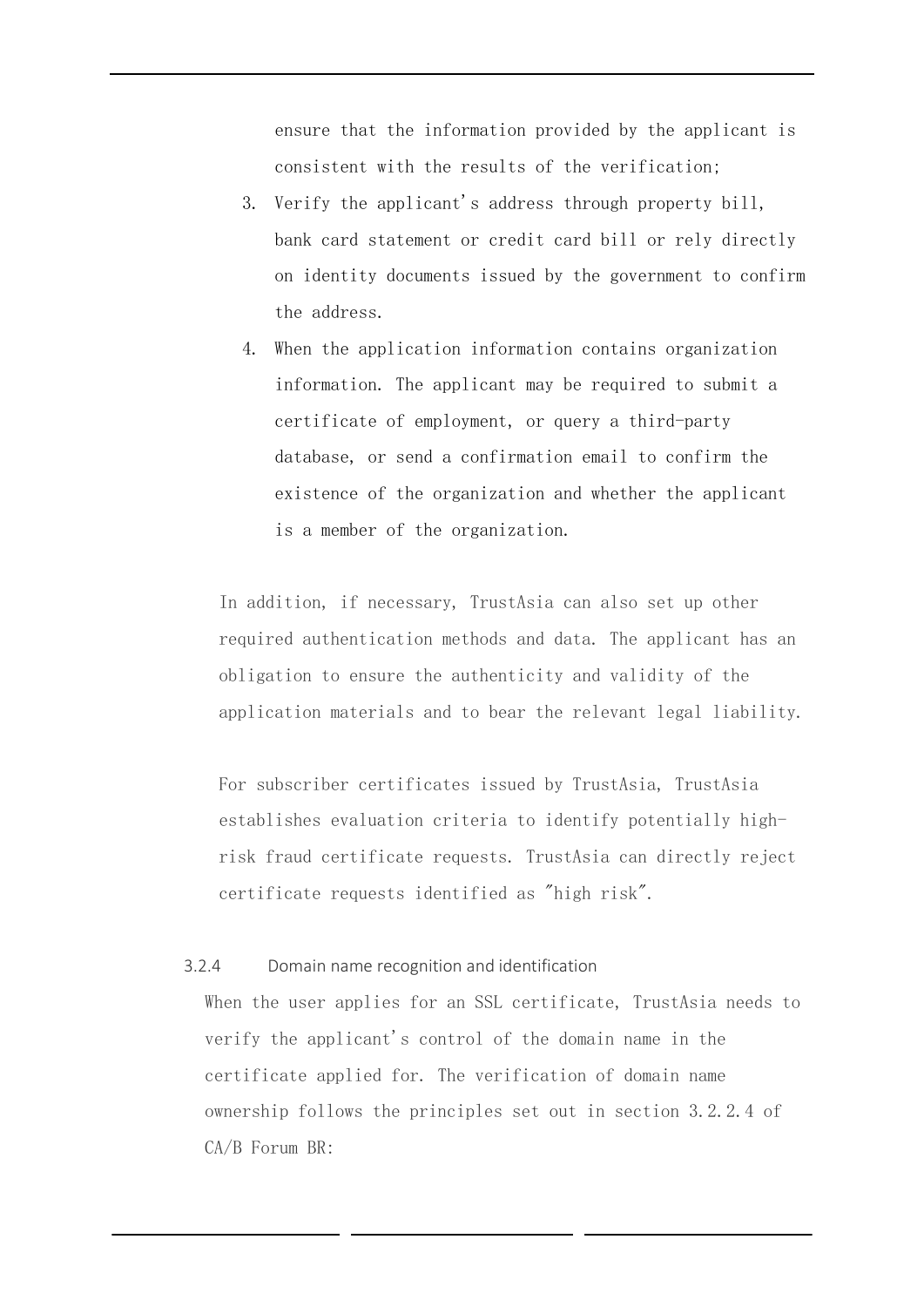- 1. The root domain of the domain name must be the legal root domain published by IANA.
- 2. The domain name format must follow the FQDN standard, or there is only one \*. the wildcard domain name located on the leftmost side of the FQDN.
- 3. Domain name control can be verified in any of the following ways:
	- a. Domain name management mailbox

TrustAsia will verify the domain name control right by sending a verification email with a random value to any of the following mailboxes:

- Whois contact email of the domain name to be verified, or the default administrator email
- Administrator@Domain name to be verified
- Admin@Domain name to be verified
- Postmaster@Domain name to be verified
- Hostmaster@Name to be verified
- Webmaster@Domain name to be verified After the subscriber receives the verification email, enter the domain name verification link and click on approval to complete the domain name ownership verification.
- b. DNS validation code

The subscriber can complete the domain ownership verification by checking the specified TXT or CNAME record with a random value for the domain name to be verified.

c. HTTP/ HTTPS validation code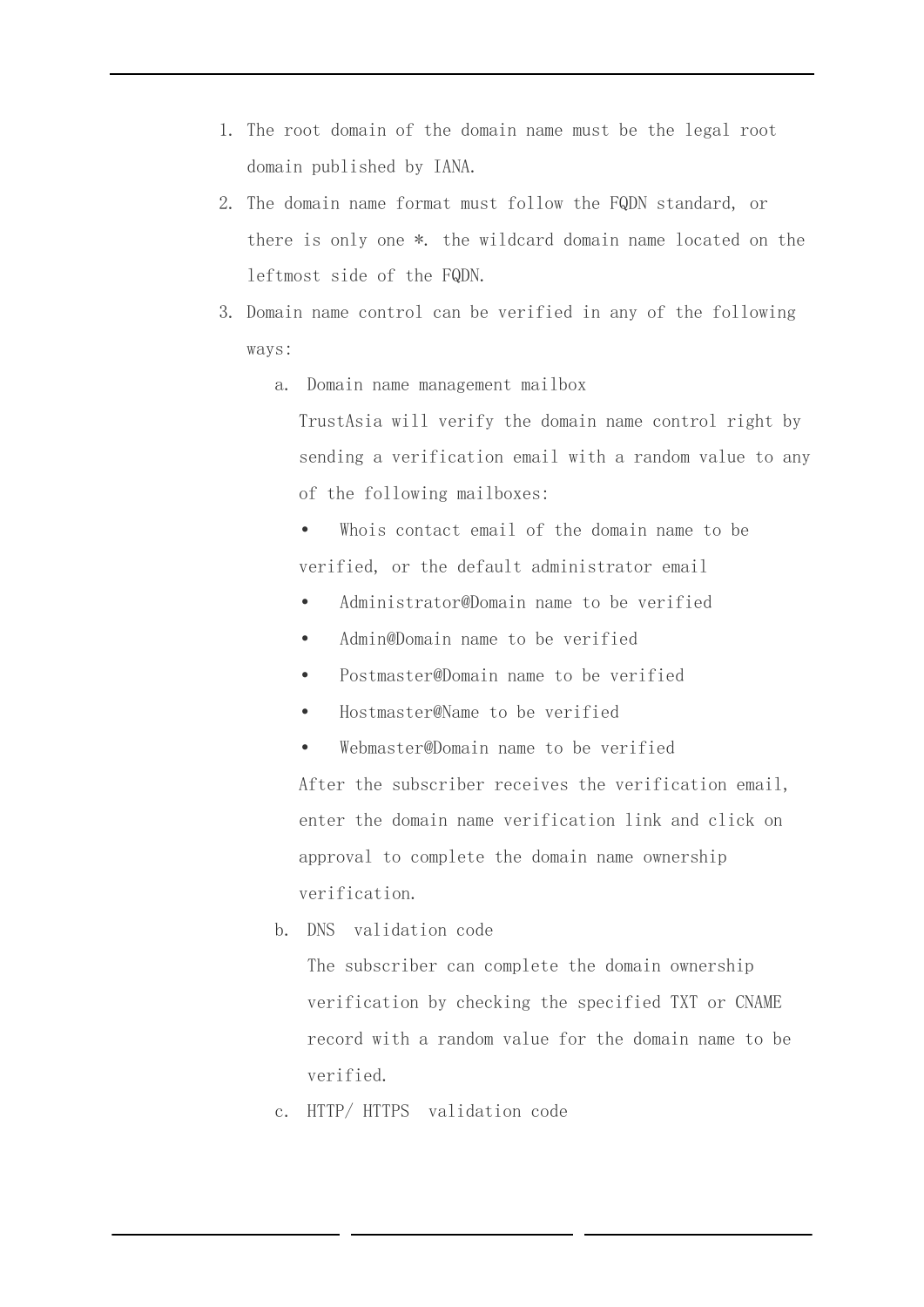The subscriber places the designated verification file and random verification value under the designated directory /.well-known/pki-validation/ of the domain name site to be verified.

TrustAsia can successfully access the specified verification content through the default port of the HTTP/HTTPS protocol to complete the domain name ownership verification.

- 4. Do not support the verification of the FQDN with ".onion" as the rightmost label, and do not issue this kind of certificate.
- 5. The EV CS certificate does not contain the domain name, and the domain name is not audited and verified.

3.2.5 Confirmation and Authentication of IP address

TrustAsia accepts subscribers to apply for SSL certificates using public IP, and public IP does not issue Domain Validation and Extended Validation certificates. Verification of the right to use IP follows the principles in chapter 3.2.2.5 of CA/B Forum BR:

TrustAsia validates the right to use IP in any of the following ways:

- 1. The IP registration principal information is consistent with the certificate applicant principal information.
- 2. The IP registration principal issues a IP license certificate for the certificate applicant principal.
- 3. HTTP/ HTTPS validation code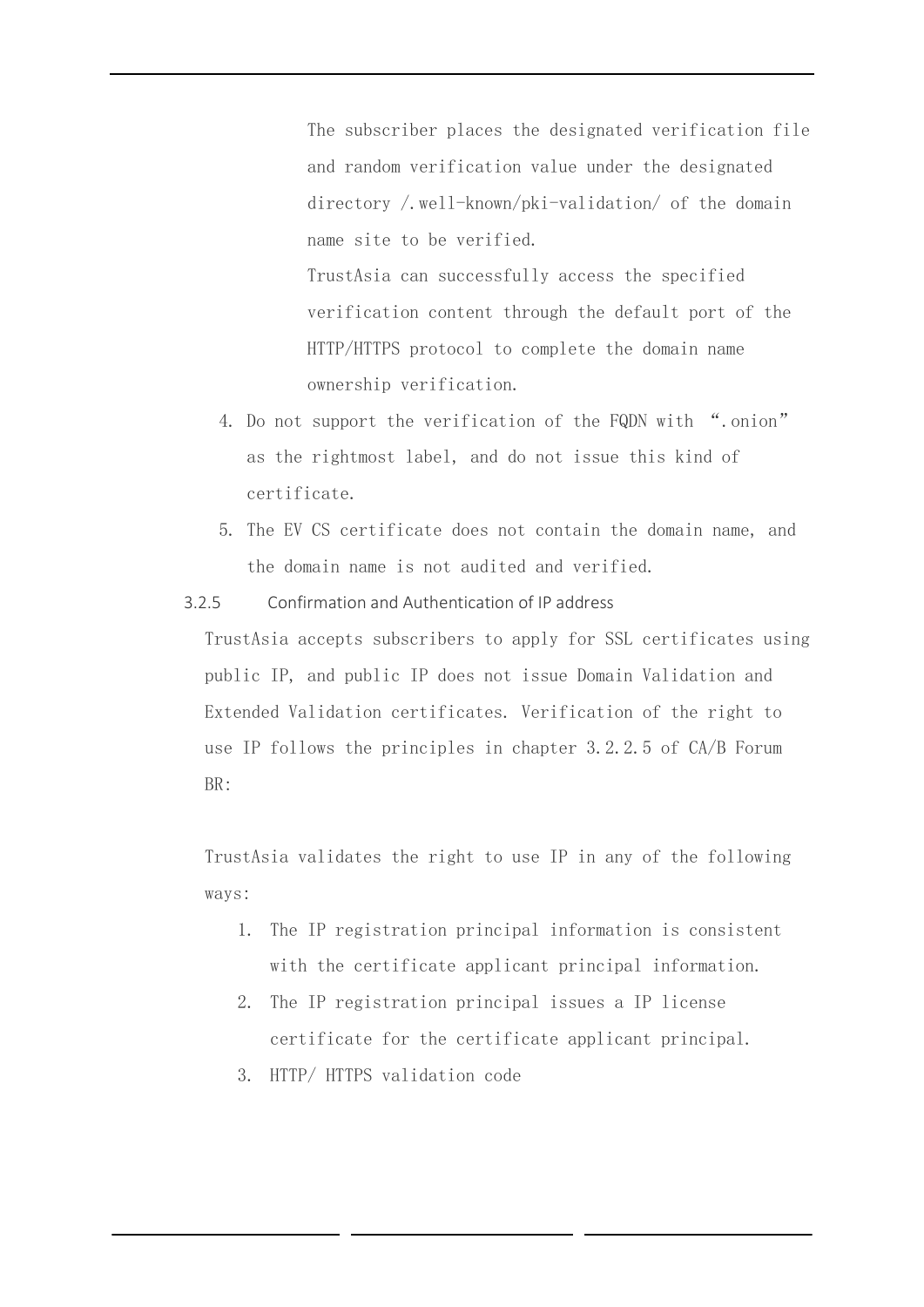Subscriber put specified verification file and random verification code under specified directory /.wellknown/pki-validation/ at the IP site to be verified. TrustAsia can successfully access specified authentication content through the default port of the HTTP/HTTPS protocol, which means the domain name ownership verification can be completed.

#### 3.2.6 Certification authority authorization record

TrustAsia follows the regulations of section 3.2. 2.8 of CA/ B Forum BR, and the domain names of all subject name and alternate name in the SSL certificate application are checked by the DNS CAA record before the certificate is issued.

TrustAsia will refuse to issue a certificate for any of the following in CAA Inquiry:

- 1. The CAA response data has a CAA record, but the issue, issuechild does not contain the trustasia.com
- 2. The CAA response data has DNSSEC signature, but signature verification failure.

#### 3.2.7 Audit of E-mail

When the email address is applied for as the subject content of the certificate, TrustAsia will confirm the validity of the email address and audit the applicant's right to use the email address. Only after passing the audit can the Email entry be checked in the certificate. The specific audit steps are as follows:

1.After the applicant completes the generation of the certificate application request file, the system detects the mail address and automatically sends a random value to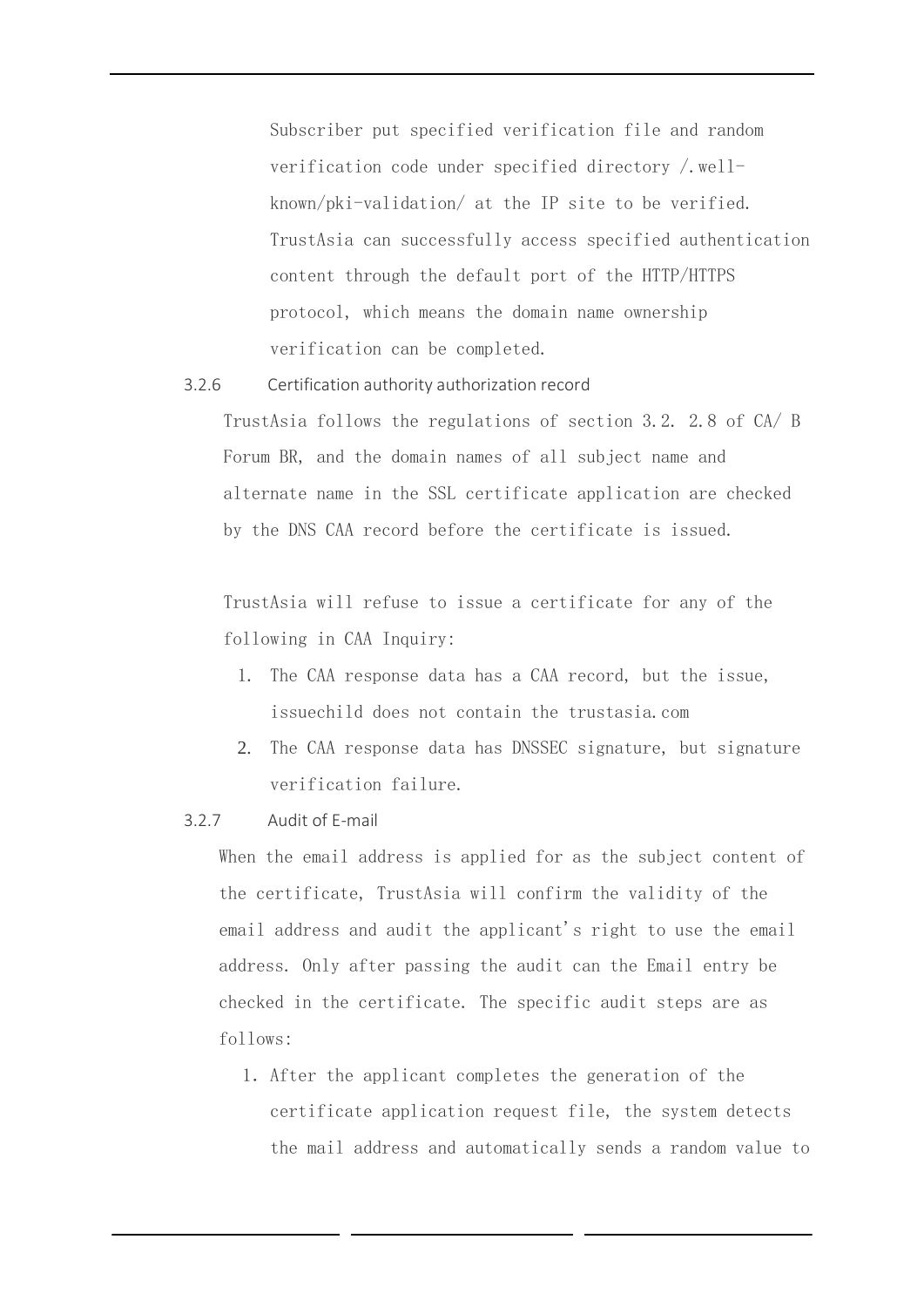the mail address, which is generated by the system and unique.

2.The applicant receives the mail and approves it via a link with a random code;

3.After the CA system of TrustAsia receives the approval from user, it will compare the random code sent with the random code in approval. If the result is consistent, the email is approved..

The mail with the original random value can be repeatedly transmitted without any change in the overall content of the recipient and the mail. The random value in the message shall start on the day of the generation and the validity period shall not exceed 30 days.

#### 3.2.8 Accuracy of data sources

Prior to the use of any data source as a dependent data source, TrustAsia assesses the dependability, accuracy and the resistance to alteration or falsification of that source, taking into account the following factors:

- 1.The number of years of information provided;
- 2.The frequency at which sources of information are updated;
- 3. Data providers and data collection purposes;
- 4.Availability and accessibility of data to the public;
- 5.The difficulty of falsifying or changing data.

#### 3.2.9 Non-Verified Subscriber Information

In general, in addition to the need for explicit and reliable authentication of the identity information required by the type of certificate, for the subscriber information that is not required to be verified. TrustAsia does not commit to the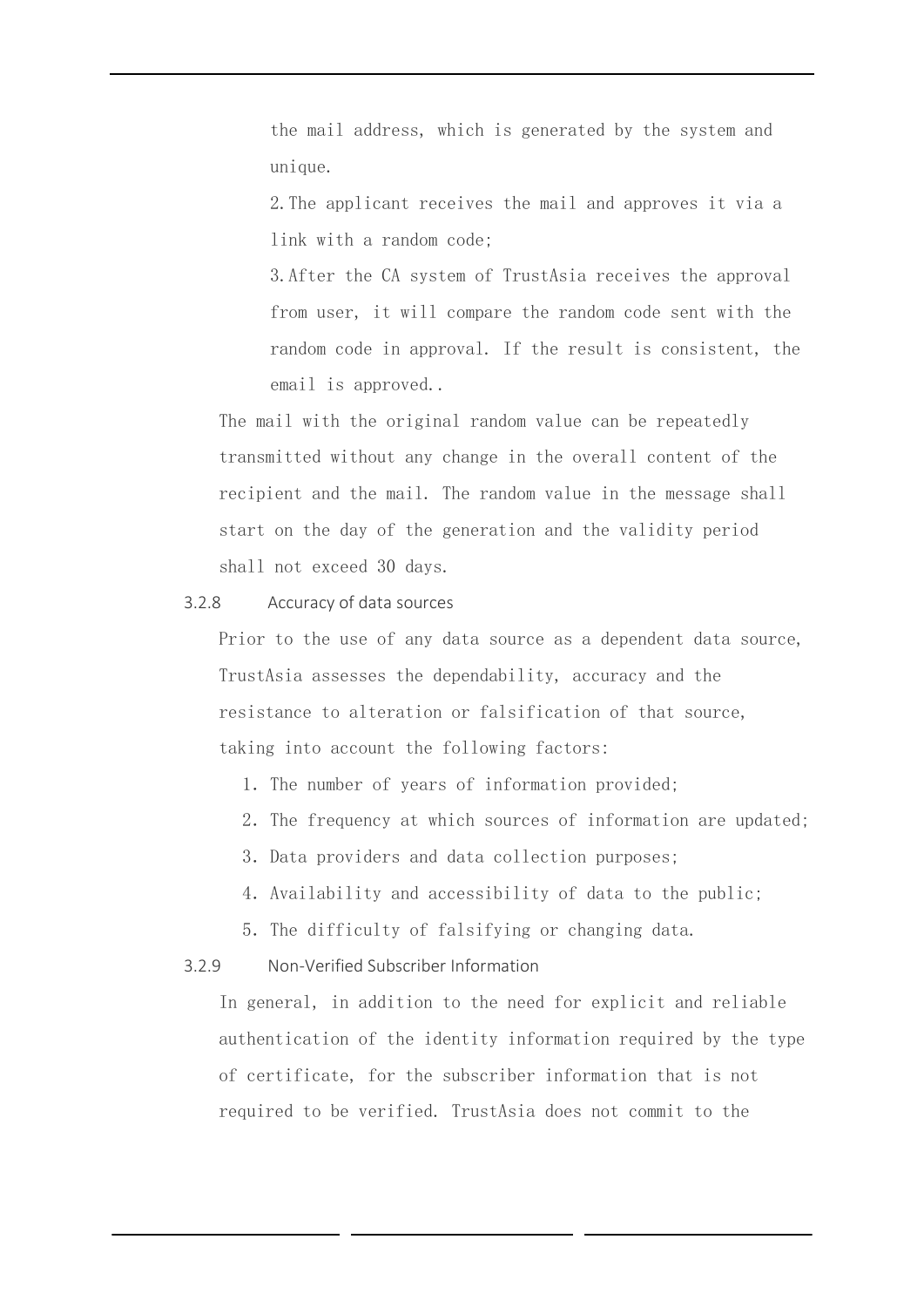authenticity of the relevant information and does not assume the relevant legal responsibility.

The information in the certificate must be verified and the unverified information must not be written to the certificate.

3.2.10 Validation of Authority

When an institutional subscriber authorizes the applicant's representative to handle the certificate business, TrustAsia will use the sources listed in Chapter 3.2.3 to obtain reliable means of communication to verify the authenticity of the applicant's application certificate. TrustAsia can confirm the authenticity of the certificate application directly with the applicant's representative, or with the department with authority within the applicant's organization, such as the applicant's main business office, the company's office, Human Resources Office, Information Technology Office or such other department as TrustAsia thinks fit.

TrustAsia may also allow the applicant to provide authorization letters, employment certificates or any equivalent means to verify that it belongs to the above-mentioned institution and that its representative conduct is authorized by the agency.

In addition, TrustAsia allows applicants to designate independent individuals to apply for certificates. TrustAsia does not accept any request for a certificate beyond that authorization if the applicant specifies in writing an independent individual who can apply for a certificate. Upon receipt of a verified written request from the applicant,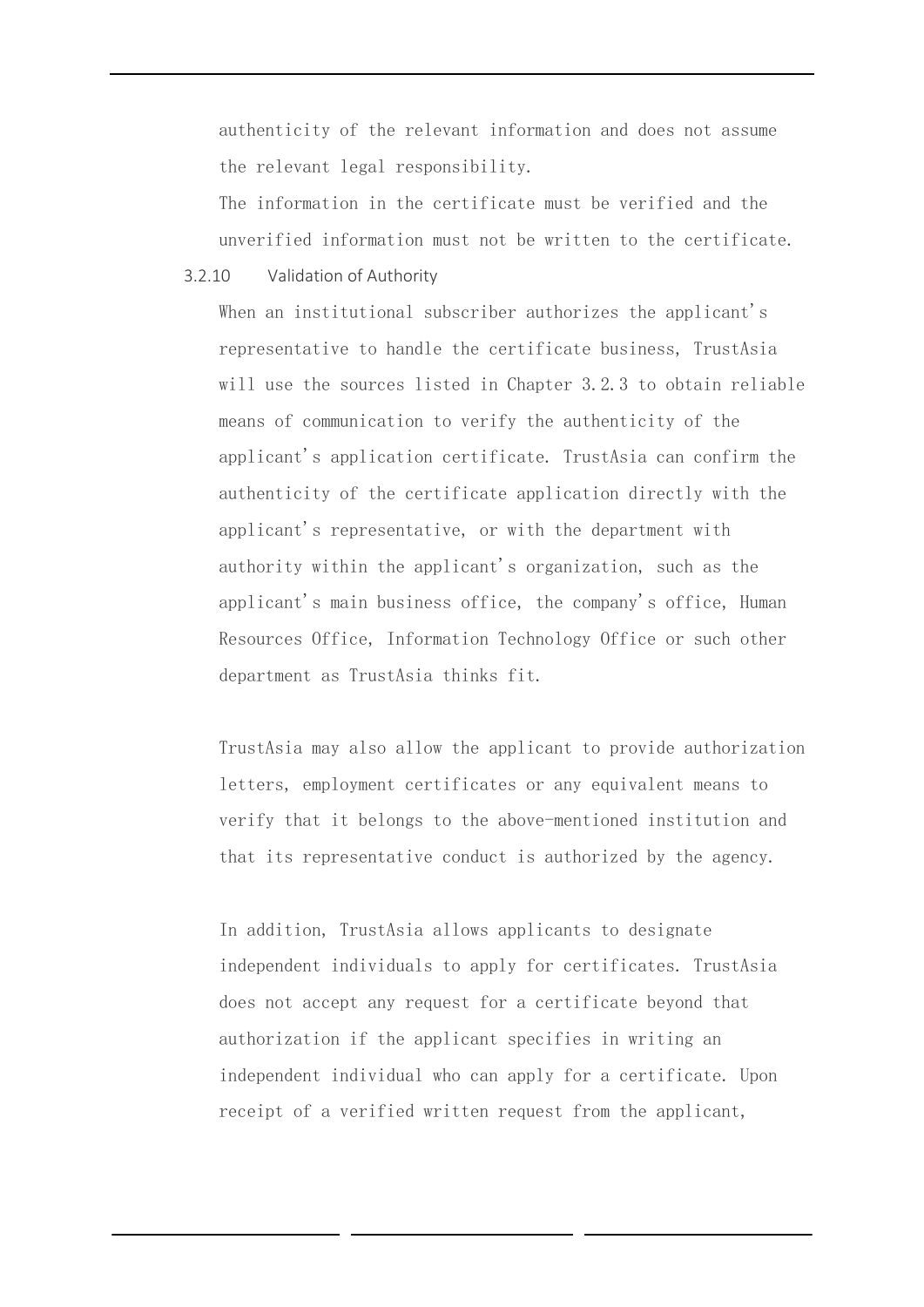TrustAsia shall provide the applicant with a list of its authorized personnel.

#### 3.2.11 Criteria for Interoperation

For other electronic certification services, they can interoperate with TrustAsia, but the CPS of the electronic certification service must meet the TrustAsia CP requirements and sign the corresponding agreement with TrustAsia. If there are provisions in national laws and regulations, TrustAsia will strictly implement the relevant provisions. So far, TrustAsia has not issued any cross-certificate.

#### 3.3 Identification and Authentication for Rekey Requests

Before the certificate expires, the subscriber can request an update of the key. Upon receipt of a request to update the key, TrustAsia will create a new certificate that contains the new public key but the subject matter of the certificate is the same as the original certificate, and can selectively extend the validity of the certificate. TrustAsia can choose to reconfirm the applicant according to the actual situation, or rely on the information previously provided or obtained.

The key update will cause the file or data encrypted with the original key pair to be unable to decrypt. Therefore, before applying for the key update, the subscriber must confirm that the file or data encrypted with the original key pair has been decrypted, and TrustAsia will not be responsible for the loss caused by the original key pair.

#### 3.3.1 Identification of Regular Key Update

TrustAsia supports certificate subscribers during the validity period to make key update requests, and subscribers can choose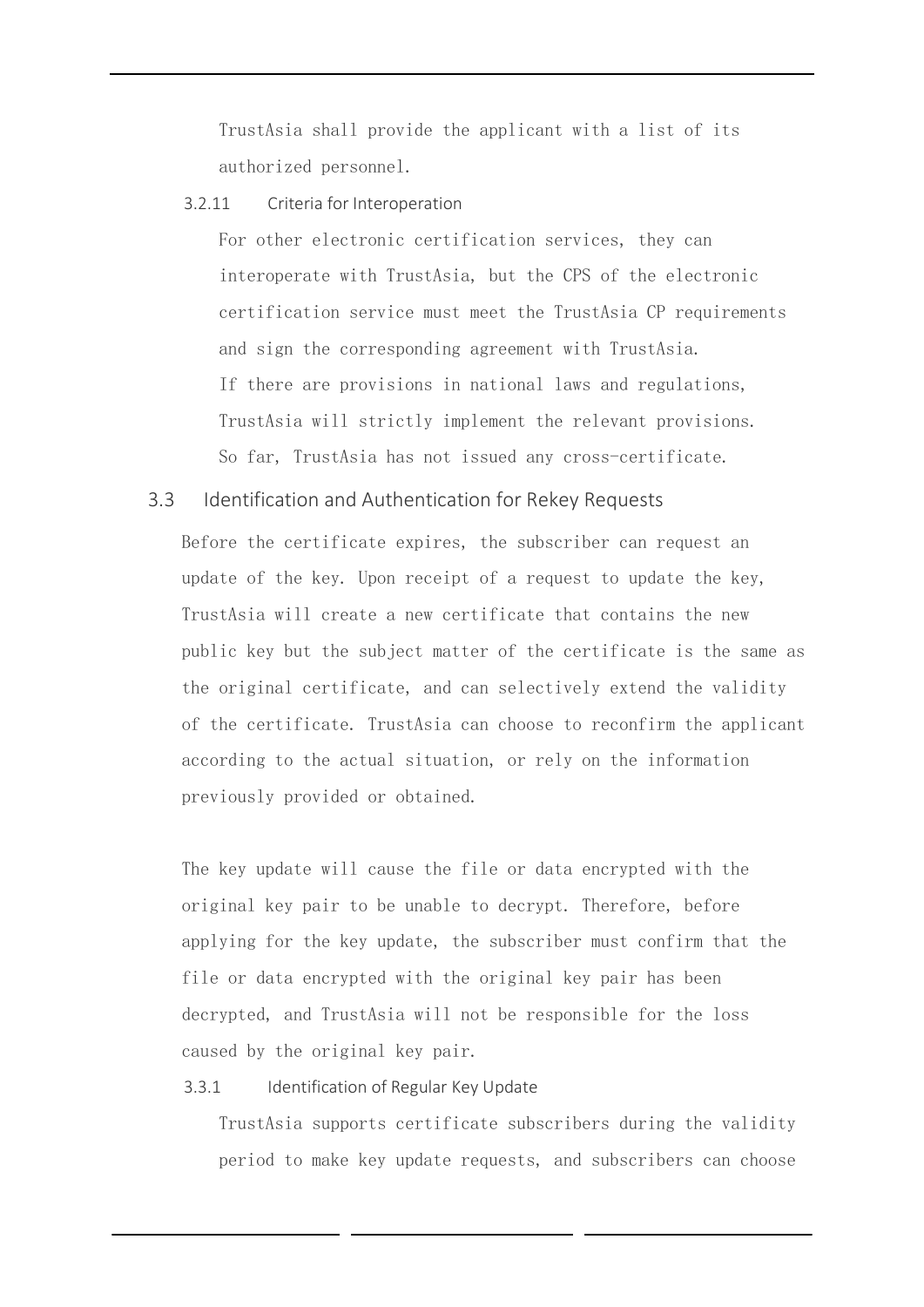to generate a new key pair to replace the key pair in use or the key pair that is about to expire.

There are two types of certificate key update: the reissue and the replacement.

#### 1. Certificate Reissue

Subscribers need to apply for a certificate reissue in the following cases:

The reissue means that the certificate is within the validity period, and the subscriber applies for the operation to update the certificate key.

- 1) The subscriber certificate (file) is lost or damaged or the subscriber considers the original certificate and key to be insecure;
- 2) Multiple deployment of a certificate by subscriber requires the use of different key pairs;
- 3) Subscribers need to obtain certificates with multiple algorithms (RSA、ECC);
- 4) Subscribers need to add domain names (multi-domain name SSL/TLS server certificates only);
- 5) Other reasons approved by TrustAsia.

When a subscriber needs to issue a replacement certificate, he/she should apply for a replacement certificate to TrustAsia on his/her own initiative. If the subscriber's authenticated certificate registration information is within the CA/B Forum BR certification period, TrustAsia will reissue the certificate based on its original information.If the time slot between the certified certificate registration information creation and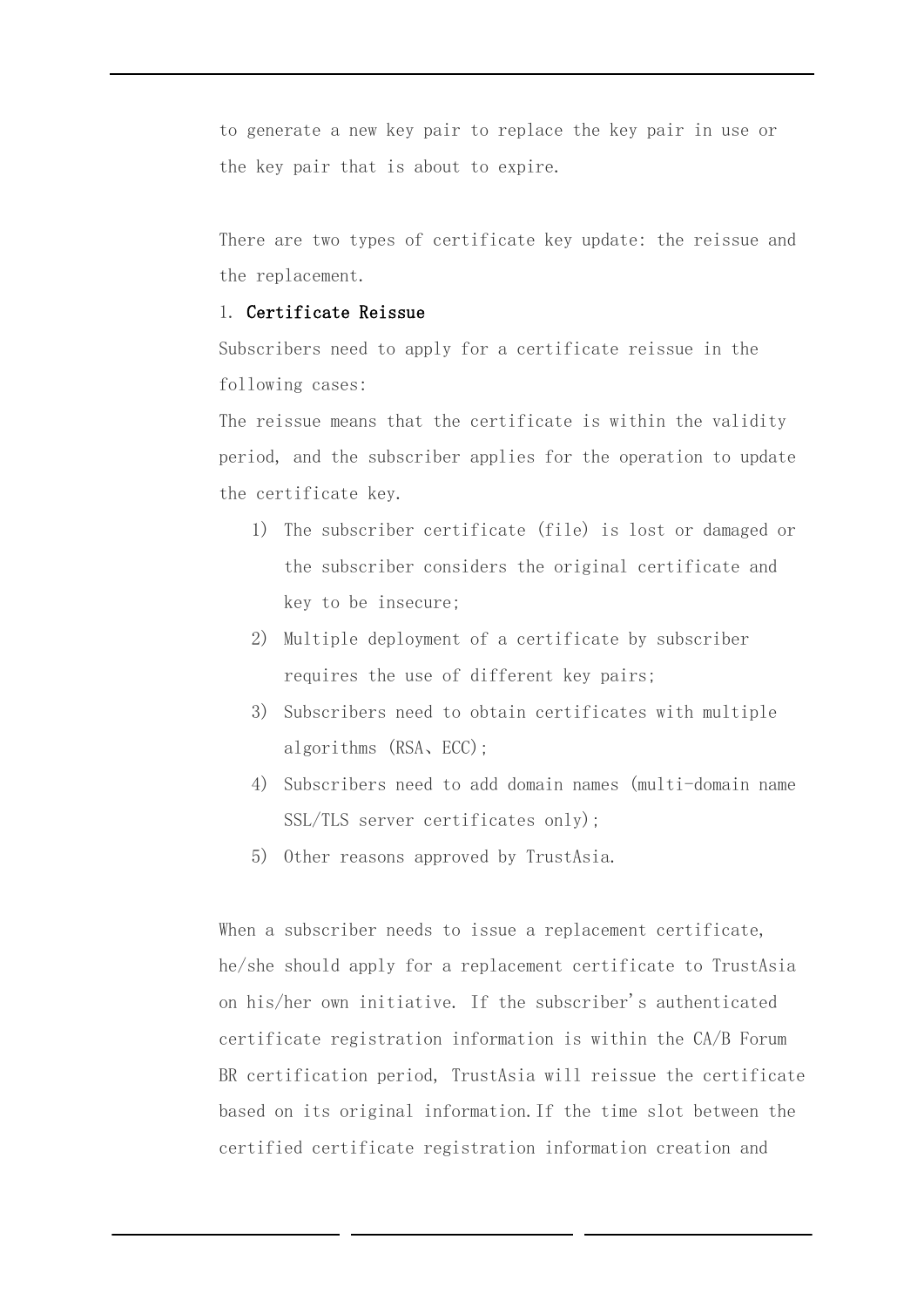initial verification has exceeded the CA/B Forum BR required verification validity period, the subscriber identity shall be re-verified, and the verification process and requirements shall be the same as the initial application. The validity period of the replacement certificate is the same as that of the original certificate.

#### 2. Certificate Replacement

Replacement refers to the operation of the subscriber applying for an update key within 30 days (inclusive) of the expiration of the certificate.

Within 30 days (inclusive) before the expiration of the Subscriber Certificate, TrustAsia will notify the Subscriber of the certificate renewal operation by appropriate means. If the subscriber's verified certificate registration information is within the validity period specified by CA/B Form BR. TrustAsia will reissue the certificate to the subscriber based on its original information. If the verified certificate registration information distance from the initial verification has exceeded the CA/B Form BR specified verification validity period, the subscriber identity needs to be re-validated, the verification process and requirements are the same as the initial application. The new certificate will be valid from the date of renewal of the certificate until the expiration of the original certificate plus another certificate validity cycle.

- 3.3.2 Identification and Authentication for Routine Rekey TrustAsia does not provide Re-key/renewal after revocation.
- 3.4 Identification and Authentication for Revocation Request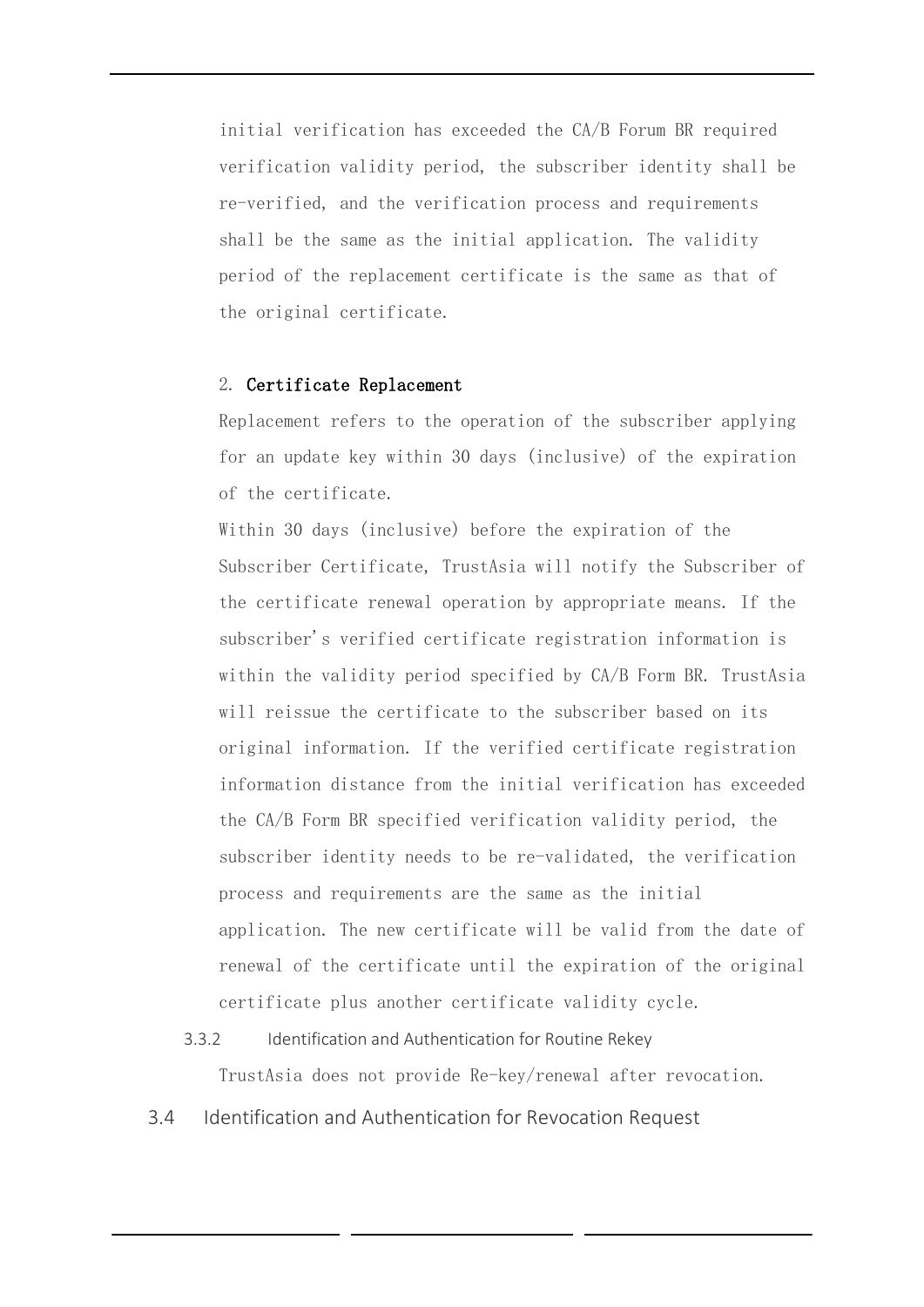In TrustAsia's certificate business, a certificate revocation request can come from a subscriber or from TrustAsia. In addition, TrustAsia has the right to initiate the revocation of a subscriber certificate when it has a certificate that requires revocation for the reasons stated in this CPS 4.9.1.1.

Subscribers submit requests to TrustAsia in certain ways, such as mail, fax, telephone, etc., TrustAsia confirms that the person or organization revoke the certificate is the subscriber or its authorized person in a manner corresponding to the certificate safeguard level. Depending on the circumstances, one or more of the following can be used for confirmation: domain name control verification, telephone, fax, e-mail, mailing or express delivery.

# 3.5 Identification of authorized Service institutions

TrustAsia acts as a certificate RA and no additional RA is established.

# 4. Certificate Life Cycle Operational Requirements

# 4.1 Certificate Application

4.1.1 Who Can Submit a Certificate Application

An applicant or an individual authorized to apply for a certificate on behalf of an applicant may file a certificate application. The applicant is responsible for any data provided to TrustAsia by it or the authorized representative. The EV certificate request must be submitted by an authorized certificate applicant and approved by the certificate approver. The certificate application must be accompanied by a (written or electronic) subscriber agreement signed by the contract signatory.

4.1.2 Enrollment Process and Responsibilities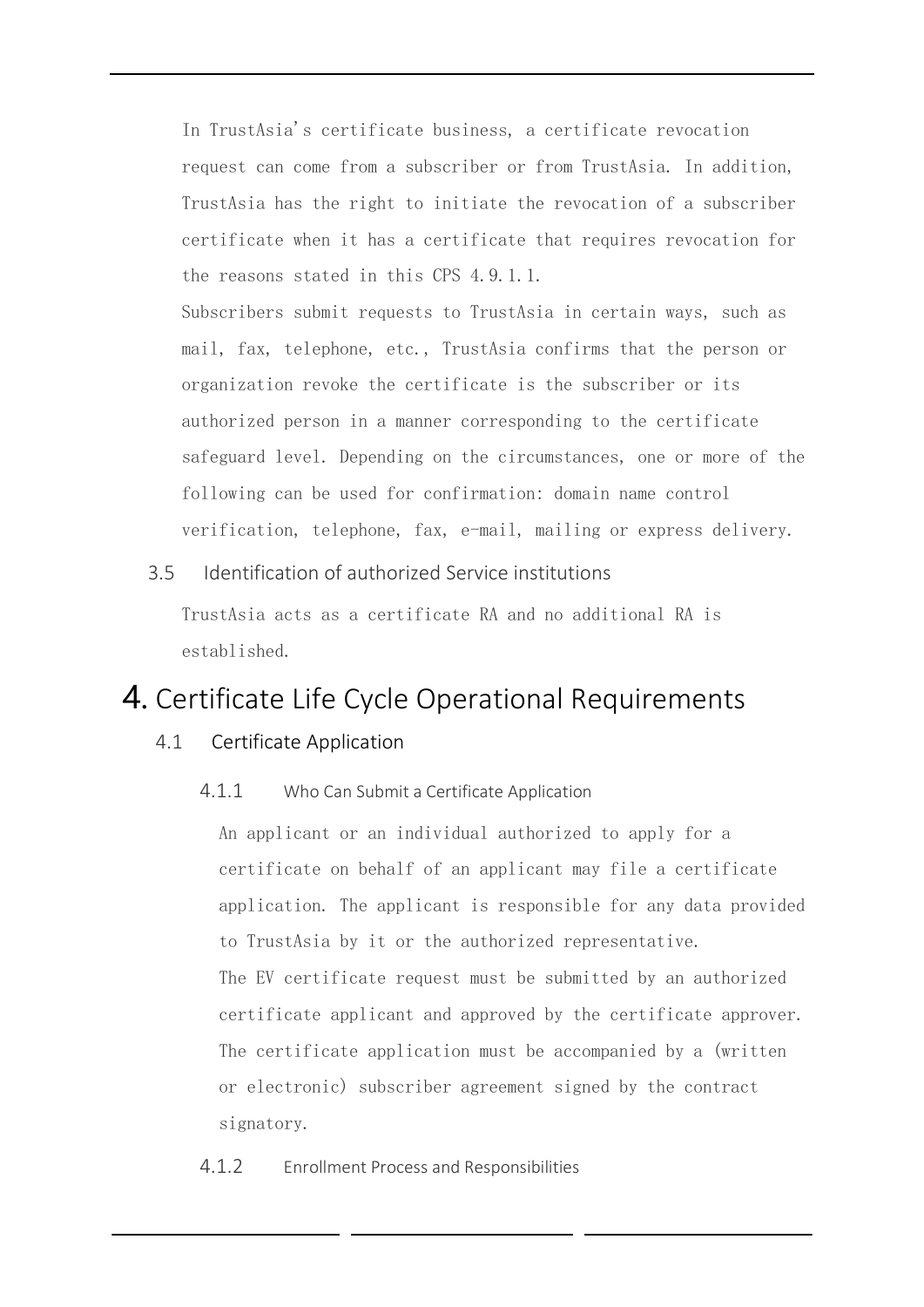- 1. Enrollment Process include:
- Submit a certificate request:
- Generating key pairs;
- providing the public key of the key pair to TrustAsia;
- Agree to the applicable subscriber agreement;
- Pay any applicable fees.

## 1.Responsibilities

- The applicant shall know in advance the matters agreed upon in the subscriber Agreement, CP and this CPS, in particular with regard to the scope of application, rights, obligations and guarantees of the certificate.
- It is the responsibility of the subscriber to provide authentic, complete and accurate certificate application information and material to TrustAsia.
- It is the responsibility of the registration agencies to check and examine the certificate application information and identification materials provided by the subscriber.

## 4.2 Certificate Application Processing

#### 4.2.1 Performing Identification and Authentication Functions

When TrustAsia receives a subscriber's certificate request, the TrustAsia Verification Team will identify and authenticate the subscriber's identity as required in Section 3.2 of the CPS. TrustAsia maintains systems and processes to fully verify the identity of the applicant in accordance with CPS. The content of communication through telephone, fax or email will be stored securely together with the applicant through the web interface of TrustAsia or all the information provided directly by the API.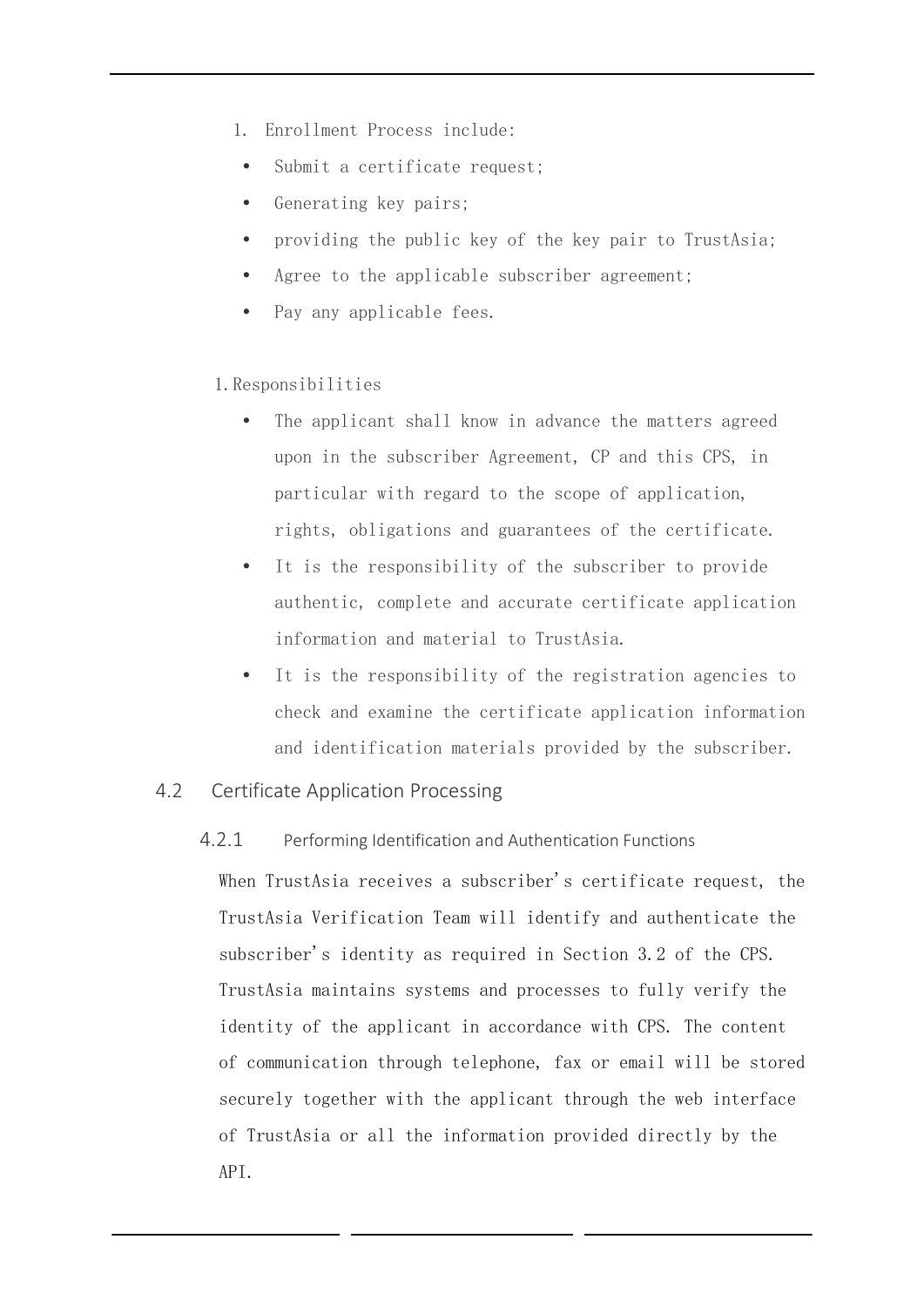TrustAsia will establish and maintain a high-risk database list of SSL certificates based on certificates that have been denied or revoked for suspected or identified phishing or other fraudulent purposes, and will query the list information when accepting certificate applications. For subscribers that appear in the list, TrustAsia has the right to reject certificates and request or perform additional authentication.

TrustAsia performs an CAA record check on each DNS Name in the issued certificate subject alias extension and determines whether the certificate application is approved according to the inspection method and results in Section 3.2 of the CPS.

If some or all of the authentication data content is not in the official language of TrustAsia, TrustAsia will use properly trained personnel with sufficient experience and judgment to complete the final cross-audit and due diligence.

After the verification is completed, the TrustAsia verification team will review all certificate application information and related documents, and according to the verification results decide to accept, refuse the application or request the applicant to submit additional relevant materials.

Prior to the issuance of the certificate, TrustAsia may use the data or supporting documents to verify the information in the OV type certificate if the data or supporting documents obtained by TrustAsia under the specified source under section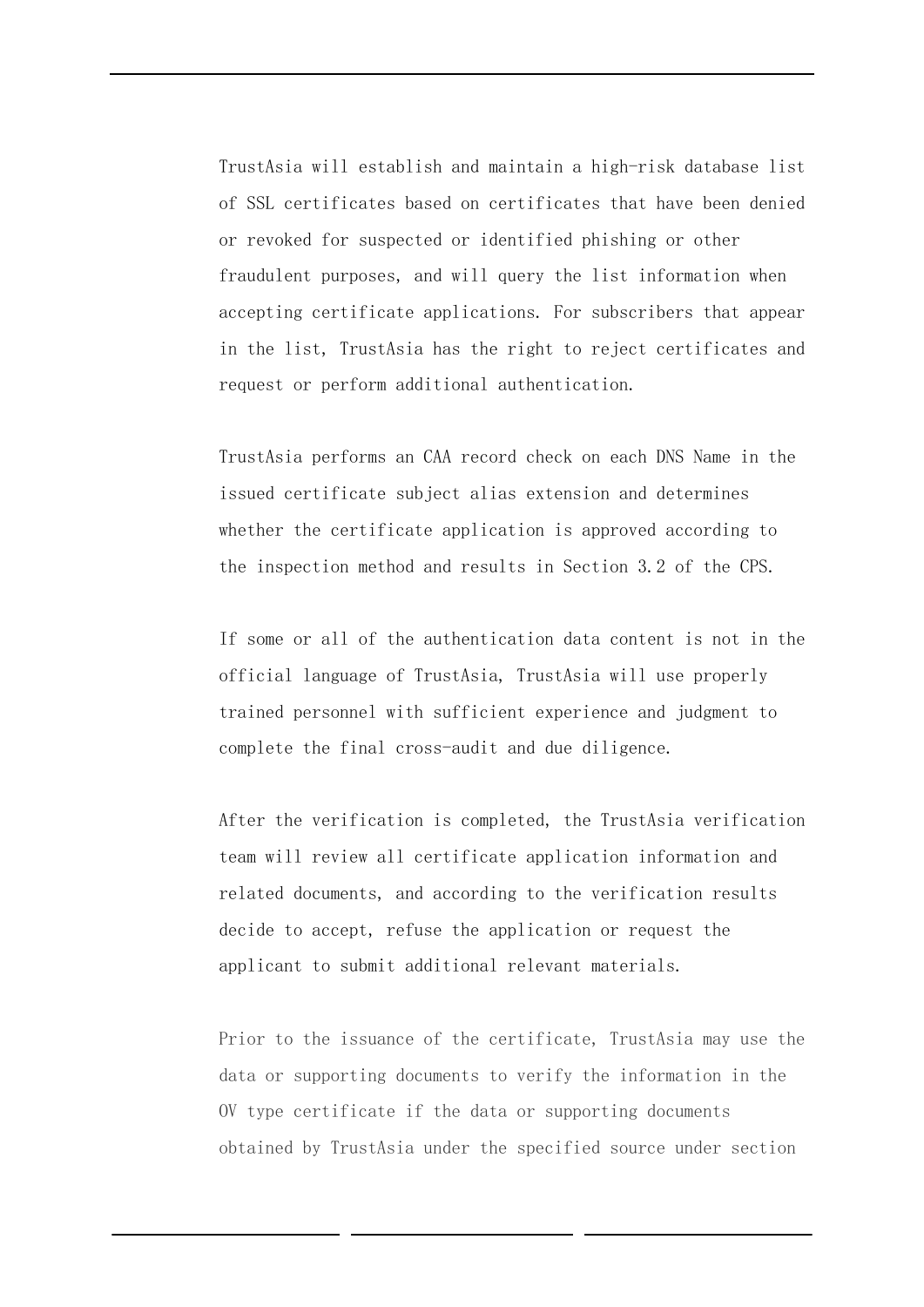3.2 of this CPS do not exceed 825 days and the information has not changed. In authenticating information in an EV-type certificate, TrustAsia may use data or supporting documents obtained under a specified source in Chapter CPS 3.2 for a period of not more than 13 months and the information has not changed.

#### 4.2.2 Approval or Rejection of Certificate Applications

#### 4.2.2.1 Approval of Certificate Applications

After TrustAsia's registration authority successfully completes verification steps for the certificate application and submits a certificate request, when TrustAsia formally issues certificates, it means TrustAsia has approved the certificate application.

TrustAsia will approve the certificate requests, if the following conditions are met:

- 1) The application shall completely meet the requirements from CPS section 3.2 regarding the subscriber's identification information and authentication.
- 2) Subscriber accepts or has no opposition regarding the content or requirements of the subscriber's agreement.
- 3) Subscriber has paid already in accordance with the provisions.

#### 4.2.2.2 Rejection of Certificate Applications

If the following circumstances happened, TrustAsia has the right to refuse the certificate application in case of the following situations: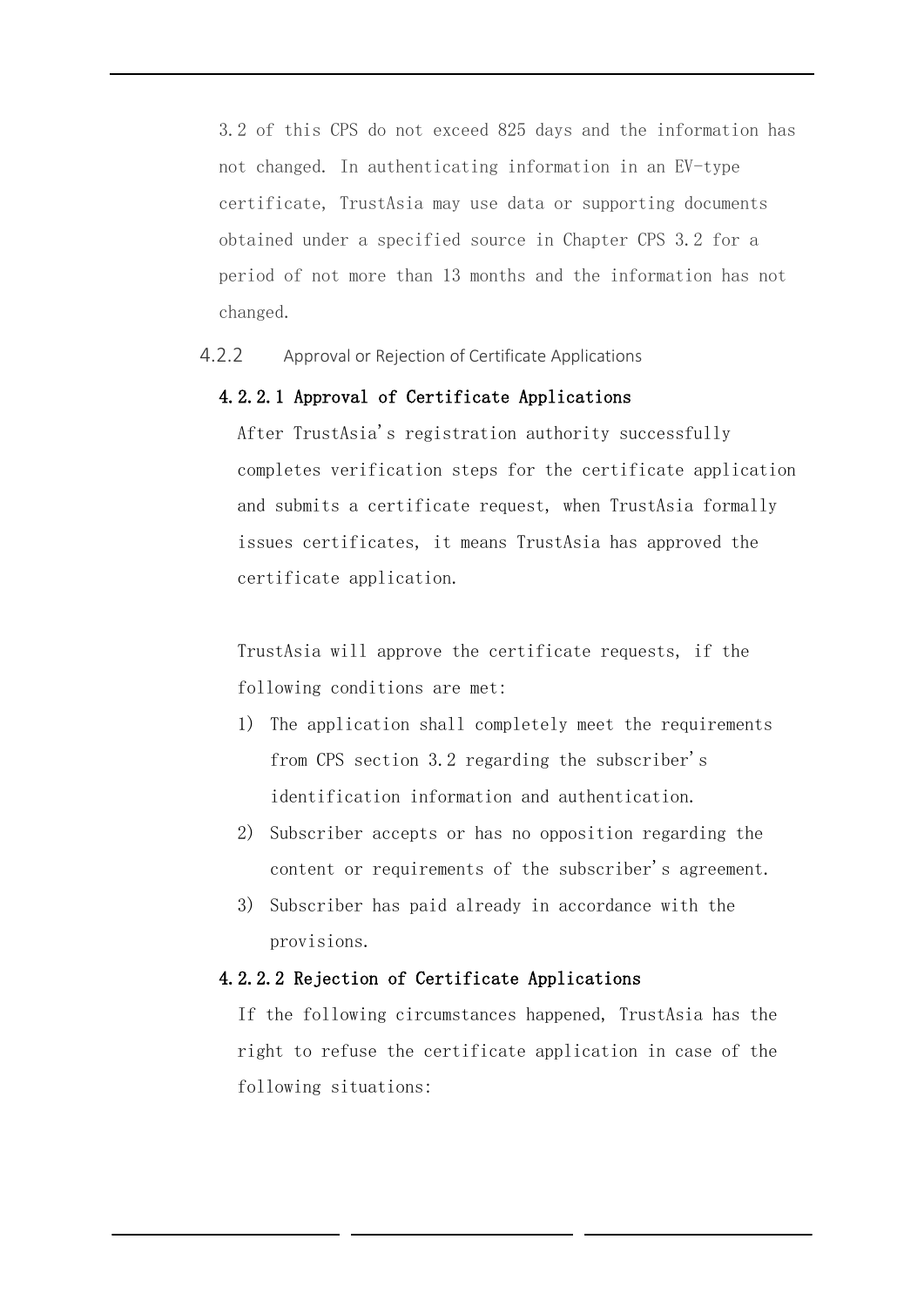- 1) The application does not meet the specifications of subscriber's identification and authentication in CPS 3.2.
- 2) The subscriber cannot provide the required identity documents.
- 3) The subscriber opposes or does not accept the relevant content or requirements of the subscriber's agreement.
- 4) The subscriber has not paid or cannot pay the appropriate fees.
- 5) The requested certificates contain a new gTLD under consideration by ICANN (The Internet Corporation for Assigned Names and Numbers).
- 6) The utilization of the subscriber's certificate does not comply with the laws and regulations of the place where it is located;
- 7) TrustAsia considers that the approval of the application will bring about controversies, legal disputes or losses to TrustAsia.
- 8) There are some insecure factors such as the length of the public key, algorithm that submitted by the application. For rejected certificate applications, TrustAsia will email to notify subscribers that the certificate application has failed.

#### 4.2.2.3 Time to Process Certificate Applications

Under normal circumstances, TrustAsia validates subscriber information and issues certificates within a reasonable time frame. Unless otherwise stated in an agreement or other agreement with the subscriber concerned, the processing time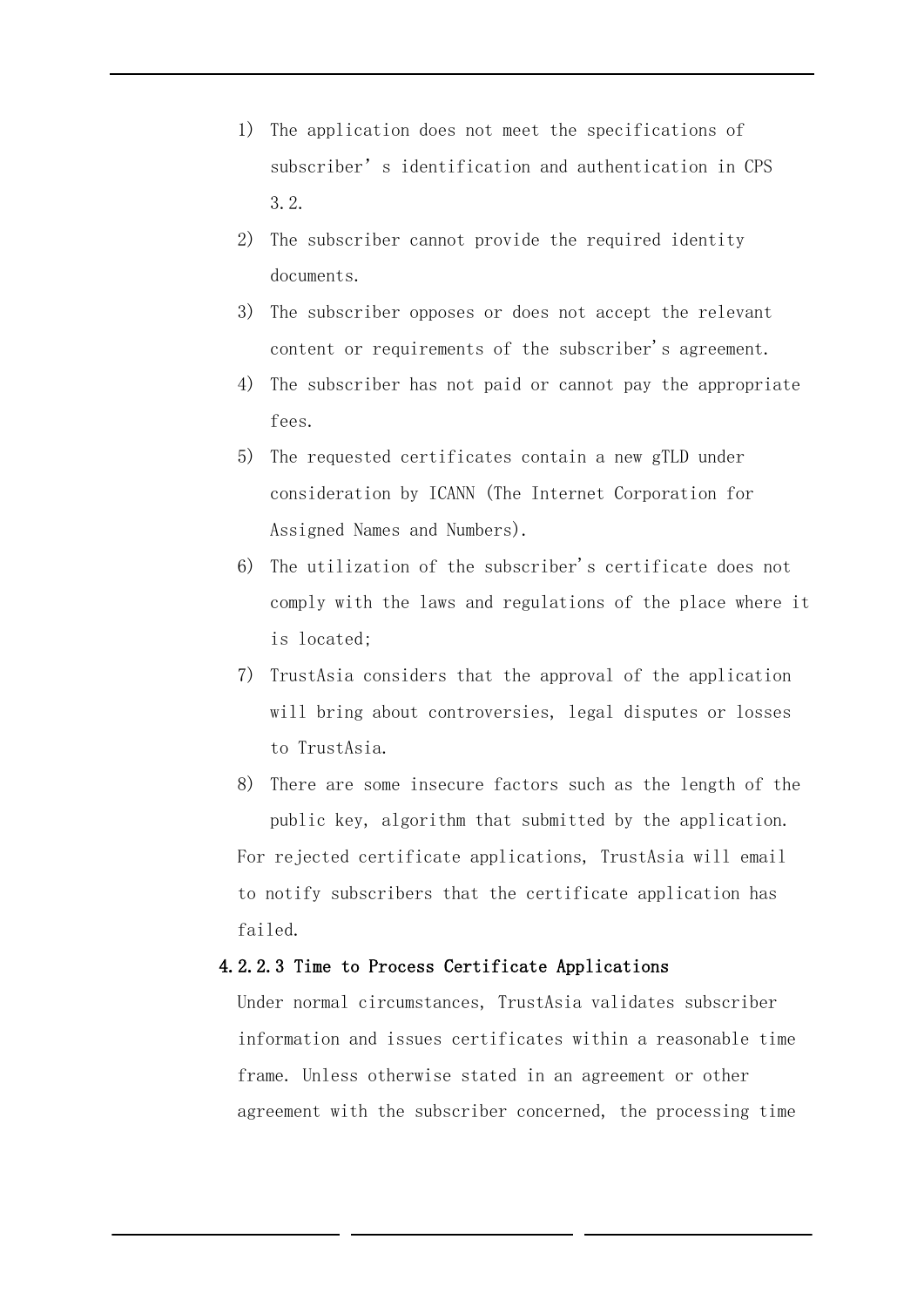for the completion of the certificate application is not specified.

The time of certificate processing depends to a large extent on when the subscriber provides the details and documents needed to complete the verification and whether to respond to the management requirements of TrustAsia in a timely manner. The application for a certificate will remain valid until it is rejected.

#### 4.3 Certificate Issuance

#### 4.3.1 Behavior of CA in Certificate issuance

TrustAsia confirms the source of the certificate request before issuing it.

In the process of issuing, the RA administrator is responsible for the examination and approval of the certificate application, and sends the request for issuing the certificate to the certificate issuing system of CA through the operation of the RA system. The certificate issuance request information sent by the RA to the CA must have the authentication and information confidentiality measures of RA, and ensure that the request is sent to the correct CA certificate issuing system. After obtaining the certificate issuance request, the CA certificate issuing system authenticates and decrypts the information from RA.

TrustAsia does not issue the final entity certificate directly from its root certificate. Record the SSL/TLS server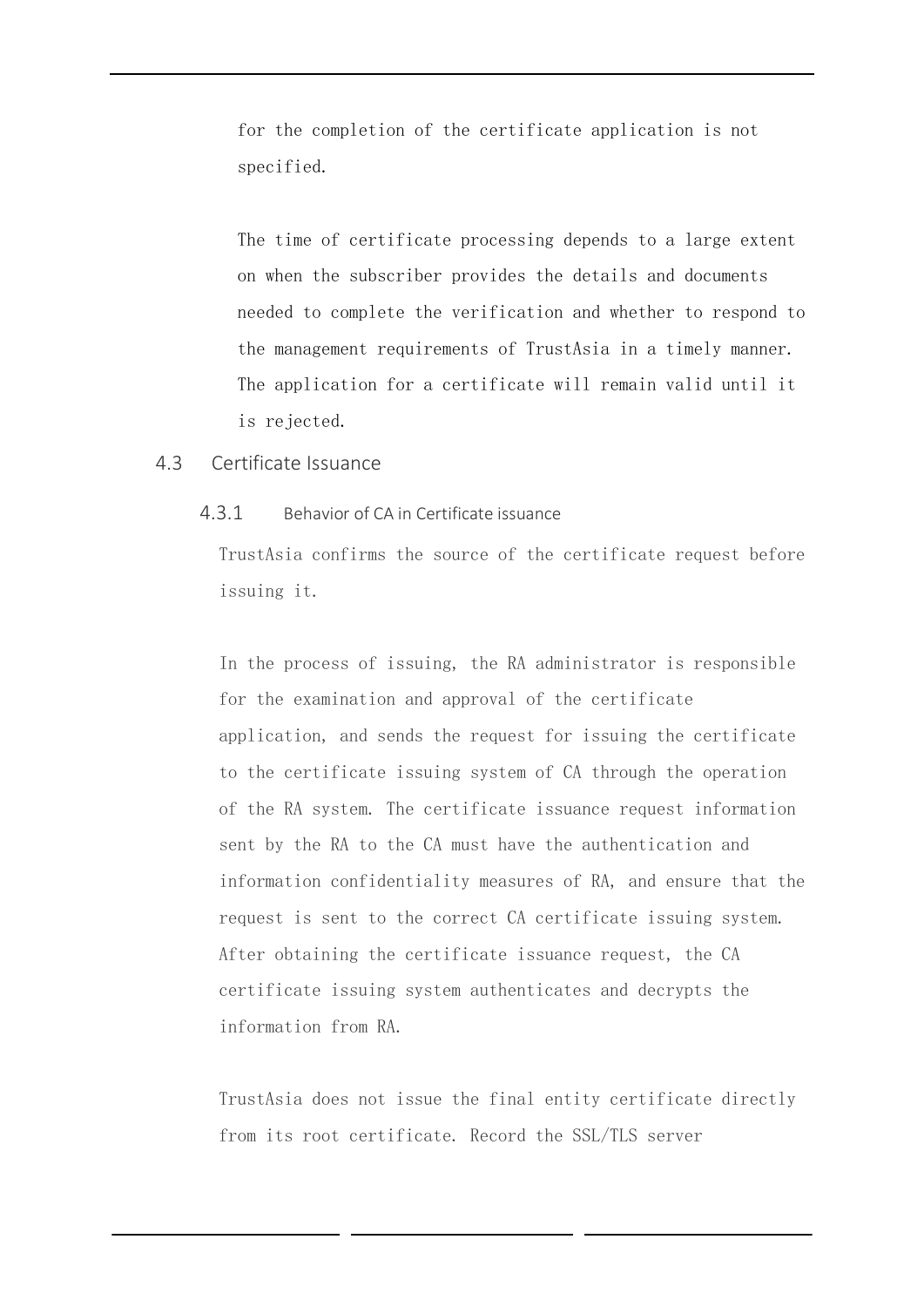certificate to be trusted in Chrome in two or more certificate transparency databases.

Databases and CA processes that occur during certificate issuance are protected against unauthorized modifications.

For valid certificate issuance requests, the CA Certificate Issuing System will send it to the Subscriber.

4.3.2 For the notification of subscriber certificate issuance

TrustAsia provides certificates in any secure manner within a reasonable time after release. Typically, TrustAsia will email the certificate to the e-mail address specified by the subscriber during the certificate application process.

### 4.4 Certificate Acceptance

#### 4.4.1 Conduct Constituting Certificate Acceptance

The subscriber is solely responsible for installing the issued certificate on the subscriber's computer or hardware security module.

Subscribers are deemed to accept issued certificates, including, but not limited to:

- Subscribers visit the specialized TrustAsia certificate service website, and complete downloading the certificate to the digital certificate carrier.
- TrustAsia downloads the certificate instead of the subscriber, with the permission of the subscriber, and sends the certificate to the subscriber through the security carrier.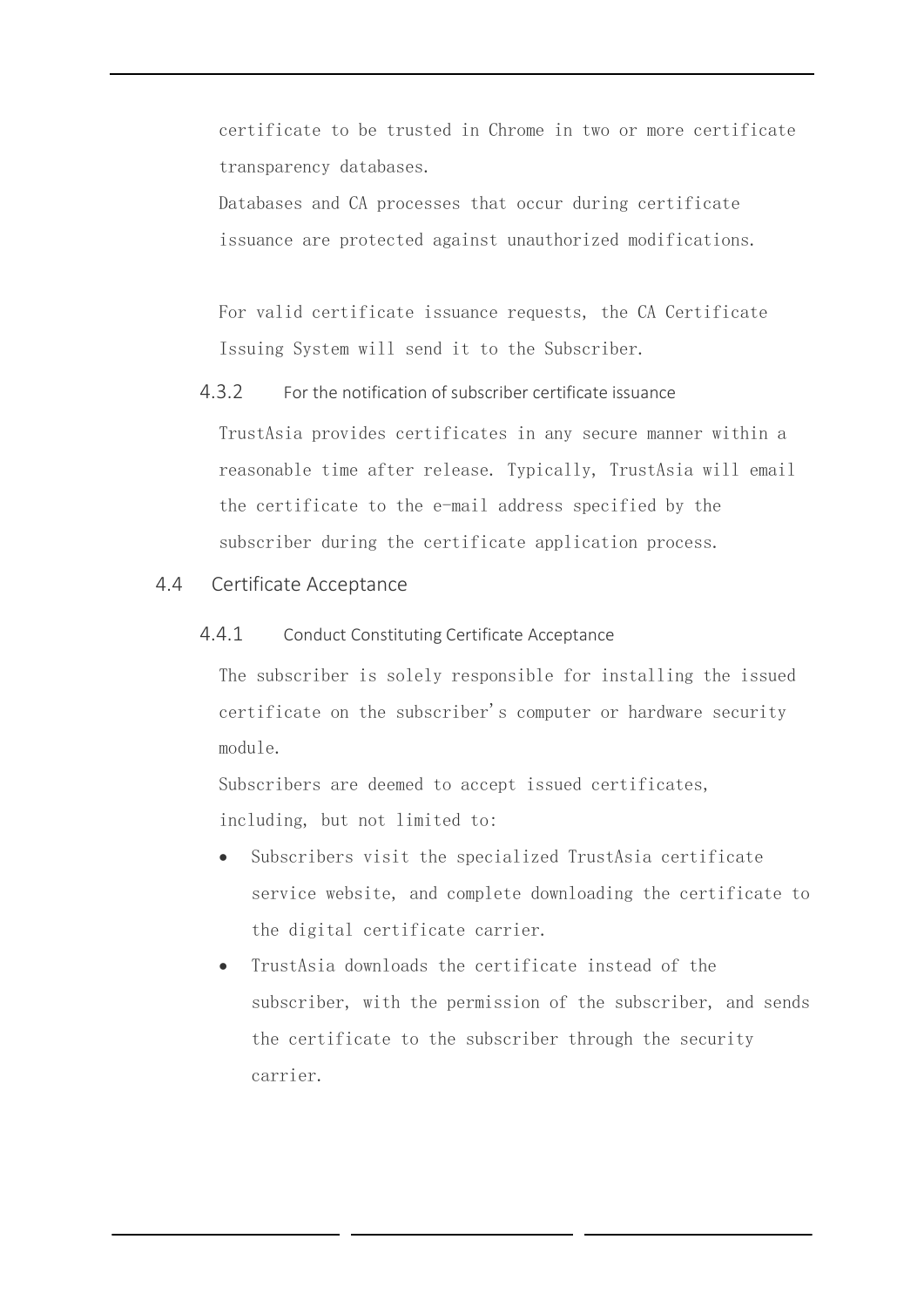- After the notification of sending the certificate to the subscriber is received, the subscriber downloads the certificate through the notice.
- The subscriber accepted the manner in which the certificate was obtained and did not object to the certificate or the contents of the certificate.

#### 4.4.2 Release of certificate from CA

TrustAsia delivers the certificate to the subscriber as a release of the certificate. TrustAsia will chooses to publish the certificate on multiple Certificate Transparency Log servers, as required by Google and Apple, in accordance with different utilization scenarios of subscribers' certificates.

Follow the regulations on the information base mechanism in chapters 2.4 and 2.5 of this CPS, TrustAsia will issue certificates to subscribers. Only personnel in roles authorized by CA can monitor and manage the high-risk database or alternate issuance mechanism of the information database. At the same time, the personnel in roles is authorized to maintain and manage its integrity. If required by relevant laws and regulations such as confidentiality laws. TrustAsia will comply with relevant requirements and make its certificate in a searchable state after obtaining the subscriber's consent.

- 4.4.3 Notification of Certificate Issuance by the CA to Other Entities TrustAsia will not notice to other entities. Other entities can obtain TrustAsia's issued certificates by querying the directory server.
- 4.5 Key Pair and Certificate Usage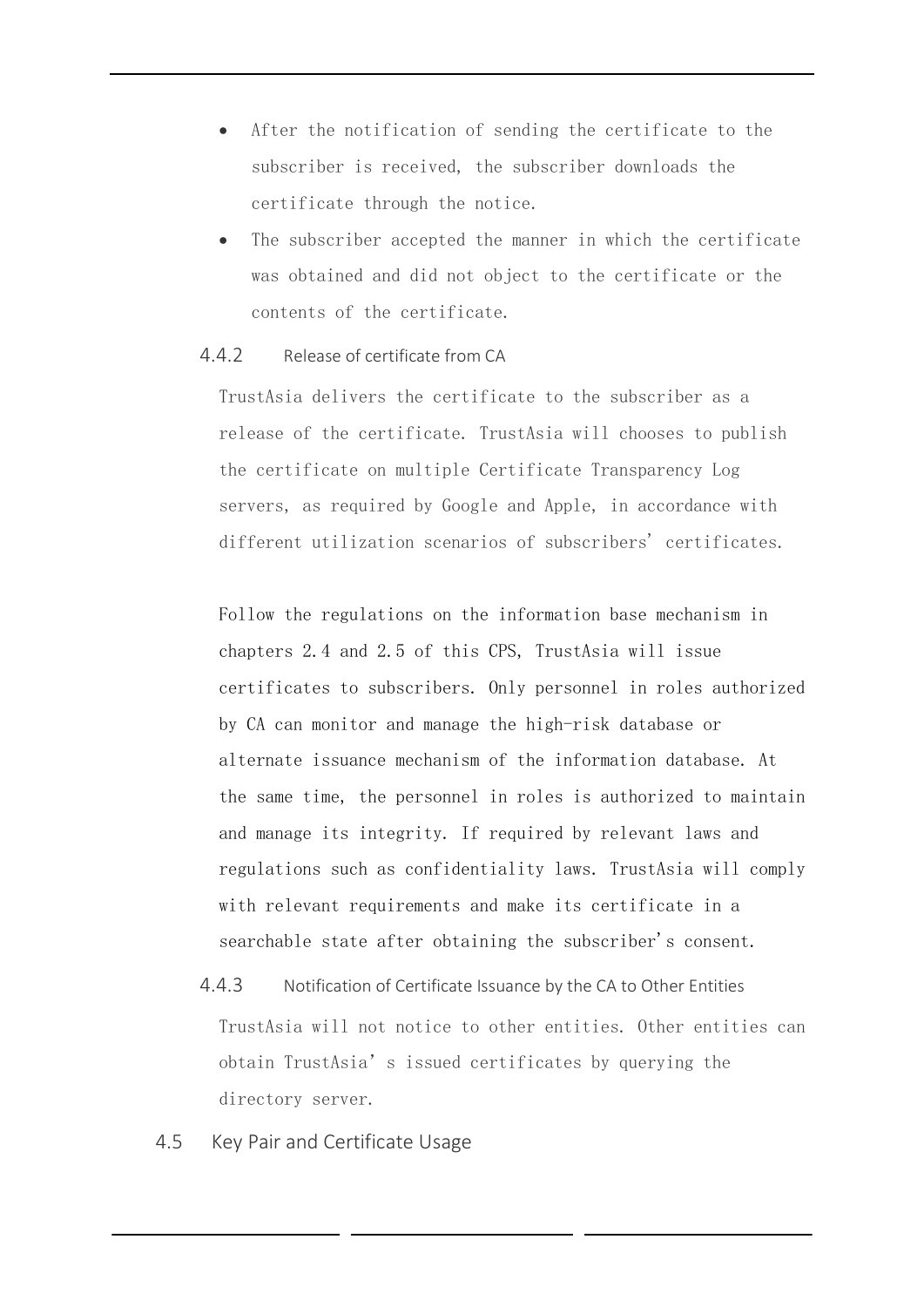#### 4.5.1 Subscriber Private Key and Certificate Usage

After receiving the certificate issued by TrustAsia, the subscriber shall take reasonable measures to properly keep the key pair and control its use authorization. The subscriber shall use the key pair within the scope of the protocol, laws and regulations, CPS.

#### 4.5.2 Relying Party Public Key and Certificate Usage

The relying party shall consider the overall situation and the risk of loss before relying on the certificate. When the relying party has received the message with digital signature, the party has the obligation to carry out the following operations to confirm:

- 1) Obtain digital signature's corresponding certificate and trust chain.
- 2) Confirm that the signature's corresponding certificate is the one trusted by the relying party.
- 3) Confirm whether the signature corresponding certificate has been revoked by querying the CRL or OCSP.
- 4) Certificate usage is suitable for the corresponding signature.
- 5) Use certificate's public key to verify the signature.
- 6) Consider other information specified in this CPS or elsewhere.

If the above conditions are not met, it is the duty of the relying party to refuse the signature information.

#### 4.6 Certificate Renewal

4.6.1 Circumstances for Certificate Renewal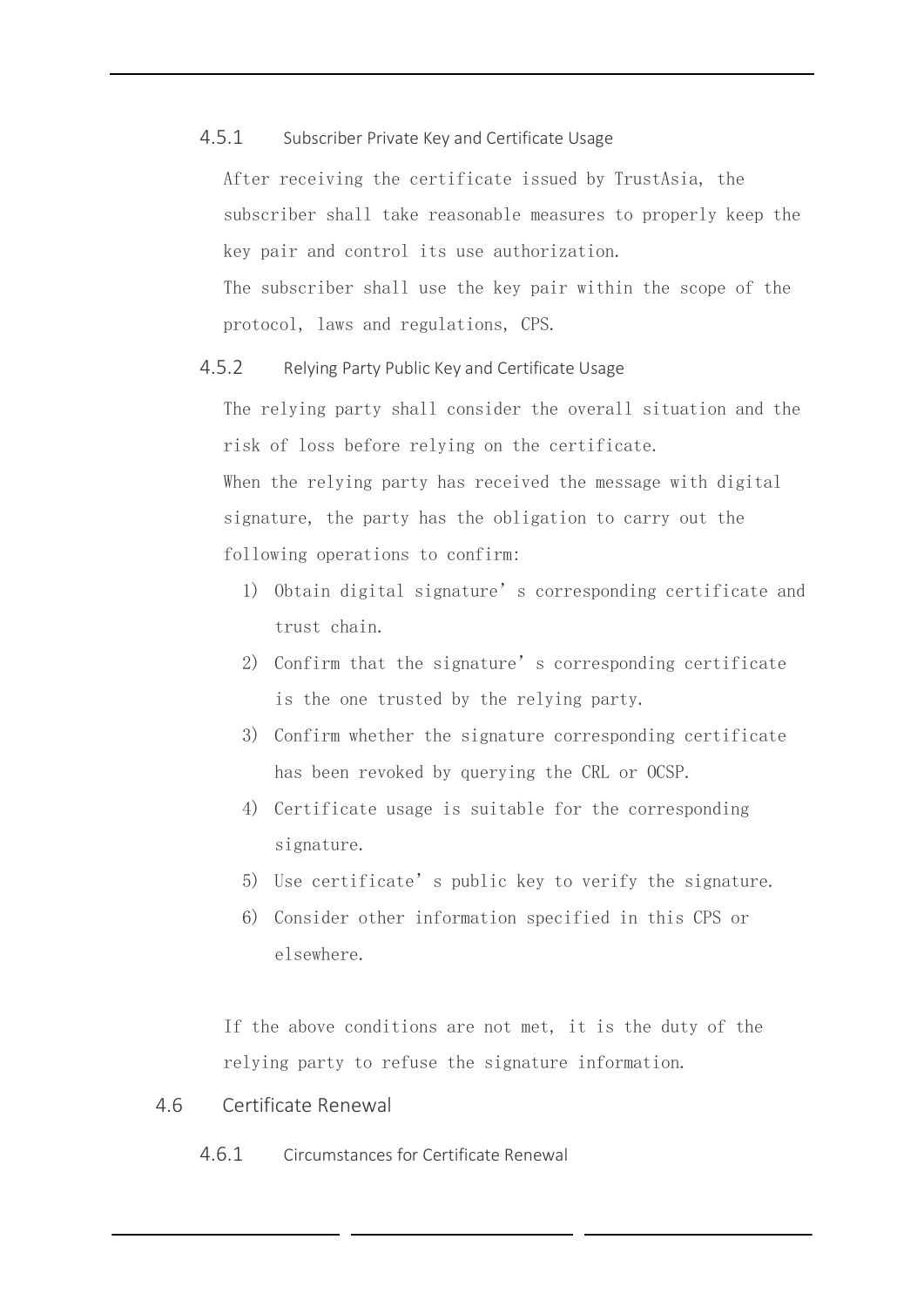For a subscriber certificate issued by TrustAsia, a certificate update may be made from 30 days (inclusive) prior to the expiration of the certificate. If the subscriber choose to keep using the original key pair to re-issue the certificate, the subscriber needs to ensure that the security of its key pair is not compromised. As of 30 days (inclusive) prior to the expiration of the certificate, TrustAsia will notify the subscriber of the renewal of the certificate by way of a mail notification.

If the subscriber does not change the certificate subject alias name and the related identity information when the certificate renewal request is submitted, and the verification time of the original certificate does not exceed the period specified in Section 4.2.1 of this CPS, then TrustAsia may verify the information of the update certificate with reference to the data and the supporting documents verified by the original certificate.

Where the subscriber needs to change some of the certificate information when submitting the certificate renewal request or the validation limitation of the original certificate has exceeded the time limit specified in section 4.2.1 of this CPS, the certificate renewal request will be verified in accordance with the process and requirements of the certificate initial application by TrustAsia.

If the original certificate of the subscriber has expired, verify according to the process and requirements of the initial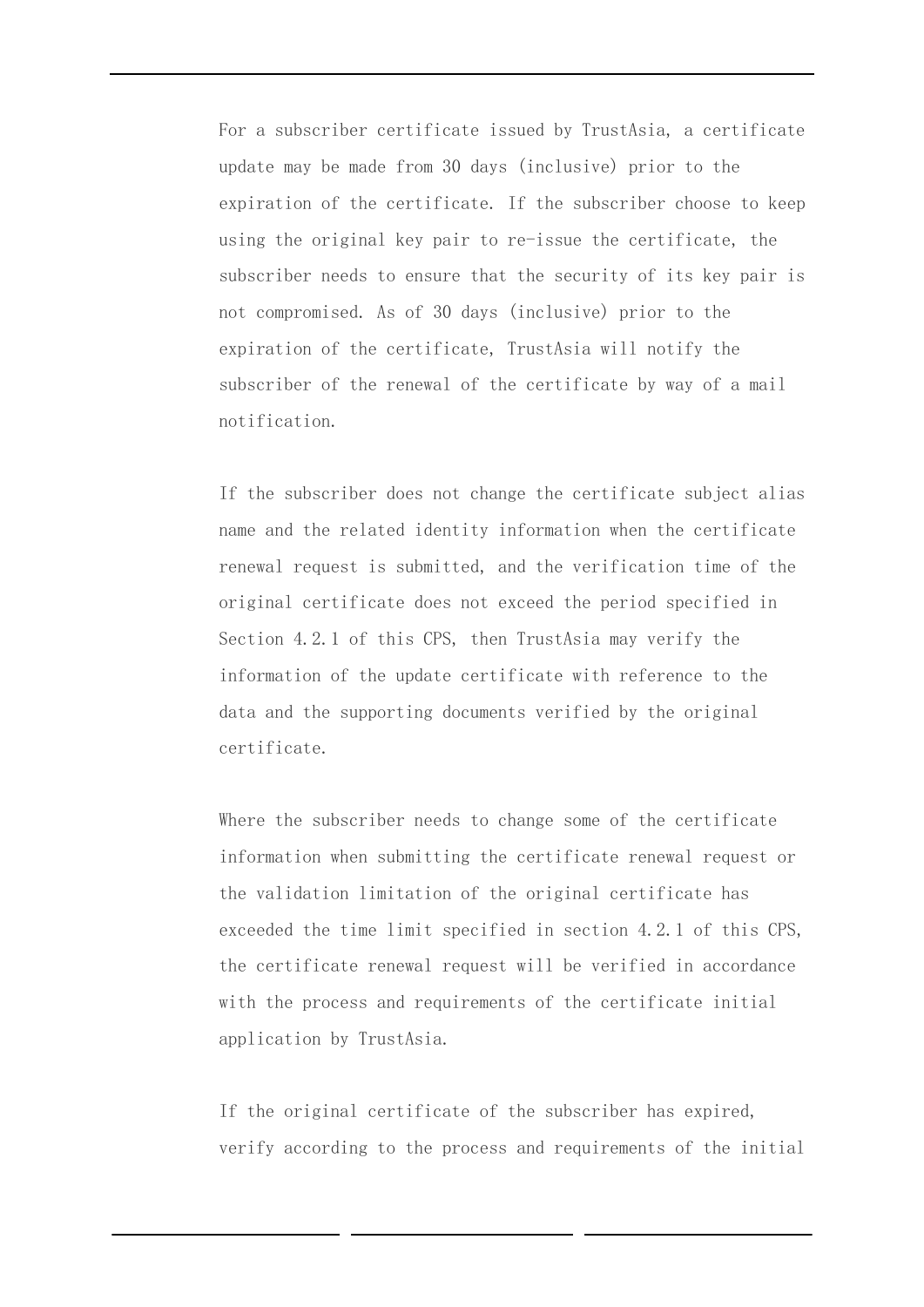application of the certificate when applying for the certificate again.

#### 4.6.2 Who May Request Renewal

The entity requesting the renewal of the certificate is a subscriber or other authorized representative who has applied for a TrustAsia certificate, and the remaining validity of the certificate is less than 30 days (inclusive).

#### 4.6.3 Processing Certificate Renewal Requests

For certificate update, the processing procedure includes application identification and authentication, certificate information verification and certificate issuance.

The identification and authentication of the application shall be based on the following aspects:

- 1) The original certificate of the subscriber exists and is issued by TrustAsia;
- 2) the certificate update request is within the license period;
- 3) A subscriber can submit sufficient information to be able to identify the original certificate, such as a subscriber's alias name, certificate sequence number, etc.

1.For the processing procedure of certificate information verification, TrustAsia will process according to the provisions of Chapter 3.3.1 of this CPS. TrustAsia may also choose to verify according to the general initial certificate application process according to the specific application situation of subscriber certificate update.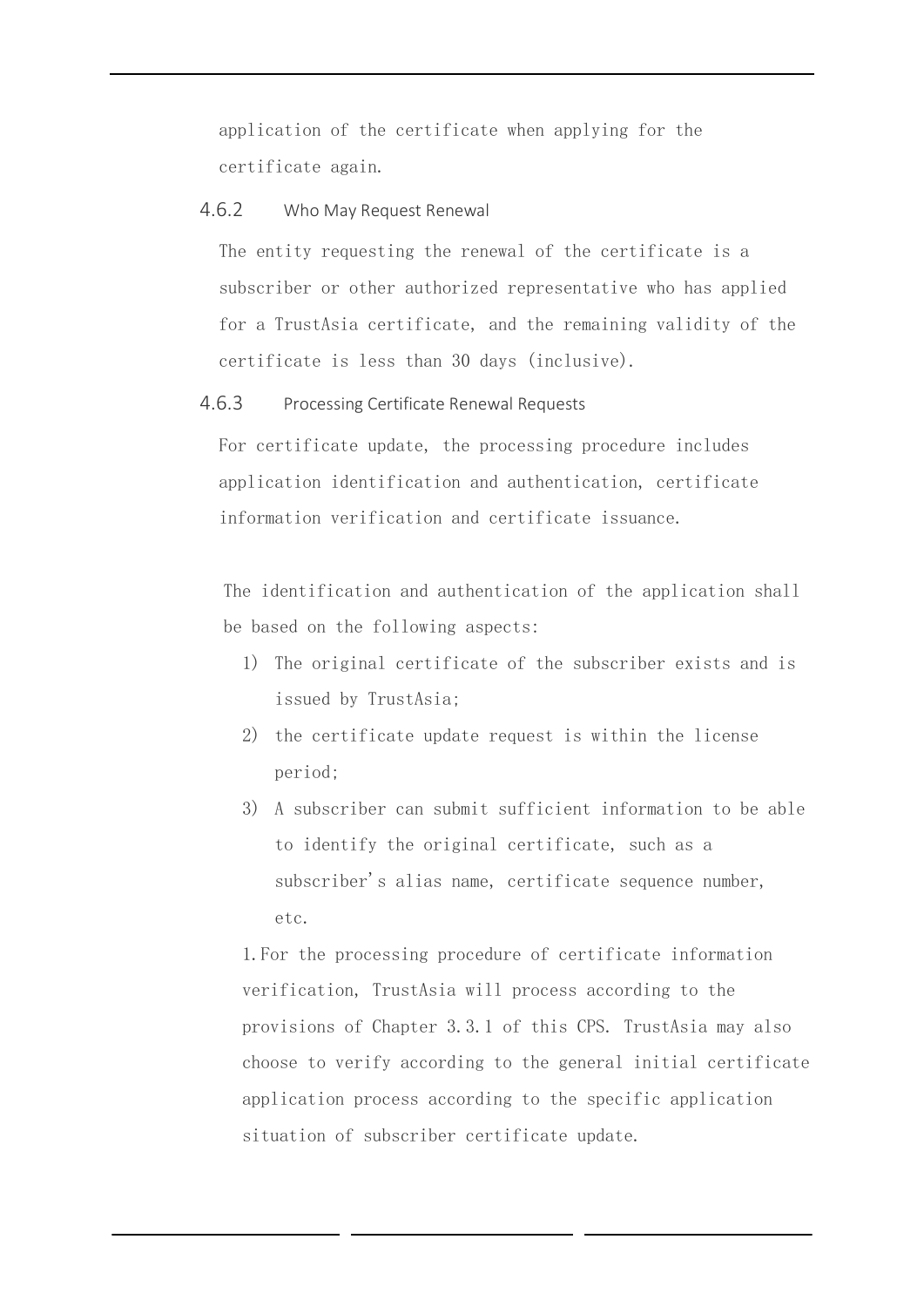2.Until all of above authentication and verification have been passed. TrustAsia can approve the issuance of the certificate.

- 4.6.4 Notification of New Certificate Issuance to Subscriber See CPS Section 4.3.2
- 4.6.5 Conduct Constituting Acceptance of a Renewal Certificate See CPS Section 4.4.1.
- 4.6.6 Publication of the Renewal Certificate by the CA See CPS Section 4.4.2.
- 4.6.7 Notification of Certificate Issuance by the CA to Other Entities See CPS Section4.4.3.

#### 4.7 Certificate Rekey

4.7.1 Circumstances for Certificate Rekey

The subscriber can choose the certificate rekey service when the subscriber's certificate is as follows:

- 1) The subscriber certificate (file) is missing or damaged or the subscriber considers that the original certificate and key is unsafe;
- 2) In case one certificate multiple deployment, the subscriber needs to use different key pairs.
- 3) Subscribers need to obtain certificate with multiple algorithms (RSA、ECC);
- 4) subscriber needs to add domain name (only for multidomain name SSL/TLS server certificate);
- 5) The subscriber certificate is about to expire and it is believed that the key needs to be updated when the certificate is updated.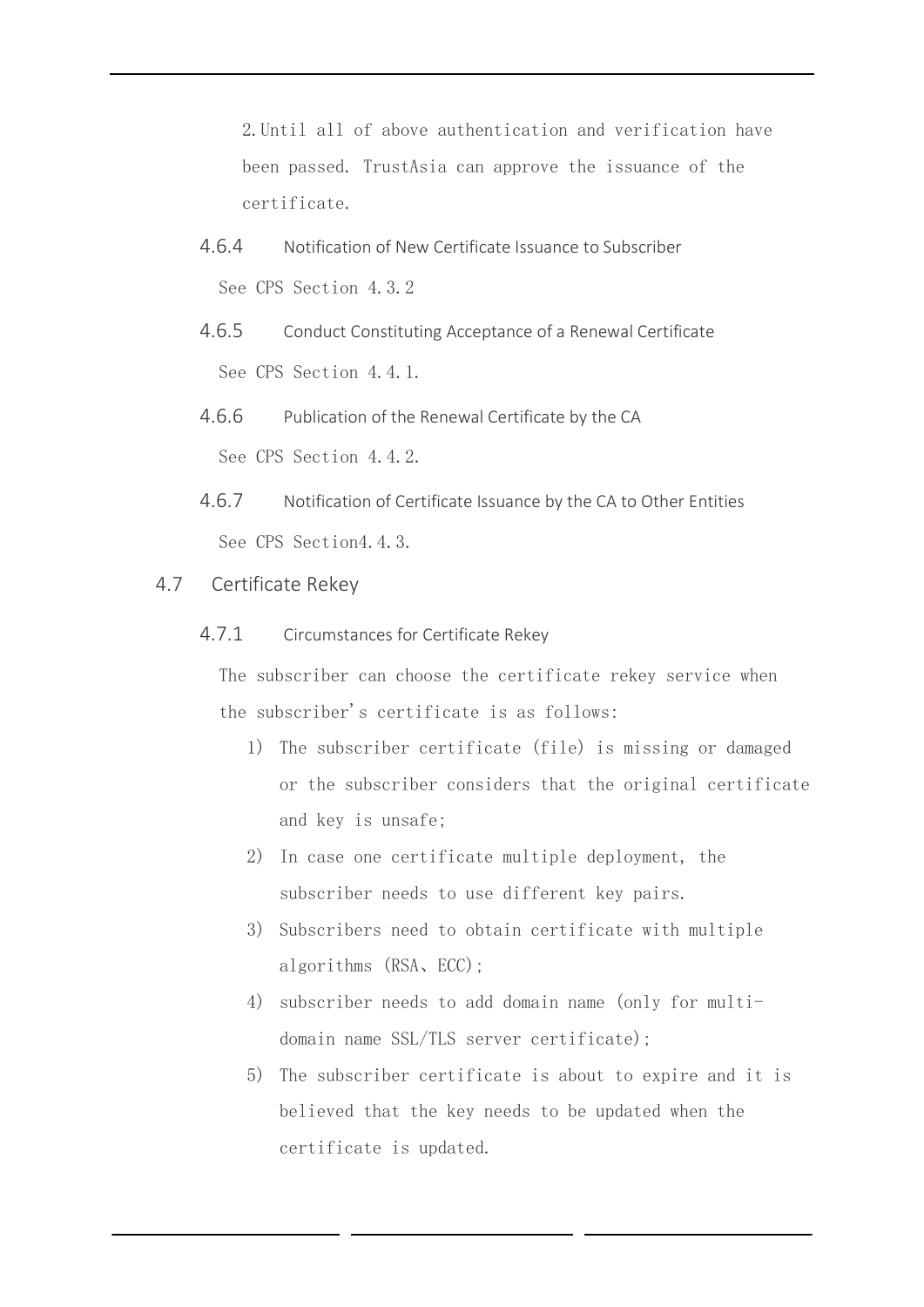- 6) Other situations that may result in key updates.
- 4.7.2 Who May Request Certification of a New Public Key The entity requesting a certificate update is a subscriber or its authorized representative who has applied for a TrustAsia certificate and whose certificate has not expired.
- 4.7.3 Processing Certificate Rekeying Requests

The process of certificate key update request is completed by the process of certificate update request in TrustAsia. See CPS Section4.6.3.

- 4.7.4 Notification of a subscriber when a new certificate is issued See CPS Section4.3.2.
- 4.7.5 Conduct Constituting Acceptance of a Rekeyed Certificate See CPS Section4.4.1.
- 4.7.6 Publication of the Rekeyed Certificate by the CA See CPS Section4.4.2.
- 4.7.7 Notification of Certificate Issuance by the CA to Other Entities See CPS Section4.4.3.
- 4.8 Certificate Modification
	- 4.8.1 Circumstances for Certificate Modification

Certificate change means that the subscriber's certificate is within its validity period, the alternate name of the certificate extension information is changed with nonupdated key, but the certificate is reissued.

The subscriber's request to change the name of the certificate authority is not accepted by TrustAsia. If the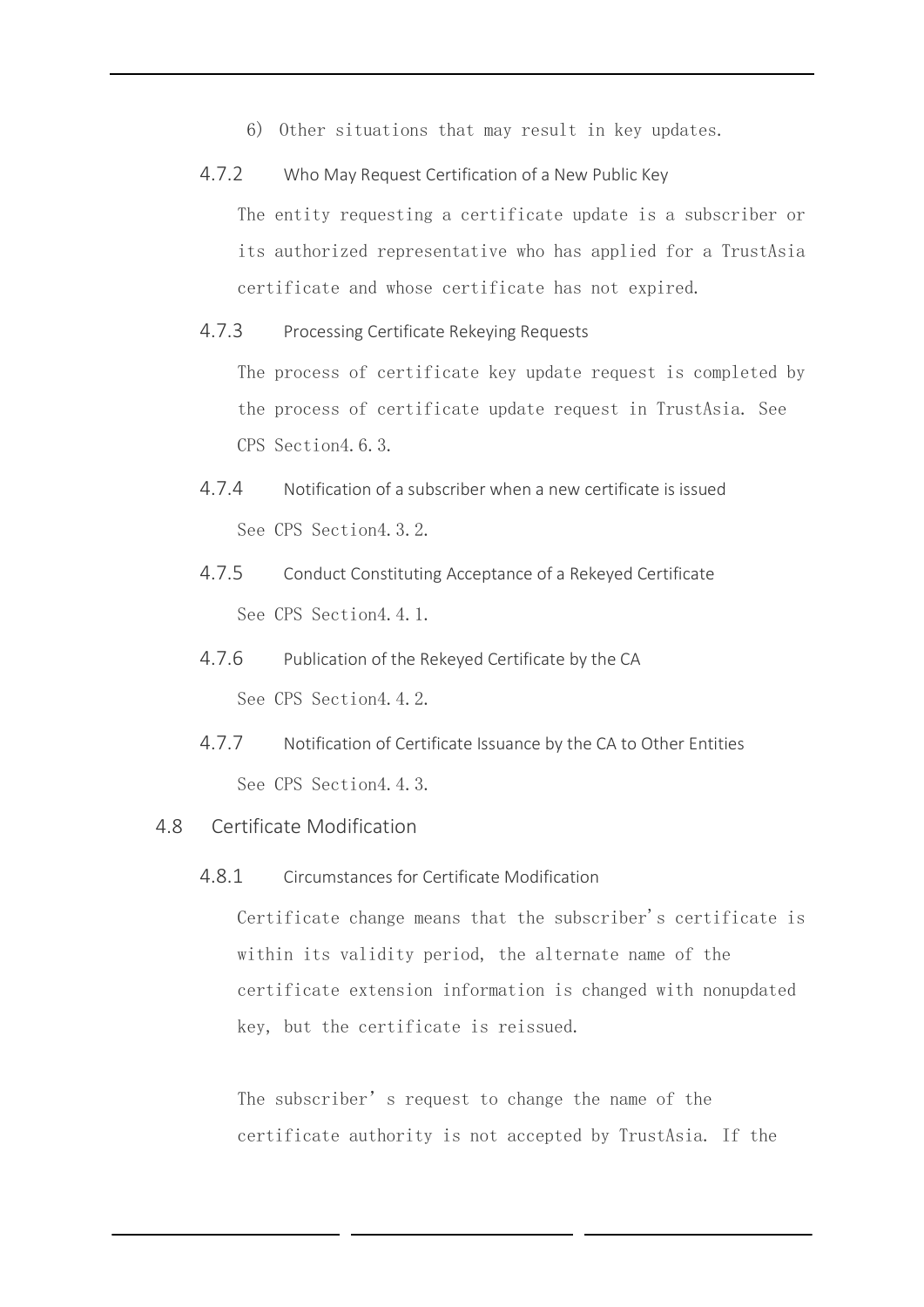name of the authority needs to be changed, the subscriber needs to apply for a new certificate again.

#### 4.8.2 Who May Request Certificate Modification

The entity requesting certificate modification is a subscriber or its authorized representative who has applied for a TrustAsia certificate and whose certificate has not expired.

#### 4.8.3 Processing Certificate Modification Requests

When the subscriber submits the application for modification of certificate information, TrustAsia will re-verify the certificate information. If the application data of the original certificate are available and not expired (the application data of OV and EV certificate is valid for 398 days, the application data of DV certificate need to be verified every time), the original information can be examined and verified by reference to the original data. If the above information is unavailable or overdue, then TrustAsia will audit and verify the certificate process and requirements in accordance with the initial application process and requirements. Then,TrustAsia will reissue a new certificate.

- 4.8.4 Notification of New Certificate Issuance to Subscriber See CPS Section4.3.2.
- 4.8.5 Conduct Constituting Acceptance of Modified Certificate See CPS Section4.4.1.
- 4.8.6 Publication of the Modified Certificate by the CA See CPS Section4.4.2.
- 4.8.7 Notification of Certificate Issuance by the CA to Other Entities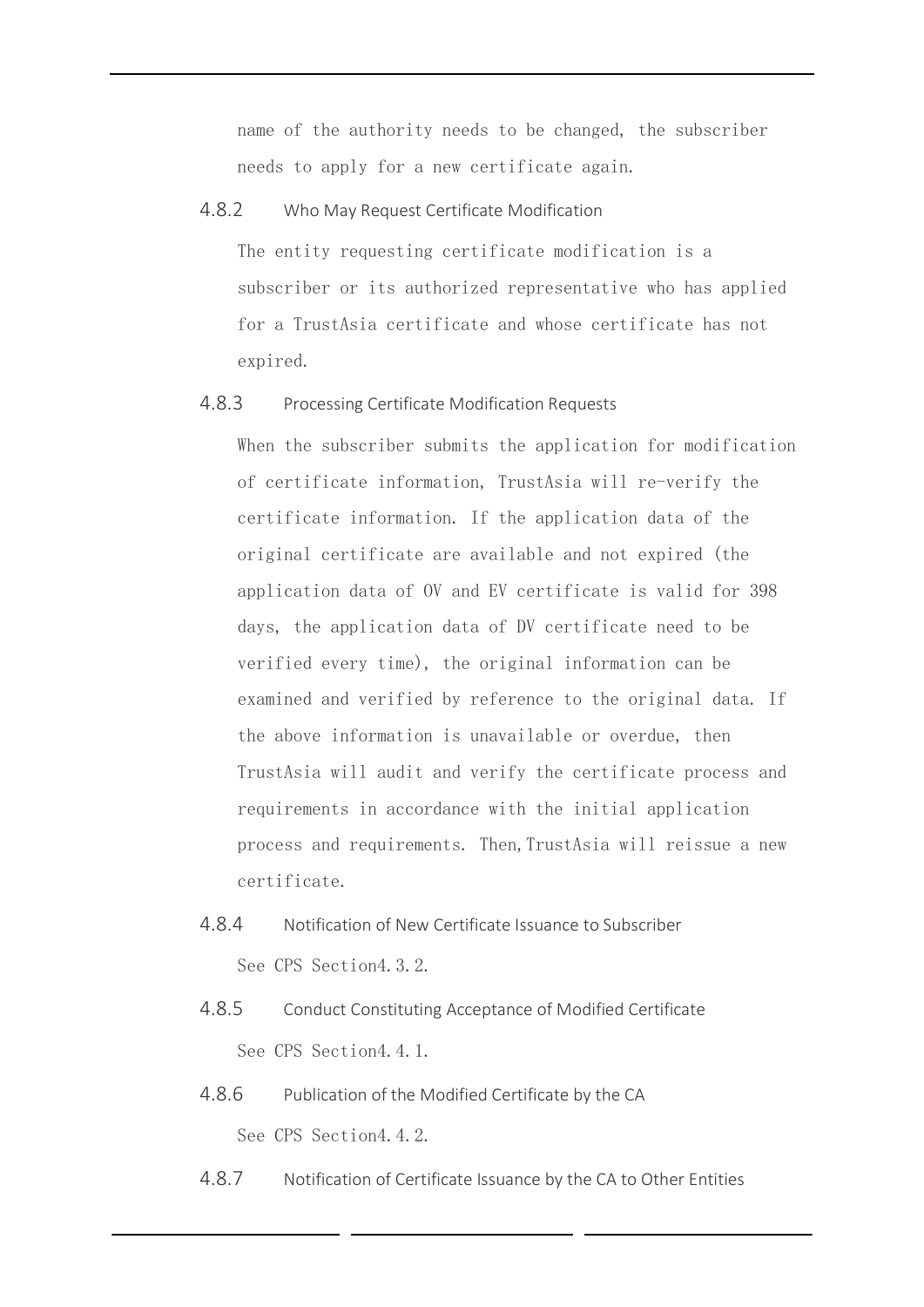See CPS Section 4.4.3.

- 4.9 Certificate Revocation and Suspension
	- 4.9.1 Circumstances for Revocation

#### 4.9.1.1 Reasons for Revoking a Subscriber Certificate

TrustAsia will revoke the certificate within 24 hours or forward such complaints to law enforcement in appropriate situation if one or more of the following occurs:

- 1) The subscriber requests in writing that TrustAsia revoke the certificate;
- 2) The subscriber notifies TrustAsia that the original certificate request was not authorized and does not retroactively grant authorization;
- 3) TrustAsia obtained evidence that the subscriber private key corresponding to the certificate public key was compromised or no longer met the requirements of Section 6.1.5 and 6.1.6 of the Baseline Requirements;
- 4) TrustAsia is proof that control of the domain name or IP address contained in the certificate is no longer reliable;
- 5) TrustAsia obtains evidence that the certificate was misused;
- 6) TrustAsia is made aware that a subscriber has violated one or more of its material obligations under the subscriber agreement and CP/CPS;
- 7) TrustAsia is made aware of any circumstance indicating that use of a fully-qualified domain name or IP address in the certificate is no longer legally permitted (e.g. a court or arbitrator has revoked a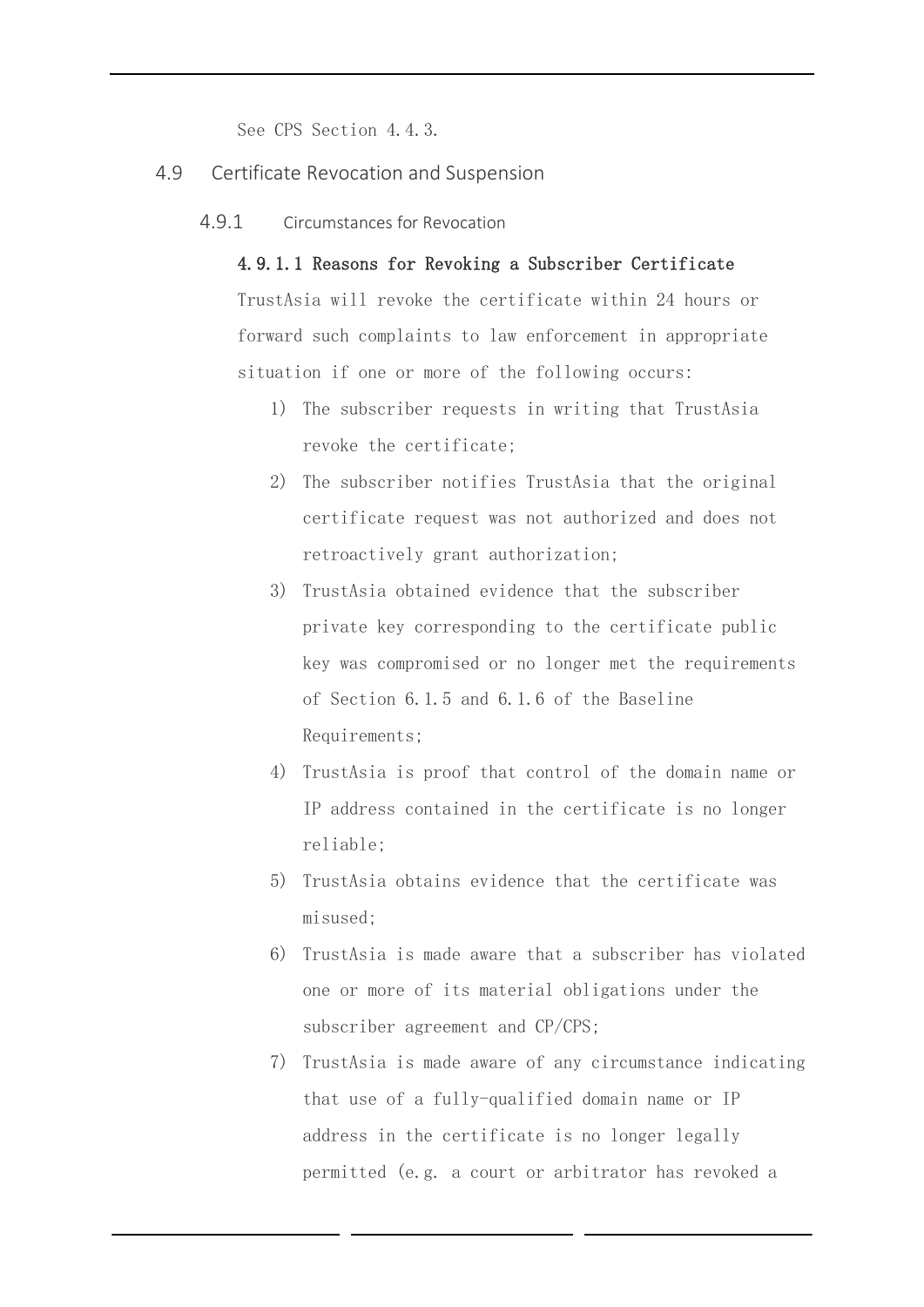domain name registrant's right to use the domain name, a relevant licensing or services agreement between the domain name registrant and the applicant has terminated, or the domain name registrant has failed to renew the domain name);

- 8) TrustAsia is made aware that a wildcard certificate has been used to authenticate a fraudulently misleading subordinate fully qualified domain name;
- 9) TrustAsia is made aware of a material change in the information contained in the certification.
- 10) TrustAsia is made aware that the certificate was not issued in accordance with Baseline Requirements or TrustAsia's CP or CPS;
- 11) TrustAsia considers that any information that appears in the certificate is inaccurate, untrue or misleading;
- 12) TrustAsia ceases operations for any reason and has not made arrangements for another CA to provide revocation support for the certificate;
- 13) TrustAsia's right to issue certificates under Baseline Requirements expires or is revoked or terminated, unless TrustAsia has made arrangements to continue maintaining the CRL/OCSP Repository.
- 14) CP or CPS of TrustAsia requires revocation of subscriber certificate;
- 15) TrustAsia is informed of a method of experience verification that can cause a subscriber's private key to leak, which can easily calculate a private key value (e.g., a Debian weak key, see: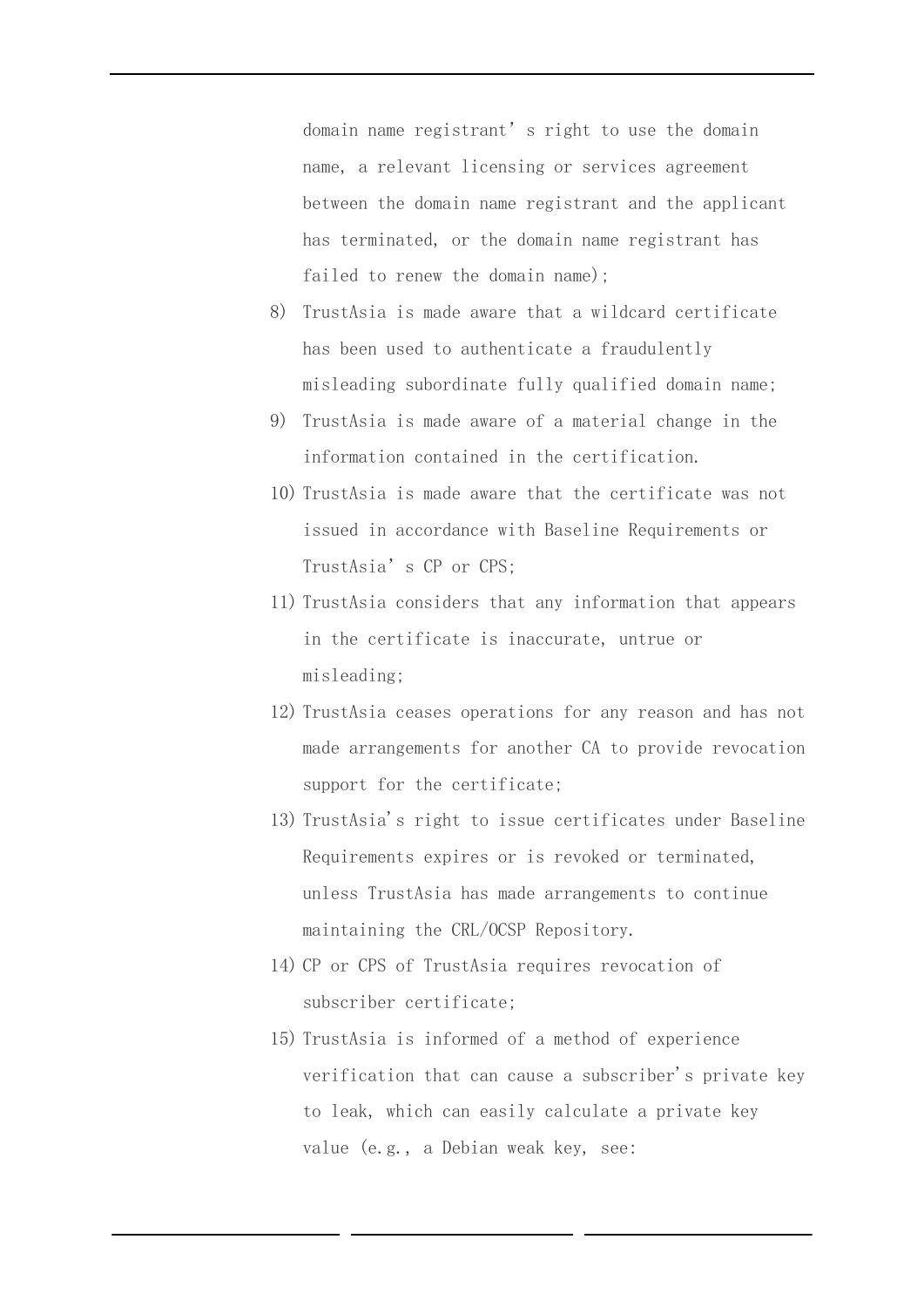http://wiki.debian.org/SSLkeys) based on a public key, or there is a clear evidence that the method of the subscriber to generate the private key is defective;

- 16) The performance of duties in CPS is delayed or hindered by force majeure; natural disasters; failure of computers or communications; changes in laws, regulations or other laws; acts of government; or other reasons beyond personal control and posing a threat to the information of others;
- 17) After TrustAsia has fulfilled its call obligation, the subscriber has still not paid the service charge.
- 18) The technical content or format of the certificate poses an unacceptable risk to the application software supplier or relying party (for example, the CA/browser forum may determine that the deprecated encryption/signature algorithm or key size will bring unacceptable. Therefore, such certificates should be revoked within a given time and replaced by CA).
- 19) CA obtain evidence or be informed that the subscriber has suspicious code in the software who signs.

# 4.9.1.2 Reasons for the revocation of Intermediate CA certificates

In the event of one or more of the following conditions, TrustAsia shall revoke the intermediate CA certificate within 7 days:

- 1) The formal written application of the intermediate certification authority shall be revoked;
- 2) The intermediate certificate authority finds and informs TrustAsia that the initial certificate request is not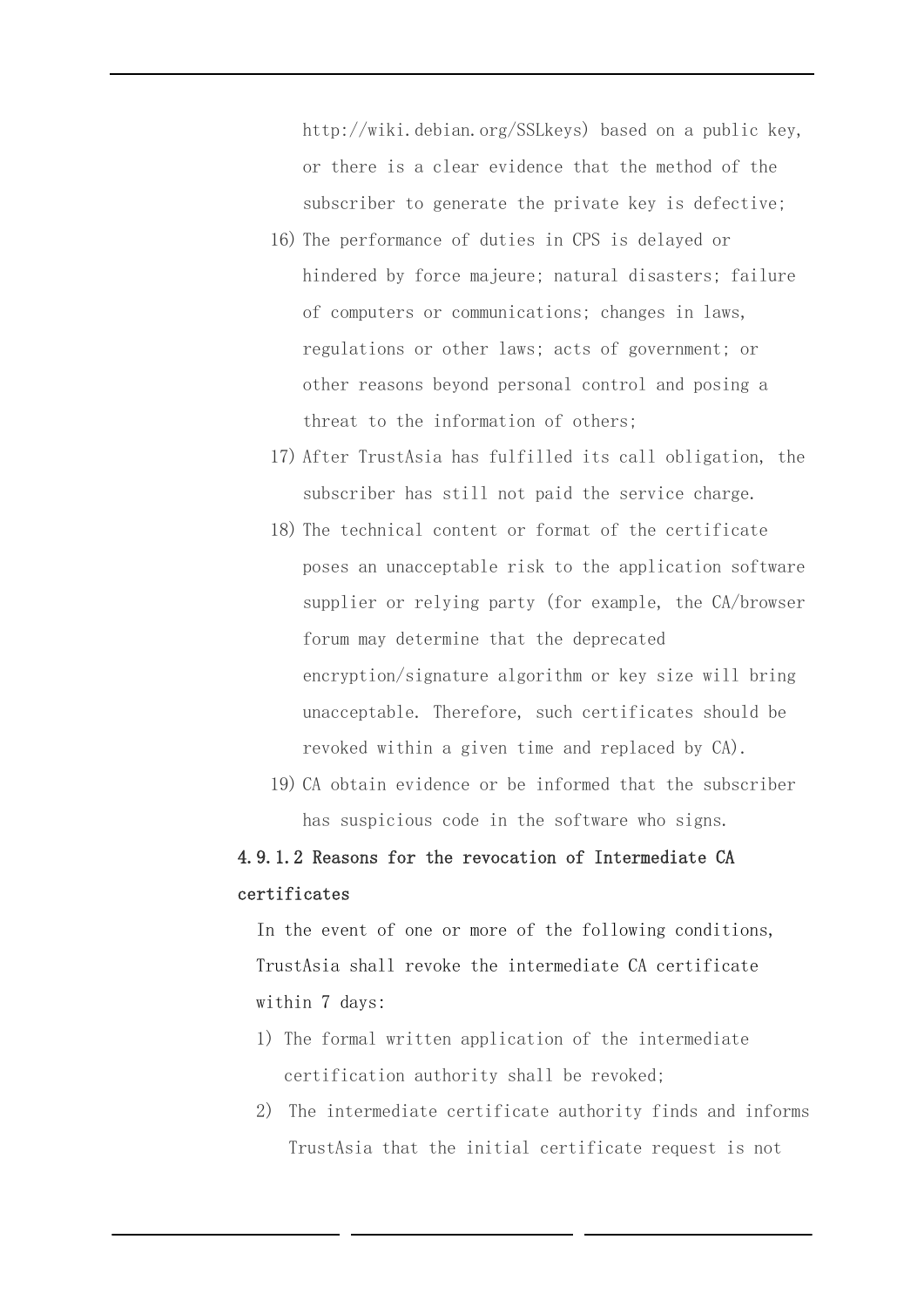authorized and cannot be traced back to the authorization act;

- 3) TrustAsia obtained evidence that the intermediate CA private key corresponding to the certificate public key had been damaged or that it no longer met the relevant requirements of sections 6.1.5 and 6.1.6 of Baseline Requirements;
- 4) TrustAsia obtained evidence that the certificate had been misused;
- 5) TrustAsia was informed that the issuance of the intermediate certificate failed to meet the Baseline requirements, or the intermediate CA failed to comply with CP/ CPS;
- 6) TrustAsia considers that any information that appears in the intermediate CA certificate is inaccurate, untrue, or misleading;
- 7) TrustAsia ceased operations for any reason and did not enter into an agreement with another CA to provide a certificate revocation service;
- 8) TrustAsia's power to issue certificates in accordance with Baseline Requirements is invalidated, or revoked or terminated, unless it continues to maintain the CRL/OCSP database;
- 9) This CP or the corresponding CPS requires the revocation of the intermediate CA certificate.
- 10) The technical content or format of the Certificate presents an unacceptable risk to Application Software Suppliers or Relying Parties (e.g. the CA/Browser Forum might determine that a deprecated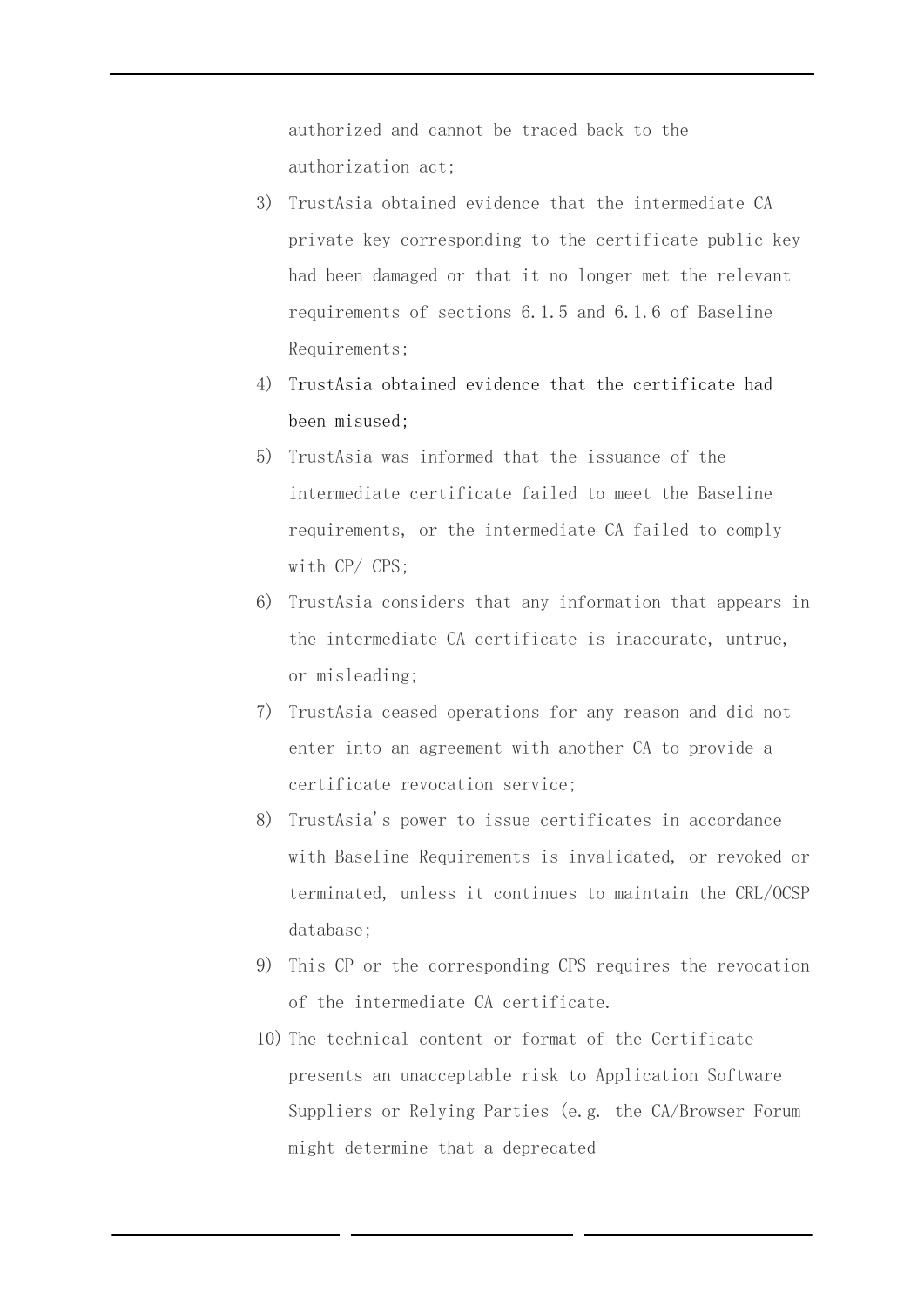cryptographic/signature algorithm or key size presents an unacceptable risk.

4.9.2 Who Can Request Revocation

The subscribers, RA, TrustAsia, or judicial officials authorized by judicial institutions can initiate revocation. Additionally, relying parties, application software suppliers, anti-virus organizations and other third parties may submit certificate problem reports informing TrustAsia of reasonable grounds to revoke the certificates.

For incidents involving malware, TrustAsia will take the following measures:

• Contact the software publisher within 1 working day after learning of the incident, and request a reply within 72 hours.

• Determine the number of affected relying parties within 72 hours of learning about the incident.

• If a reply from the publisher is received, the CA and the publisher determine a "reasonable date" for the revocation

• If no response is received from the issuer, the CA will notify the issuer that the CA will revoke the certificate within 7 days, unless it has written evidence that this will have a significant impact on the public.

4.9.3 Procedure for Revocation Request

# 4.9.3.1 The subscriber actively proposed to revocation application

1. The subscriber submits the application form of certificate revocation and the related identification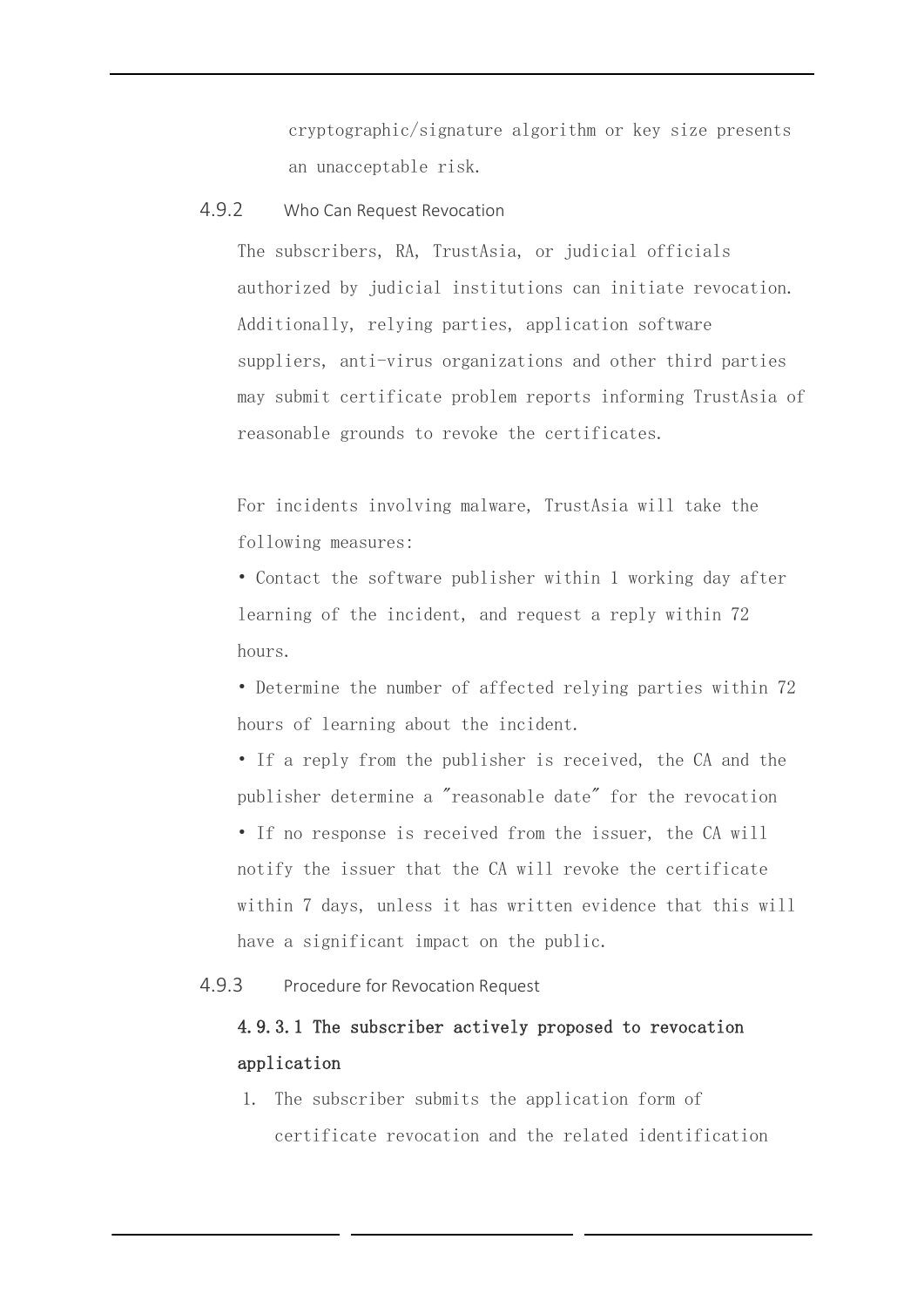material to TrustAsia, and the reasons for revocation should be described in the application form;

- 2. TrustAsia shall authenticate the certificate revocation request in accordance with the provisions of Chapter 3.4 of this CPS;
- 3. TrustAsia should publish it to the certificate revocation list in time after accomplishing the certificate revocation.
- 4. After the certificate is revoked, TrustAsia will notify the subscriber by e-mail and other appropriate means. If the subscriber is not reached, TrustAsia can announce the revoked certificate through the website if necessary.
- 5. TrustAsia provides a 7 \* 24-hour certificate revocation application service, and the subscriber may apply for a certificate revocation through the contact information provided in Section 1.5.2 of this CPS.

#### 4.9.3.2 The subscriber is forced to revoke the certificate

- 1. TrustAsia will apply for a revocation of the certificate through the internal process when it has sufficient reason to be sure that the subscriber certificate is forced to be revoked in the section 4.9.1.1 of this CPS;
- 2. When the private key corresponding to the root certificate or intermediate CA certificate of TrustAsia appears security risk, the subscriber certificate can be revoked directly after approval by the competent department of national electronic certification service.
- 3. when a third party such as a relying party, a judicial institution, an application software provider, an antivirus mechanism and the like draws the certificate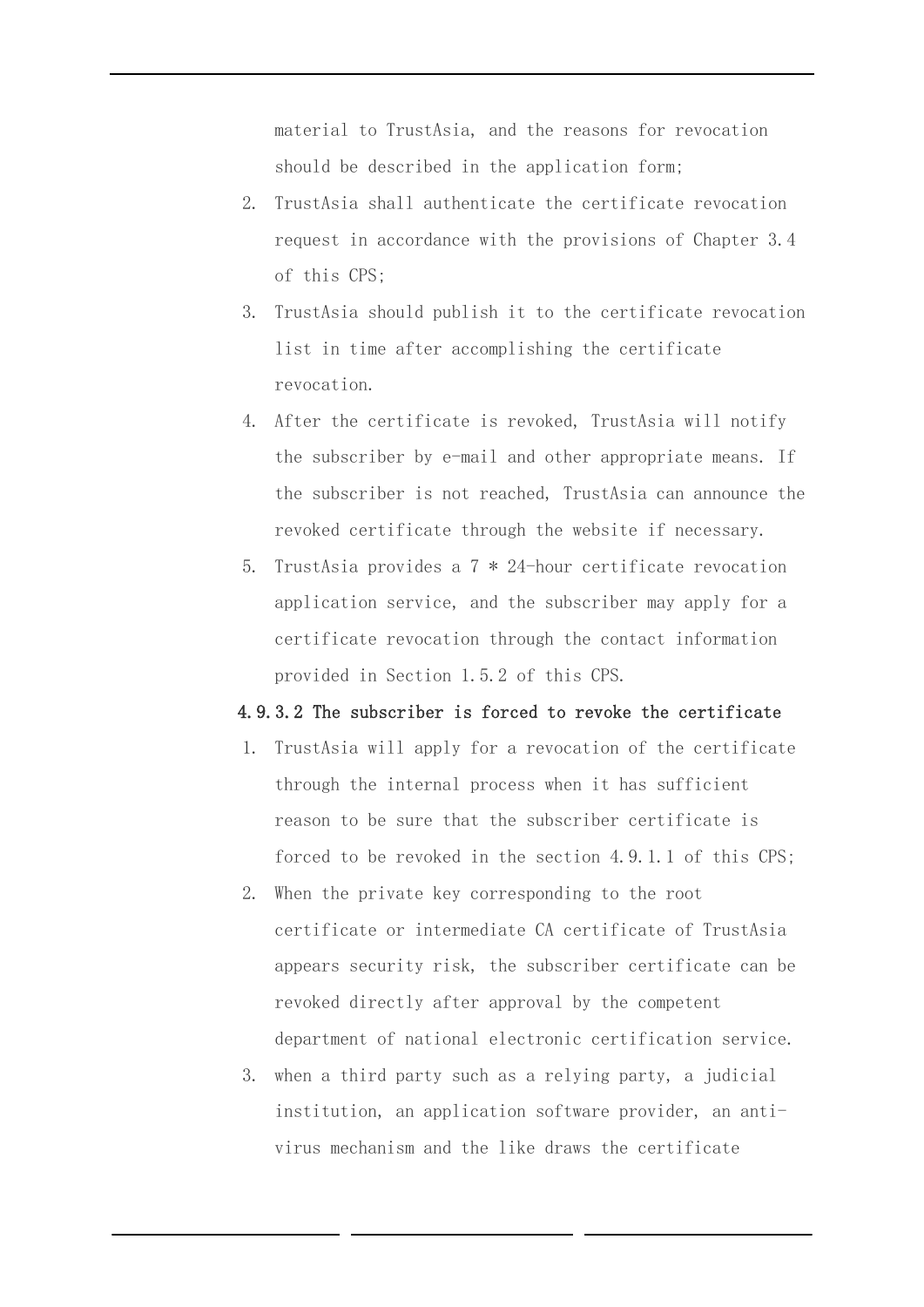problem report, TrustAsia shall organize the investigation and decide whether to revoke the certificate according to the result of the investigation;

- 4. After the certificate has been revoked, TrustAsia will notify the final subscriber certificate of its revocation and the reasons for its revocation by appropriate means, including mail, telephone, etc.; if the subscriber cannot be contacted, TrustAsia may announce the revoked certificate through the website if necessary;
- 5. TrustAsia provides 7\*24 hours of certificate problem reporting and processing services, which can be reported through the contact information provided in Chapter 1.5.2 of this CPS.

#### 4.9.4 Revocation Request Grace Period

TrustAsia does not support a revocation request grace period.

4.9.5 Time Within Which CA Must Process the Revocation Request TrustAsia will investigate within 24 hours of receipt of the revocation request or certificate issue report to determine whether to revoke the certificate or take other reasonable measures.

#### 4.9.6 Revocation Checking Requirements for Relying Parties

Certificate revocation list CRL, as public information, does not have the security setting of reading permission, and the relying party is free to query according to the needs, including querying the certificate revocation list, querying the certificate status through the TrustAsia designated website, querying the online certificate status protocol (OCSP), and so on.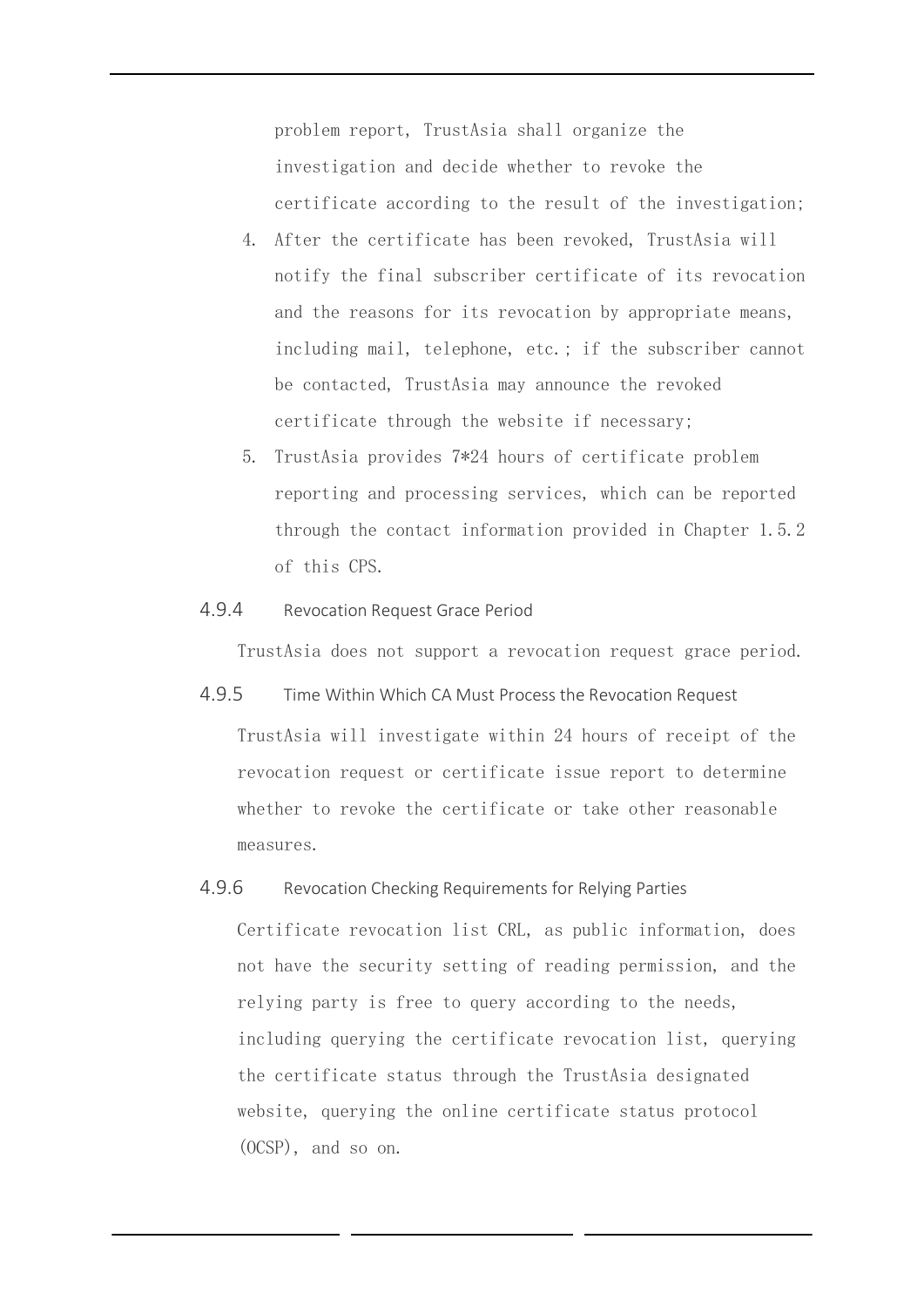Before trusting this certificate, the relying party should actively check the status of the certificate according to the latest published CRL of TrustAsia, and also need to verify the reliability and integrity of the CRL to confirm the validity of the certificate.

#### 4.9.7 CRL Issuance Frequency

The CRL release cycle for subscriber certificates is at least once in 7 days, and it is valid for no more than 10 days. For intermediate certificates, the CRL release cycle is at least once in 6 months, and it is valid for no more than 12 months. If there is a revocation of intermediate certificates, CRL should be updated within at least 24 hours.

#### 4.9.8 Maximum Latency for CRLs

TrustAsia CRL is automatically released to the public network after it is generated, the validity is usually within 1 hour and not exceed 24 hours.

#### 4.9.9 Online Revocation/Status Checking Availability

TrustAsia provides Online Certificate Status Protocol for the subscriber certificate and is in accordance with the RFC6960 standard. The response data of the OCSP is signed by the parent CA certificate of the queried certificate or signed by the OCSP responder certificate issued by the parent CA of the query certificate.

#### 4.9.10 Online Revocation Checking Requirements

TrustAsia offers the OCSP service using both the Get and Post methods.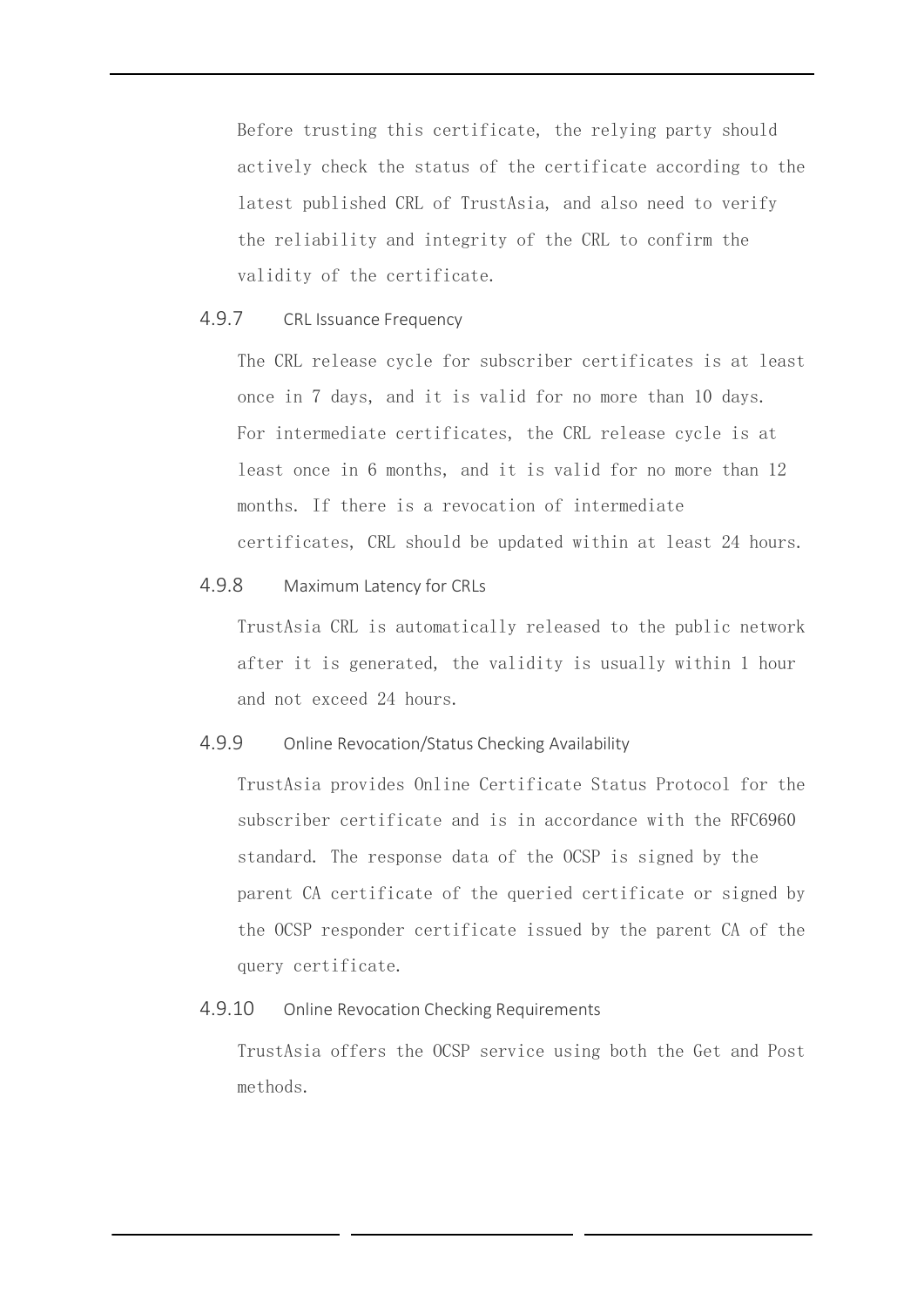The OCSP response data for subscriber certificates is updated at least once in 4 days, with a maximum validity period of not more than 10 days. The OCSP response data for intermediate CA certificates shall be updated at least once in 12 months,and will be updated within 24 hours if the CA certificate is revoked. If the OCSP responder receives a request for status of a certificate that has not been issued, then the responder should not respond with a "good" status.

4.9.11 Other Forms of Revocation Advertisements Available

If the network access volume is high in the usage scenario of the subscriber certificate. TrustAsia can require subscribers to use OCSP binding to access OCSP services according to the provisions in RFC4366.

4.9.12 Special Requirements related to Key Compromise

If the subscriber or TrustAsia discovers or suspects the disclosure of the private key, immediate measures should be taken to revoke the damaged key certificate and reissue the certificate in accordance with CPS requirements.

4.9.13 Circumstances for Suspension

TrustAsia does not support Suspension.

4.9.14 Who Can Request Suspension

Not applicable.

4.9.15 Procedure for Suspension Request

Not applicable.

4.9.16 Limits on Suspension Period

Not applicable.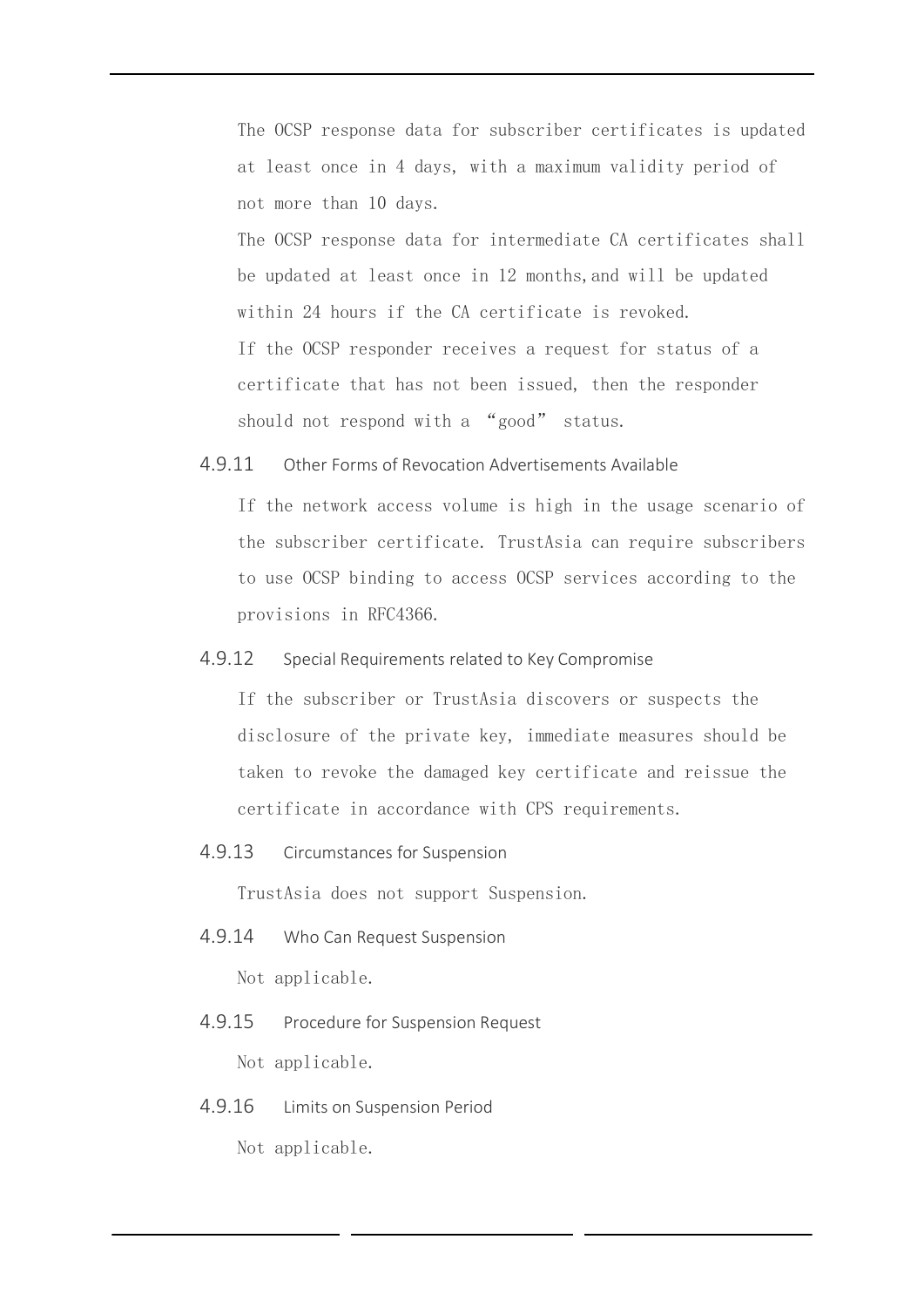# 4.10 Certificate Status Services

#### 4.10.1 Operational Characteristics

Certificate status information can be obtained through CRL and OCSP responses.

For revoked certificates, TrustAsia does not delete its revocation records in CRL and OCSP until the certificate expires.

#### 4.10.2 Service Availability

The round-the-clock Status Service of Certificates is provided. TrustAsia runs and maintains its CRL and OCSP capabilities with sufficient resources to provide 10 seconds or less response time under normal working conditions.

Under normal network conditions, the CRL of the EV CS SSL certificate chain can be downloaded in no more than 3 seconds through an analogue telephone line.

#### 4.10.3 Operational Features

The OCSP responder may not apply to all of the types of certificates.

#### 4.11 End of Subscription

The following conditions shall be deemed that the user terminated the use of the certificate services provided by TrustAsia:

- Failure to renew the service charge on time after the expiration of the certificate;
- No certificate update or key update is carried out after the certificate expires;
- The certificate was revoked before it expires.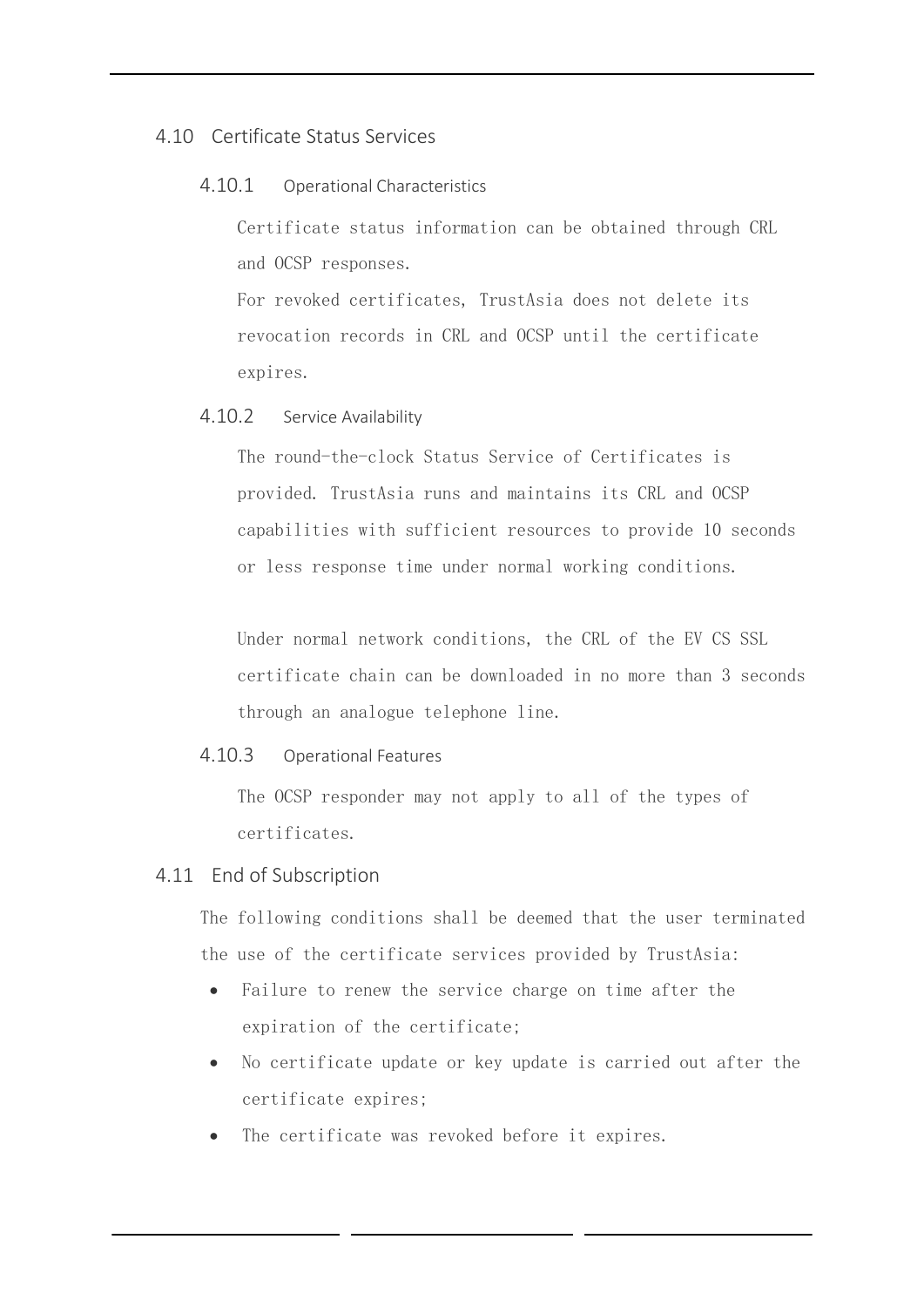Once the user terminates the certificate authentication service of TrustAsia during the validity period of the certificate, TrustAsia will revoke the subscriber's certificate in real time and publish it in accordance with the CRL publishing policy after approving its termination request.

4.12 Key Escrow and Recovery

TrustAsia does not host the private key of any digital certificate subscriber, so it does not provide key recovery service.

4.12.1 Key Escrow and Recovery Policy and Practices

Not applicable.

4.12.2 Key Escrow and Recovery Policy and Practices Not applicable.

# 5. Facility, Management, and Operational Controls

- 5.1 Physical Controls
	- 5.1.1 Site Location and Construction

The TrustAsia's data center and system shall be constructed in accordance with the following standard:

1) <Specification for computer field>(GB 2887-89)

2) <Safety requirements for computation center field> (GB 9361-88)

3) <Code for design of electronic information System Room>(GB 50174- 2008)

4) <Building Design Fire Code>(GB 5004-95)

5) <Code for Fire Prevention in Design of Interior Decoration of Buildings> (GB50222-95)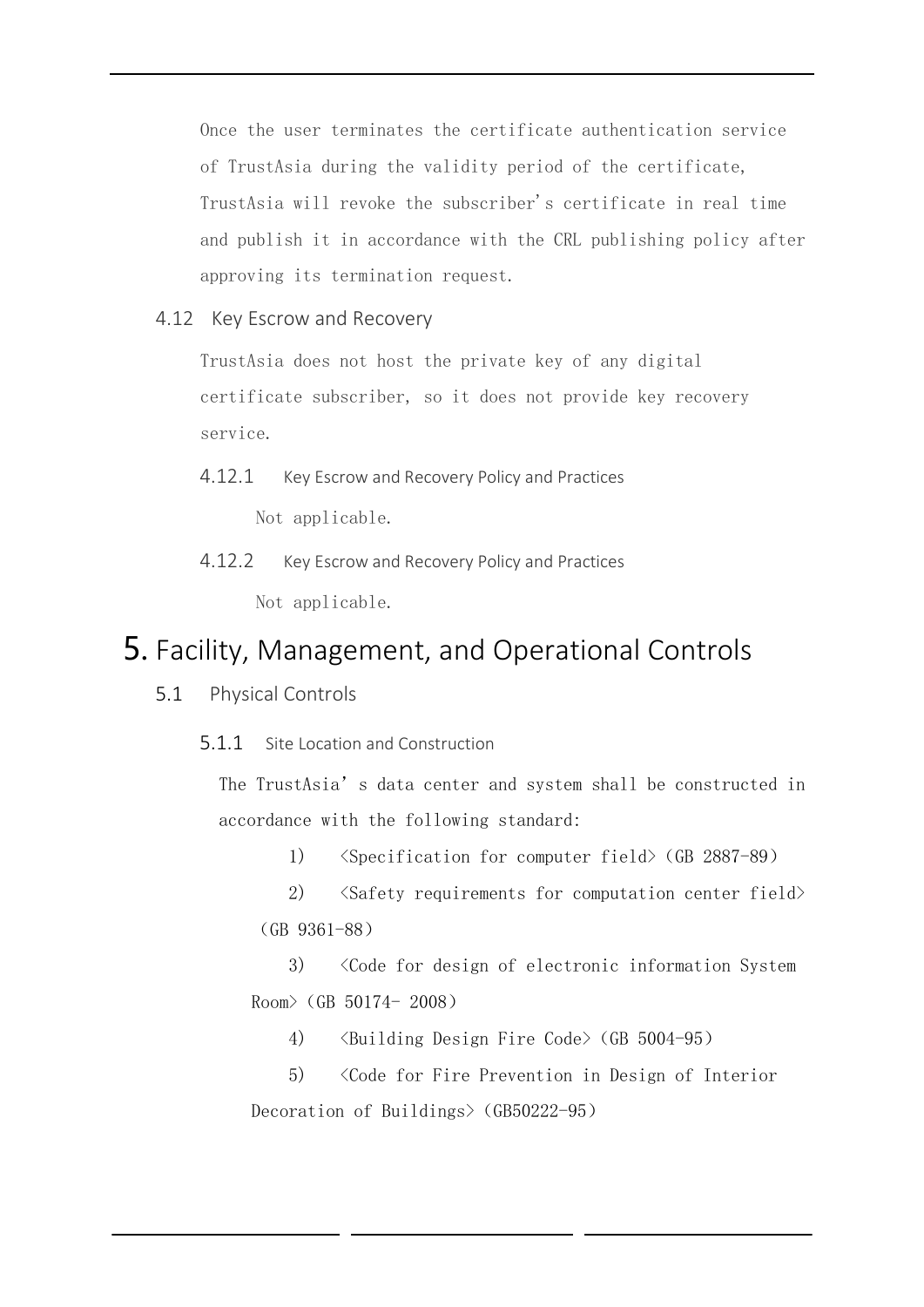6) <Code for design of low voltage electrical installations>(GBJ50054-95)

7) < Code for design electric power supply systems > (GB50052-92)

8) <Construction and Acceptance Specification for Electrical Installation> (GBJ232-82)

9) <Measurement of shielding effectiveness of highperformance shielding enclosures>(GB12190-90)

10) <Construction and acceptance code for electromegnetic shielding encloure> (SJ31470-2002)

11) <Technical requirements and test methods of electromagnetic shielding room for handling confidential information  $\geq$  Level C (BMB3-1999)

### 5.1.1.1 Public Area

The entrance and power distribution of TrustAsia's locate at this public area, where adopting fingerprint and keycard access control system.

#### 5.1.1.2 Management Service Area

Service area is a working area for RA operator and administrators. Entering this area requires two reliable administrators to use keycard and password authentication with access log records.

#### 5.1.1.3 Core Area

Core area , the area of CA operation and administration with keycard and password authentication. Certificate authentication system, encryption equipment, and other cryptographic devices are settled in this area. The CA signature servers, CA database servers, and other core devices are installed in the shielding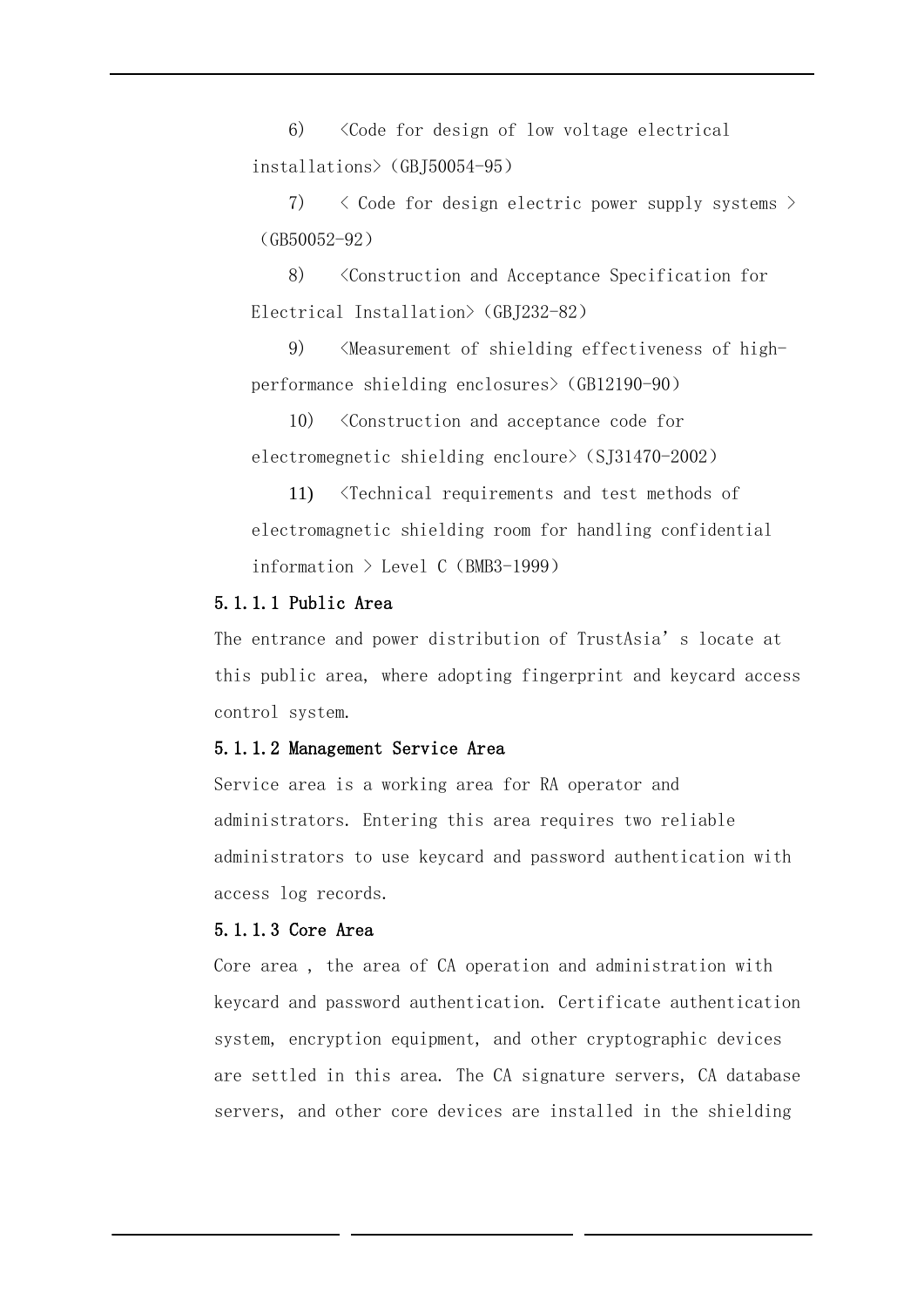zone. Only two authorized and specified administrators have rights to access this area by both keycard and password. The separate buffer prevents electromagnetic leakage when shielded door open.

#### 5.1.2 Physical Access

In the data center of TrustAsia, installing with electronic access system with the following functions:

- o The access control of each door is controlled by means of identification card and fingerprint identification;
- o There are log records for the entry and exit of every door;
- o Doors of the service area, the management area and the core area are all equipped with forcible entry alarm and overtime alarm;
- o The whole access control system is connected to UPS, and emergency power supply is provided by UPS at the time of power interruption.

The whole area is also equipped with video surveillance system, which carries out continuous video recording of important passages inside and outside the site for 7\*24 hours. All video materials should be kept for at least 3 months for queries.

5.1.3 Security Monitoring

No blind spot monitoring (24hour monitoring shall be implemented, video data shall be kept for more than 3 months, and videos of major events shall be archived separately); illegal intrusion detection alarm, environmental control detection alarm, audible and visual alarm shall be set to trigger the alarm and inform the operation and maintenance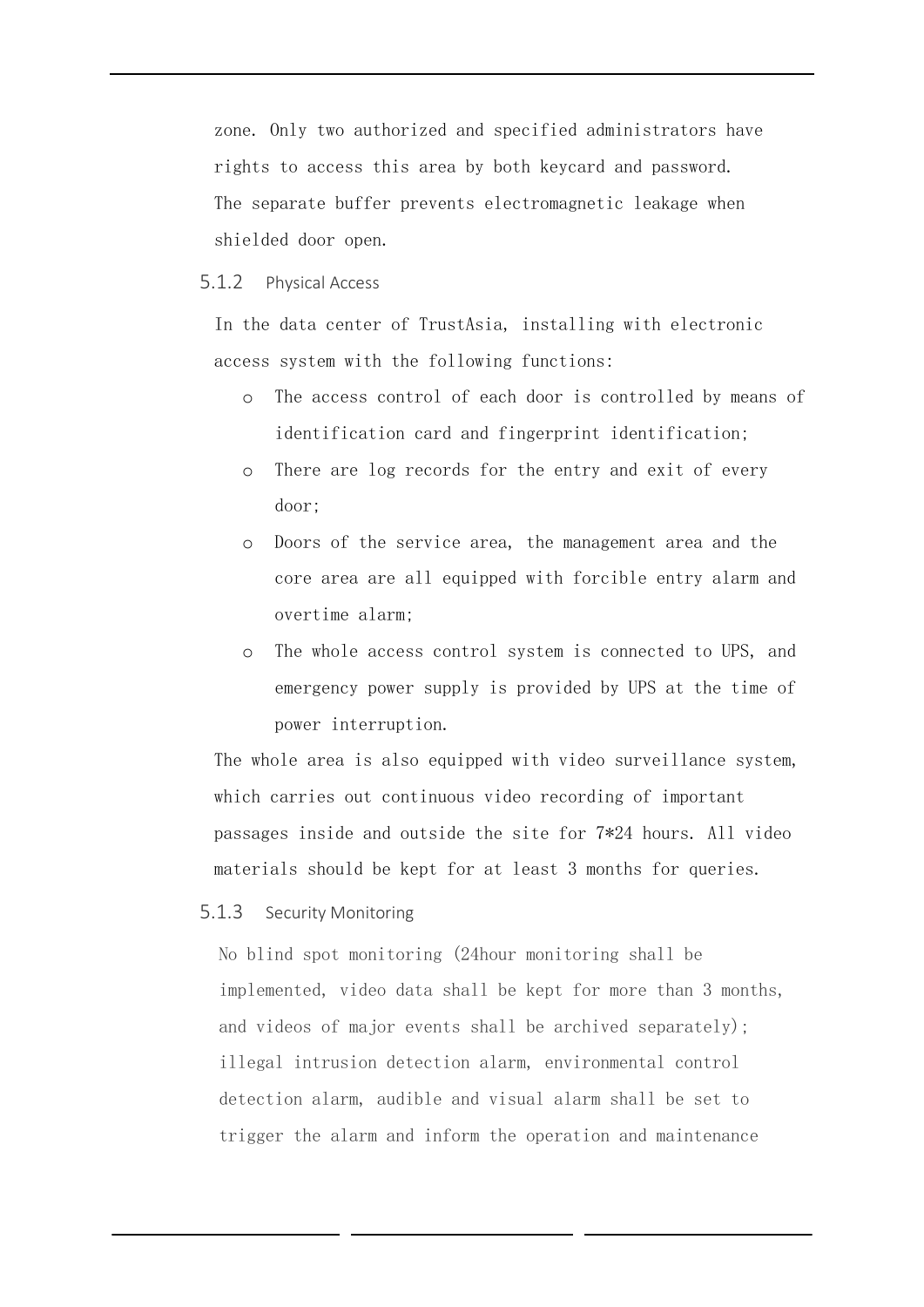personnel at the same time; access control system of all machine rooms shall adopt more than two authentication methods.

5.1.4 Power and Air Conditioning

TrustAisa has a safe and reliable power supply system and an electric power reserve system to ensure the normal power supply for 7\*24 hours and to provide normal services in the case of power supply interruptions in the power supply system. In addition, TrustAsia also has a diesel engines can meet the requirement that all racks lasting for more than 12 hours under full load. The machine room is equipped with air conditioning system to control the temperature and humidity in the operation facilities, and the power is configured according to the number of cabinets in each machine room and the full load of the equipment.

5.1.5 Water Protection

The water leakage alarm system is deployed at 1.45M above the ground in TrustAsia's machine room. and equipped with a leakage alarm system. Once flood occurs, the system will immediately give an alarm to notify the relevant personnel to take emergency measures.

5.1.6 Fire Prevention and Protection

TrustAsica machine room adopts the cabinet type heptafluoropropane automatic fire extinguishing device. The system collects fire-fighting data through the temperature and smoke fire detectors in the machine room, meanwhile it provides the system with real-time processing of the alarm data of the user's automatic fire alarm terminal and the system operation status data.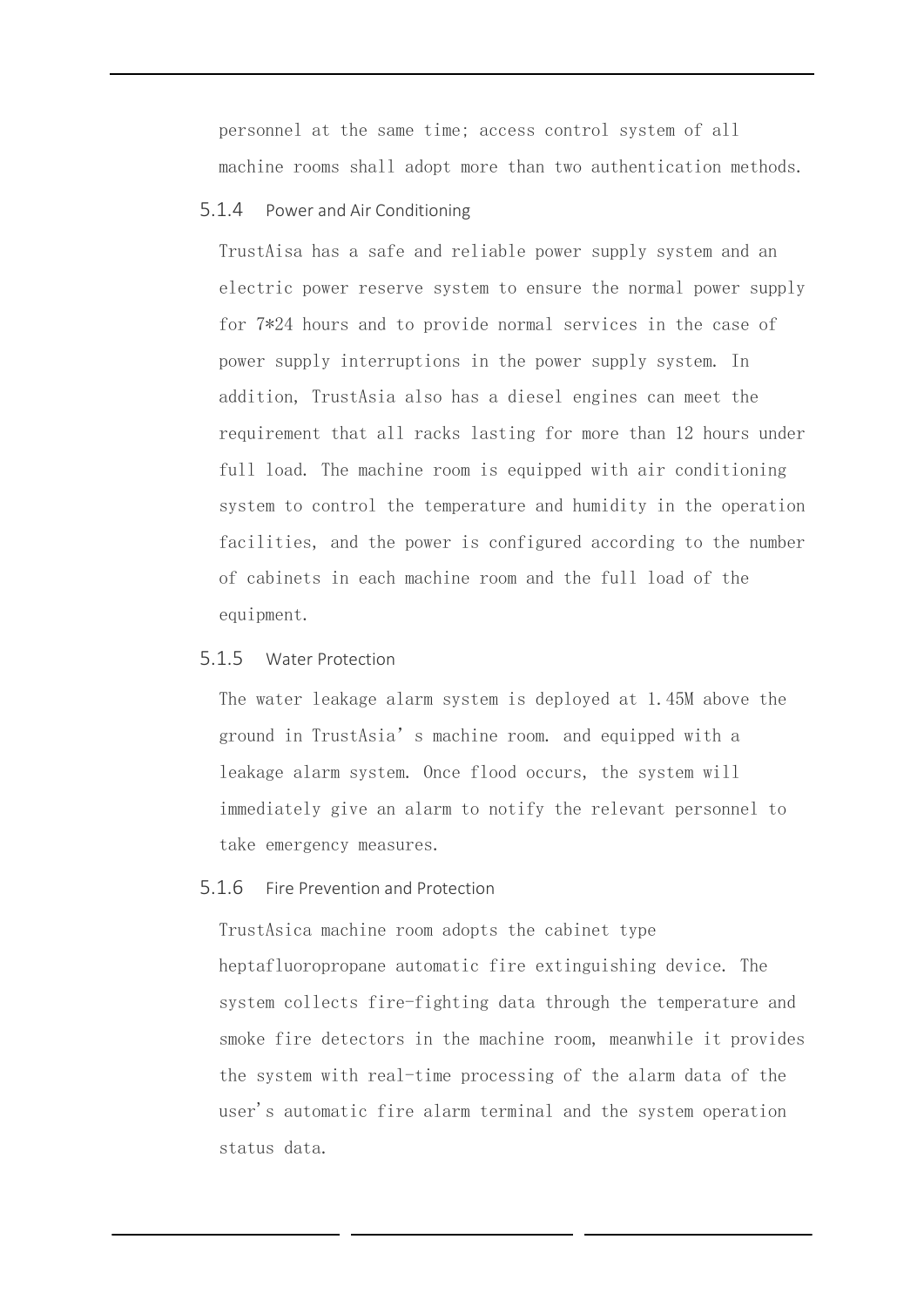The system has two starting modes, automatic and manual operation, realizing the real-time detection and monitoring of network system and the setting of manual and automatic control mode of the system. It complete various linkage actions related to the system.

## 5.1.7 Media Storage

TrustAsia keeps the media storing software and data, archiving, auditing, or backup information in security facilities. These facilities are protected by appropriate physical and logical access control, allowing only the access of two authorized personnel and preventing these media from accidental compromise.

# 5.1.8 Waste Disposal

TrustAsia shall shred sensitive files and materials out of use before processing to make the information unrecoverable. Before the disposal, cryptographic devices shall be initialized first and then be destroyed physically as per the method provided by the manufacturer.

At least 2 trusted personnel are present when processing the invalid content.

# 5.1.9 Off-site Backup

TrustAsia backups the coresystem data, audit log data at offsite location by offline media. The storage facilities fulfill the description of 5.1.7 media storage.

# 5.2 Procedural Controls

# 5.2.1 Trusted Roles

In the process of providing certification service, roles that essentially affect key operations, such as certificate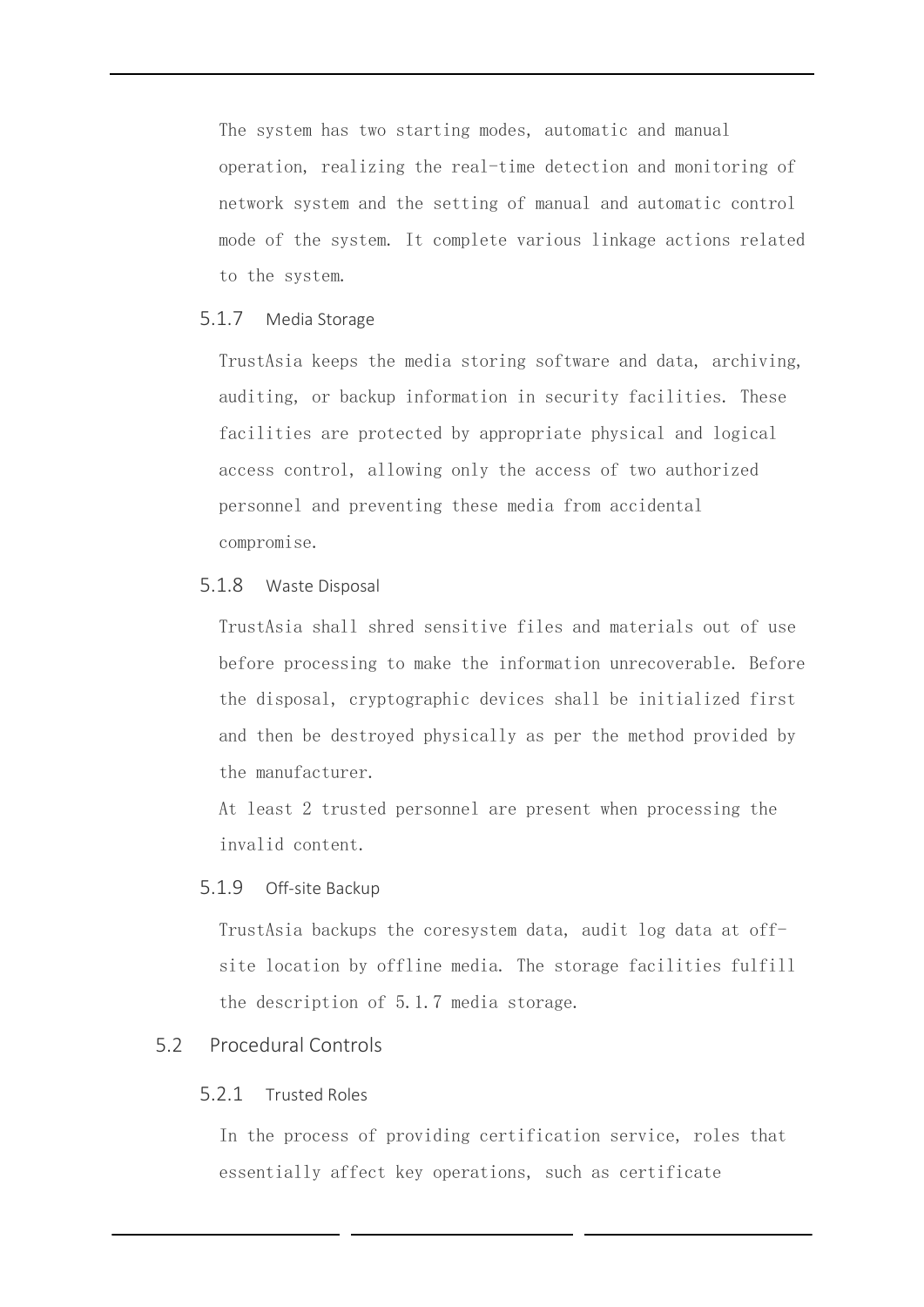issuance, use, administration, revocation, etc. will be regarded as trusted roles by TrustAsia. These roles include but are not limited to:

a. Key and cryptographic devices personnel, which are responsible for the management of CA keys, certificates lifecycle and cryptographic devices;

b. Authentication and customer service personnel, which are responsible for the validation of subscriber certificates, and customer support services;

c. System maintenance personnel, which are responsible for the maintenance of the hardware and software of CA system; d. Security management personnel, which are responsible for the area security and daily physical security management; e. Security audit personnel, which are responsible for the audit of the operations;

f. Human resource management personnel, which are responsible for conducting the background investigation on trusted roles and the management of personnel security. Trusted personnel are nominated by management position. The list of trusted personnel will be maintained and supervised every year.

#### 5.2.2 Identification and Authentication for Each Role

TrustAsia strictly defines the controls of core missions in specific standards. Multiple trusted roles shall be required to jointly complete the sensitive operation. For example:

a. Access to shielding area: set 2 trusted personnel access modes;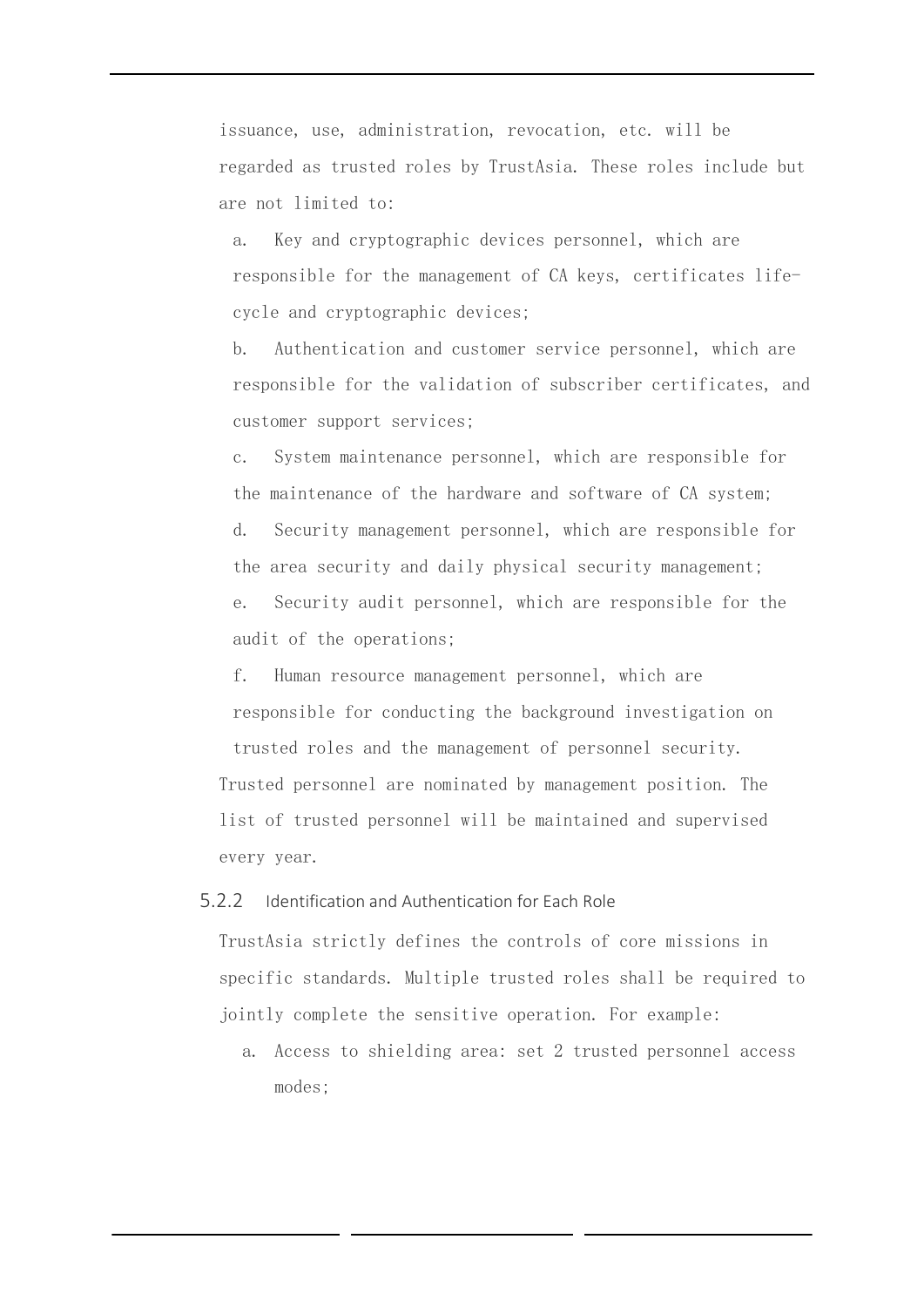- b. Identification, audit and certificate issuance: two trusted personnel are required to complete the work together;
- c. Safe to save root key activation data: set to 2 trusted person open mode
- d. For operation and storage of the key cryptographic equipment, it requires at least three of five trusted persons to operate.
- e. For background operation of the certificate issuance system, it requires at least two trusted persons to operate.
- f. For system operation and maintenance personnel requires at least one person to operate, and one person to monitor and record.

# 5.2.3 Identification and Authentication for Each Role

TrustAsia authenticates CA and RA systems before allowing the trusted roles access and execute the system, such as:

- 1. For the physical access of trusted personnel, the access card and password identification are used to identify and determine the corresponding authority.
- 2. For the trusted person who manages the subscriber's certificate life cycle, the certificate management is completed by using the corresponding digital certificate to access the system.
- 3. For the system maintenance personnel, using their own accounts and passwords to log into the system through the bastion machine for maintenance.
- 5.2.4 Roles Requiring Separation of Duties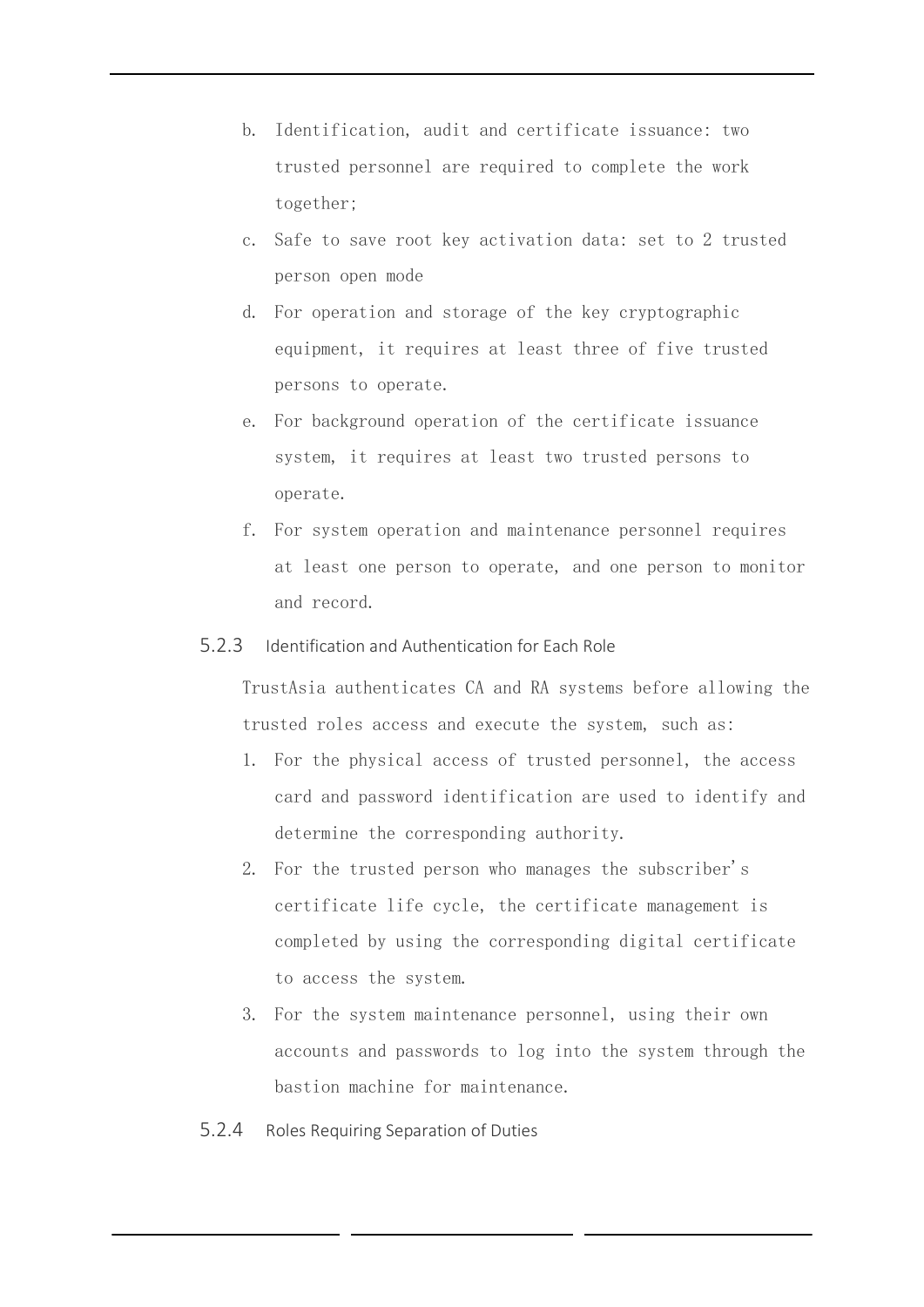In order to ensure security of the systems, it should follow the trusted role segregation principle that the trusted role must be assumed by different personnel in TrustAsia. Roles requiring segregation of duties include but are not limited

to:

|              | Key and        | Validation     | System         | Security       | Security       | Human          |
|--------------|----------------|----------------|----------------|----------------|----------------|----------------|
|              | cryptographi   | and            | Maintenanc     | Management     | Auditor        | Resource       |
|              | c devices      | Customer       | $\rm e$        | Personnel      | Personnel      | Management     |
|              | personnel      | Service        | Personnel      |                |                | Personnel      |
|              |                | Personnel      |                |                |                |                |
| Key and      |                | $\rm NO$       | N <sub>O</sub> | $\rm NO$       | <b>YES</b>     | N <sub>O</sub> |
| cryptographi |                |                |                |                |                |                |
| c devices    |                |                |                |                |                |                |
| personnel    |                |                |                |                |                |                |
| Validation   | $\rm NO$       |                | N <sub>0</sub> | $\rm NO$       | N <sub>0</sub> | N <sub>O</sub> |
| and Customer |                |                |                |                |                |                |
| Service      |                |                |                |                |                |                |
| Personnel    |                |                |                |                |                |                |
| System       | N <sub>O</sub> | NO             |                | N <sub>0</sub> | $\rm NO$       | N <sub>O</sub> |
| Maintenance  |                |                |                |                |                |                |
| Personnel    |                |                |                |                |                |                |
| Security     | $\rm NO$       | $\rm NO$       | N <sub>0</sub> |                | $\rm NO$       | N <sub>O</sub> |
| Management   |                |                |                |                |                |                |
| Personnel    |                |                |                |                |                |                |
| Security     | <b>YES</b>     | N <sub>O</sub> | N <sub>O</sub> | $\rm NO$       |                | N <sub>O</sub> |
| Auditor      |                |                |                |                |                |                |
| Personnel    |                |                |                |                |                |                |
| Human        | N <sub>0</sub> | $\rm NO$       | $\rm NO$       | $\rm NO$       | N <sub>0</sub> |                |
| Resource     |                |                |                |                |                |                |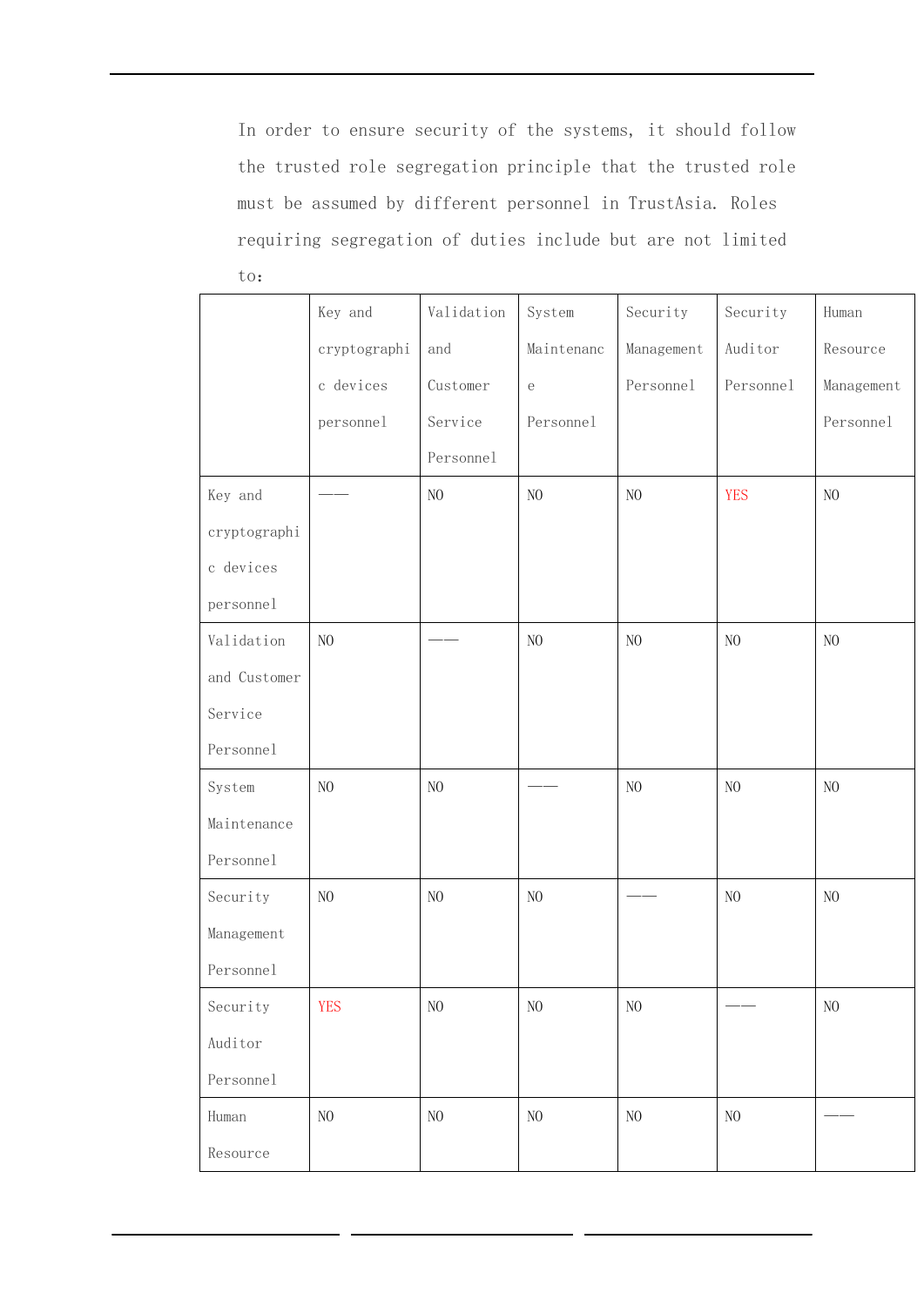| Management |  |  |  |
|------------|--|--|--|
| Personnel  |  |  |  |

# 5.3 Personnel Controls

# 5.3.1 Qualifications, Experience, and Clearance Requirements

The qualification requirements of person who undertakes trusted role in TrustAsia are as follows:

- a. Good social and working background.
- b. Complying with state's laws and regulations. Obeying TrustAsia's unified arrangement and management.
- c. Complying with the TrustAsia related security management norms, regulations and specifications.
- d. Having good personalities and working attitudes, with good working experience.
- e. A good team player.
- f. Staff in key and core positions must have related working experience, or pass TrustAsia's related training and examination before they start their work.

# 5.3.2 Background Review

TrustAsia or work with relevant government departments and investigation agencies to complete background checks on trusted employees. All trusted employees and those applying for transfer in must agree in writing to carry out background investigation. The background investigation must meet the requirements of laws and regulations, and the investigation contents, methods and personnel engaged in the investigation shall not violate laws and regulations. Background investigation shall use legal means to verify the background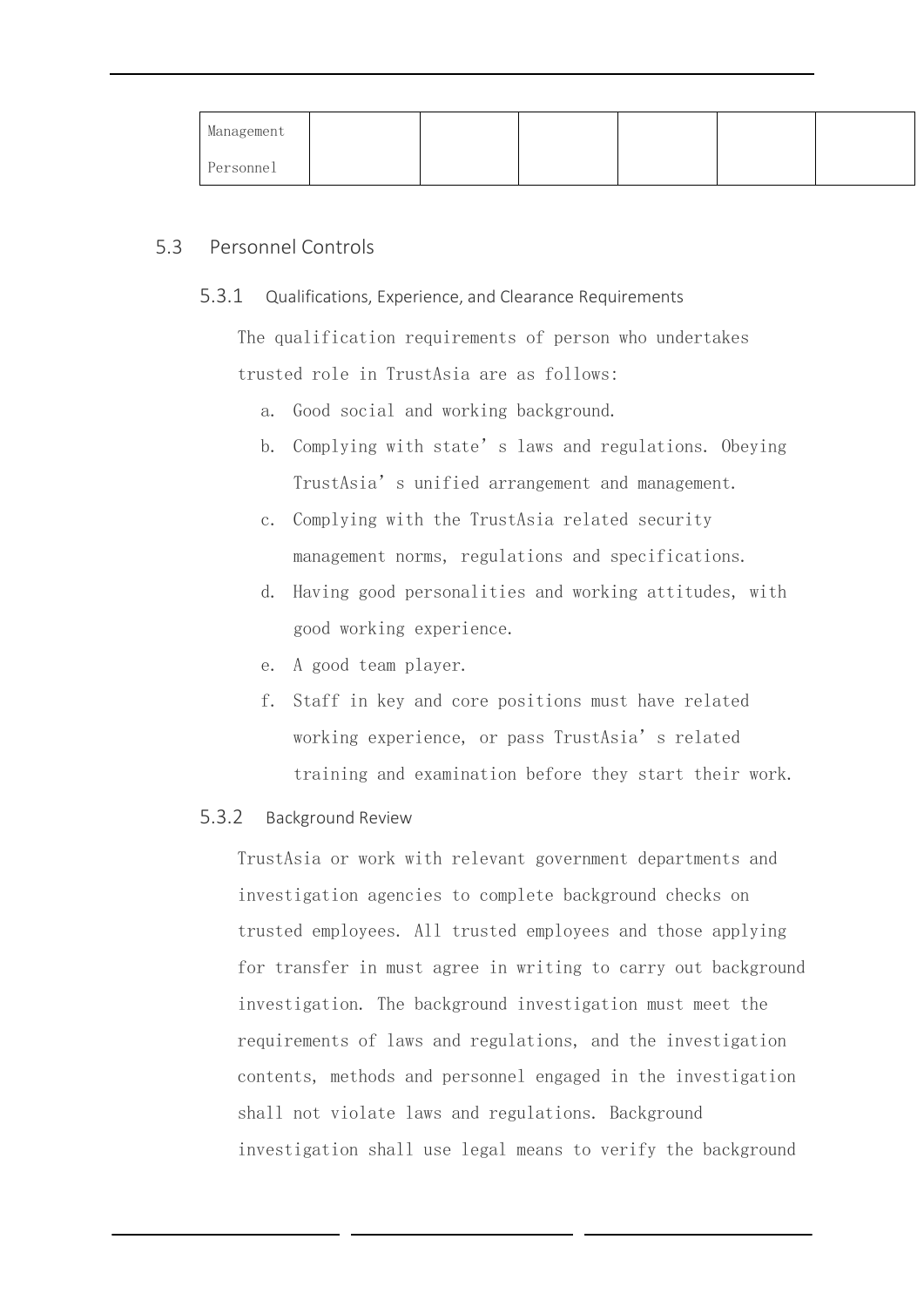information of personnel through relevant organizations and departments as far as possible.

The background investigation is divided into basic investigation and comprehensive investigation. The basic survey includes work experience, career recommendation, education and social relations. In addition to the basic investigation items, the comprehensive investigation includes the investigation of criminal records, social relations and social security. It is necessary to conduct a comprehensive investigation on the key positions of the public trust certificate business.

HR review procedure includes:

- o The HR department is responsible for confirming candidate's personal information. Candidates should provide the following information: resume, the highest degree graduation certificate, degree certificate, qualification certificate and identity card and other related valid certificates.
- o The HR department identifies the authenticity of the information provided by candidates through telephone, correspondence, network, visits and other forms.
- o In the background investigation, if TrustAsia finds the following circumstances, TrustAsia can directly refuse qualifications of trusted personnel :
	- There is fabricating facts or information
	- With evidence of the unreliable staff
	- Use illegal identification or education, qualifications
	- The behavior of serious dishonesty in the work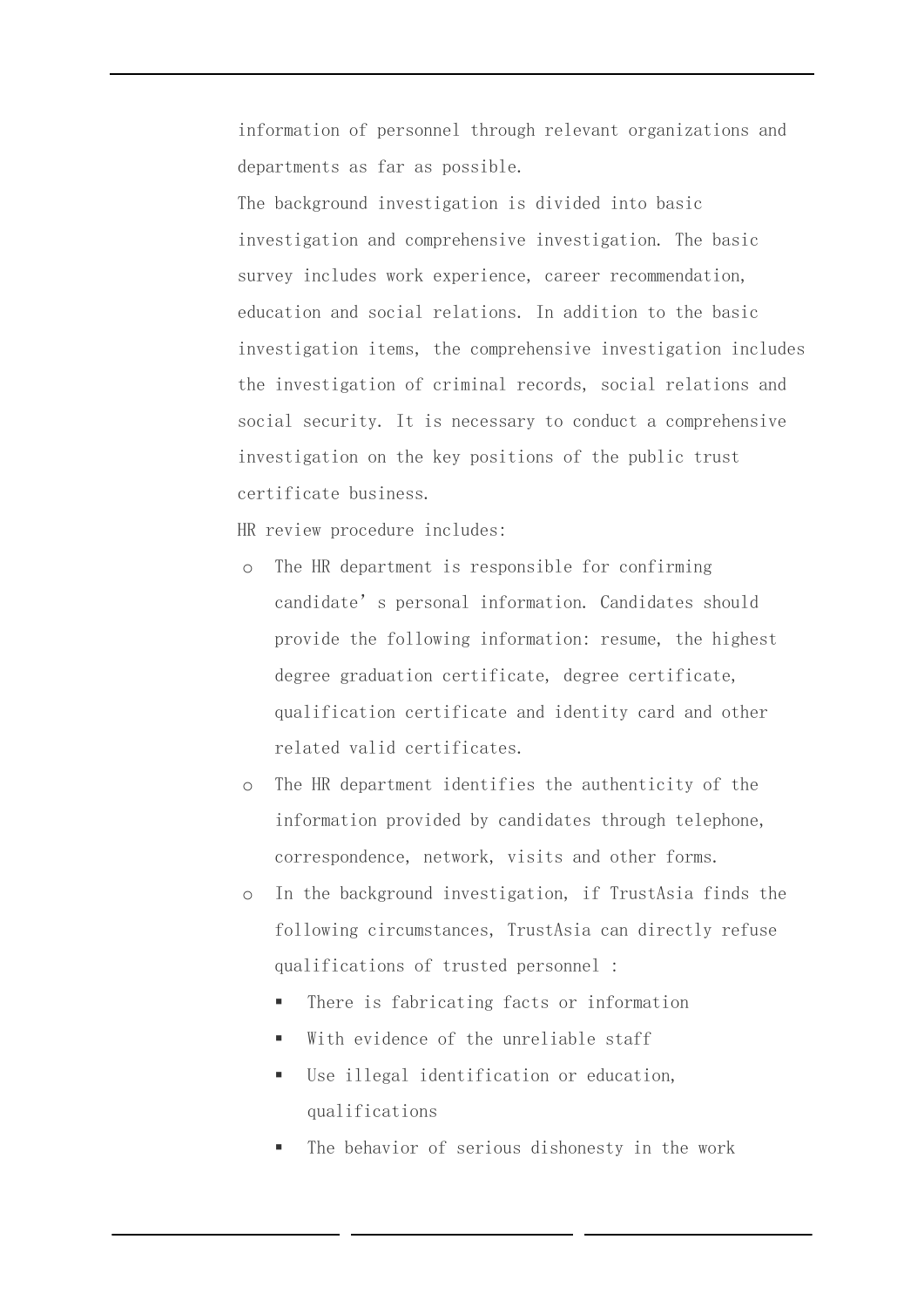- o The HR department checks candidates through on-site assessment, daily observation, situational test and other methods. Appropriate arrangement is made according to the investigation result.
- o After the review, TrustAsia signs a confidentiality agreement with employee in order to restrain employee not to reveal any confidential and sensitive information of CA certificate services. At the same time, TrustAsia will also be in accordance with the relevant organization regulations of personnel management and make job examination on in-service staff who assumed trusted role, so as to continuously review these employees' trustworthiness and working ability.

# 5.3.3 Training Requirements

In order to make the relevant personnel competent for their work, TrustAsia has a special training program for all the personnel of the trusted roles. The training contents include:

- Basic knowledge of Public Key Infrastructure (PKI)
- CP, CPS and related standards and procedures
- Authentication and the policies and procedures of verification
- Disaster recovery and business continuity management
- Job responsibilities requirements
- Baseline of CA/Browser Forum
- The laws, regulations, standards and procedures of electronic certification service in China.
- Other needs of training

# 5.3.4 Retraining Frequency and Requirements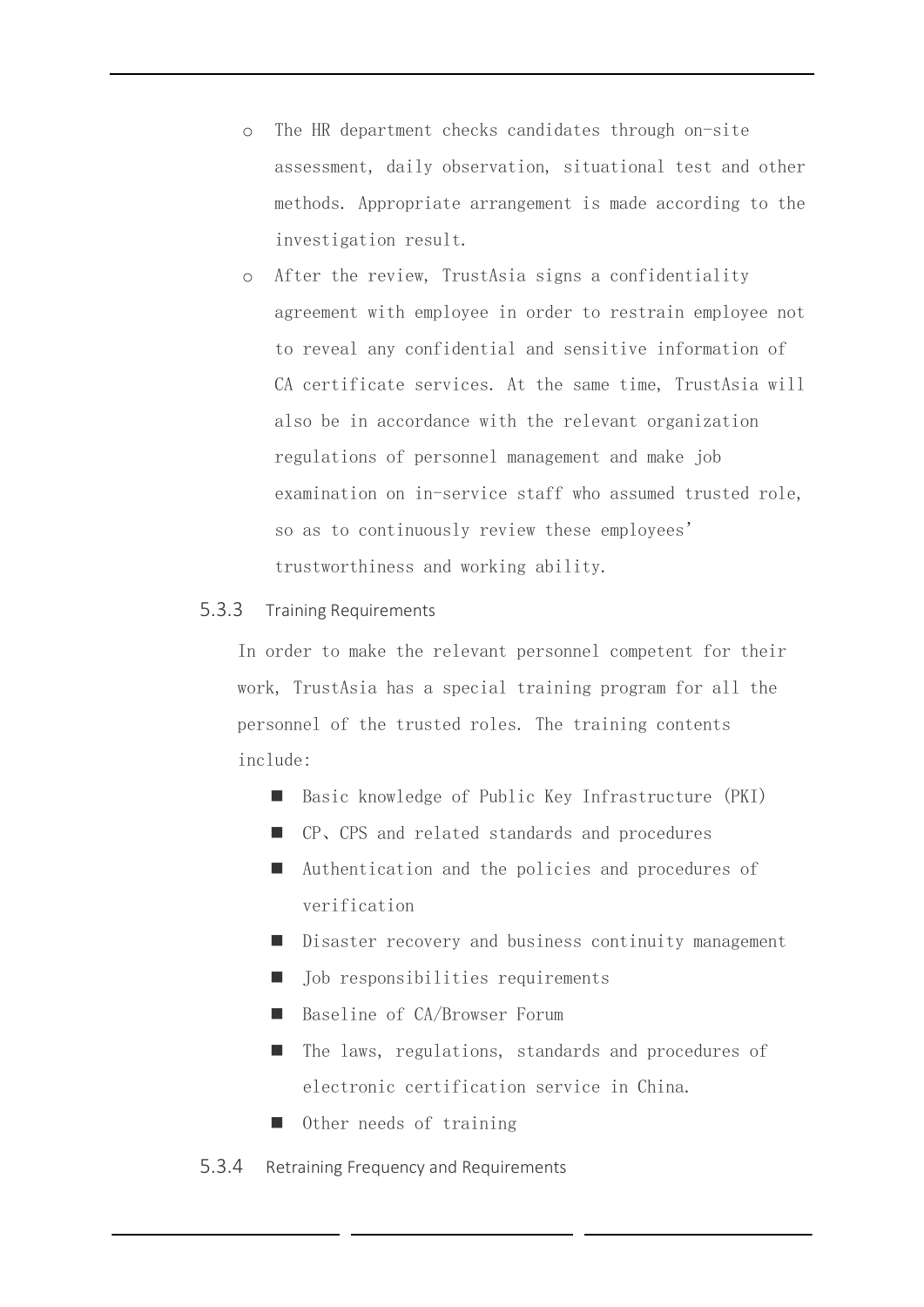For persons acting as trusted roles or other important roles, they shall be trained at least once a year by TrustAsia. Related personnel for operating authentication system should have the training of relevant skills and knowledge at least once a year. In addition, TrustAsia will provide ongoing training for employees irregularly according to system upgrade, strategy adjustment and other requirements.

#### 5.3.5 Job Rotation Frequency and Sequence

TrustAsia will define and change the Job rotation cycle and the sequence based on the organization security management strategy.

#### 5.3.6 Sanctions for Unauthorized Actions

When the circumstances that in-service staff use TrustAsia systems, perform authorization businesses without or beyond the permission, once the above circumstances are confirmed by TrustAsia, we will immediately revoke the login certificates and simultaneously terminate the system access authorization. TrustAsia makes the implementation of the official notice criticism, fine, dismissal and submit judicial institutions and other measures depend on the seriousness of unauthorized behavior.

#### 5.3.7 Independent Contractor Requirements

TrustAsia doesn't hire external personnel engaged in the work related to certificate validation for now.

#### 5.3.8 Documentation Supplied to Personnel

During the training or retraining, TrustAsia provides materials including but not limited to the following categories: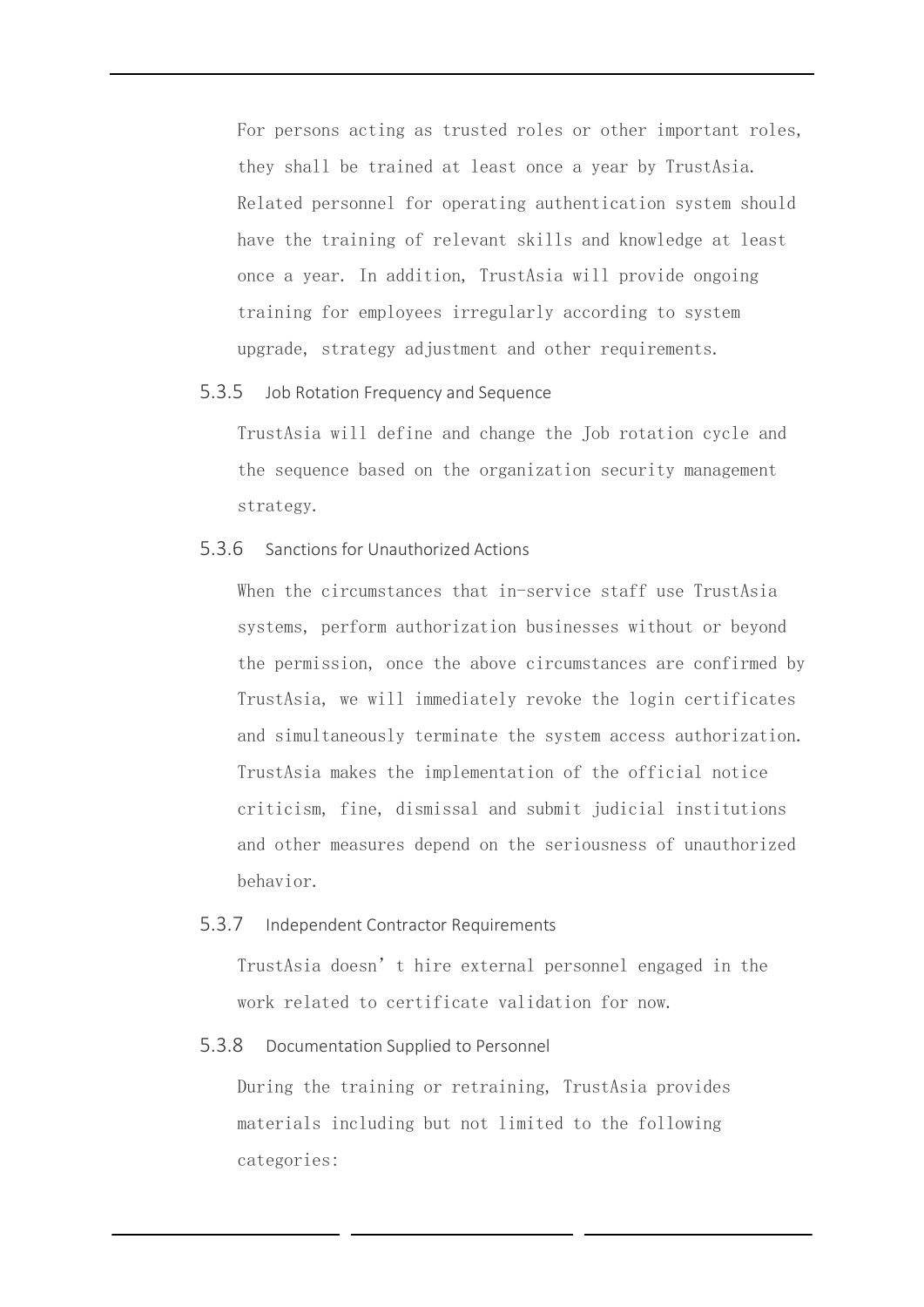- CP, CPS and related agreements and standards
- Employee handbook
- Job descriptions, work flow and regulations;
- Internal operating files, including business continuous management, disaster recovery programs, etc.
- Security management regulations and etc.
- 5.4 Audit Logging Procedures
	- 5.4.1 Types of Events Recorded

TrustAsia supports all basic event auditing capabilities of its CA and applications to document the following events. TrustAsia will record manually if the application does not record automatically.

These events include but not limited to:

- Management events in key's life cycle, including, o Generation, backup, storage, recovery, usage, revocation, archiving, destruction, private key leakage, etc.
- Management events in cryptography device's life cycle, including
	- o Receiving, installation, uninstallation, activation, usage, repair, etc. for equipment.
- The certificate application events, including
	- o The subscriber accepts subscriber's agreement, the applied company, application data verification, application and validation data preservation, etc.
- Management events of certificate life cycle, including o Application, approval, update, revocation, etc.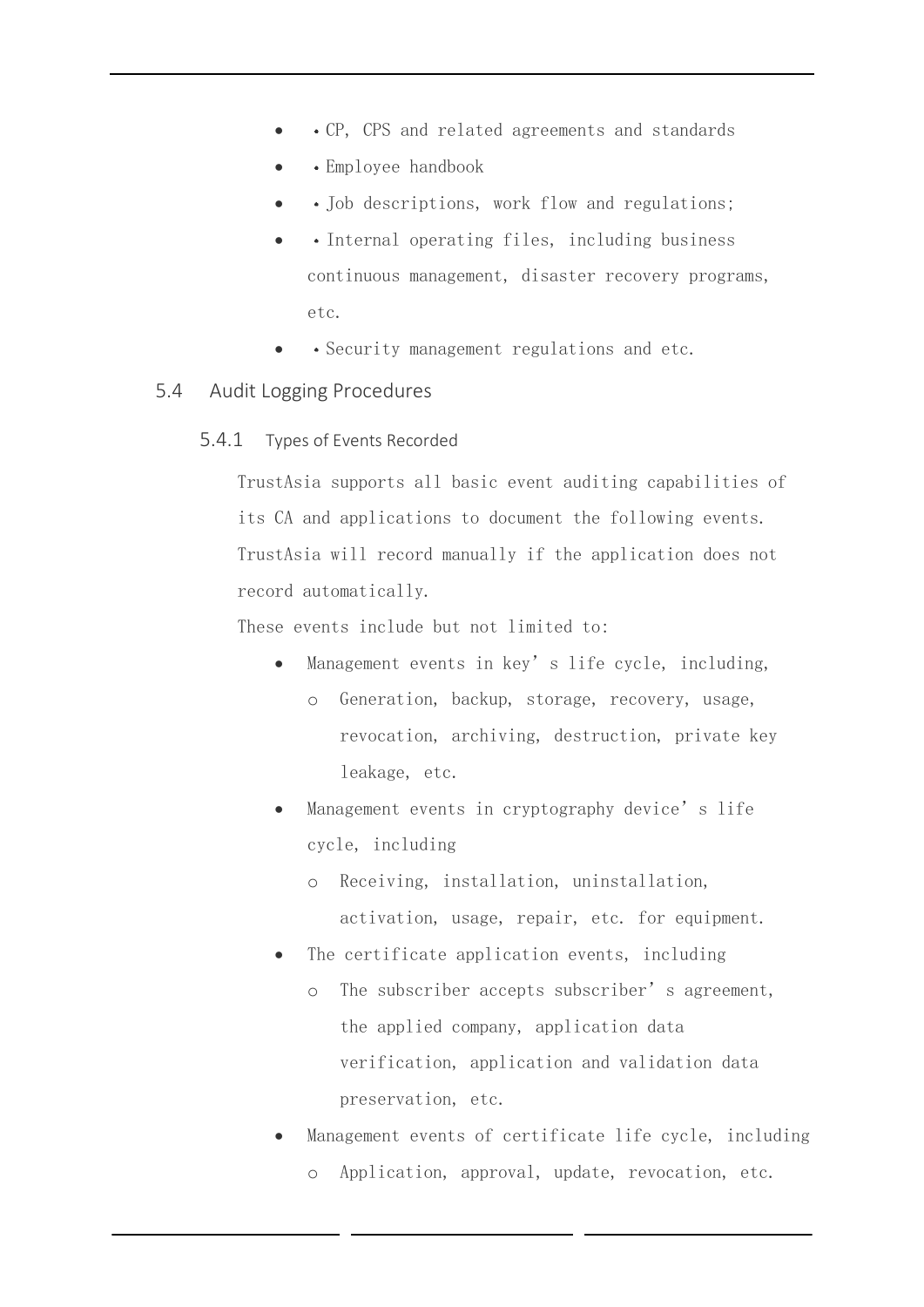- System security events including:
	- o Successful or unsuccessful access attempts for CA system,
	- o Unauthorized access attempts for CA system network,
	- o Unauthorized access attempts for CA system files,
	- o Operation (read, write or delete, etc.) for restricted and sensitive documents or records,
	- o System crash, hardware failures and other abnormal events.
- Security events recorded via firewalls and routers.
- System operating events, including:
	- o Startup and shutdown,
	- o Creation or deletion of permission, configuration or modification of password.
- Access to CA facilities, including
	- o The access of authorized
	- o The unauthorized personnel and attendants, and the access to security storage facilities.
- Management record of trusted roles and personnel, including
	- o The network account application,
	- o System permission application, modification, and creation,
	- o The changes of personnel status.

Generally, the log records shall include:

- Date and time of record;
- The serial number of the record;
- The identity of the entity making the log;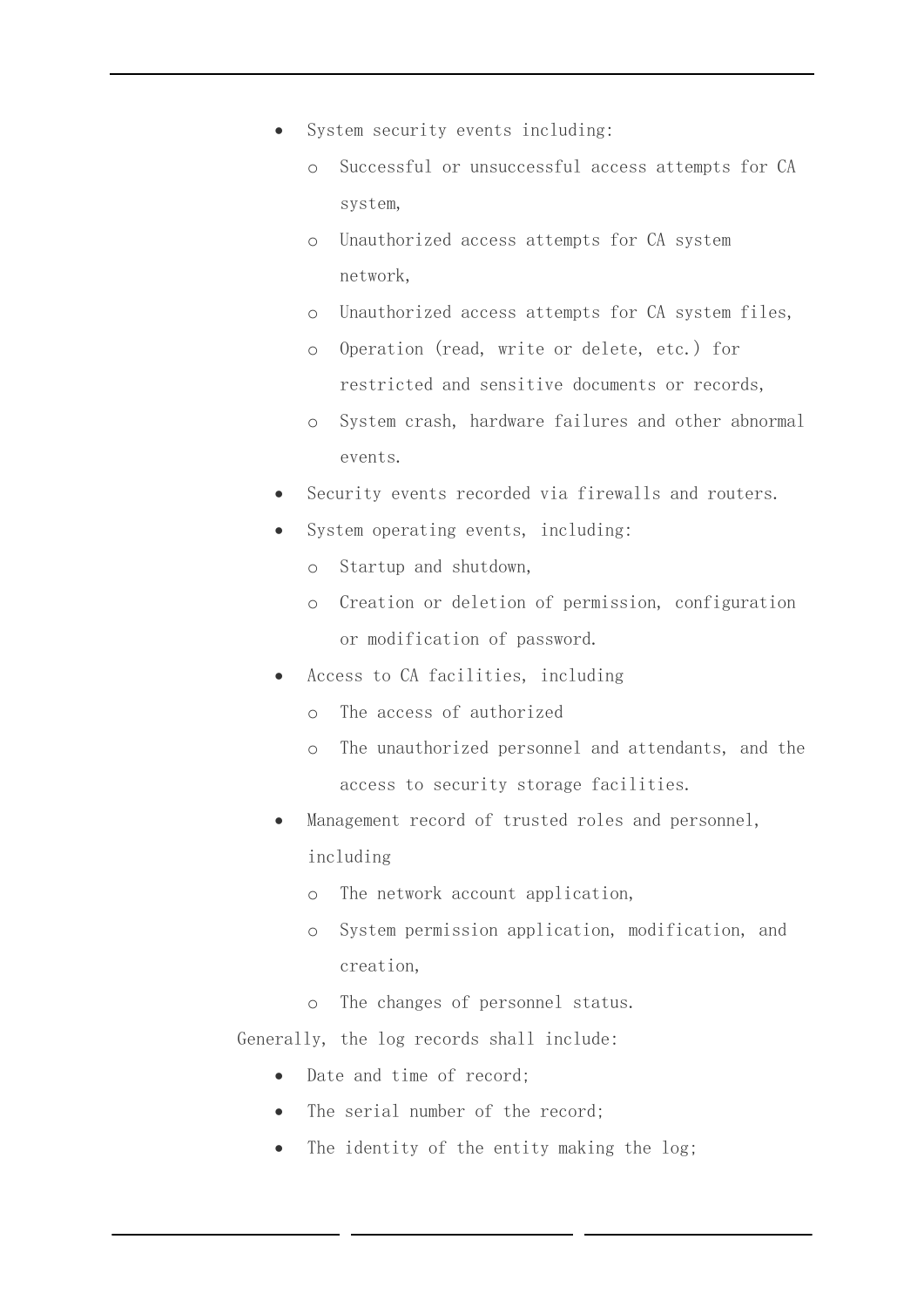• Description of the recorded content.

### 5.4.2 Frequency of Processing Log

TrustAsia checks and summarizes the system's automatic log and operators' manual records once a month.

TrustAsia tracks and handles the system security log once a month to check violations of policies and other major events.

### 5.4.3 Retention Period for Audit Logs

TrustAsia keeps the audit log of the CA service properly, and the audit log related to the certificate is retained for at least 10 years after the certificate expired.

#### 5.4.4 Protection of Audit Log

TrustAsia audit logs are stored in the database with backup, including audit information and event records in related documents.

TrustAsia carries out strictly the measures of physical and logical access control to ensure that only personnel authorized by TrustAsia can be access to the records being reviewed. These records are strictly protected from unauthorized access, reading, modification and deletion.

# 5.4.5 Audit Log Backup Procedures

TrustAsia's system log is backed up to the log server in real time, and to the different places weekly. The manual electronic records are backed up to SVN, and the manual paper records are archived and saved in a special filing cabinet.

#### 5.4.6 Audit Collection System

Regarding the electronic audit information, TrustAsia's log server can collect and archive the following logs:

1. certificate management system;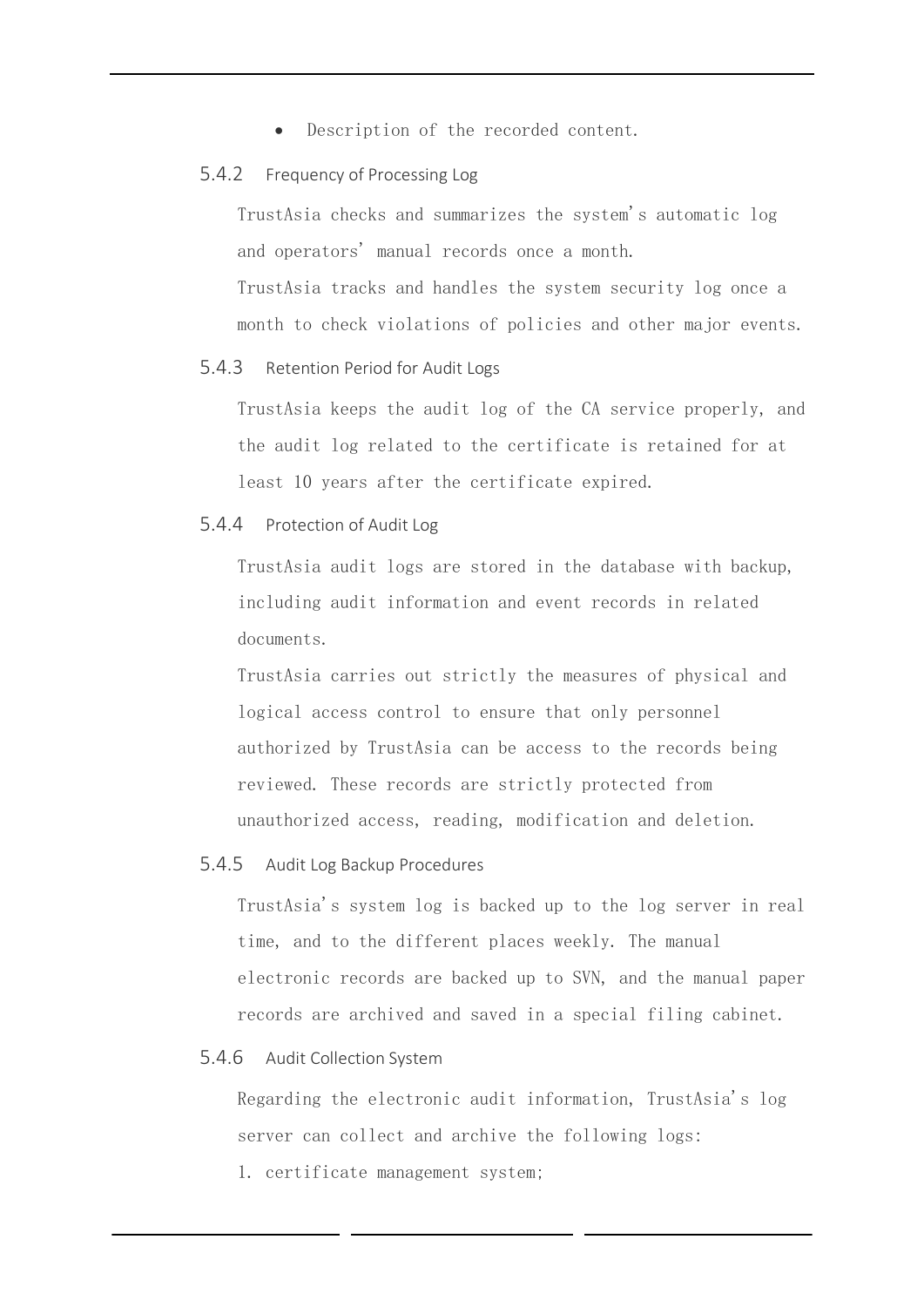- 2. certificate issuing system;
- 3. certificate accepting system;
- 4. telecommunication system;
- 5. certificate acceptance system
- 6. access control system;
- 7. Website and database security management system;
- 8. other systems that need to be audited.

Regarding paper audit information, there is a special filing cabinet for collection and archival.

5.4.7 Notification to Event-Causing Subject

When TrustAsia detects the attack, it will record the attacker's behaviors, trace the attacker to the extent permitted by the law, and retain the right to take the corresponding countermeasures. TrustAsia has the right to decide whether to notify subjects related to the event.

### 5.4.8 Vulnerability Assessment

According to security events found by the audit, TrustAsia will conduct the annual security vulnerability assessment of the system, physical sites, operation management, etc., and take measures to reduce the operational risk based on the assessment report.

### 5.5 Records Archival

5.5.1 Types of Records Archived

TrustAsia archives the following types of records:

- 1) Documents of certificate system building and upgrading;
- 2) Certificates
- 3) Life cycle management records of subscriber certificates;
- 4) Audit records;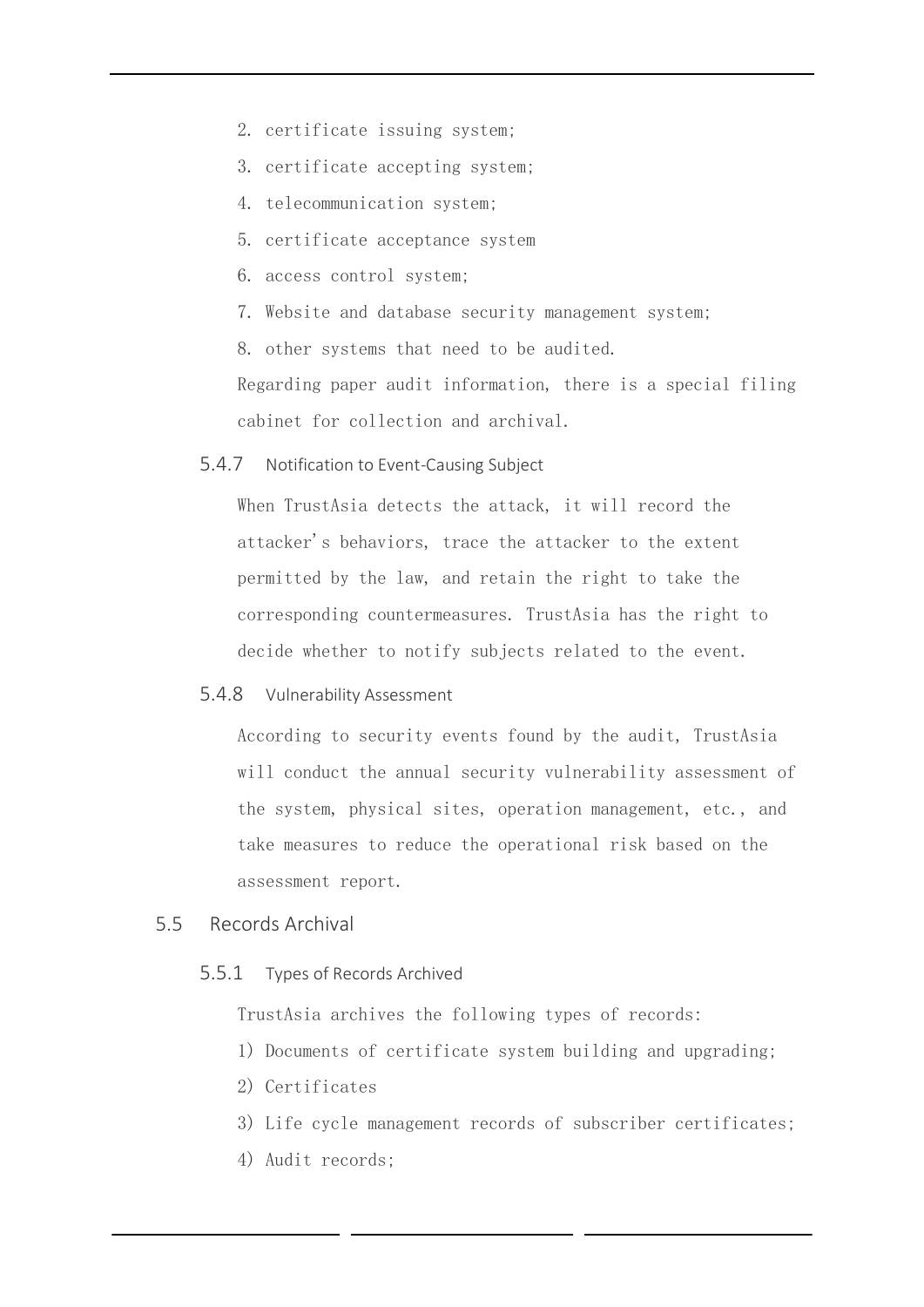- 5) CP and CPS;
- 6) Employee materials, including but not limited to materials
- of background investigation, employment, training, etc.;
- 7) Various external and internal evaluation documents.

# 5.5.2 Retention Period for Archive

For different archived records, the retention periods are different. For system operation event records and system security event records, the archives will be retained to complete the security vulnerability assessment or audit consistency.

- 1. Archiving for management events in subscriber certificate life cycle will be kept for more than 10 years.
- 2. Archiving for management events in CA Certificate and key life cycle will be kept for not less than life cycle of CA certificate and key.
- 3. Archiving retention period of subscriber certificates data will not be less than 10 years after the expiration of certificates.
- 4. CA key and certificate archiving will be kept for 10 more years after the end of life cycle.

# 5.5.3 Protection of Archive

TrustAsia has secure physical and logical protection measures and strict management procedures for various electronic and paper filing documents, ensuring that the archived documents will not be compromised and preventing unauthorized access, alteration, deletion or other tampering behaviors.

#### 5.5.4 Archive Backup Procedures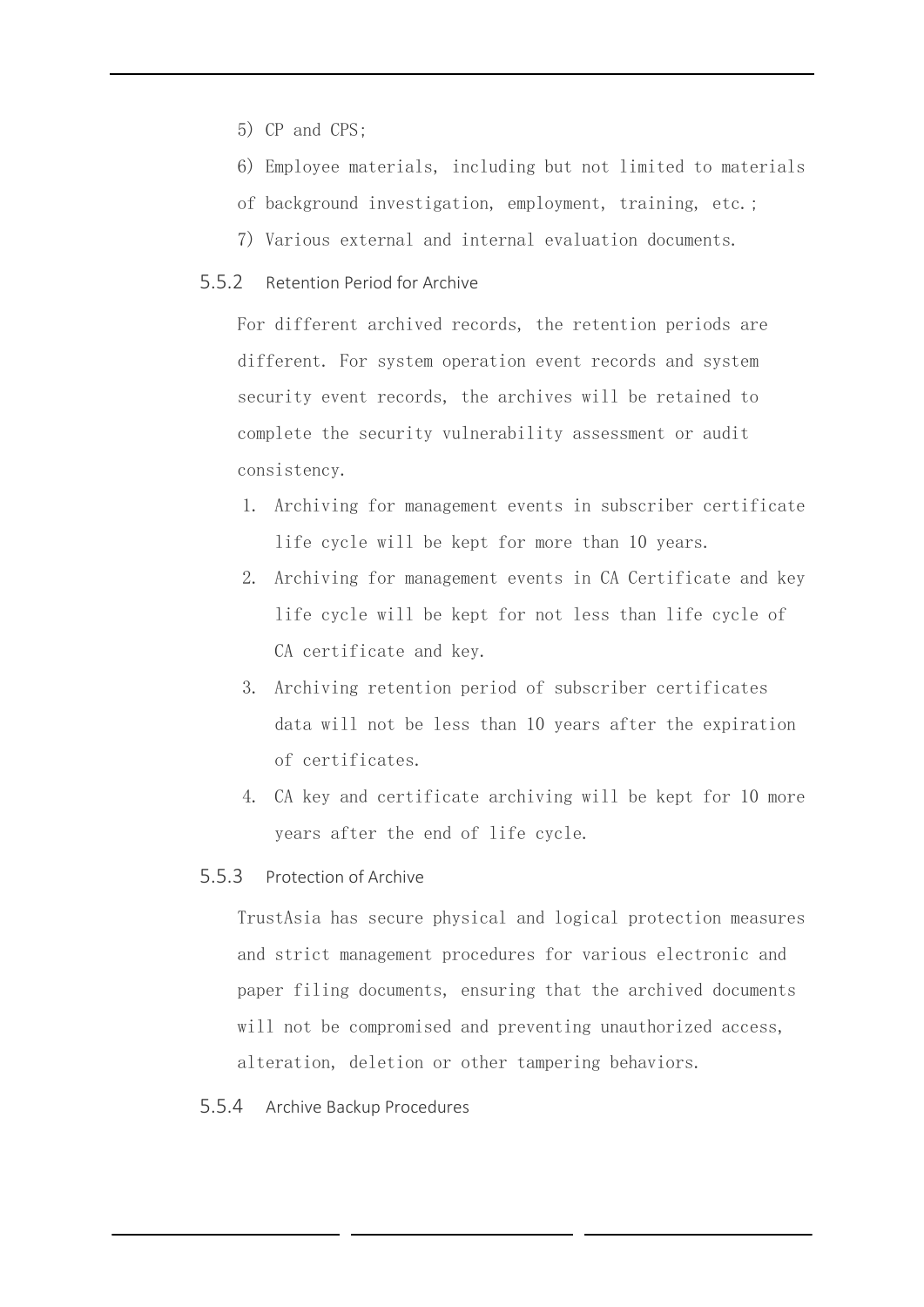Backups of electronic archiving records generated by the system shall be made regularly and backup files shall be stored in different places; the manual electronic records shall be archived in SVN.

For written archive materials, backup is not required, yet strict measures are required to protect their security and prevent deletion, alteration, etc. of archives and their backups.

# 5.5.5 Requirements for Time-stamping of Records

All the TrustAsia records are labelled with time, and the time will either be added manually by the operators or automatically by system.

5.5.6 Archive Collection System

For system-generated electronic records, they are synchronized to the log server in real time and backed up to the off-site every week.

For electronic records, the SVN server completes the collection and backup work.

For written archive materials, they are collected and archived into the management area.

#### 5.5.7 Procedures to Obtain and Verify Archive Information

TrustAsia takes physical and logical access control methods to ensure that only the authorized personnel can approach the archive information and strictly prohibit unauthorized operations such as access, reading, alteration and deletion, etc.

5.6 Validity Period of Digital Certification Service Root Certificate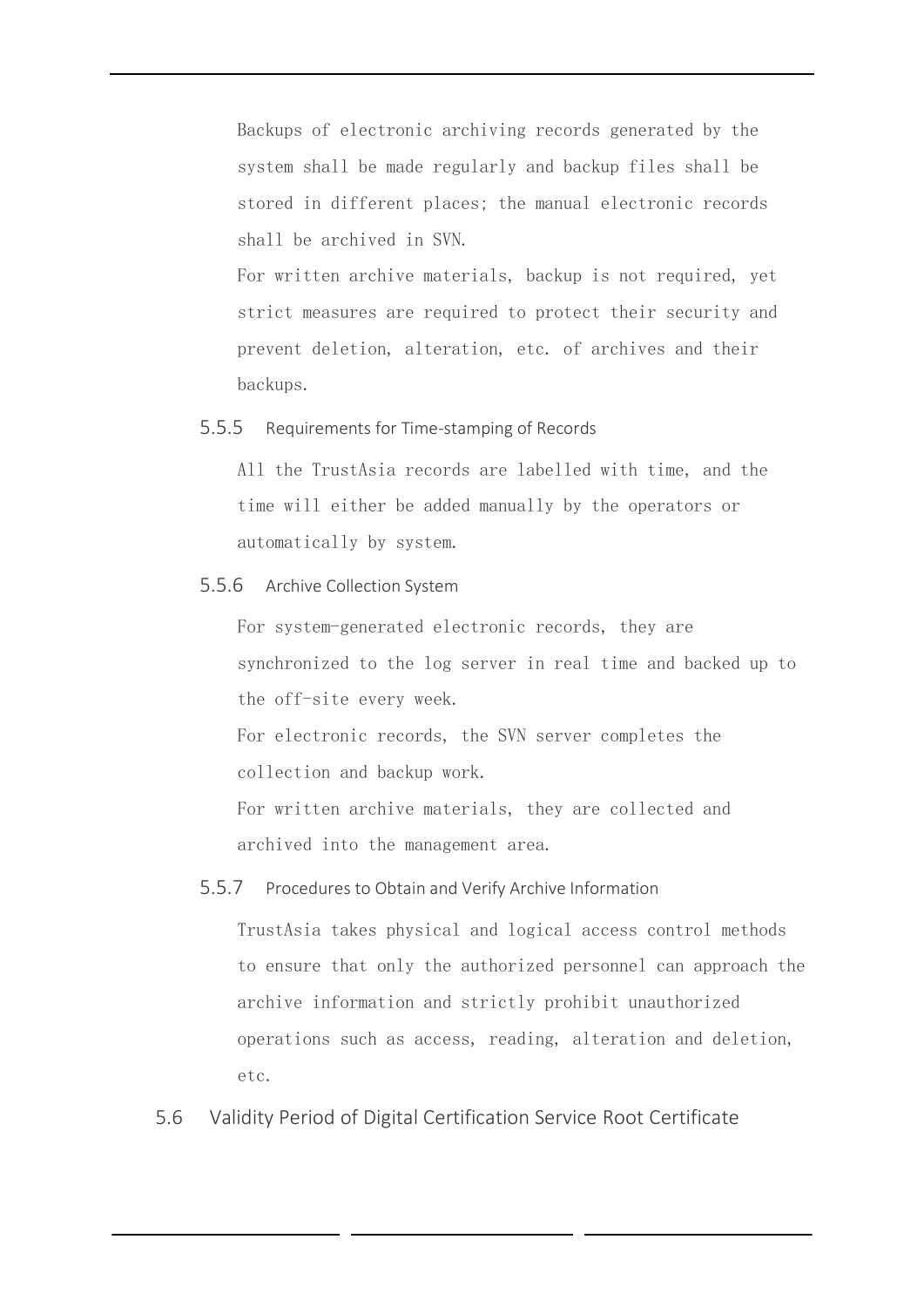The valid period of TrustAsia's root certificate is not more than 25 years. The end time of any certificate issued by it, including CA certificate and subscriber certificate, does not exceed the end time of the root certificate, and the end time of any subscriber certificate issued by CA certificate does not exceed the end time of CA certificate.

When the lifetime of the key pair that corresponds to the CA certificate exceeds the

maximum life cycle specified in this CPS, TrustAsia will start the key renewal process and replace the already expired CA key pair. The key changeover of TrustAsia is carried out in the following ways:

- 1) The higher CA will stop issuing a new subordinate CA certificate ("the date of stopping issuance") before the expiration time of its private key is less than the lifetime of the subordinate CA key.
- 2) Generate a new key pair and issue a new higher CA certificate.
- 3) After "the date of stopping certificate issuance", a new CA key will be adopted for issuing certificates for the approved subordinate CA or subscriber certificate request.
- 4) The higher CA continues to use the original CA private key to issue CRL until the last certificate issued by the original private key expires.
- 5.7 Compromise and Disaster Recovery

#### 5.7.1 Incident and Compromise Handling Procedures

TrustAsia has stipulated the corresponding incident and compromise handling procedures, and formulated various emergency response plans as following:

The emergency plan of the power system;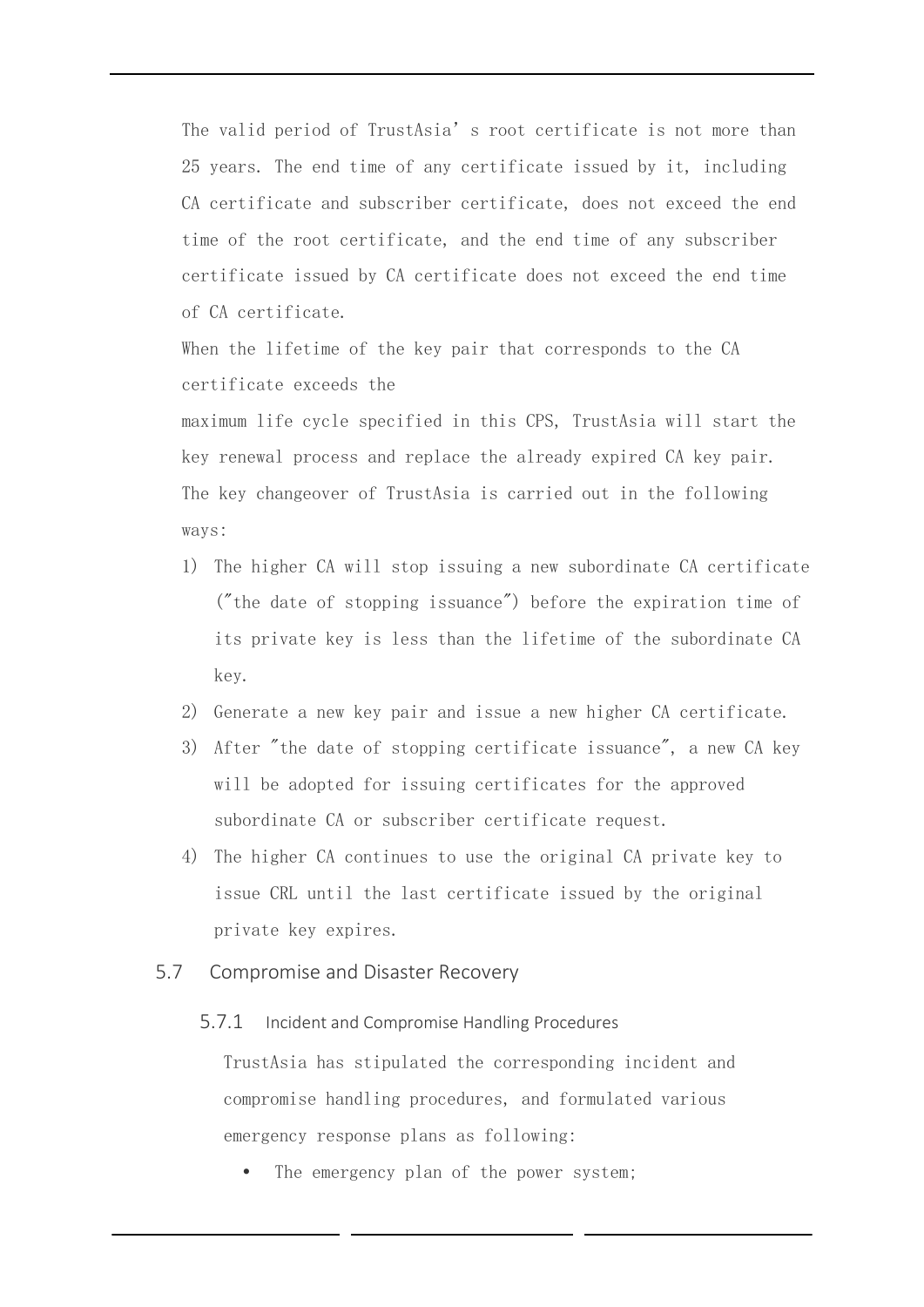- The emergency plan of Internet failure;
- The hardware failure emergency plan;
- System backup and recovery emergency plan;
- Key emergency plan, etc.

#### 5.7.2 Computing Resources, Software, and/or Data Are Corrupted

TrustAsia has backed up the resources, software and/or data of the service system and other important systems, and has developed the corresponding emergency handling process. In case of network failure, system and software compromise, database failure, etc., or a disaster caused by force majeure, TrustAsia will implement the recovery in accordance with the disaster recovery plan.

#### 5.7.3 Entity Private Key Compromise Procedures

- 1. When the certificate subscriber finds that the entity certificate private key is compromised, the subscriber must immediately stop using the private key and immediately visit certificate service sites of TrustAsia to revoke the certificate, or immediately notify TrustAsia revoke the certificate by telephone, etc., and reapply for a new certificate according to the relevant process. TrustAsia will issue certificate revocation information according to Section 4.9 of this CPS.
- 2. When TrustAsia finds that the entity certificate private key of the subscriber certificate is compromised, TrustAsia will immediately revoke the certificate and notify the certificate subscriber; the subscriber must immediately stop using the private key and reapply for a new certificate according to the relevant process.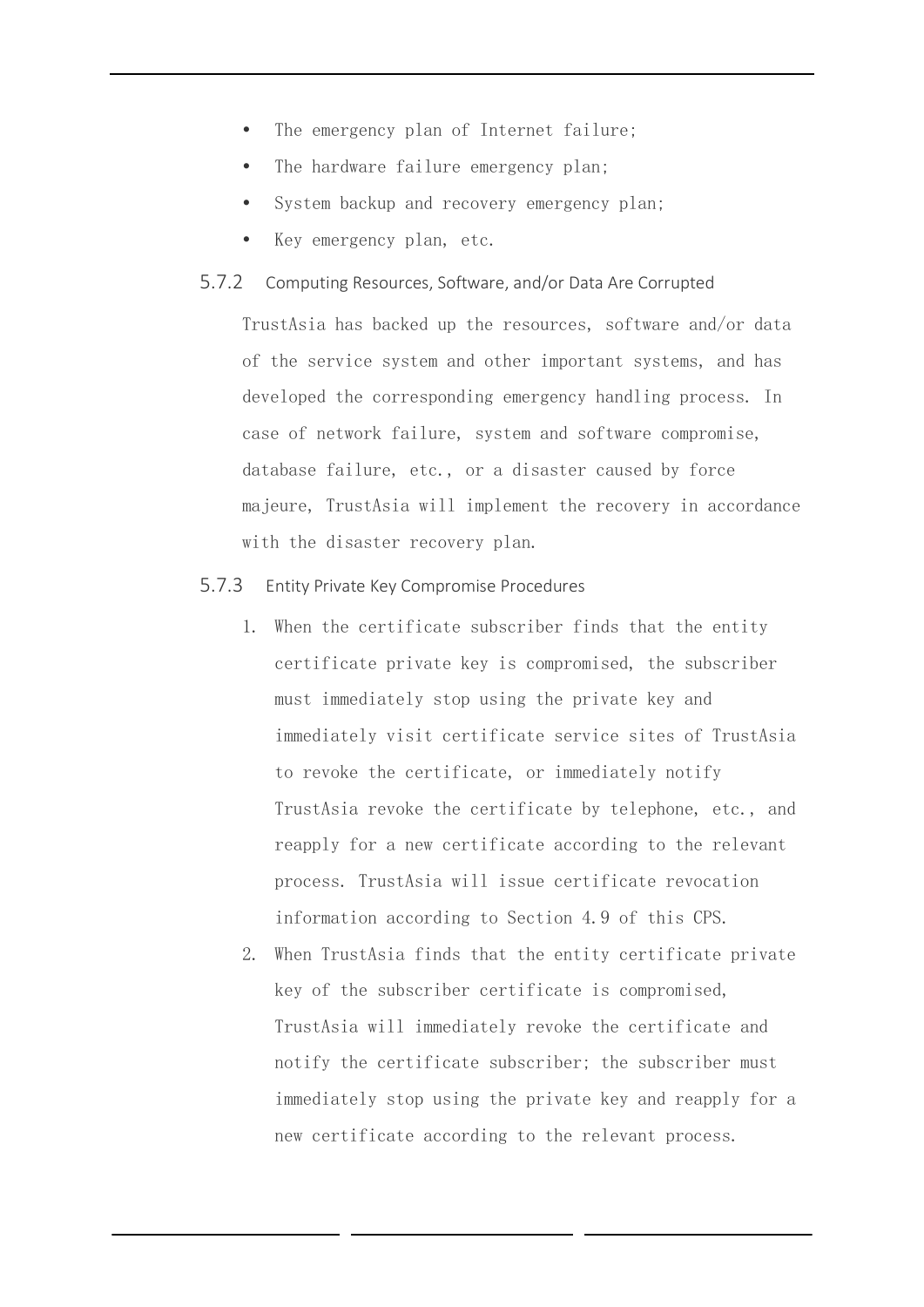TrustAsia will issue certificate revocation information according to Section 4.9 of this CPS.

3. When the private key of TrustAsia root CA or subordinate CA is compromised, TrustAsia will handle the emergency according to key emergency plan, and notify the relying party through various ways.

# 5.7.4 Business Continuity Capabilities after a Disaster

In the event of a major disaster at the physical site, TrustAsia will restore some services within 48 hours in accordance with the business continuity plan.

# 5.8 CA or RA Termination

When TrustAsia need to stop their business, they will work strictly in accordance with the requirements of Electronic Signature Law of the People's Republic of China and the relevant regulations on the business suspension for certification authorities.

Before termination, TrustAsia must:

- o Determine the service undertaking unit;
- o Draft the termination statement;
- o Notify the relevant entities;
- o Process the archive records;
- o Stop the service of CA system;
- o Archive relevant system logs;
- o Process and store sensitive documents.

# 6. Technical Security Controls

# 6.1 Key Pair Generation and Installation

6.1.1 Key Pair Generation

# 6.1.1.1 CA Key Pair Generation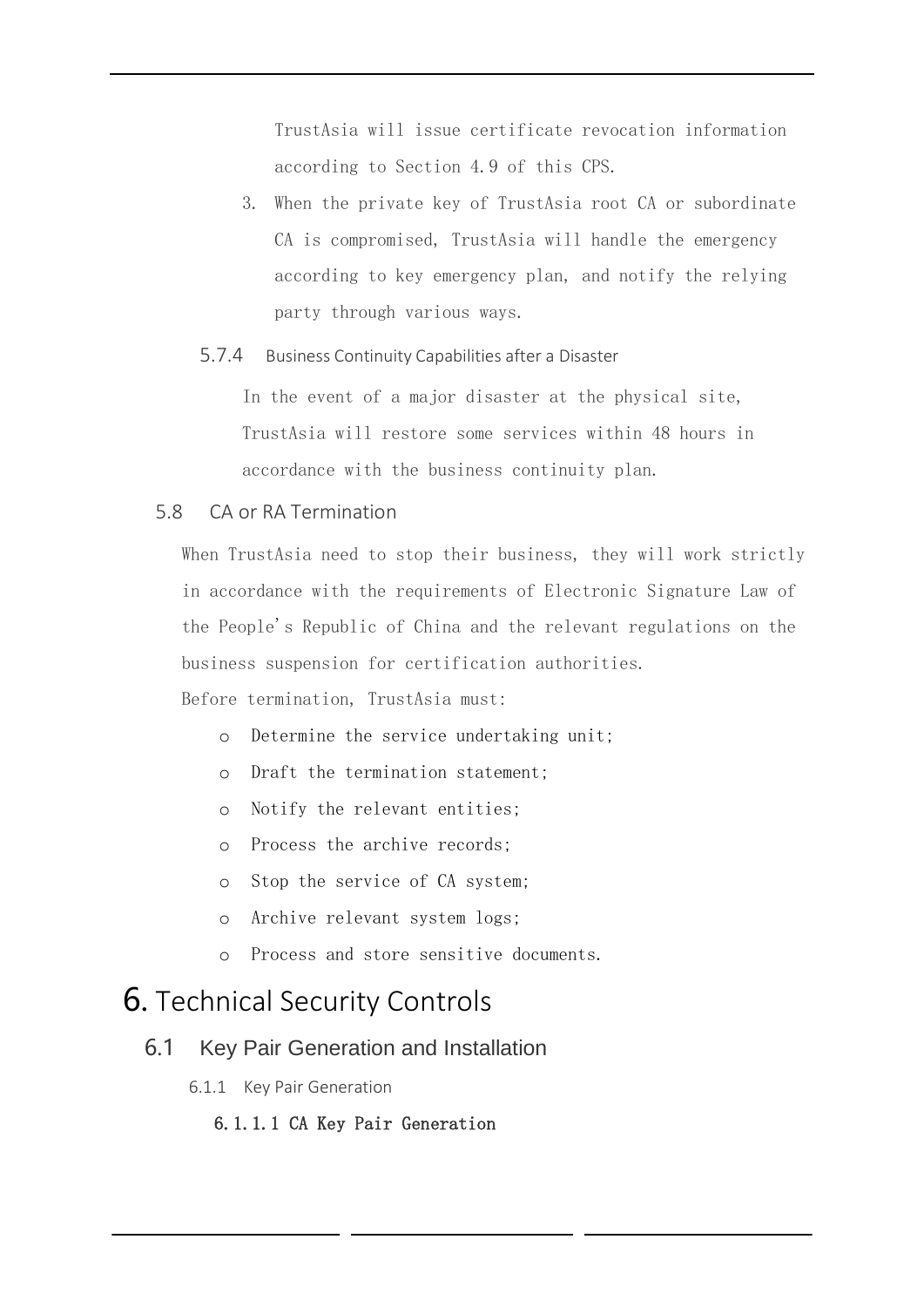The key pairs of CAs are generated within the cryptographic devices approved and licensed by OSCCA, in a physically secure environment and under the control of multiple trusted persons. The generation, management, storage, backup and recovery of the key pair shall comply with the relevant regulations of FIPS140- 2. Since FIPS140-2 is not a standard approved and accepted by OSCCA and OSCCA implements a strict management of state's cryptographic products, TRUSTASIA only applies part of the provisions of FIPS140-2 under the permission of OSCCA. Specifically, the product manual of the device is for your reference. Hardware Security Module used for key generation must be evaluated and certified by OSCCA.

The generation of the CA key pairs are witnessed by key administrators, several trusted personnel and independent third-party auditors of TrustAsia, and completed in accordance with key generation procedures in TrustAsia shield computer room. The procedures and operations related to key pair generation shall be video recorded and archived.

# 6.1.1.2 Subscriber Key Pair Generation

Subscriber's key pairs are generated by the built-in key generation mechanism of subscriber's server or other equipment. If a subscriber submits a PKCS#10 file of weak Algorithm during application, TrustAsia will reject the application and recommend the user to generate a new key pair. TrustAsia does not generate key pairs for Subscribers.

6.1.2 Private Key Delivery to Subscriber

Not applicable.

6.1.3 Public Key Delivery to Certificate Issuer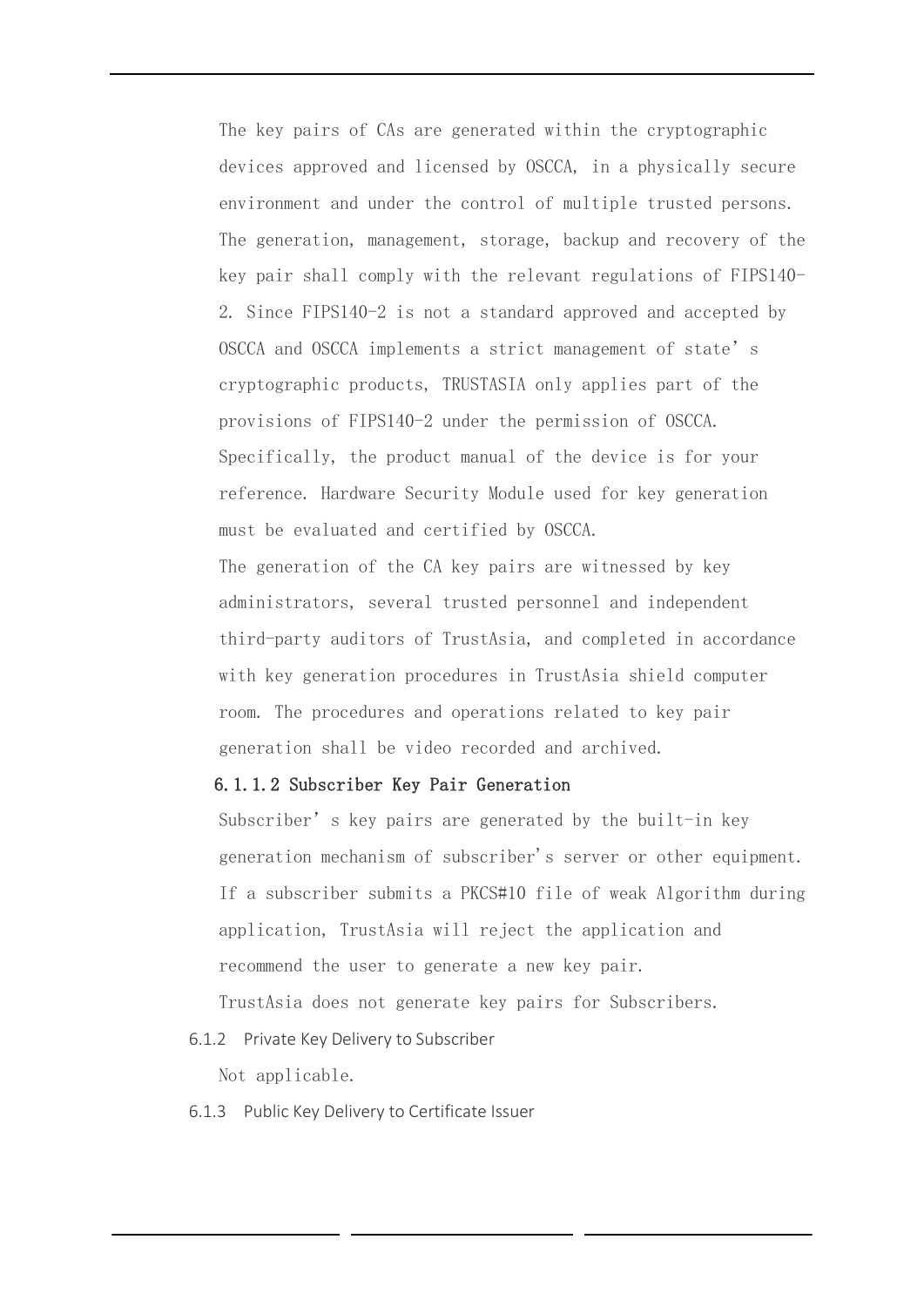As part of the certificate application process, subscribers generate key pair and submit the public key to Asia Trust in CSR.

6.1.4 CA Public Key Delivery to Relying Parties

The public key of TrustAsia is included in the root CA certificate and the subordinate CA certificate issued by TrustAsia. The subscriber and relying parties can download the certificates from TrustAsia's certificate service site.

6.1.5 Key Size

| Certificate  | ROOT           | Subordinate    | Subscriber          |
|--------------|----------------|----------------|---------------------|
| Type         | Certificate    | Certificate    | Certificate         |
| Signature    | SHA256,        | SHA256,        | SHA256,             |
| Algorithm    | SHA384,        | SHA384,        | SHA384,             |
|              | <b>SHA512</b>  | <b>SHA512</b>  | <b>SHA512</b>       |
| RSA Key Size | 4096           | 3072, 4096     | 2048, 3072, 4096    |
| ECC Curve    | $P-384, P-521$ | $P-384, P-521$ | $P-256$ , $P-384$ , |
|              |                |                | $P - 521$           |

6.1.6 Public Key Parameters Generation and Quality Checking

Public key parameters shall be generated by using the cryptographic hardware and media with the license from OSCCA and shall follow generation norms and standards of these equipment. Regarding the parameter quality check, since keys are generated and stored using the cryptographic hardware and media with the license from OSCCA, the parameters have already met the requirements on high security level.

# 6.1.7 Key Usage Purposes

X.509v3 certificate issued by TrustAsia includes key usage extensions, and their usage conforms to RFC5280 Standard. Regarding the purposes specified by TrustAsia in key usage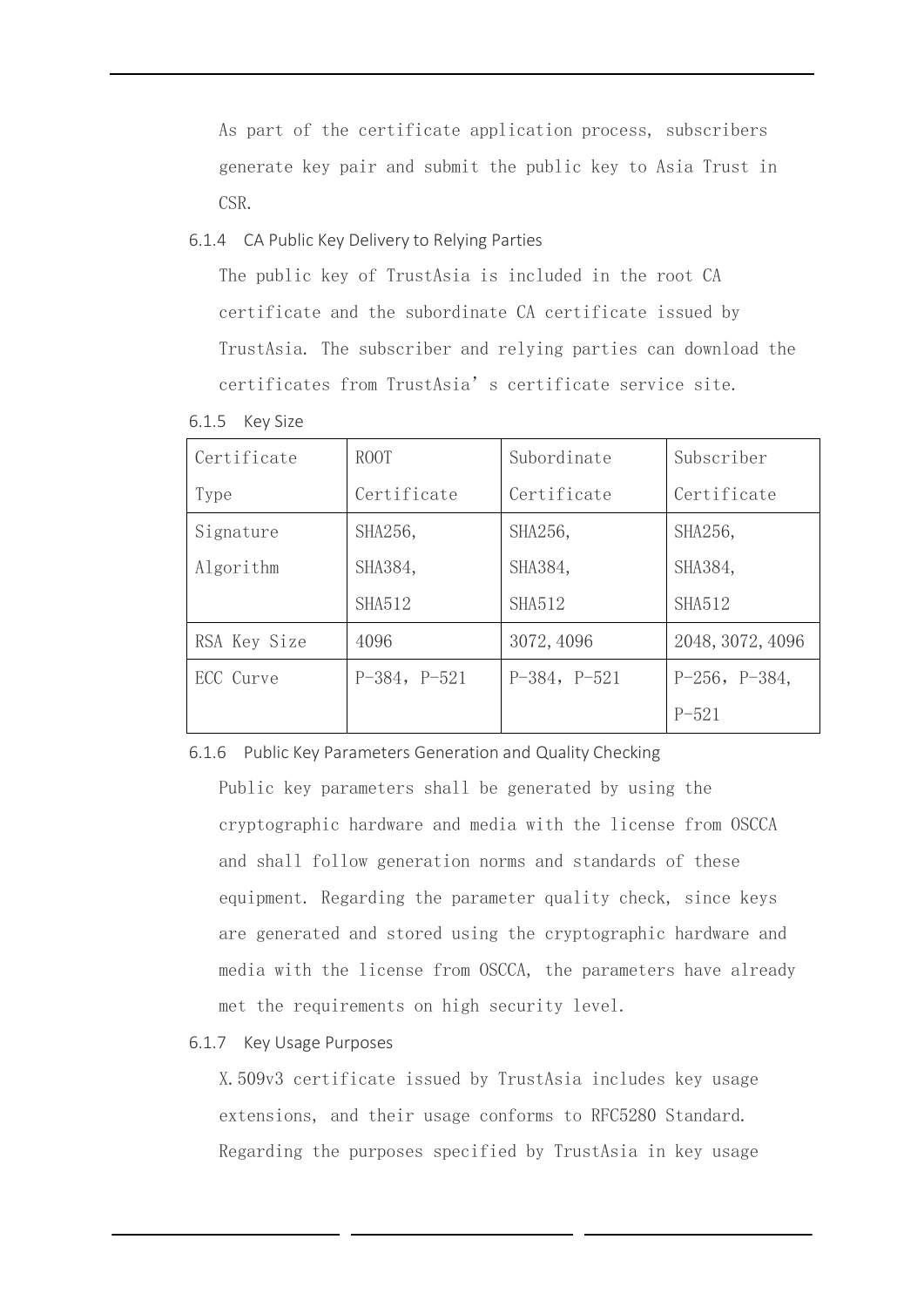extensions of the issued certificate, the certificate Subscriber shall use the key according to specified purposes.

The root CA key is generally used to issue the following certificates and CRL:

- self-signed certificate representing the root CA;
- subordinate CA certificate and cross certificate;

 the CRL (ARL) of the root CA and the subordinate CA. Except as stipulated in the Baseline Requirements, Root CA Private Keys are not used to sign CS、EV CS、EV SSL certificates or create CS、EV Signatures

The subordinate CA key is generally used to issue the following certificates and CRL:

- subscriber certificate;
- PKI system function certificate with specific purposes (e.g. OCSP certificate);
- subscriber CRL. The subscriber's key can be used to provide security services, such as information encryption and signature, etc.

The subscriber's key can be used to provide security services, such as identity authentication, non repudiation and information integrity; the encryption key pair can be used to encrypt and decrypt information.

The combination usage of signature key and encryption key can achieve security mechanisms such as identity authentication, authorization management and responsibility identification.

6.2 Private Key Protection and Cryptographic Module Engineering Controls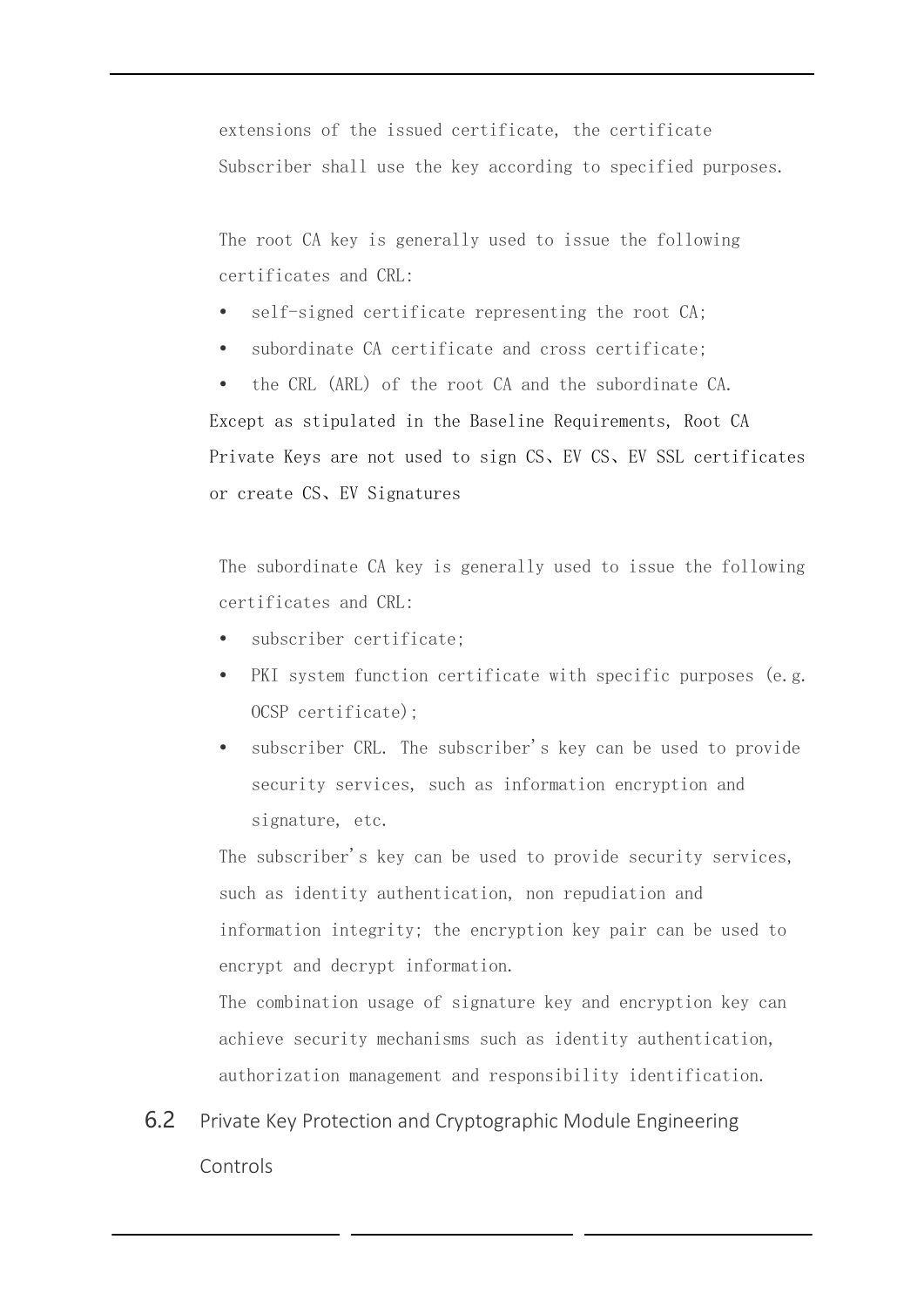6.2.1 Cryptographic Module Standards and Controls

TrustAsia keys are generated using the encryption modules approved and licensed by OSCCA, follows regulations of <GM/T  $0028-2014$  Security requirements for cryptographic modules), which equals to FIPS140-2 Standard. Information details provided by the equipment manufacturer.

6.2.2 Private Key (n out of m) Multiple-person Control

The generation, update, revocation, backup and restoration of TrustAsia CA private key are controlled by a multi-person mechanism, with the management authority of the private key distributed among the key administrators, and only when at least half of the key administrators are present and permitting, can the private key be operated by inserting the administrators 's IC card and entering the PIN code.

6.2.3 Private Key Escrow

TrustAsia neither allows escrow for the root private key or CA private key, nor provides escrow service of private key for subscribers.

6.2.4 Private Key Backup

TrustAsia has two kinds of backups for the root private key and the CA private key. One is to generate the backup ciphertext files and backup authority recovery IC cards according to the operation specification provided by the encryption equipment manufacturer and save them in the safe box in the shielding machine room(or bank safe deposit box and other location that security levels are not lower than the local backup); one is to generate a cloning equipment and administrator IC card according to the operation specification provided by the encryption equipment manufacturer(or bank safe deposit box and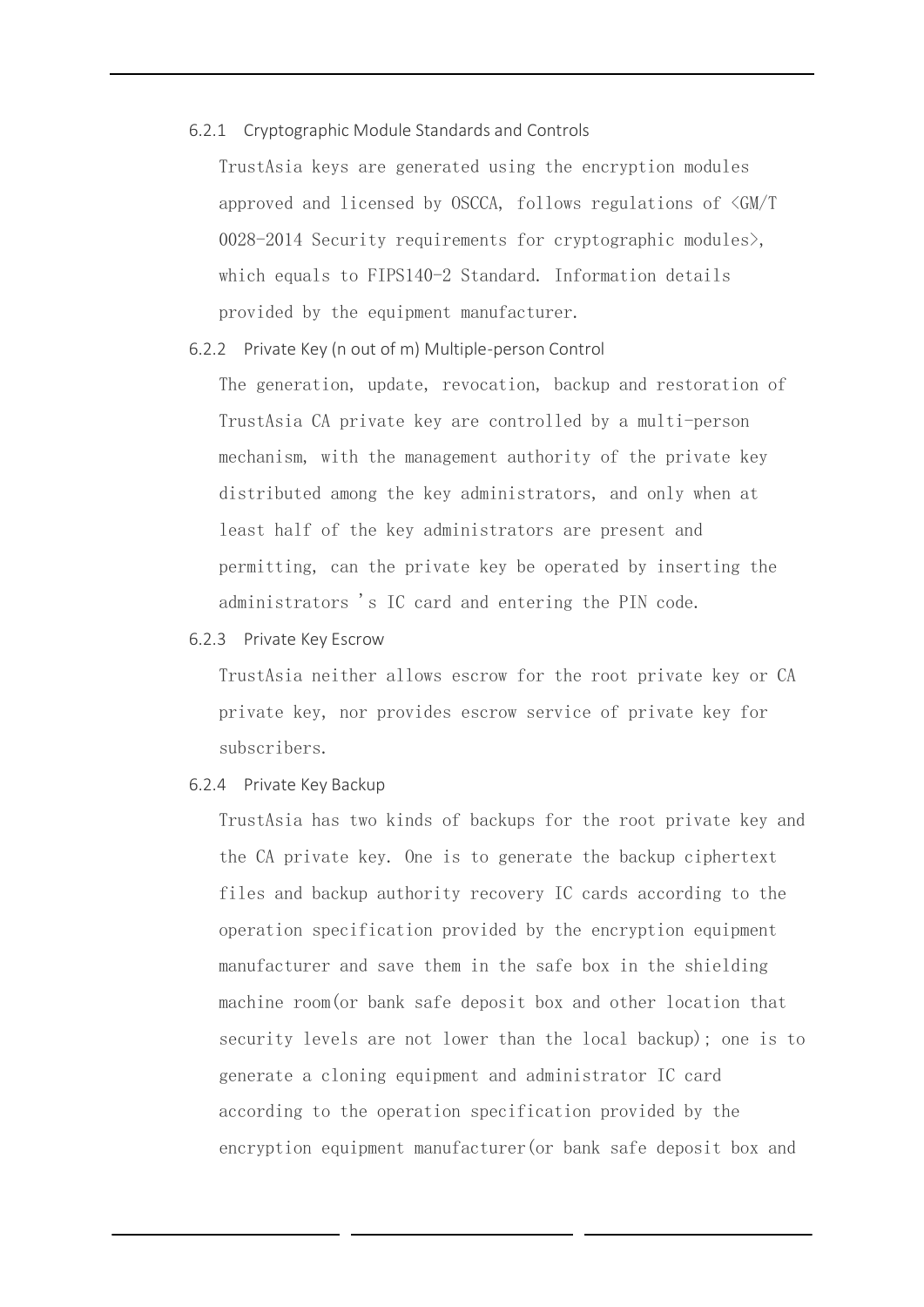other location that security levels are not lower than the local backup).

6.2.5 Private Key Archival

TrustAsia does not archive private keys of subscriber certificates.

- 6.2.6 Private Key Transfer into or from a Cryptographic Module TrustAsia's key pair is generated, saved and used on the hardware cryptographic module. In order to achieve recovery, TrustAsia backs up the CA key according to the operation specification provided by the encryption equipment manufacturer. Besides, TrustAsia also has strict key management process to control the replication of CA key pair. All these measures have effectively prevented the loss, theft, alteration, unauthorized disclosure, and unauthorized use of CA private key.
- 6.2.7 Private Key Storage on Cryptographic Module TrustAsia's private keys shall be stored on the hardware cryptographic module that meets the requirements of OSCCA in an encrypted form, and the use of private keys shall also be conducted on the hardware cryptographic module.
- 6.2.8 Methods of Activating Private Key

The TrustAsia CA private key is stored in the hardware cryptographic module, and activation needs to be achieved using the encrypted device's operator privileges as per Section 6.2.2 of this CPS, where at least half of the key administrators are present and permitted. When the CA private key is required (online or offline), the key administrators is required to provide the operator IC card and enter the PIN to do so.

6.2.9 Method of Deactivating Private Key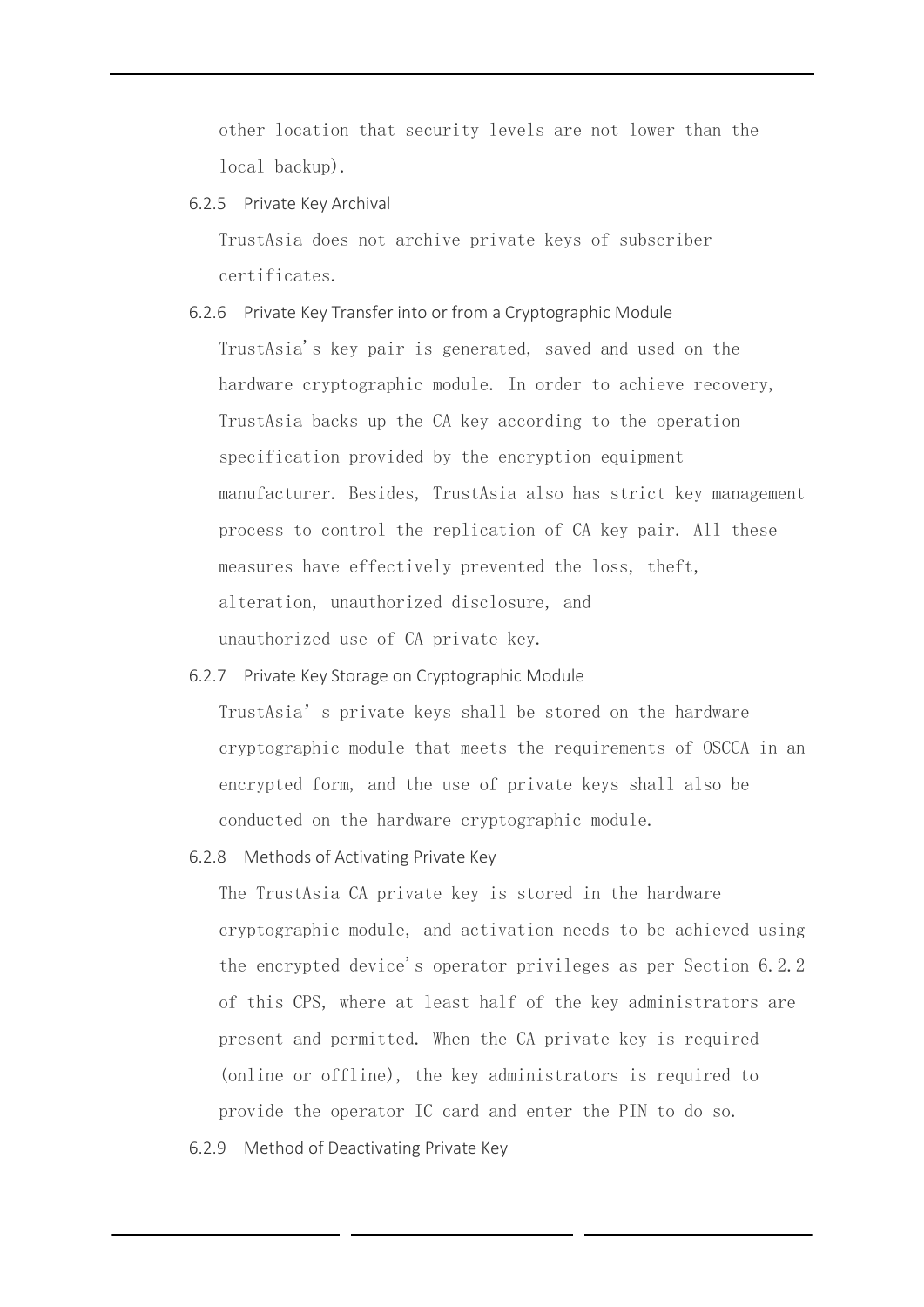Regarding private keys of TrustAsia, when CA system sends logout instruction to the cryptographic module or when the cryptography management software sends close instruction to the cryptographic module, or when the hardware cryptographic module that stores private keys is power off, private keys enter the inactivated state.

The operation of removing the private key is performed when at least half of the key administrators are present and permitting, and the key administrator logs into the server cryptographic machine using an administrator card containing his or her own PIN.

6.2.10 Method of Destroying Private Key

After the life cycle of TrustAsia's private key ends, TrustAsia will continue to keep the CA private key in a backup hardware cryptographic module and archive it, and the other CA private key backups are safely destroyed. Meanwhile, all PIN codes and IC cards, etc. for activating the private key must be destroyed.

An archived CA private key needs to be securely destroyed with the involvement of multiple trusted personnel after its archival period has expired, or when a backup or copy of the CA private key is no longer in use for a valid business purpose. the destruction of the CA private key will ensure that the CA private key is completely removed from the hardware cryptographic module, leaving no residual information.

6.2.11 Cryptographic Module Capabilities

TrustAsia uses the cryptographic products approved and permitted by OSCCA, and OSCCA is responsibility for the evaluation of cryptographic module.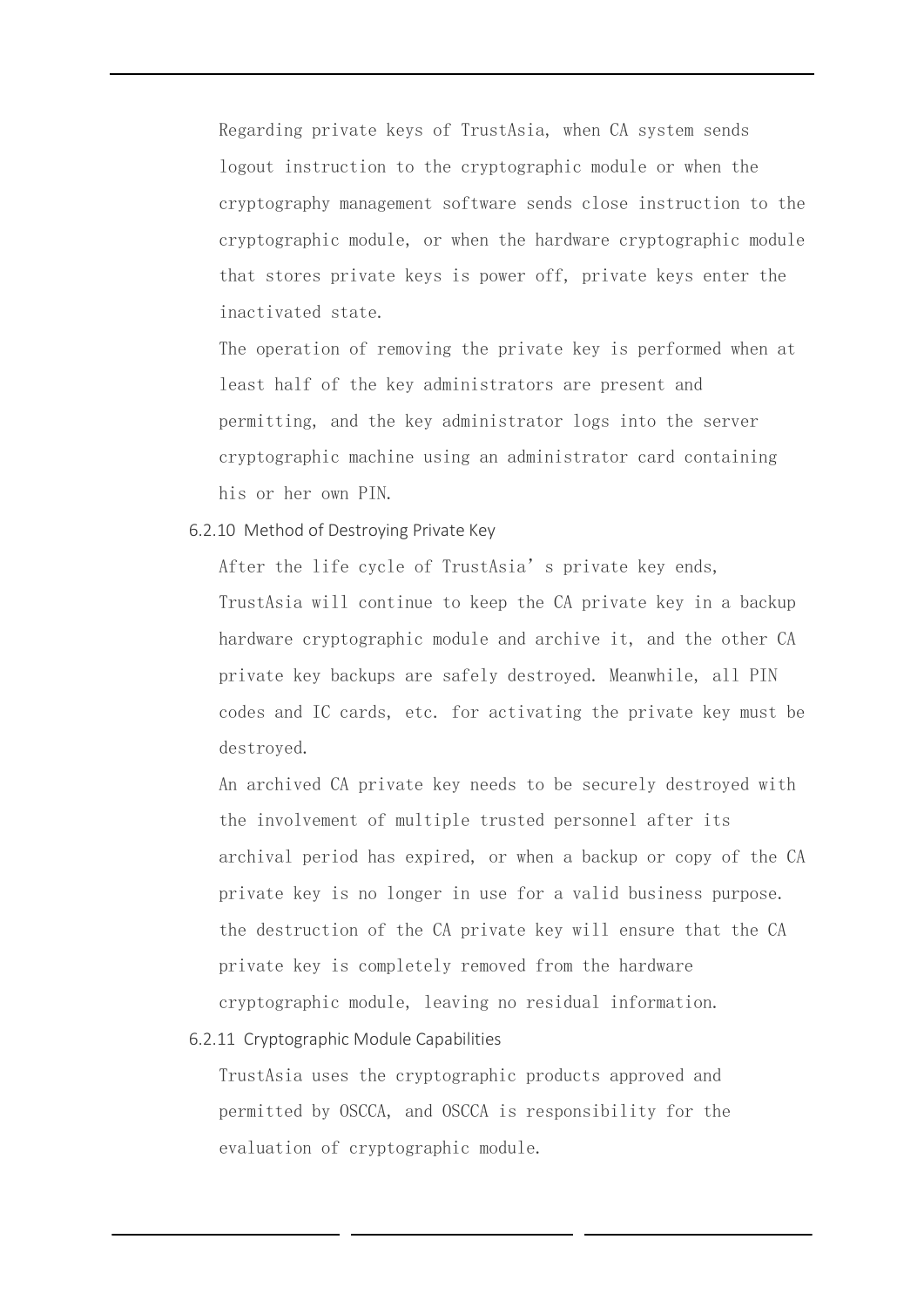# 6.3 Other Aspects of Key Pair Management

- 6.3.1 Public Key Archival
	- For TrustAsia public key archiving, please refer to Section 5.5.
- 6.3.2 Certificate Operational Periods and Key Pair Usage Periods
- 6.3.3 Key Pair Usage Periods

The maximum validity period of TrustAsia certificates:

| Type                     | Private Key    | Certificate Valid |  |
|--------------------------|----------------|-------------------|--|
|                          | Usage          | Period            |  |
| Publicly Trusted ROOT CA | No stipulation | 25 years          |  |
| Publicly trusted sub-CA  | No stipulation | 20 years          |  |
| DV SSL/TLS               | No stipulation | 398 days          |  |
| OV SSL/TLS               | No stipulation | 398 days          |  |
| EV SSL/TLS               | No stipulation | 398 days          |  |
| Document Signing         | No stipulation | 39 months         |  |
| CodeSigning              | No stipulation | 39 months         |  |
| EV CodeSigning           | No stipulation | 39 months         |  |
| S/MIME                   | No stipulation | 39 months         |  |

# 6.4 Activation Data

6.4.1 Activation Data Generation and Installation

The TrustAsia CA private key activation data is generated by the encryption device in accordance with the operating specifications provided by the manufacturer of the encryption device and with the permission of at least half of the key managers present.

The activation data of the subscriber's private key, including the password used to download the certificate (provided in the form of a password envelope, etc.), the USB key, the login password of the IC card, etc., must be generated in a safe and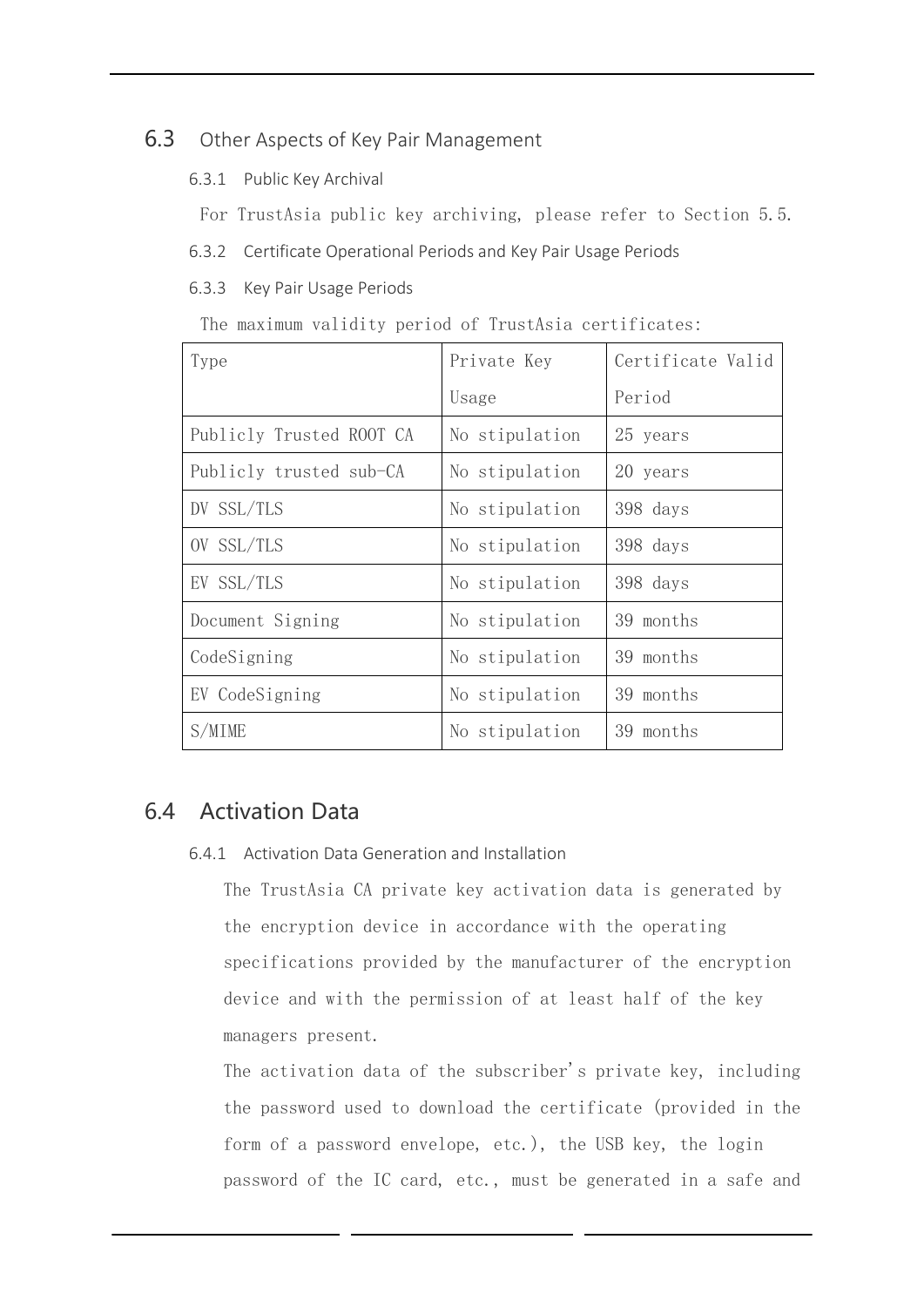reliable environment. These activation data are delivered to subscribers in a safe and reliable way, such as offline faceto-face delivery, postal delivery, etc. For non one-time use activation data, TrustAsia recommends that users modify it by themselves.

If subscriber's certificate private key is password, then all the protection password should follow the following principles:

- 1. Contain at least eight character
- 2. Contain one lowercase letter at least
- 3. Not contain many of the same characters
- 4. Not be the same as operator's name
- 5. Not use birthdays, telephone numbers
- 6. Longer substring in username information

# 6.4.2 Activation Data Protection

Activation data of CA private key (smart IC card and PIN code), must be kept in reliable way and by trusted personnel. All the trusted personnel are requested to remember password instead of marking it down or sharing with others.

Subscriber's activation data must be generated in the safe and reliable environment and be properly safeguarded or destroyed, and cannot be leaked to others. If the certificate subscriber uses a password or PIN to protect private key, the subscriber should take good care of password or PIN to prevent the leakage or theft. If the certificate subscriber uses biological characteristics to protect the private key, the subscriber should also pay attention to prevent his/her biological characteristics from illegal obtaining.

6.4.3 Other Aspects of Activation Data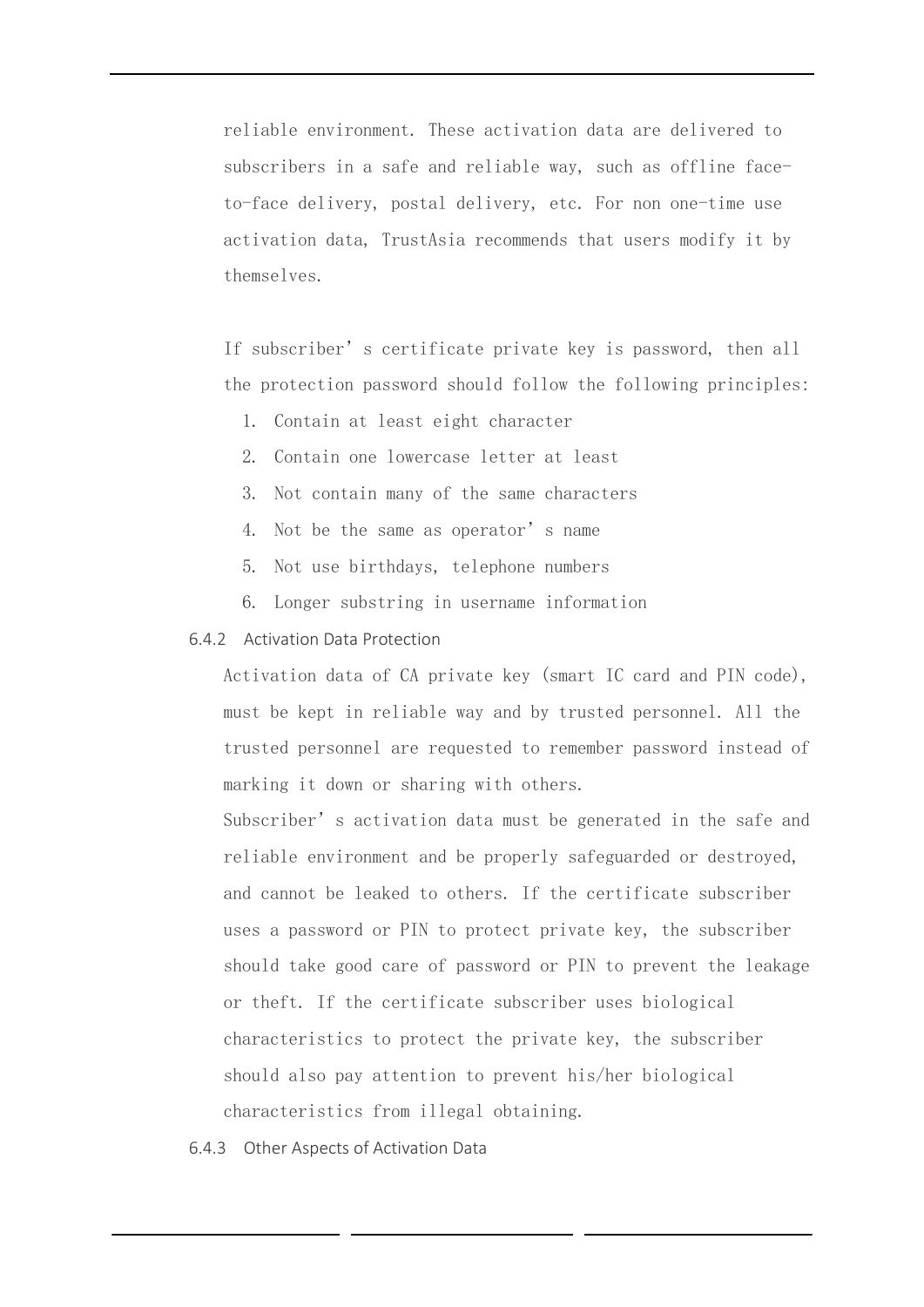Activation of private key shall be protected from loss, theft, modification, unauthorized disclosure, or unauthorized usage during the transmission.

The activation data of private key which is no longer used should be destroyed and protected from theft, disclosure or unauthorized use during the destruction. The result of destruction is that some or all of activation data can't be recovered directly or indirectly from the residual information and medium, papers recorded with passwords must be shredded. For the security reasons, the rules of certificate applicant activate data of lifecycle as below:

- 1、1The password used to apply for certificate becomes invalid after successful application.
- 2、The password used to protect the private key, or IC card, USB Key, could be modified by subscriber at any time based on business application, and should be modified three months after the validity.

# 6.5 Computer Security Controls

6.5.1 Specific Computer Security Technical Requirements Information security management of TrustAsia certification system meets "Specifications Related Security Technology Certificate Authentication System" published by OSCCA, "Measures for the Administration of Electronic Certification Services" published by Ministry of Industry and Information Technology, standards of information security in ISO 27001 and security standards of other relevant information. TrustAsia draws up comprehensive and perfect security management strategies and standards, which have been implemented, reviewed and recorded within operation. The main security technologies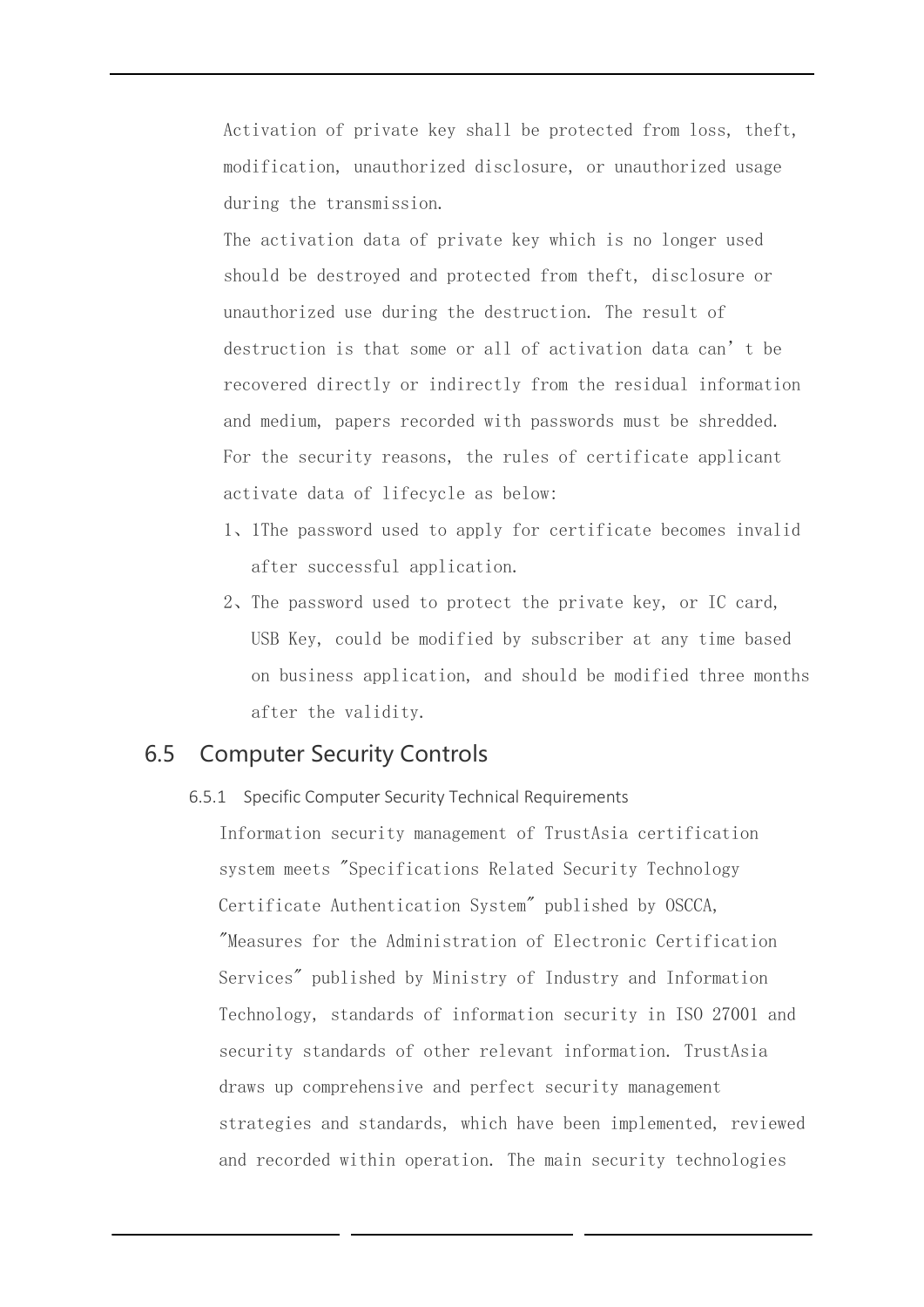and control measures include: Identification and authentication, logic access control, physical access control, management of personnel's responsibilities decentralization, network access control, etc.

Dual-factor authentication mechanism shall be utilized in the login process to validate the digital certificate and username/password of user. TrustAsia assign each user of CA/RA system a unique account with minimum permissions according to the requirements of user.

For the system operation staffs, log in to the system through the bastion machine to ensure that the CA software and data files are safe and reliable, and will not be accessed without authorization.

Core system must be separated physically from other systems and the production system must be separated from other system logically. This separation can prohibit network access except for specific applications. The usage of firewall is to prevent the intrusion from the internal and external network production system and restrict activities of access production system. Only trusted persons in operation and management group of CA system, when necessary to access the system can access the CA database using password.

6.5.2 Computer Security Rating

TrustAsia's CA system and its operating environment have passed third-party security assessments and penetration testing, and have received appropriate test reports.

# 6.6 Life Cycle Technical Controls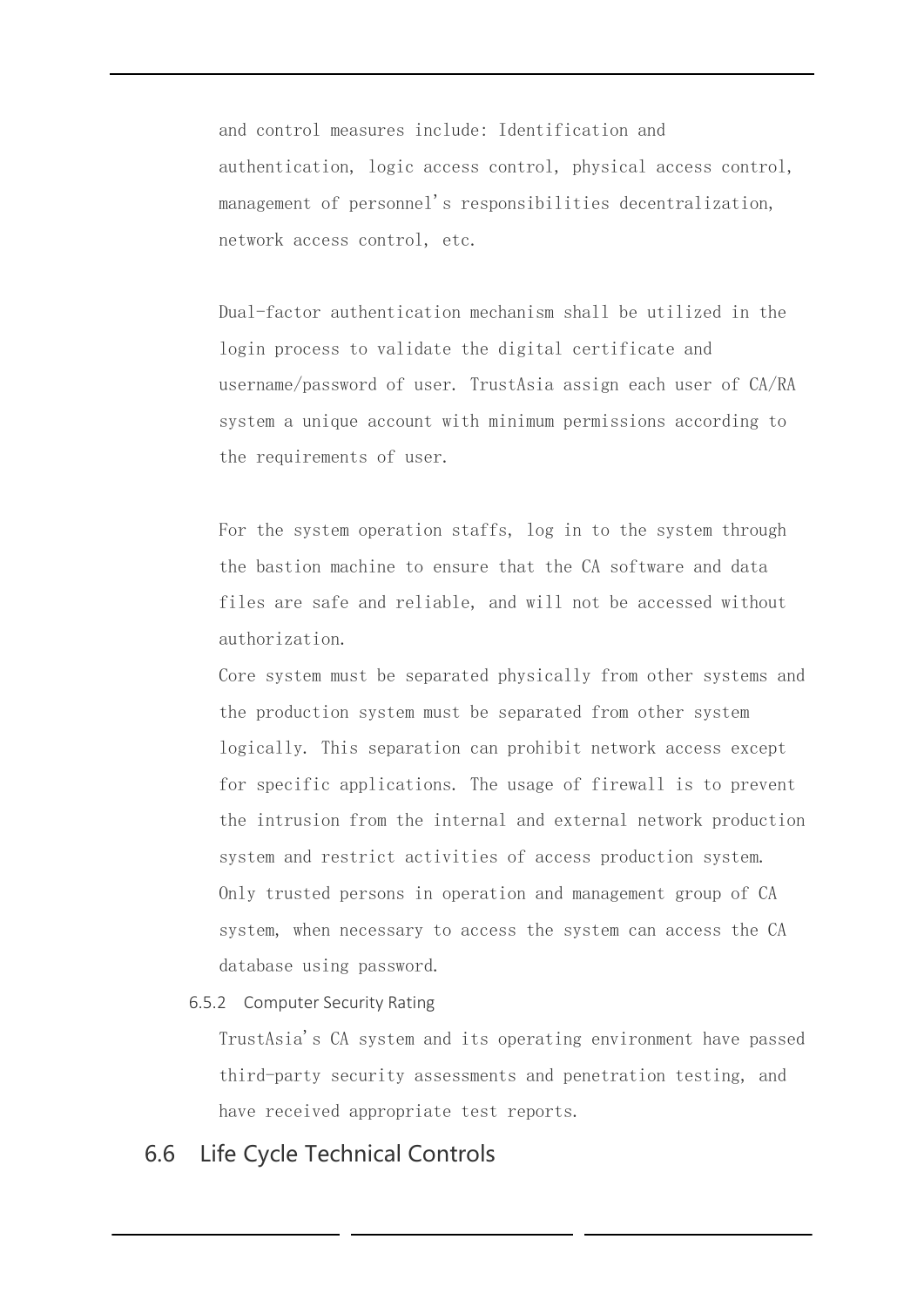6.6.1 System Development Controls

Software design and development of TrustAsia process follows principles:

- 1、Establish internal system of corporation about update, alteration and application. The employees should follow this system strictly.
- 2、Establish internal purchasing process and management system of corporation.
- 3、After the programs have passed strict test in development environment, they can be deployed to production environment.
- 4、Effective online backup must be done before deployment changes.
- 5、Verification and review of third-party

6、The security risk analysis and reliability design The operation specifications of software development, which refer to ISO15408 standard, implement relevant plan and development control.

6.6.2 Security Management Controls

TrustAsia has developed a variety of security strategies, management systems and processes for security management of the certification system.

The information security management of the authentication system shall strictly follow the relevant operation management specifications of OSCCA.

The usage of authentication system has strict control measures. All systems are tested and verified strictly before use. Any modification and upgrade will be recorded.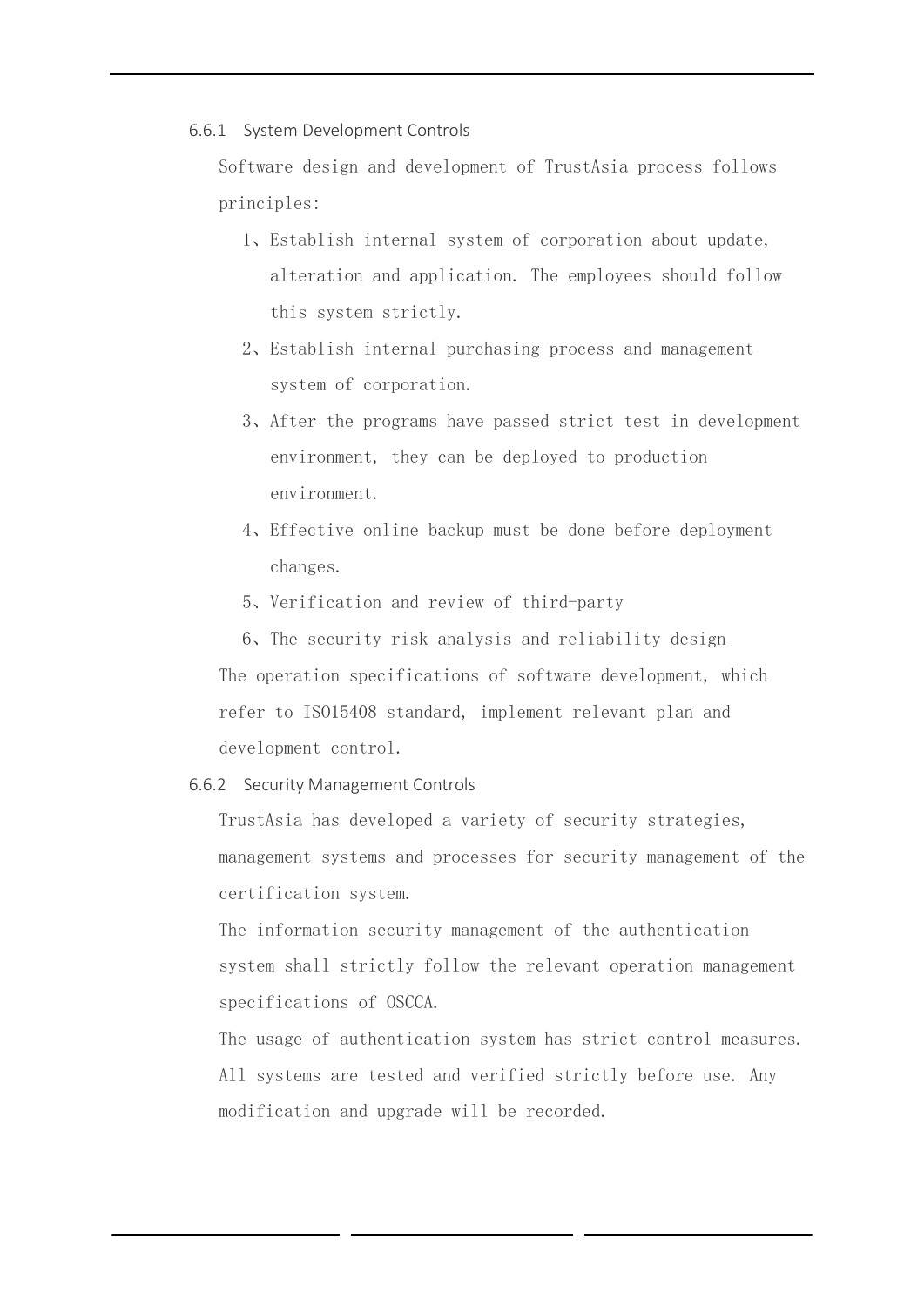TrustAsia conducts regular security checks on the system to identify whether the equipment has been intruded, whether there are security vulnerabilities, and etc.

6.6.3 Life Cycle Security Controls

TrustAsia controls the R&D and online work of certificate certification system through internal change control process to ensure the safety and reliability of the system.

# 6.7 Network Security Controls

TrustAsia's certification system adopts firewall to implement access control, IDS/IPS to resist network attack, bastion host to manage the authority of remote-logging, and router to layer the intranet.

The certification system should only open to specific services and personnel with the minimum access authority.

The certification system should regularly scan security vulnerabilities, check the configuration of security devices, and audit the system logs.

# 6.8 Time-Stamping

The digital certificate and CRL issued by the TrustAsia certification system contain date information, which is digitally signed. The authentication system log and operation log have corresponding time identification. These time-stampings do not adopt the digital time stamp technology based on password. The time source of the authentication system is Coordinated Universal Time (UTC).

# 7. Certificate, CRL, and OCSP Profiles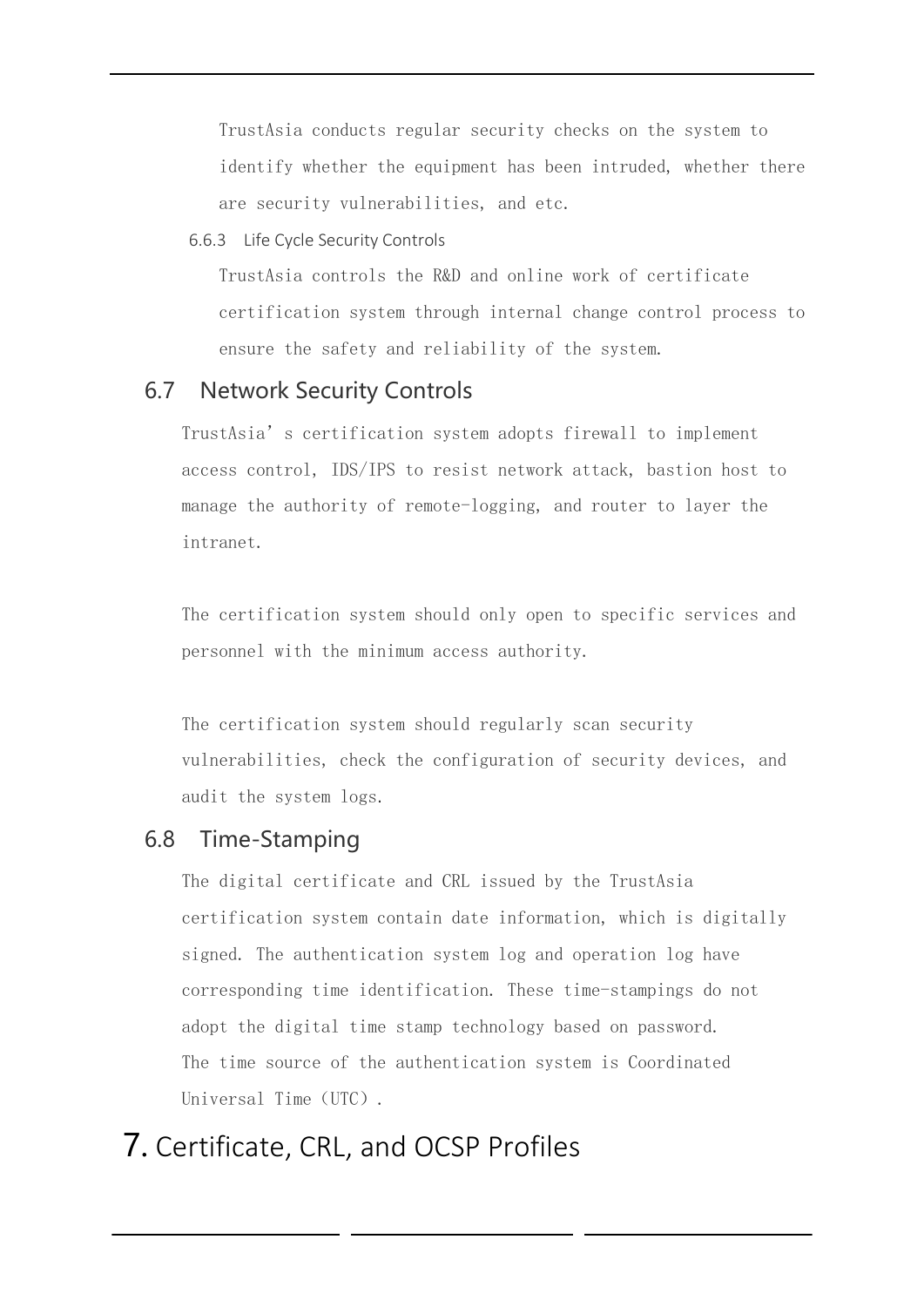# 7.1 Certificate Profile

The format of TrustAsia certificates conforms to ITU-T X.509 V3, ITU-T and RFC 5280: Internet X.509 Public Key Infrastructure Certificate and Certificate Revocation List (CRL) Profile. TrustAsia generates non-sequential certificate serial numbers greater than zero containing 64 bits of output from a CSPRNG.

# 7.1.1 Version Number(s)

All Certificates are X.509 version 3 certificate. The version information is listed in the version field of the certificate.

# 7.1.2 Certificate Extensions

In addition to the certificate standard items and standard extension items, TrustAsia also uses customized extensions. 1.Certificated Extensions

• Key usage: digital signature, non repudiation, key encryption, data encryption, key protocol, certificate signature, CRL signature, encryption only, decryption only.

|             | <b>SSL</b> | CodeSigni  | S/MIME     | Digital    | CA         | Document   |
|-------------|------------|------------|------------|------------|------------|------------|
|             | Certifi    | ng         |            | time-stamp | Certifi    | Signing    |
|             | cate       | Certifica  |            |            | cate       | Certifica  |
|             |            | te         |            |            |            | te         |
| 0 Digital   | $\sqrt{ }$ | $\sqrt{ }$ | $\sqrt{ }$ | $\sqrt{ }$ | $\sqrt{ }$ | $\sqrt{ }$ |
| Signature   |            |            |            |            |            |            |
| 1 Non       | $\times$   | $\times$   | $\times$   | $\times$   | $\times$   | $\sqrt{ }$ |
| Repudiation |            |            |            |            |            |            |
| 2 Key       | $\sqrt{ }$ | $\times$   | $\sqrt{ }$ | $\times$   | $\times$   | $\times$   |
| Enciphermen | (ECC       |            |            |            |            |            |
| t           | algorith   |            |            |            |            |            |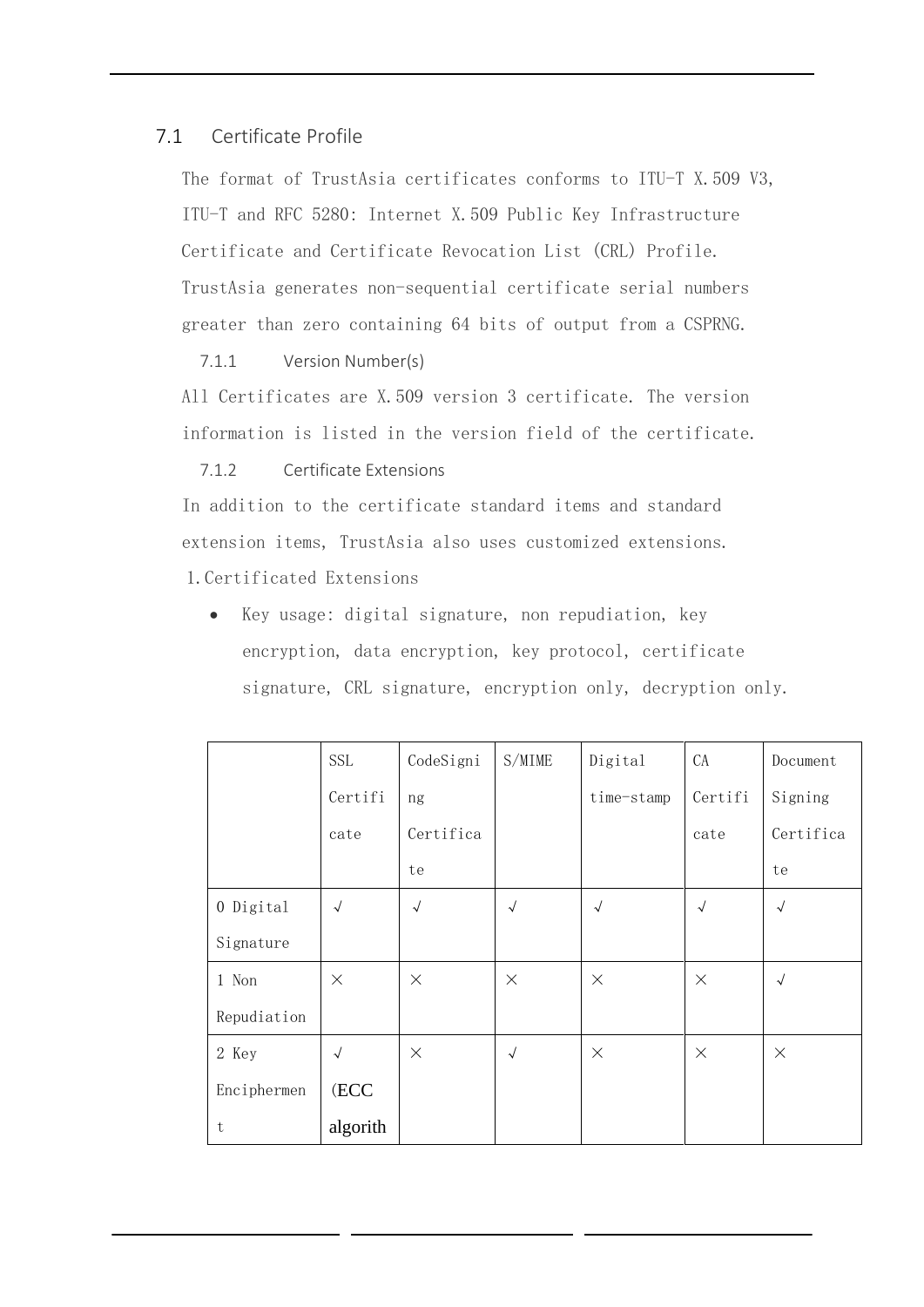|                           | m has    |          |          |          |                      |          |
|---------------------------|----------|----------|----------|----------|----------------------|----------|
|                           | no KU)   |          |          |          |                      |          |
| 3 Data                    | $\times$ | $\times$ | $\times$ | $\times$ | $\times$             | $\times$ |
| Enciphermen               |          |          |          |          |                      |          |
| $\ensuremath{\mathbf{t}}$ |          |          |          |          |                      |          |
| 4 Key                     | $\times$ | $\times$ | $\times$ | $\times$ | $\times$             | $\times$ |
| Agreement                 |          |          |          |          |                      |          |
| 5 Key Cert                | $\times$ | $\times$ | $\times$ | $\times$ | $\sqrt{ }$           | $\times$ |
| Sign                      |          |          |          |          |                      |          |
| 6 CRL Sign                | $\times$ | $\times$ | $\times$ | $\times$ | $\sqrt{\phantom{a}}$ | $\times$ |
| 7 Encipher                | $\times$ | $\times$ | $\times$ | $\times$ | $\times$             | $\times$ |
| 0nly                      |          |          |          |          |                      |          |
| 8 Decipher                | $\times$ | $\times$ | $\times$ | $\times$ | $\times$             | $\times$ |
| 0nly                      |          |          |          |          |                      |          |

The key usage of other types of certificates shall comply with RFC5280 and be set as required.

■ Certificate Strategy

The certificate strategy issued by TrustAsia conforms to the X.509 certificate format, and this strategy information is stored in the column of certificate strategy.

■ Basic Restrictions

Used to identify certificate holders, such as end users, etc.

|                        | Digital   | CodeSigning | <b>SSL</b> | S/MIME   | Document    |
|------------------------|-----------|-------------|------------|----------|-------------|
|                        | timestamp | Certificate | Certifica  |          | Signing     |
|                        |           |             | te         |          | Certificate |
| 1. 3. 6. 1. 5. 5. 7. 3 | $\times$  | $\times$    | √          | $\times$ | $\times$    |
| . 1                    |           |             |            |          |             |

■ Extended Key Usage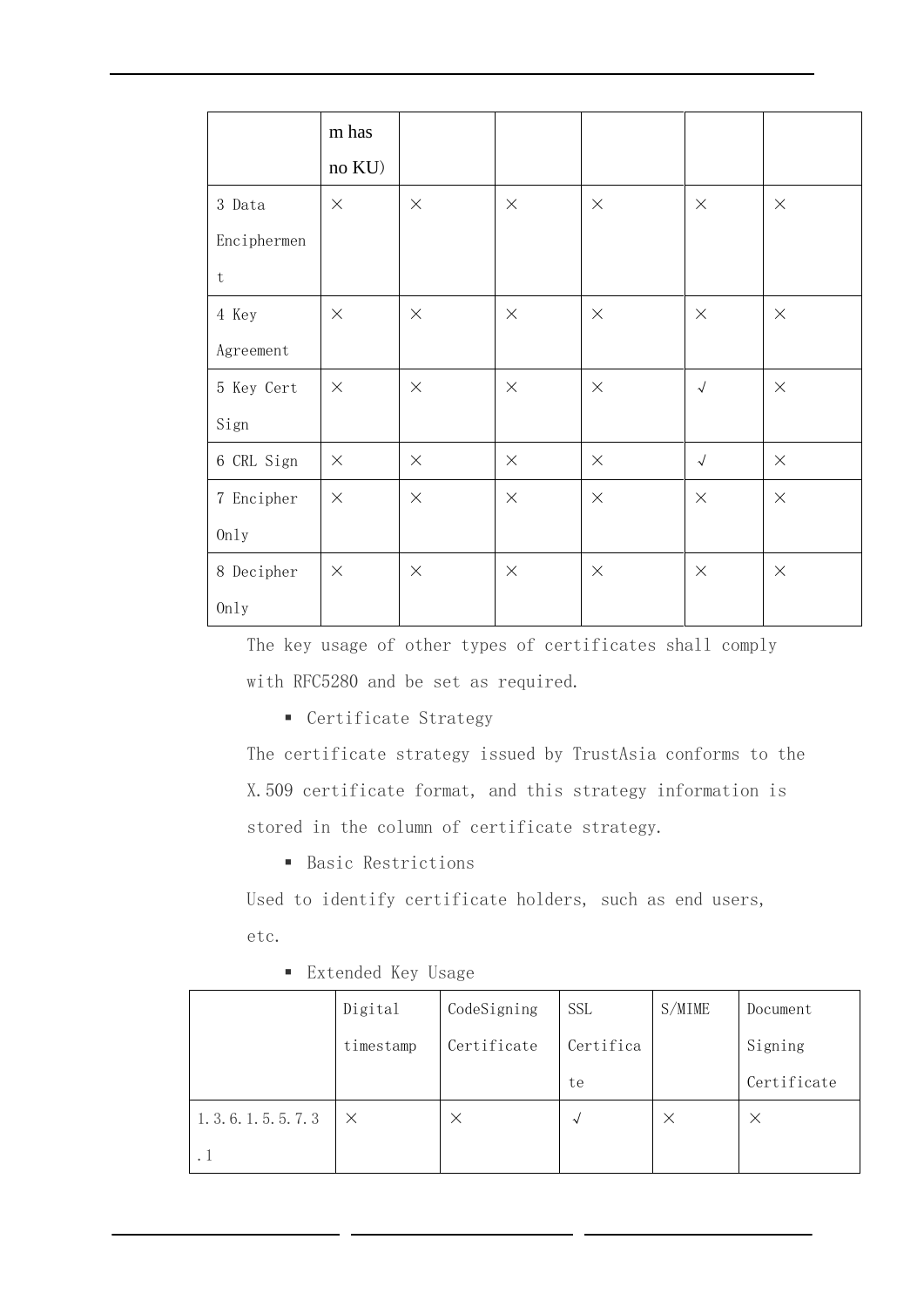| 1. 3. 6. 1. 5. 5. 7. 3   | $\times$   | $\times$   | $\sqrt{ }$ | $\sqrt{ }$ | $\times$   |
|--------------------------|------------|------------|------------|------------|------------|
| $\cdot$ 2                |            |            |            |            |            |
| 1. 3. 6. 1. 5. 5. 7. 3   | $\times$   | $\sqrt{ }$ | $\times$   | $\times$   | $\times$   |
| $\boldsymbol{\cdot}$ $3$ |            |            |            |            |            |
| 1. 3. 6. 1. 5. 5. 7. 3   | $\times$   | $\times$   | $\times$   | $\sqrt{ }$ | $\times$   |
| $\cdot$ 4                |            |            |            |            |            |
| 1. 3. 6. 1. 5. 5. 7. 3   | $\sqrt{ }$ | $\times$   | $\times$   | $\times$   | $\times$   |
| . $8\,$                  |            |            |            |            |            |
| 1.2.840.113583.          | $\times$   | $\times$   | $\times$   | $\times$   | $\sqrt{ }$ |
| 1.1.5                    |            |            |            |            |            |
| MS Document              | $\times$   | $\times$   | $\times$   | $\times$   | $\sqrt{ }$ |
| Signing                  |            |            |            |            |            |
| 1. 3. 6. 1. 4. 1. 311    |            |            |            |            |            |
| .10.3.12                 |            |            |            |            |            |

The extended key usage of other types of certificates complies with RFC5280 is set as required.

▪ CRL distribution point

The CRL distribution point extension contains a URL that can get the CRL to verify the status of the certificate.

■ Serial Number

The certificate issued by TrustAsia is random serial number.

# 2.Custom extension

For the content of custom extension, please refer to the description of certificate custom extension in the appendix of this CPS.

# 7.1.3 Algorithm Object Identifiers

TrustAsia Certificates are signed using one of the following algorithms: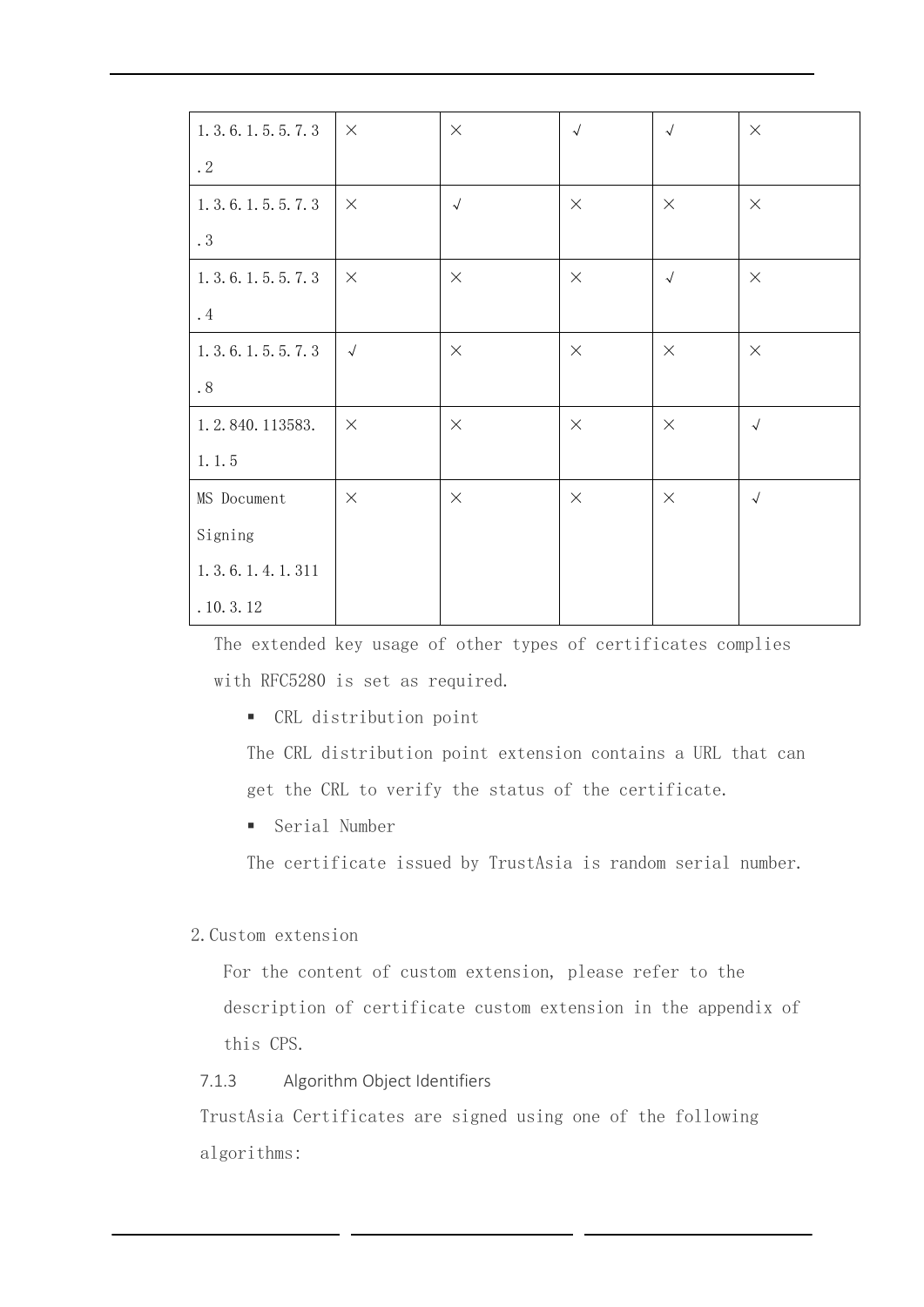| SHA-256 with RSA   | 1, 2, 840, 113549, 1, 1, 11 |
|--------------------|-----------------------------|
| SHA-384 with RSA   | 1, 2, 840, 113549, 1, 1, 12 |
| SHA-256 with ECDSA | 1, 2, 840, 10045, 4, 3, 2   |
| SHA-384 with ECDSA | 1, 2, 840, 10045, 4, 3, 3   |

TrustAsia and Subscribers may generate Key Pairs using the

# following:

| <b>RSA</b>   | 1.2.840.113549.1.1.1 |
|--------------|----------------------|
| <b>ECDSA</b> | 1.2.840.10045.2.1    |

7.1.4 Name Forms

Name of certificate issued by TrustAsia is formatted in accordance with RFC5280 and CA/B Forum Baseline Requirements Section 7.1.4.

7.1.5 Name Constraints

No stipulation

7.1.6 Certificate Policy Object Identifier

See CPS Section 1.2.

7.1.7 Usage of Policy Constraints Extension

No stipulation

7.1.8 Policy Qualifiers Syntax and Semantics

No stipulation

7.1.9 Processing Semantics for the Critical Certificate Policies Extension No stipulation

# 7.2 CRL Profile

TrustAsia issues CRL regularly for the subscribers to query

7.2.1 Version Number(s)

CRL issued by TrustAsia is formatted in accordance with X.509 v2.

7.2.2 CRL and CRL Entry Extensions

Consistent with ITU X.509 and RFC3280 regulations.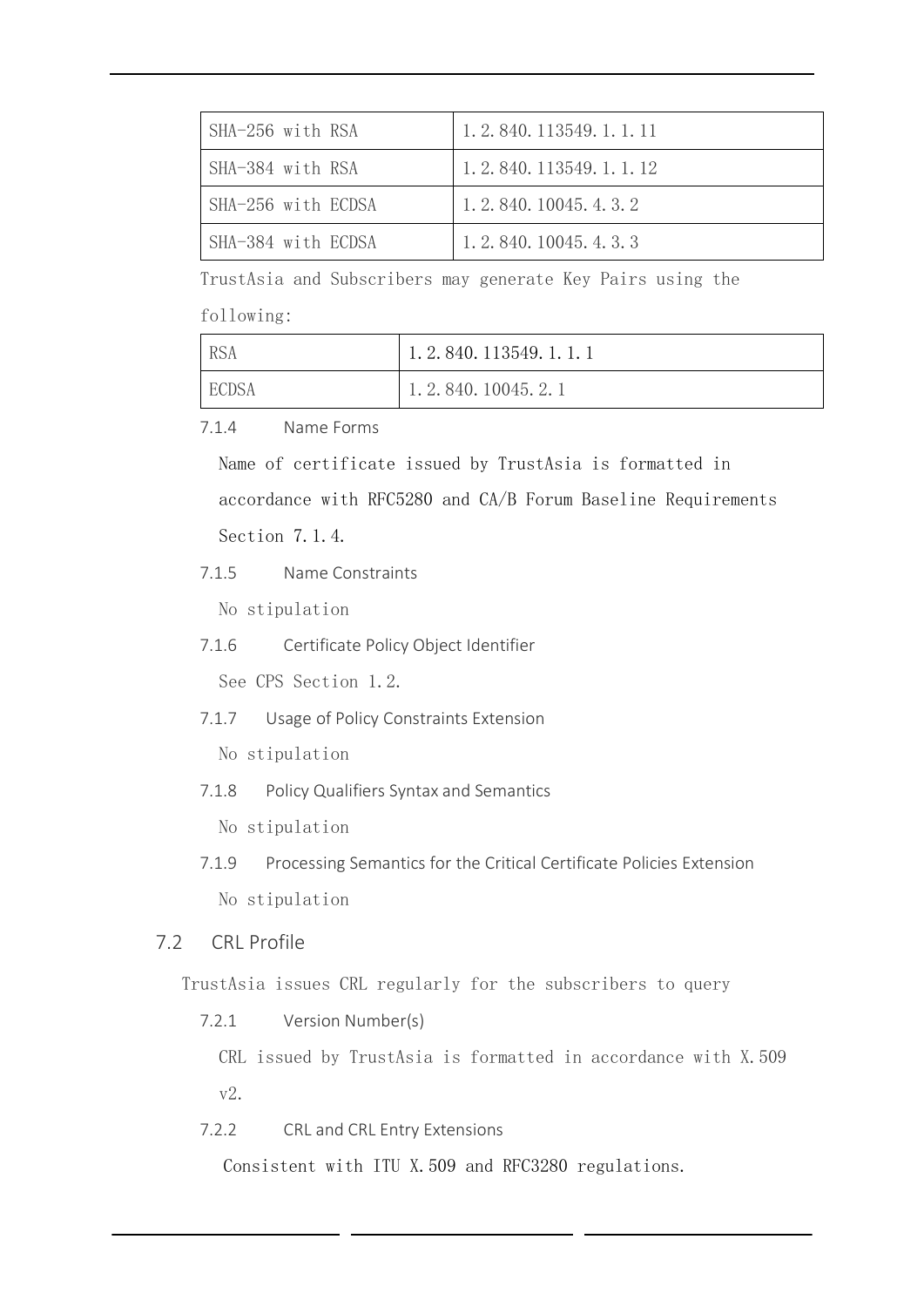- CRL version: It refers to version information of CRL, TrustAsia adopts CRL V2 corresponding to X.509 V3 certificate.
- Signature algorithm: TrustAsia adopts sha256RSA and sha384ECDSA algorithms.
- Issuer: It refers to DN of issuing authority, including country, province, city, organization, department and common name, etc.
- Effective time: It refers to date/time which indicates CRL issuing time.
- Update time: It refers to date/time which indicates next issuing time of CRL. (It's an enforced field in this CPS).
- Certificate Revocation List: It refers to a list of revoked certificates. The list contains certificate serial number and certificate revocation date and time.
- Issuer Unique Identifier: It is used to authenticate the public key which is used to verify signature of CRL. It can distinguish different keys used by the same CA.

# 7.3 OCSP Profile

The OCSP service is provided by the TrustAsia certification system, and the issued OCSP response conforms to RFC6960 standard, which defines a standard request and response information format to confirm the certificate status.

7.3.1 Vision NUmber

OCSP V1 version defined by RFC6960

7.3.2 OCSP Expansion terms

Consistent with RFC6960

# 8. Compliance Audit and Other Assessments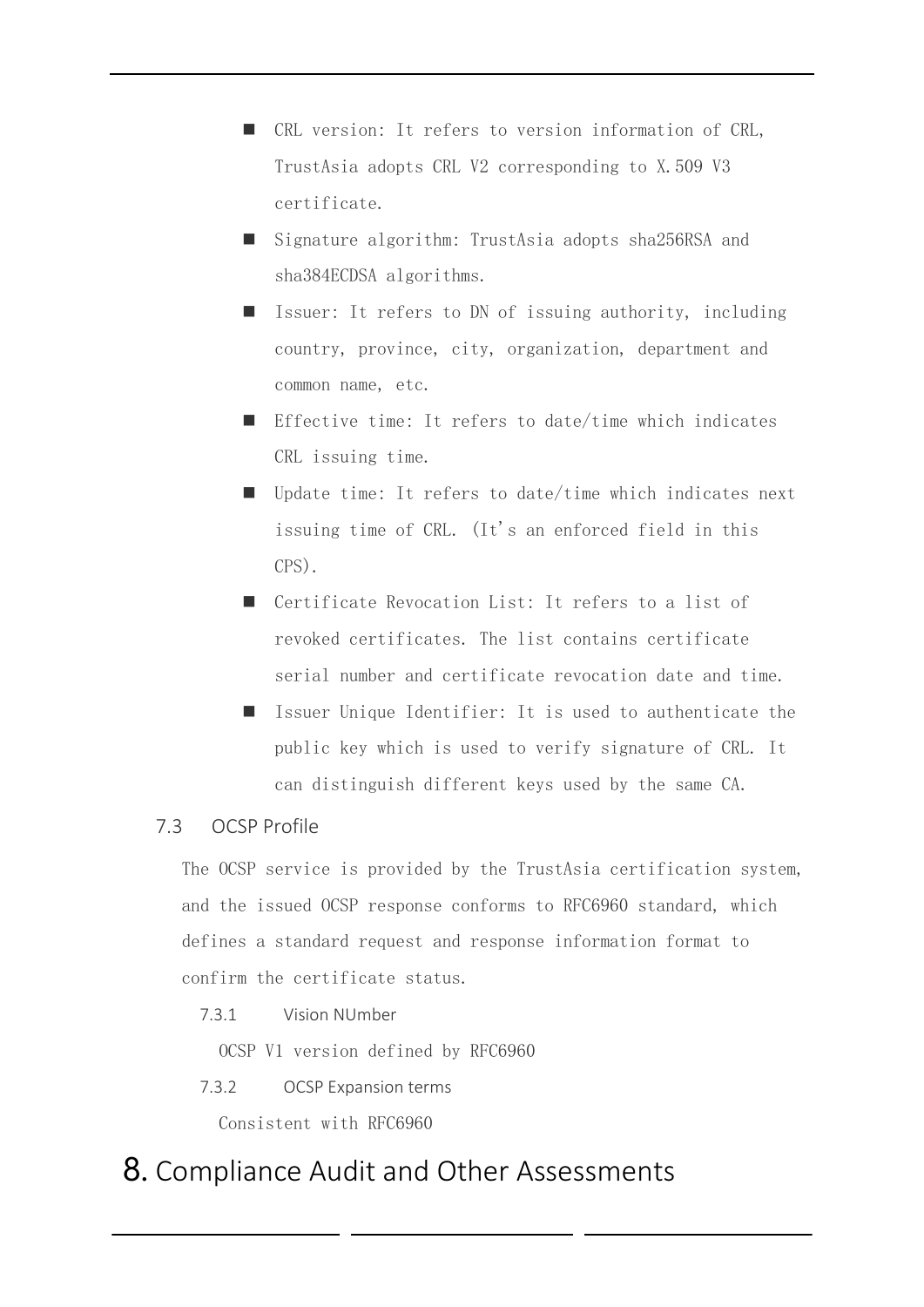# 8.1 Frequency and Circumstances of Assessments

TrustAsia conducts the following audits and assessments:

- 1) TrustAsia conducts an annual security vulnerability assessment to assess the system, physical site, operation management and other aspects to reduce the operational risk according to the assessment report.
- 2) TrustAsia conducts an annual operation quality assessment to ensure the reliability, safety and controllability of the operation service.
- 3) TrustAsia conducts an annual internal assurance audit, at least 3% of the certificate samples shall be taken.
- 4) According to the requirements of BR on CA/B Forum, TrustAsia carries out BR self-assessment once a year.
- 5) TrustAsia audits the physical control, key management, operation control and assurance implementation once a year to determine whether the actual situation is consistent with the predetermined standards and requirements, and take actions according to the review results.
- 6) TrustAsia conducts an annual operational risk assessment to identify internal and external threats, assess the possibility of threat events and damage caused, and formulate and implement a disposal plan according to the risk assessment results.
- 7) In addition to internal audit and evaluation, TrustAsia also employs an auunal independent audit firm to conduct external audit and evaluation in accordance with WebTrust's audit specifications for CA.

# 8.2 Identity/Qualification of Assessors

Cross department audit assessment group organized by TrustAsia Security Policy Committee performs internal audit of TrustAsia.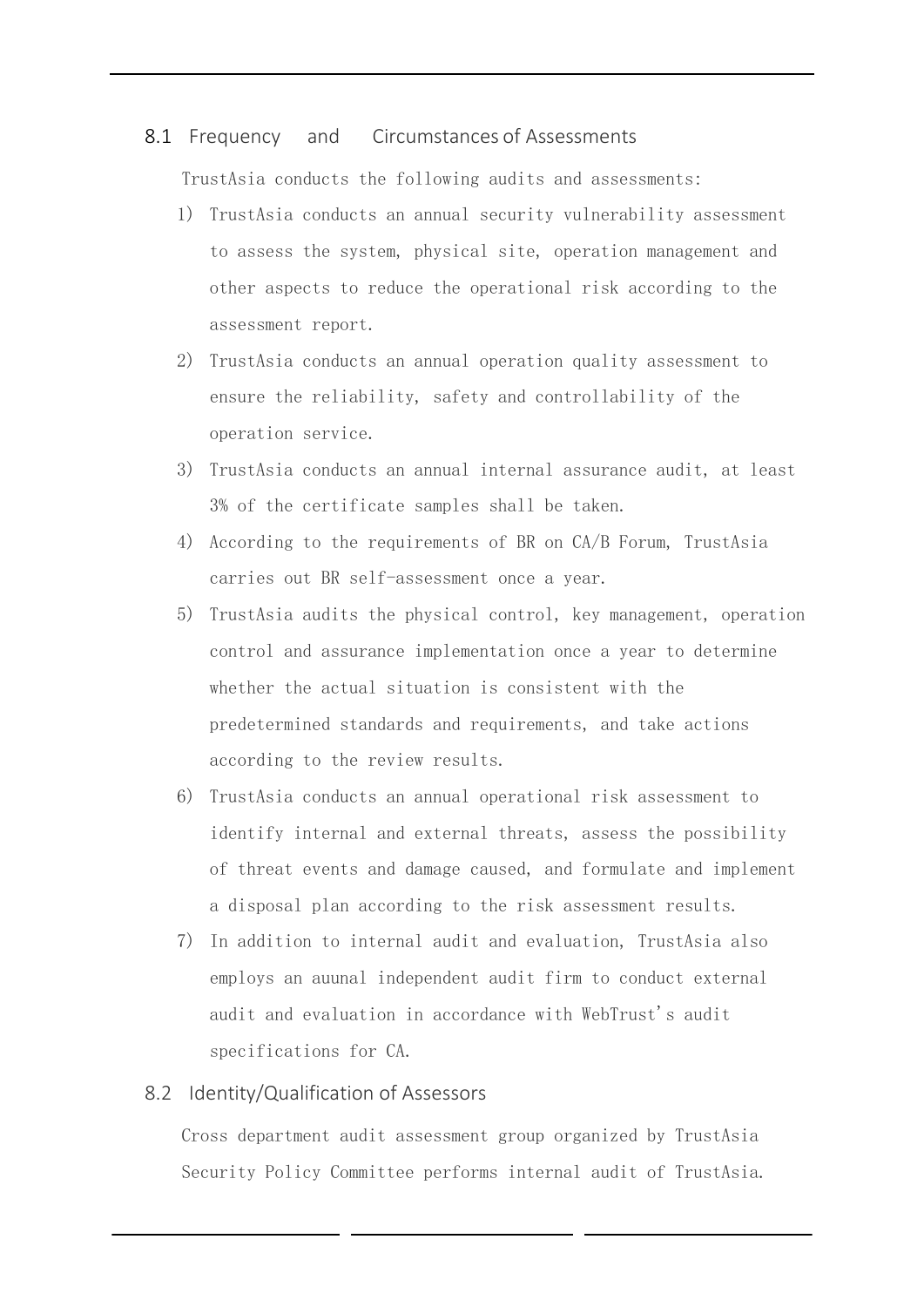External auditors which TrustAsia hires shall have the following qualifications:

- Must be an authority which has been licensed and has a good reputation;
- Understand computer information security system, communication network security requirements, PKI technology, and related standards and operations;
- Have the expertise and tools to check the system operation and functionality;
- Qualified for WebTrust audit.

# 8.3 Relationships between the Assessor and the Assessed Entity

Segregation of duties is required between the TrustAsia auditors, and the TrustAsia system administrators, business administrators, and business operators.

The external evaluators and TrustAsia are independent from each other. There are no any stakes that could affect the objectivity of the assessment between the above two.

# 8.4 Topics Covered by Assessments

TrustAsia's audit contents include:

1) Whether operation procedures and processes strictly followed 2) Whether strictly following the CPS, business specifications and security requirements when conducting authentication services 3) Whether all kinds of logs and records are preserved and if there is any question

4) If there's any other potential security risks

Third-party audit firms perform assessments and evaluations on TrustAsia to be compliant with CA requirements of WebTrust.

8.5 Resolution for Problems and Deficiencies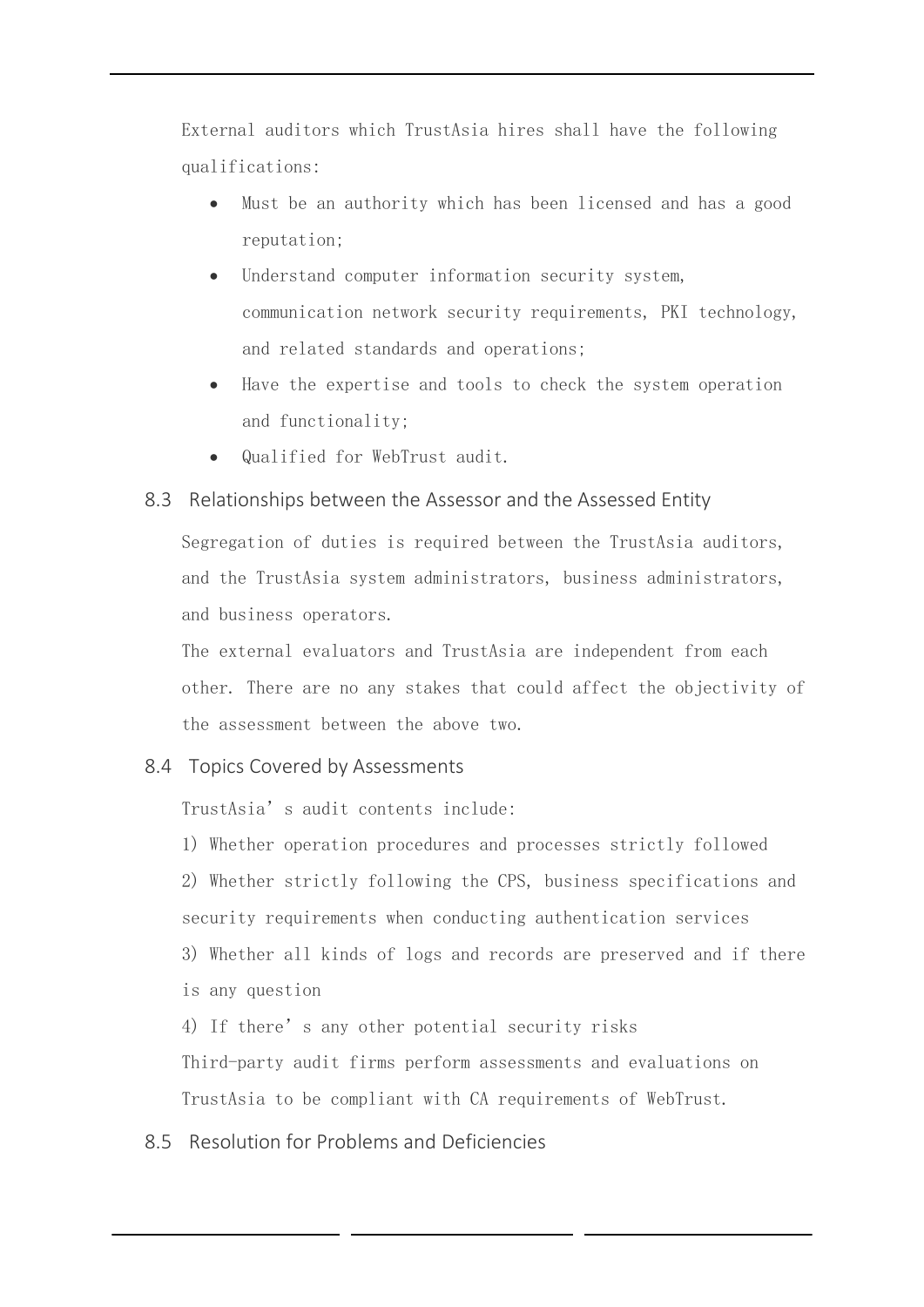Audit assessment group monitors responsible departments for improvements and complete status of issues that were mentioned in audit reports.

If assessments of a third-party auditor firm are completed, TrustAsia will rectify in accordance with the audit reports. TrustAsia will be evaluated again after the rectification.

# 8.6 Communications of Results

Audit results are formally informed to relevant departments of TrustAsia and related RA. TrustAsia will notify the subscribers of any potential security risks timely.

After the assessment from a third-party auditor firm is completed, the final audit report will be provided to TrustAsia. If TrustAsia completes the rectification and reevaluation, the final audit results will be published on the official website.

8.7 Other Audits

No Provisions

# 9. Other Business and Legal Matters

- 9.1 Fees
	- 9.1.1 Certificate Issuance or Renewal Fees

TrustAsia can charge subscriber certification fees for digital authentication service provided. TrustAsia may change its fees at anytime in accordance with the applicable customer agreement, market and administration.

If the price specified in TrustAsia agreements with subscribers is different from the one published, the agreement price prevails.

9.1.2 Certificate Inquiry Fees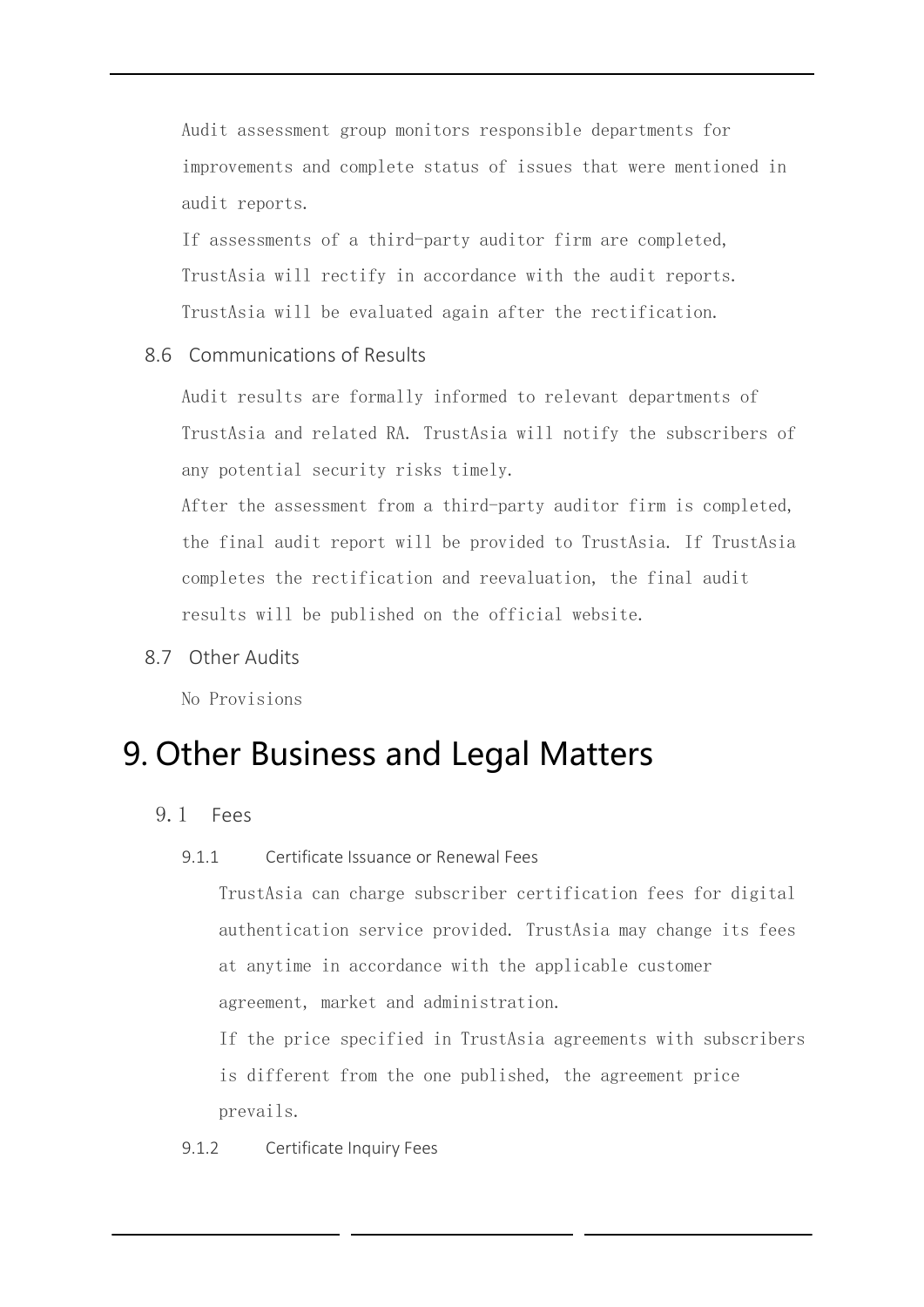Currently, TrustAsia doesn't charge for inquiry during the certificate validation period. If the subscriber has special requests, which makes TrustAsia to pay extra fees, TrustAsia will interact with the subscriber for appropriate charges.

## 9.1.3 Revocation or Status Inquiry Fees

TrustAsia does not charge any fees for the acquirement of Certificate Revocation List (CRL).

9.1.4 Other Service Fees

TrustAsia provides certificate storage media and related services to subscribers. TrustAsia declares the prices of above items in the agreements signed with subscribers or other entities.

Other services fees that TrustAsia may or will charge, will inform the subscribers timely.

## 9.1.5 Refund Policy

In the event that TrustAsia is unable to perform the Subscriber Contract or use the Subscriber Certificate due to TrustAsia's fault, TrustAsia will reimburse the Subscriber for the cost incurred. In the event that TrustAsia is not the cause, the Subscriber will be required to make a refund, subject to the terms of the Subscriber Agreement.

# 9.2 Financial Responsibility

#### 9.2.1 Insurance Coverage

TrustAsia provides certificate subscribers with use guarantee. If the user suffers losses in using the certificate due to the reason of TrustAsia, TrustAsia will provide compensation to the certificate subscriber (see section 9.9 of this CPS for details)

#### 9.2.2 Other Assets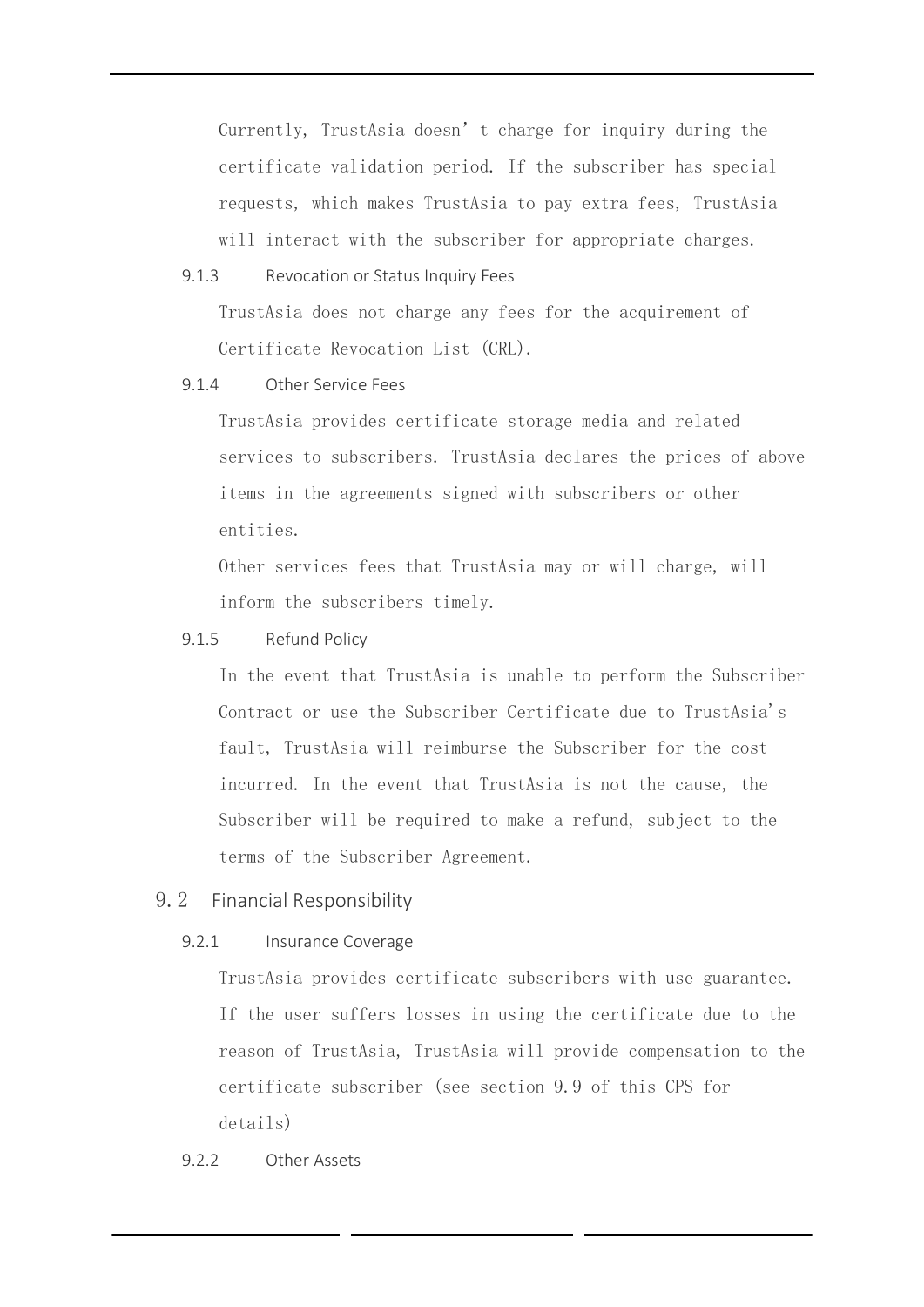No stipulation.

9.2.3 Insurance or Warranty Coverage for End-Entities

If TrustAsia violates the provisions of this CPS, certificate subscribers, relying party and other entities can request that TrustAsia shall assume the liability for compensation (except for statutory or contractual exemption). After confirmation, TrustAsia can compensate for the entity. Limitations of compensation are as follows:

- All the compensation obligation of TrustAsia shall not exceed the insurance coverage stipulated in section 9.2.1. The amount of compensation shall not be higher than the compensation maximum amount. TrustAsia can reset the compensation maximum amount. TrustAsia will notify relevant parties immediately after the reset.
- TrustAsia only assumes compensation liabilities when the certificate is valid.

## 9.3 Confidentiality of Business Information

9.3.1 Scope of Confidential Information

In the electronic certification service provided by TrustAsia, the following information is treated as confidential information:

- o TrustAsia subscriber's digital signature and decryption key
- o Audit records including local logs, server logs, archive logs information, which is treated by TrustAsia as confidential information. These records can only be accessed by security auditors and business administrators. Unless for law requirements, this information cannot be released outside of the company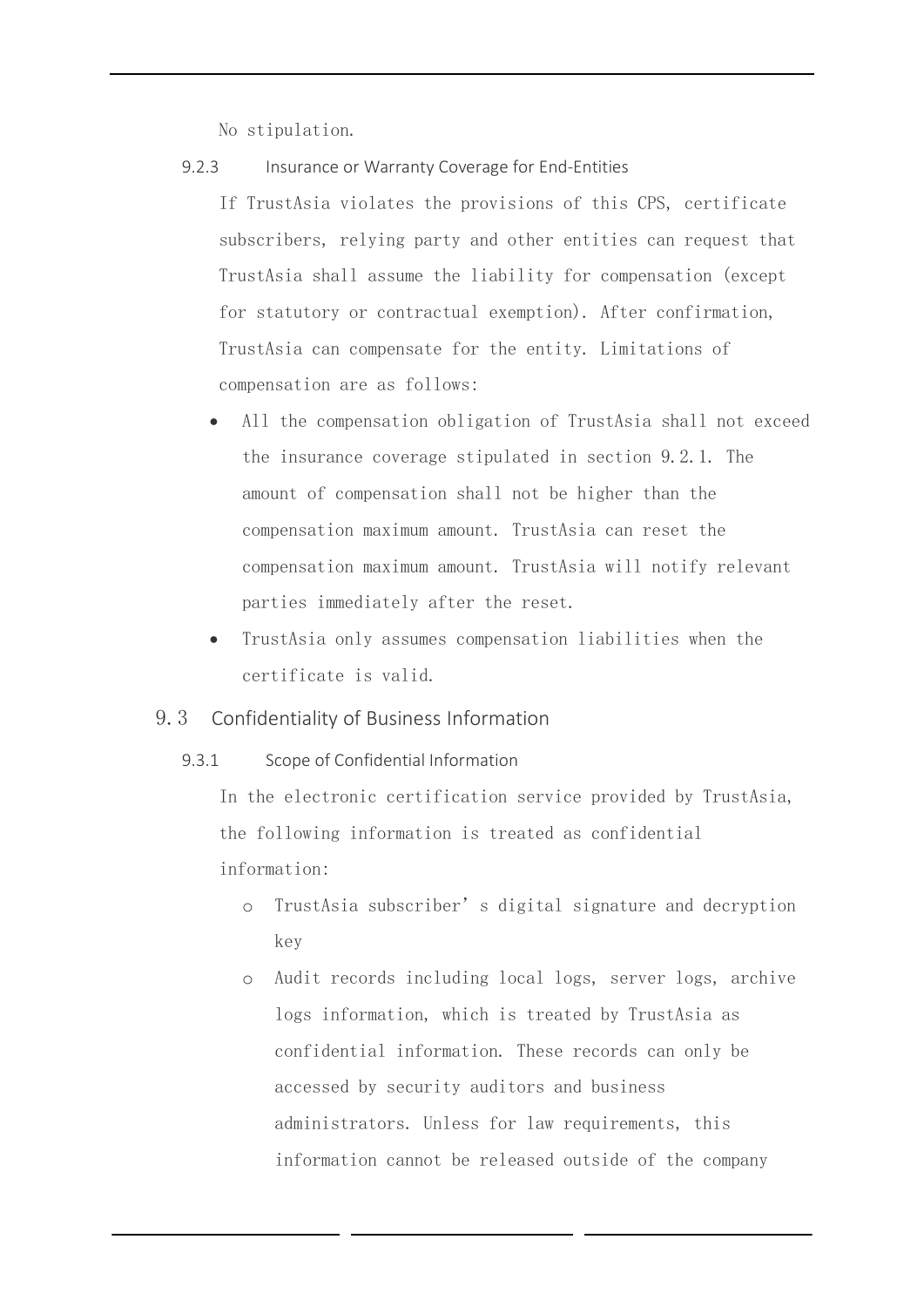- o Other individual and company information preserved by TrustAsia and RA and should be treated as confidential. Unless for law requirements, this information cannot be released to the public.
- 9.3.2 Information Not Within the Scope of Confidential Information TrustAsia treats the following information as non-confidential information:
	- Information in the certificate and CRL issued by TrustAsia
	- Information in certificate policy supported by TrustAsia and recognized by CPS
	- Information that is permitted by TrustAsia, only used by TrustAsia subscribers and published at the TrustAsia official website
	- Others: The confidentiality of TrustAsia information depends on particular data items and applications.

# 9.3.3 Responsibility to Protect Confidential Information

TrustAsia has the responsibility and obligation to protect the confidential information described in section 9.3.1.

# 9.4 Privacy of Personal Information

# 9.4.1 Privacy Plan

TrustAsia respects the privacy of the certificate subscriber's personal data and guarantees to fully comply with the relevant national laws and regulations. In the meantime, TrustAsia requires all employees strictly comply with security and confidential standards for personal privacy.

# 9.4.2 Information Treated as Private

TrustAsia considers all personal information of individuals not publicly provided in the relevant certificate or CRL content as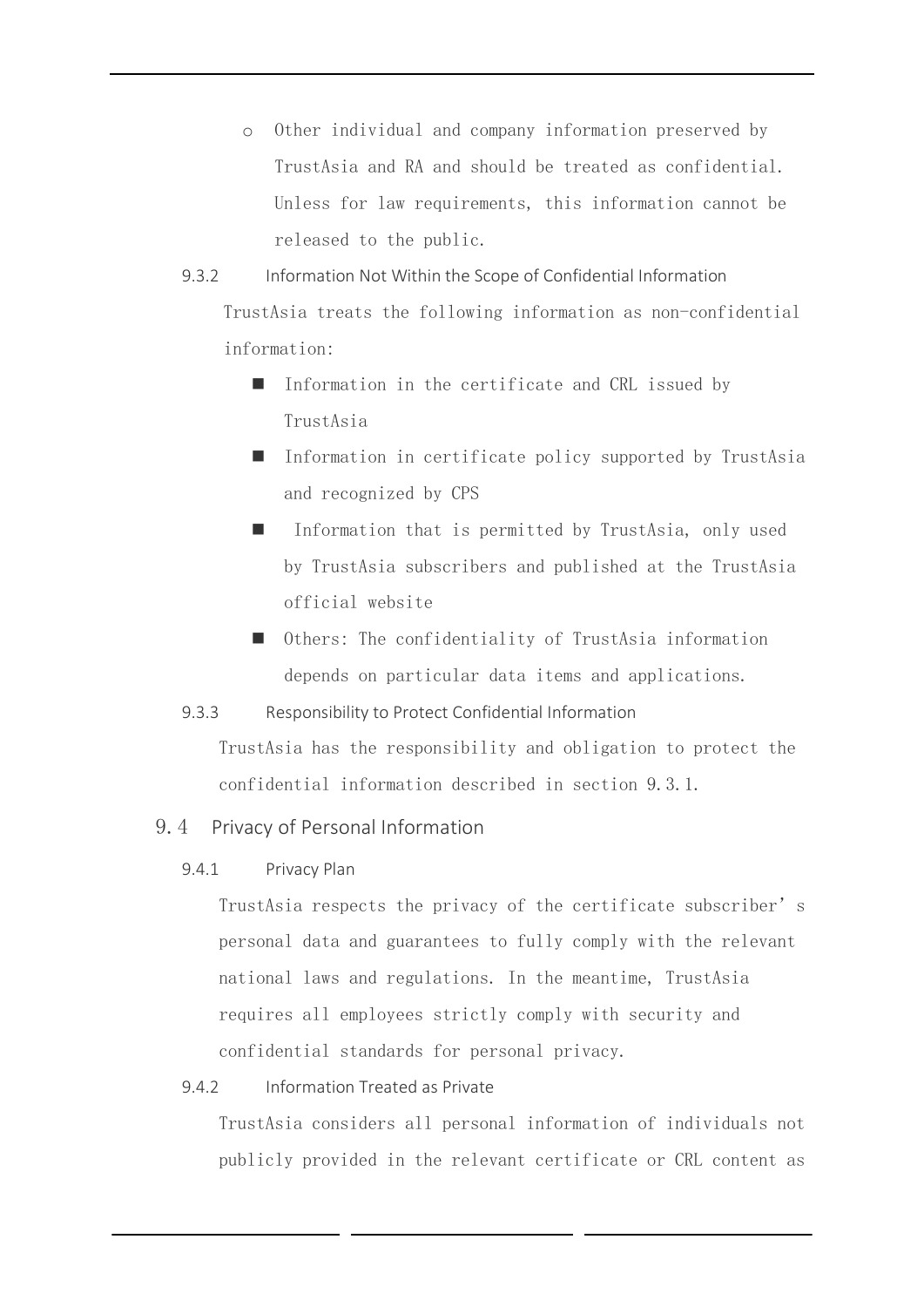private information. TrustAsia uses appropriate safeguards and reasonable care to protect private information.

9.4.3 Information Not Deemed Private

Certificate information held by subscribers and certificate status information are not considered as privacy information.

9.4.4 Responsibility to Protect Private Information

TrustAsia has the responsibility and obligation for proper custody and protection of the certificate applicant personal privacy described in section 9.4.2.

- 9.4.5 Notice and Consent to Use private Information TrustAsia takes appropriate steps to protect the certificate subscriber's personal privacy,and takes reliable security measures to protect stored personal privacy information. TrustAsia guarantees not to provide the certificate subscriber's personal information, except personal information written in the certificate, to unrelated third parties (including companies and individuals), without the permission of certificate subscriber, unless base on provisions of the law or government.
- 9.4.6 Disclosure Pursuant to Judicial or Administrative Process TrustAsia may need to provide relevant information to lawenforcement officials and administrative-enforcement officials without subscribers' knowledge, in accordance with the administrative regulations, rules, decisions, orders, and etc. due to the law requirements.

#### 9.4.7 Other Information Disclosure Circumstances

If certificate subscriber requires TrustAsia to provide some particular customer support services such as mailing materials, TrustAsia needs to send the subscriber's name, mailing address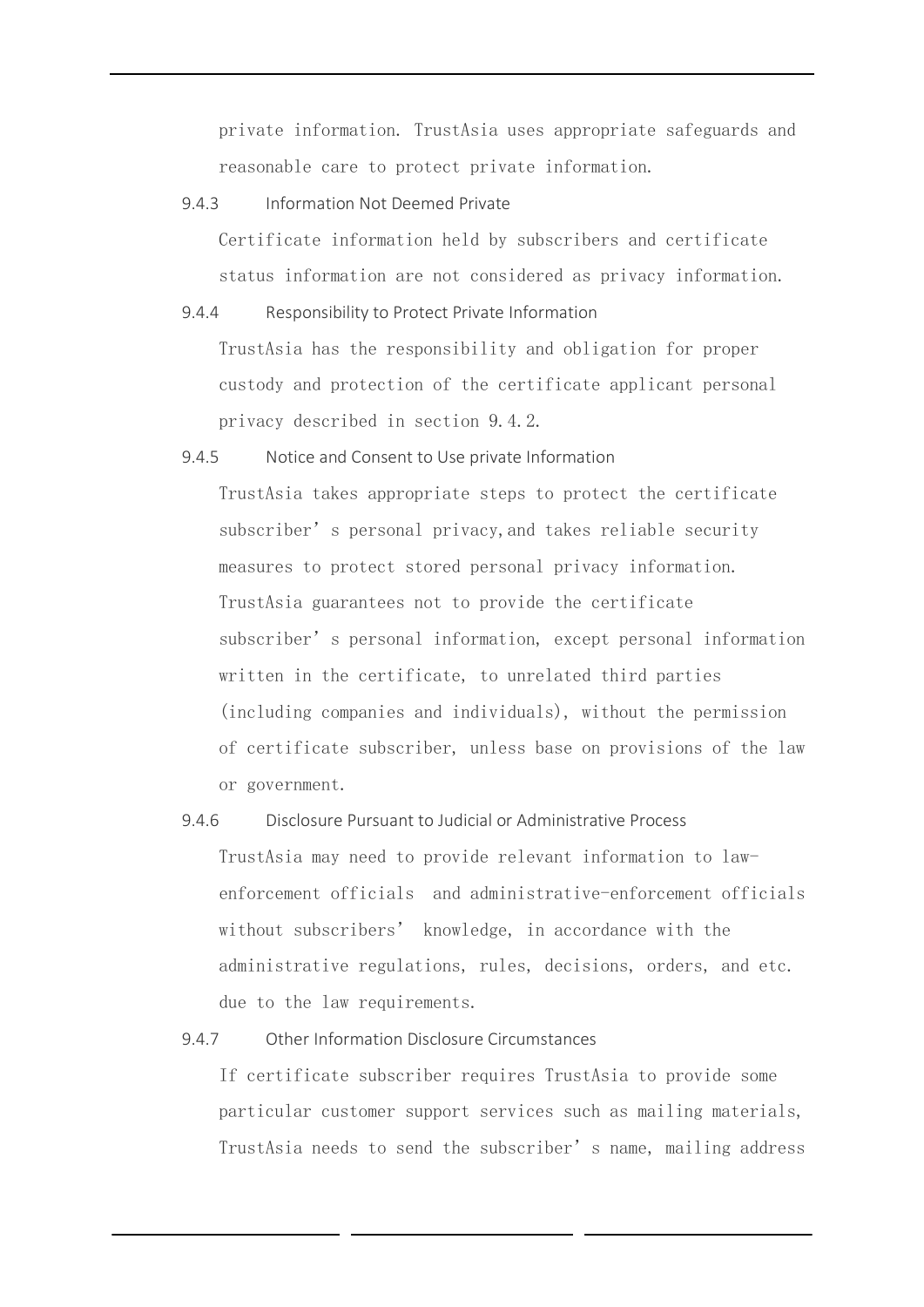and other related information to a third-party such as mailing company.

- 9.5 Intellectual Property Rights
	- TrustAsia reserves and remains full intellectual property rights for all the certificates and software offered by TrustAsia.
	- TrustAsia holds ownership, the right of name, the right to share the benefits for certificate system software.
	- TrustAsia has the right to decide to use which software system.
	- All the information published at TrustAsia website is TrustAsia property. Without written permission of TrustAsia, others cannot repost them for commercial activities.
	- Certificates and CRLs issued by TrustAsia are both the properties controlled by TrustAsia.
	- External operation management strategy and specification are TrustAsia properties.
	- The distinguished name (hereinafter referred to as DN), used to express the TrustAsia domain entity in the directory and the certificate issued to the terminal in the domain entity are the properties of TrustAsia.

# 9.6 Representations and Warranties

During the process of providing electronic certification service activities, TrustAsia makes following commitments:

o Comply with the laws and regulations such as the "Electronic Signature Law of the People's Republic of China", accept the guidance of the competent authorities of the industry, and take corresponding legal responsibility for the issued digital certificate.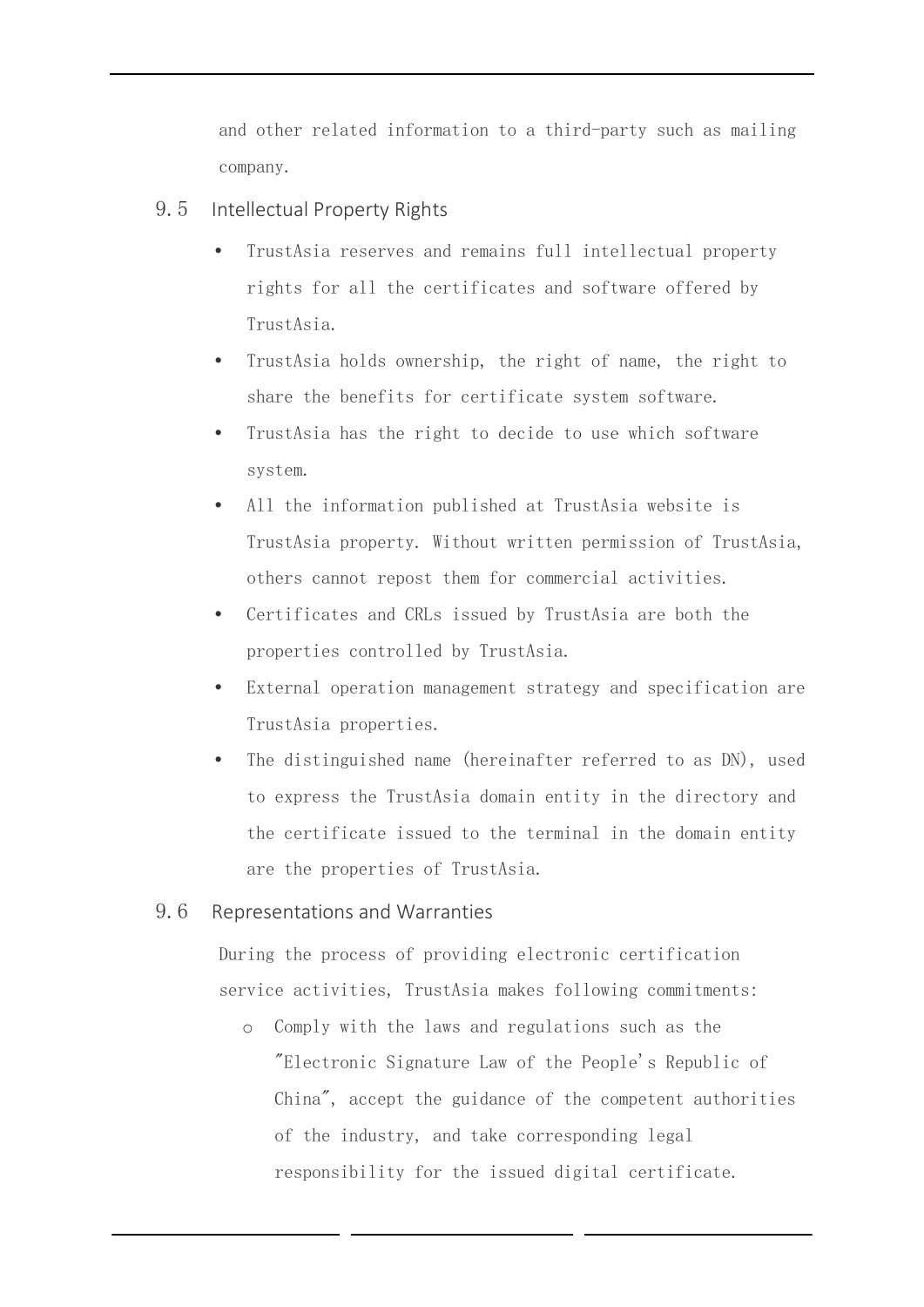- o In accordance with the requirements of the "Administrative Measures for Electronic Certification Services", audit the consistency between the registration agency's electronic certification business and CPS.
- o Certificates issued to subscribers by TrustAsia must be in line with all substantive requirements of the CPS;

o Will not issue certificates that mislead a Relying Party about the certificate information verified by the CA;

- o Informs subcribers any known events, which will fundamentally affect the validity and reliability of the certificate;
- o Revokes the certificate according to this CPS;
- o Verify the applicants' identities according to this CPS;
- o If TrustAsia is not associated with the subscriber,the subscriber and TrustAsia are parties to a legally valid and enforceable subscriber agreement that satisfies the BRs and other requirements published by the CA/Browser Forum, or , if TrustAsia and subscribers are the same entity or are affiliated, the applicant representative acknowledged the terms of use;
- o Maintains a 24x7 publicly-accessible repository with current information regarding the status (valid or revoked) of all unexpired certificates;

After the certificate has issued to the public, TrustAsia guarantees that the subscriber information in the certificate are accurate except the unauthenticated subscriber information.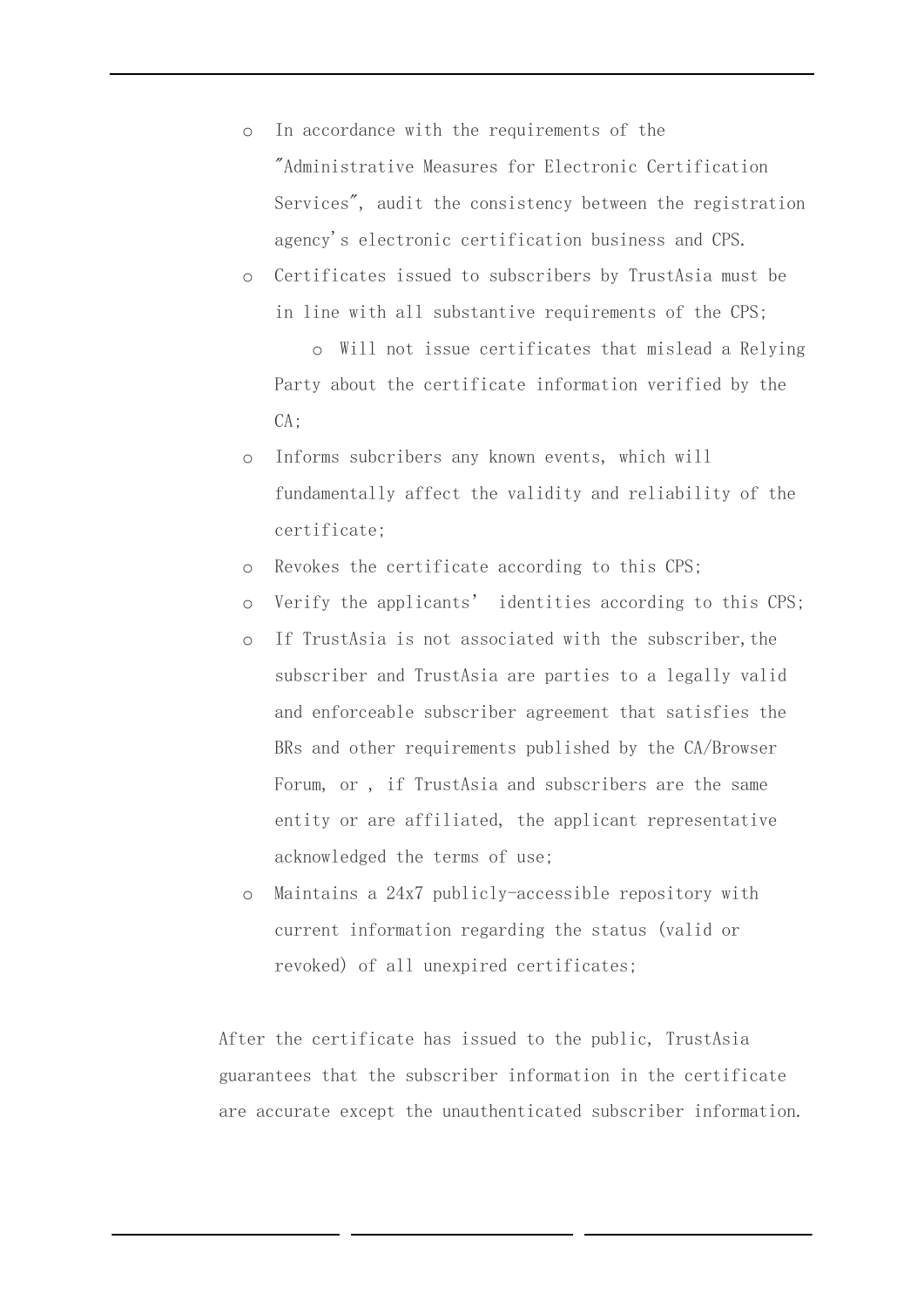TrustAsia is not responsible for the assessment of whether a certificate is used within an appropriate scope. Subscriber and relying party ensure the certificate is used for appropriate purposes based on the subscriber agreements and relying party agreements.

9.6.1 RA Representations and Warranties

During participation in the process of electronic certification services, registration authority of TrustAsia makes following commitments:

- o The registration process provided for subscribers is compliant with all the substantive requirements of TrustAsia CPS.
- o When generating certificates, TrustAsia does not allow the inconsistencies between certificate information and certificate applicant information due to mistakes of registration authority.
- o Registration authority will submit the applications of revocation, update and other services to TrustAsia in time according to the provisions of CPS.

9.6.2 Subscriber Representations and Warranties

Once subscribers accept a certificate issued by TrustAsia, the subscriber is considered to make the following commitments to TrustAsia, registration authority and related parties who trust the certificate:

- o Acknowledged and accepted all the terms and conditions of TrustAsia "certificate application responsibility" and CPS.
- o The subscribers use digital signatures if the certificate is valid.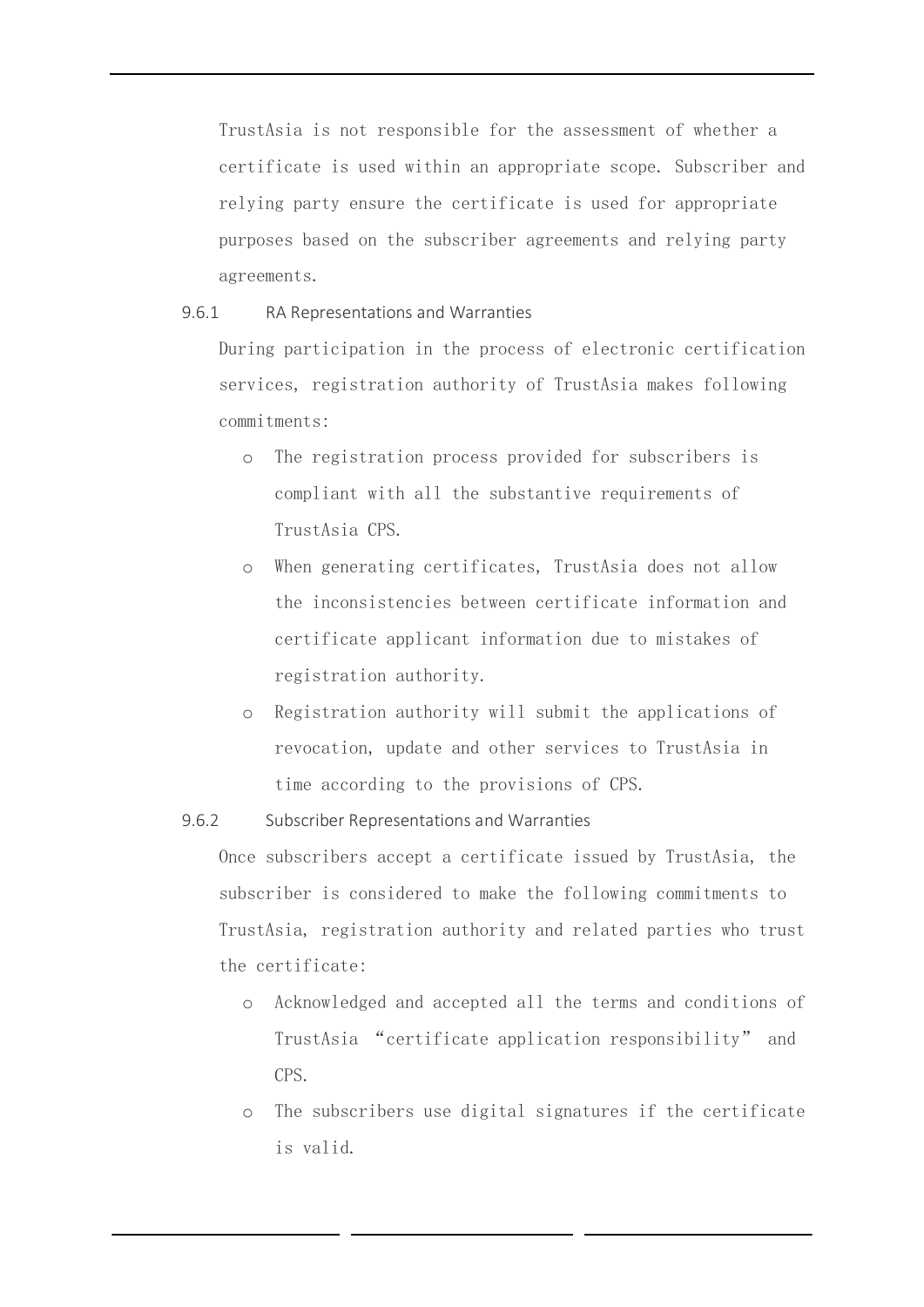- o All information that subscriber provides to registration authority during certificate application process must be true, complete and accurate. The subscriber is willing to take legal responsibility for any false or forged information.
- o If there is an agent, then both the subscriber and agent take jointly responsibility. The subscriber is responsible for notifying TrustAsia and its authorized certification services agencies any false statements and omissions made by the agent.
- o Each signature is generated using the private key corresponding to the public key included in certificate by subscribers themselves. The certificates shall be valid at the moment of singing, i.e. certificate is not revoked or expired. The private key for the certificate is accessed and used by the subscriber itself.
- o Subscribers ensure that they don't engage in business performed by the issuing agency (or similar institutions) unless they sign written agreements with the issuing agency on such matters.
- o Once the certificate is accepted, the subscriber should assume the following responsibilities: always maintain control of their private keys; use trustworthy systems; and take reasonable precautions to prevent the loss, disclosure, alteration, or unauthorized usage of the private keys.
- o Prohibited for rejecting any statements, changes, updates and upgrades published by TrustASia, including but not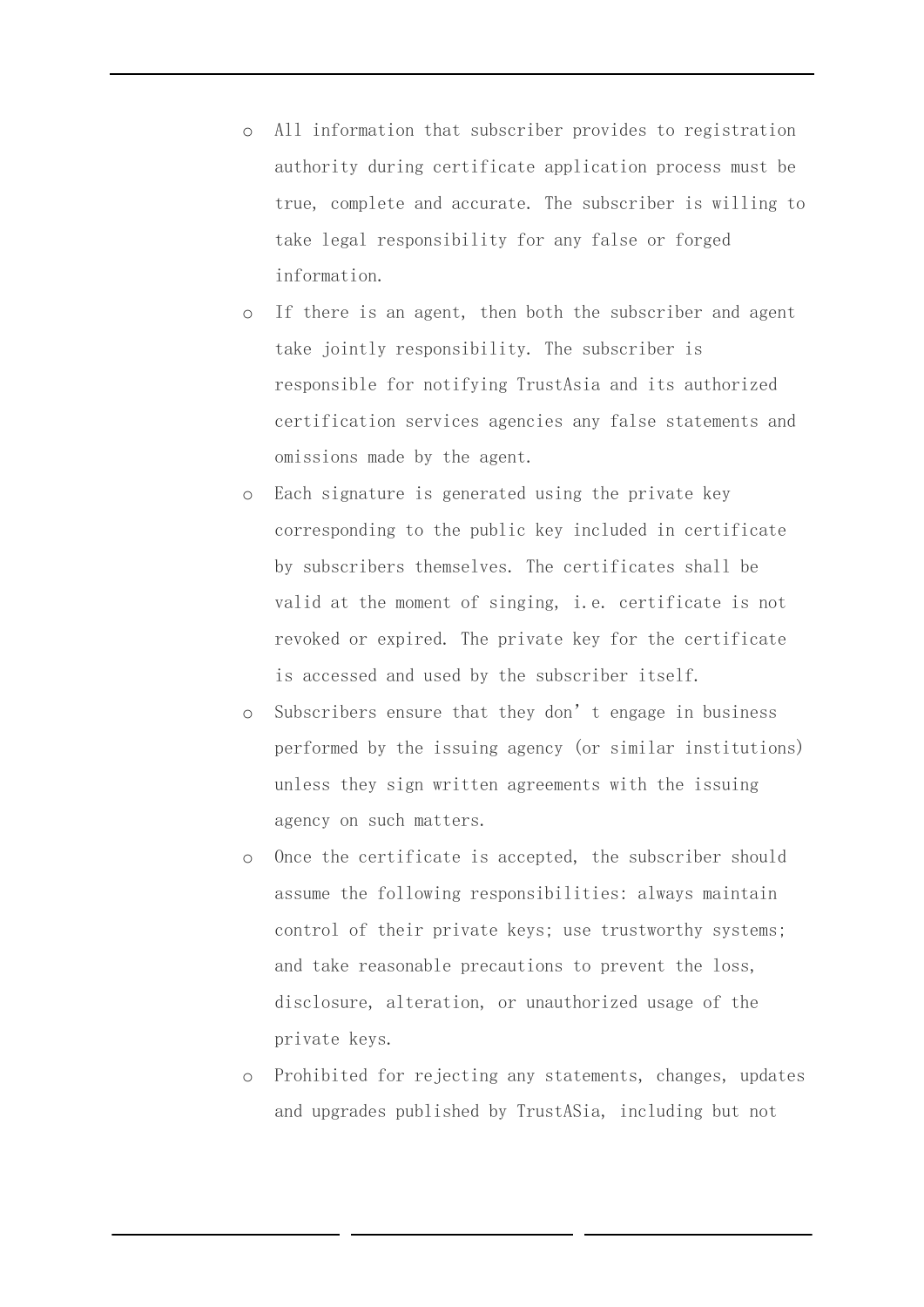limited to modification of strategies and standards as well as additions and deletions of certificated services.

- o The subscribers only uses certificate for the authorized or other lawful purpose within the range specified by this CPS.
- o The subscriber use secure and reasonable measures to prevent the private key from loss, disclosure, alteration and other events.
- o For the SSL/TLS certifcates, the subscribers undertake and obligation and warranty to install the certicates only on servers that are accessible that the accessible at the subjectALTName(s) listed in the certificates.
- o Subscribers of code singing certificates shall promptly request the revocation of their certificates by TrustAsia in case of the following situations: 1) any information in the certificate is or becomes incorrect or inaccurate; 2) there is any misuse or compromise of the subscriber's private key associated with the public key included in the certificate; 3) there is evidence that such code signing certificxates are used to sigh suspicious codes.
- 9.6.3 Representations and Warranties of Relying Party
	- o Abide by all provisions of this CPS.
	- o Ensure that the certificate is used in prescribed scope and duration.
	- o Verify certificate's trust chain before rust the certificate.
	- o Before trust a certificate, verify whether the certificate is revoked or not through querying CRL or OCSP.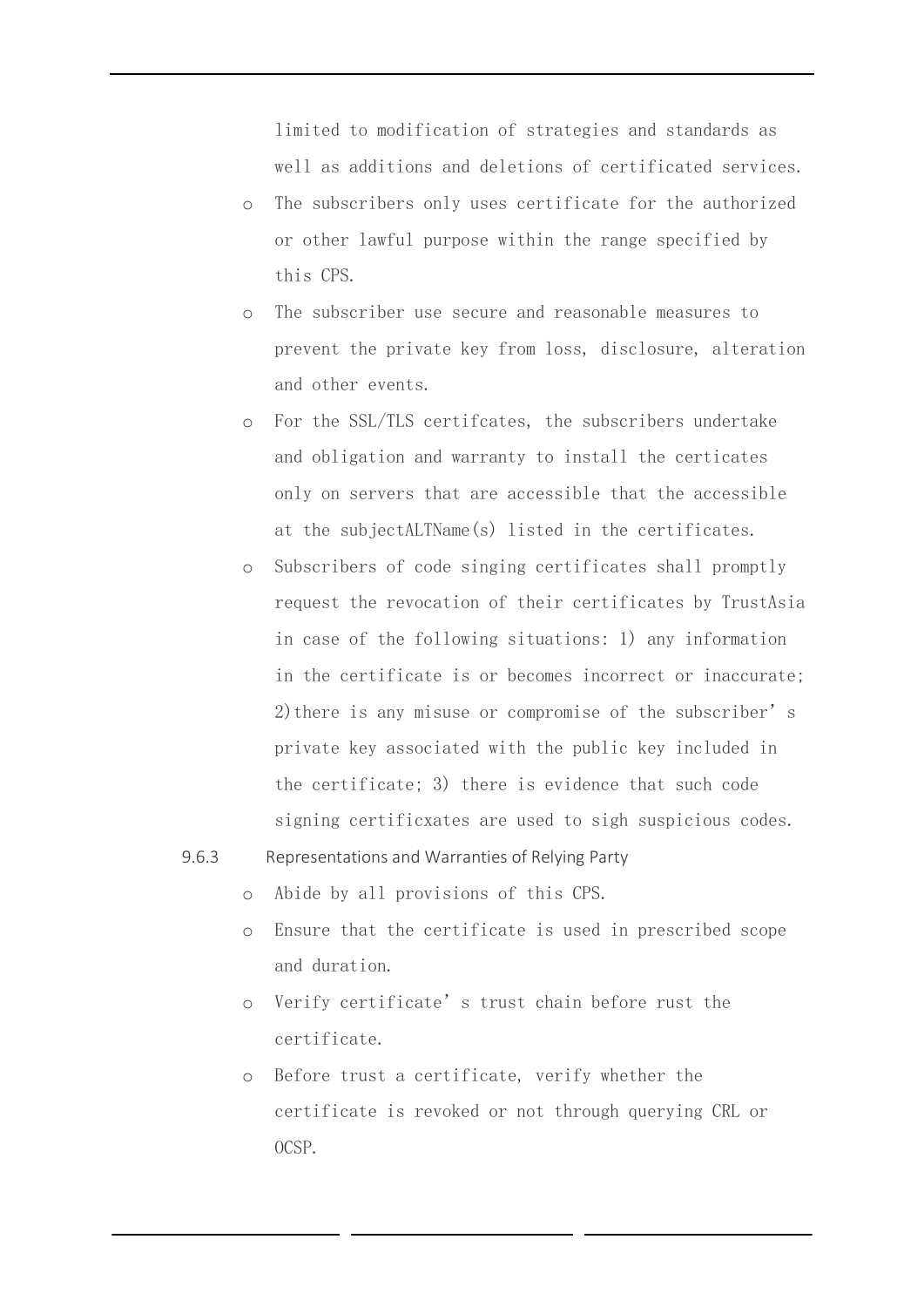- o The relying party is willing to compensate TrustAsia for the losses and accept liabilities for any loss of self or others, due to negligence or other reasons violating the terms of a reasonable inspection.
- o Prohibited for rejecting any statements, changes, updates and upgrades published by TrustAsia, including but not limited to modification of strategies and standards as well as additions and deletions of certificate services.
- 9.6.4 Representations and Warranties of Other Participants Other participants engaged in electronic certification activities must promise to abide by all provisions of this CPS.

# 9.7 Disclaimers of Warranties

Except for the commitments declared in CPS Section 9.6.1, TrustAsia does not assume any other forms of guarantee and obligation:

- Do not guarantee the statements of certificate subscribers, relying party and other.
- Do not guarantee any software used in electronic certification activities.
- Do not assume any liability when certificate is used beyond the prescribed purposes.
- Do not assume any responsibility for service interruption and customer losses caused by force majeure, such as war, natural disasters, etc.
- When subscriber violates the commitments defined in CPS Section 9.6.3. or relying party violates the commitments defined in CPS Section 9.6.4, TrustAsia can exempt from liability.
- When digital certificates issuing errors, delays, interruptions, inability to issue, or suspension or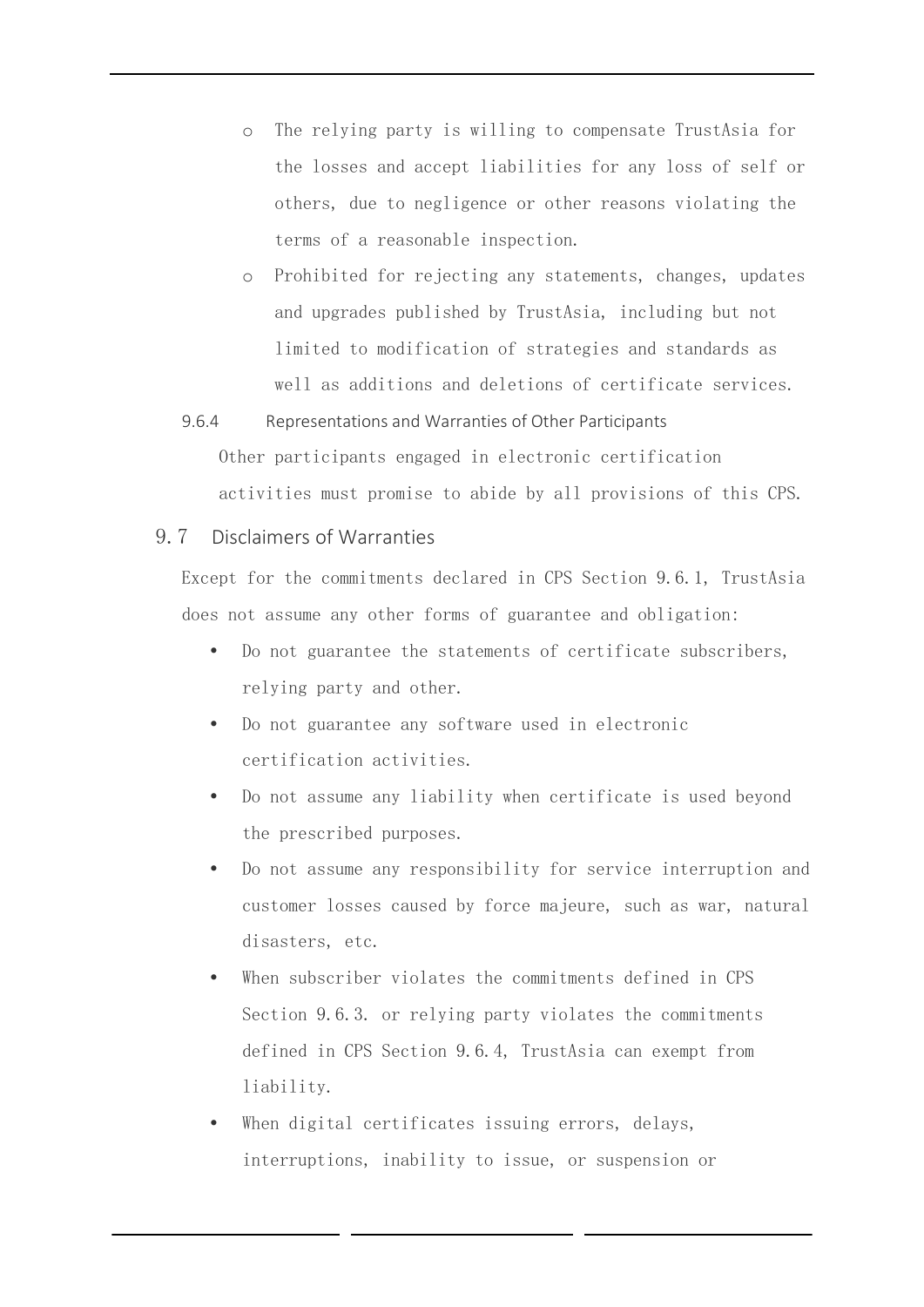termination of all or part of certificate services due to technical failures such as TrustAsia's equipments or network failures. The causes of "technical failure" specified in this paragraph include but not limited to: the TrustAsia's equipments or network failures caused by related companies such as power, telecommunication, communication departments, hacker attack.

- TrustAsia has carefully obey the regulations of digital certificate by national laws, but still cause losses.
- 9.8 Limitations of Liability

If the certificate subscriber and the relying party specialized in civil activities suffered losses due to electronic certification services provided by TrustAsia, TrustAsia will assume limited compensation liability no more than the amount stipulated in the CPS Section 9.9.

#### 9.9 Indemnities

#### 9.9.1 Indemnification scope

If TrustAsia violated statement in CPS section 9.6.1, certificat4e subscribers, relying parties and other entities can request TrustAsia assume compensation liabilities (except for statutory and contractual exeptions). The payoff limit from legal responsibility of direct losses: in any case, the compensation for each server certificate must not exceed 10 times the purchase price of the certificate market. If the following circumstances occure, TrustAsia will assume limited compensation liability:

 TrustAsia issues certificates to a third-party instead of the subscriber by mistake, which leads to the losses of the subscriber or relying party.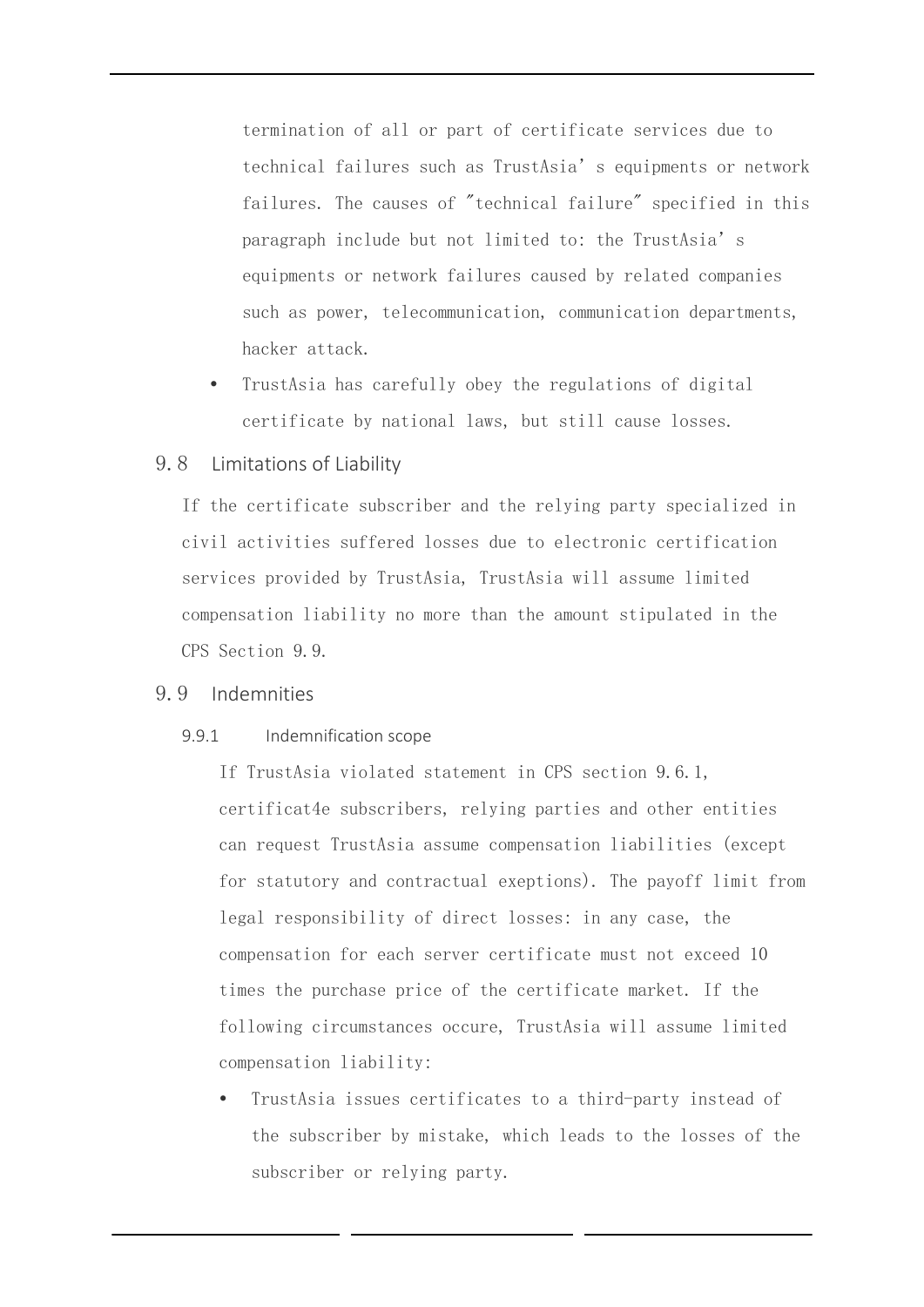- If subscriber submits accurate and true information to TrustAsia, but TrustAsia issues certificates with error information and the error leads to losses of the subscriber or relying party.
- After TrustAsia knows the fact that subscriber provides fake registration information or data, TrustAsia still issues certificate, which leads to relying party suffering losses.
- If the private key of the certificate is deciphered, stolen or disclosed due to TrustAsia, which leads to the subscriber or relying party suffing losses.
- TrustAsia fails to revoke certificates in time, which leads to relying party suffering losses.

In addition, TrustAsia's compensation limitations are as follow:

- All the compensation obligation of TrustAsia shall not exceed the insurance coverage stipulated in section 9.2.1. The maximum amount of compensation can be reset by TrustAsia based on different situations. TrustAsia will notify related parties immediately after the reset.
- For the losses caused by subscribers or relying party, TrustAsia does not assume responsibilities. Subscribers or relying themselves should assume their own responsibilities.
- TrustAsia takes the responsibilities only during the validity of the certificate.
- 9.9.2 Indemnification by Subscribers

If the following situations cause losses to TrustAsiua or relying party, subscribers shall assume the compensation liability: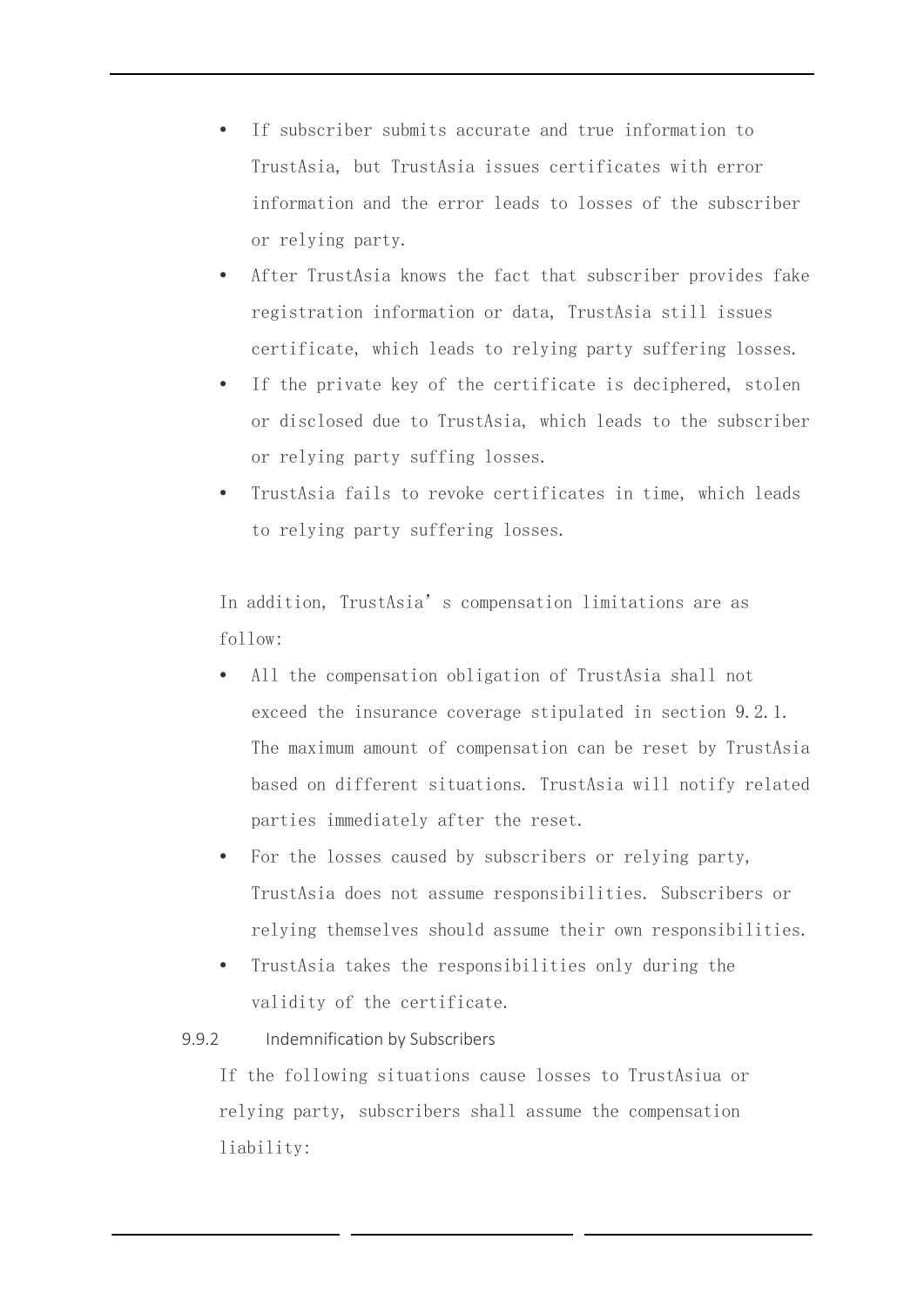- 1. TrustAsia and its authorized service agencies or third-party suffer losses due to unreal information, such as deliberate, negligent or malicious provision of unreal information, by applying for certificates.
- 2. TrustAsia and its authorized service agencies or third-party suffer losses due to disclosure and loss of private keys deliberately and by mistake; due to not informing TrustAsia and its authorized service agencies or third-party of the leakage and loss of private keys with knowing the facts; and due to handing keys to others inappropriately.
- 3. Subscribers violate the CPS and related operation practices when using certificates as well as using the certificates activies outside of the CPS.
- 4. If the certificate is used for illegal transactions or causes disputes during the period from revocation requests submitted by the subscribers or other entities authorized by TrustAsia to this information of certificate revocation published by TrustAsia, if TrustAsia operates in accordance with requirements of the CPS, subscribers must assume any responsibility of looses according to this CPS.
- 5. Unreal, incomplete or inaccurate information provided by subscribers.
- 6. Subscribers continue to use the certificates and do not notify TrustAsia and relying parties promptly when information in the certificates is changed.
- 7. The private key is compromised, damaged, stolen, disclosed, and etc. due to not taking effective protection measures.
- 8. Subscribers continue to use the certificate and do not notify TrustAsia and relying parties promptly when they are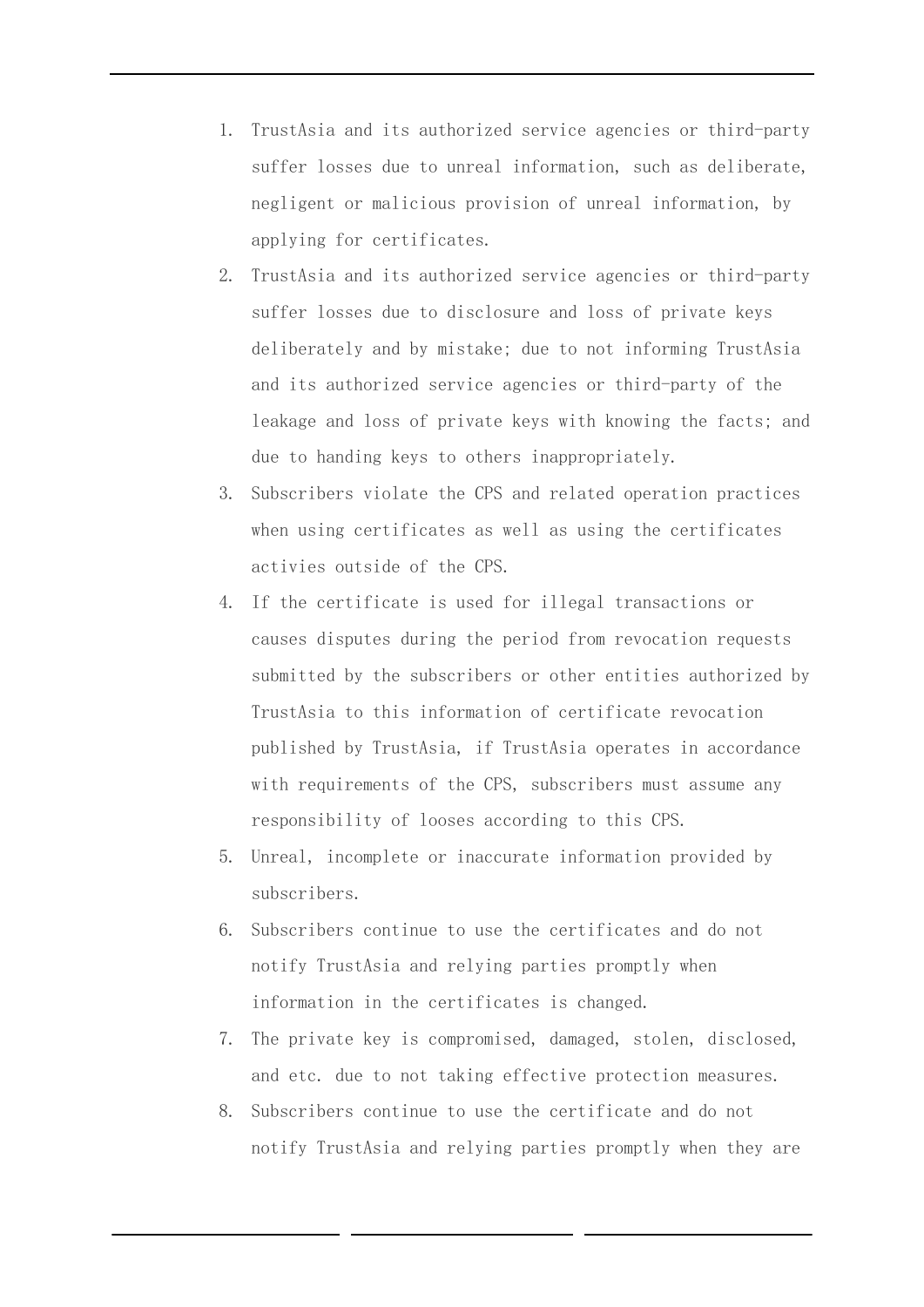made aware that private keys are lost or at the risk of being compromised.

- 9. The certificate has expired but is still in use.
- 10. The subscriber's certificate information infringes upon the intellectual property rights of a third-party.
- 11. Using Certificated beyond specified scope, such as the use of certificates for illegal and criminal activities.
- 9.9.3 Indemnification by Relying Parties

If the following circumstances lead to the losses of TrustAsia or subscribers, relying party shall be assumed compensation responsibility:

- 1. Obligations defined in the CPS and agreements between TrustAsia and relying parties are not fulfilled.
- 2. TrustAsia and its authorized service agencies or a thirdparty suffer losses due to inappropriate reviews against the CPS.
- 3. Trust certificates in unreasonable circumstances. For example, relying party still trusts the certificate with knowing that the certificate usage is beyond its scope or period or the certificate has or may have been stolen.
- 4. Relying party does not verify trust chains of the certificates.
- 5. Relying party does not check whether a certificate is revoked through querying CRL or OCSP.

## 9.10 Term and Termination

## 9.10.1 Term

This CPS and any amendments will immediate effect when it is released on TrustAsia's online repository. It will be effective until the new version of CPS released.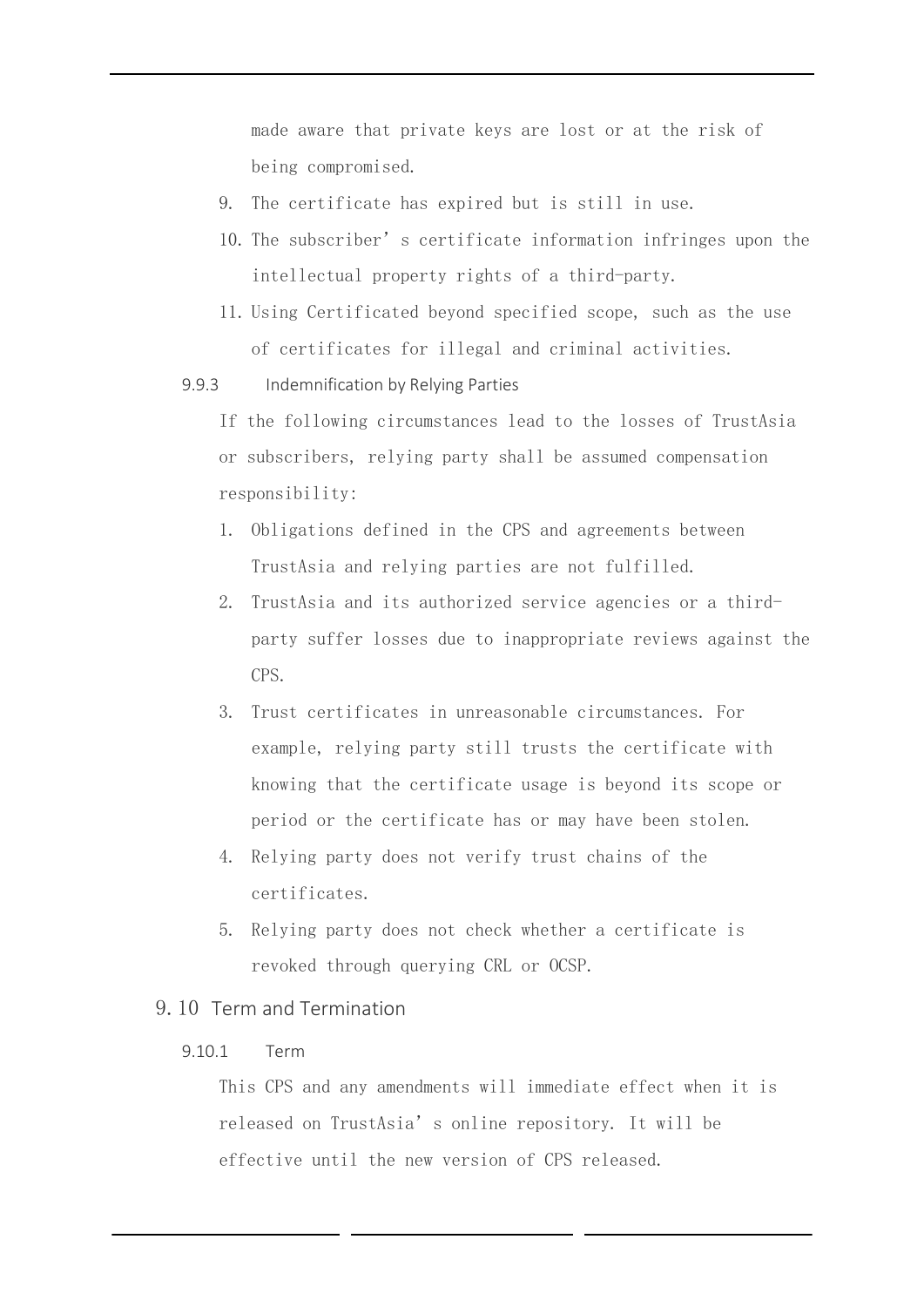#### 9.10.2 Termination

When TrustAsia terminates electronic certification services, this CPS is terminated.

9.10.3 Effect of Termination and Survival

After the termination of this CPS, its effect will be terminated at the same time, but the legal facts that occur before the date of termination, the provisions of the responsibility of the parties and the exemption of liability in this CPS are still applicable, including, but not limited to, the contents of audit, confidential information, privacy protection, intellectual property, etc. in CPS, as well as limited liability clauses relating to indemnification, and are still valid after this CPS is terminated.

When some provisions in CPS, subscriber agreements, relying party agreements and other agreements become invalid due to some reason, such as content modifications or conflict with applicable laws, they do not affect the force of law of other provisions in the corresponding document.

## 9.11 Individual Notices and Communications with Participants

If necessary, TrustAsia will notify individual subscribers and relying parties by email or other ways, when TrustAsia revoking the certificates, discovering the other usage of certificates by subscribers and other behaviors against the subscriber agreement.

## 9.12 Amendents

## 9.12.1 Prodedures for Amendment

As authorized by TrustAsia Security Policy Committee, CPS composition team reviews this CPS at least once a year to ensure that the CPS meets the requirement of national laws, regulations and administration department as well as relevant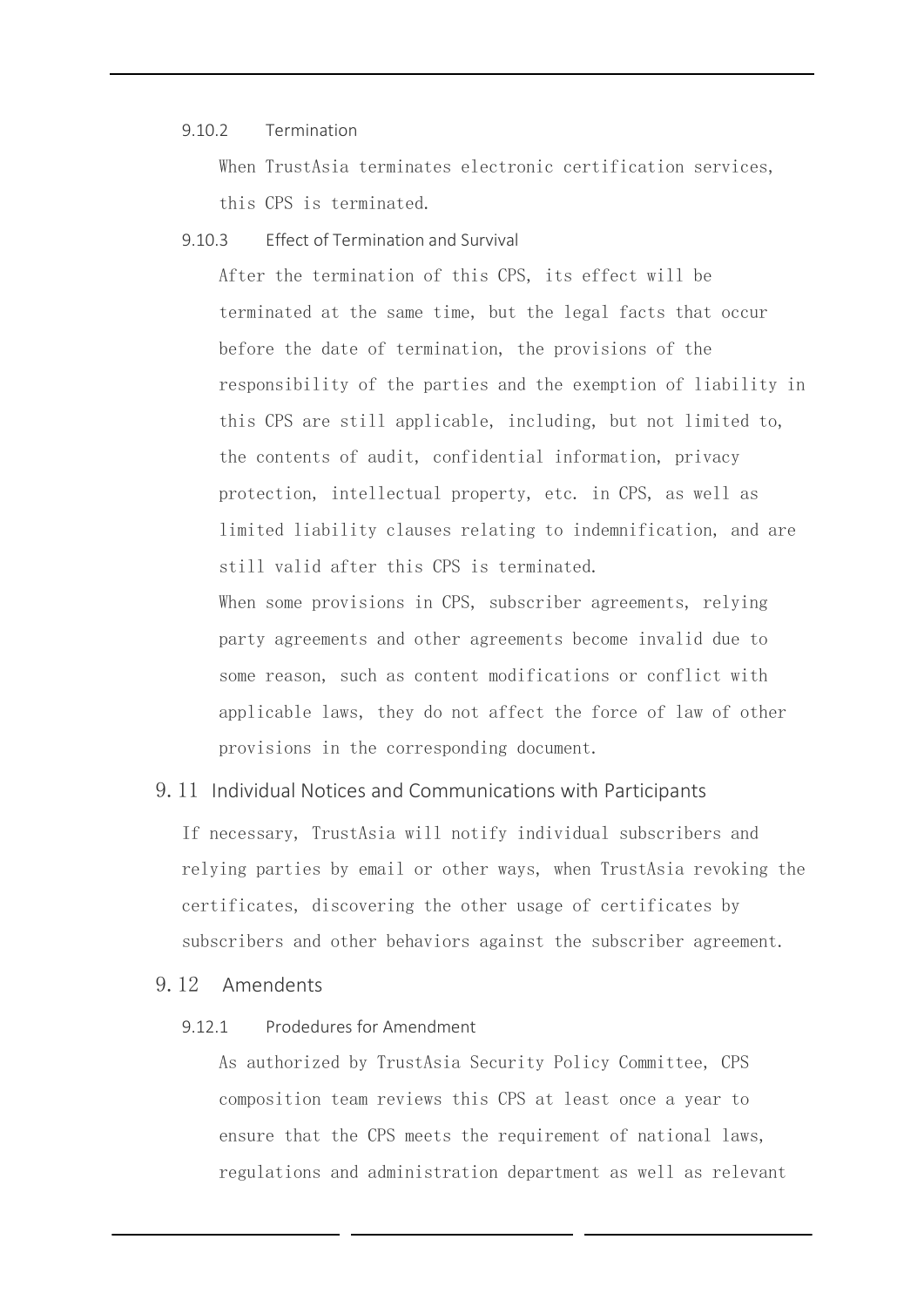international standards; to ensure it meets the requirements of CP and actural needs of certification business operations. Revisions and updates of the CPS should be initiated by the CPS composition team and approved by TrustAsia Security Policy Committee. The revised CPS shall be officially released after being approved by TrustAsia Security Policy Committee.

9.12.2 Notification Mechanism and Period

After approval of the revised CPS, will be released on TrustAsia's official website synchronously. For the modification notified by email, mail, media and other ways, TrustAsia shall notify the relevant parties in reasonable time, which ensures that the relevant parties have minimum implications.

- 9.12.3 Circumstances under which OID Must Be Changed The TrustAsia is solely responsible for determining whether an amendment to the CPS requires and OID change.
- 9.12.4 Circumstance under which CPS Must Be Changes The situations that TrustAsia must modify this CPS include: discrepancies between CPS and governing laws, clear requirements of changes or adjustments for TrustAsia certification services initiated by national regulatory departments.
- 9.13 Dispute Resolution Provisions

If TrustAsia, certificate subscribers, relying parties and other entities have disputes in the electronic certification activities, should solve through amicable negotiation according to the agreement. If coordination fails, these parties should reach out to the legal authorities.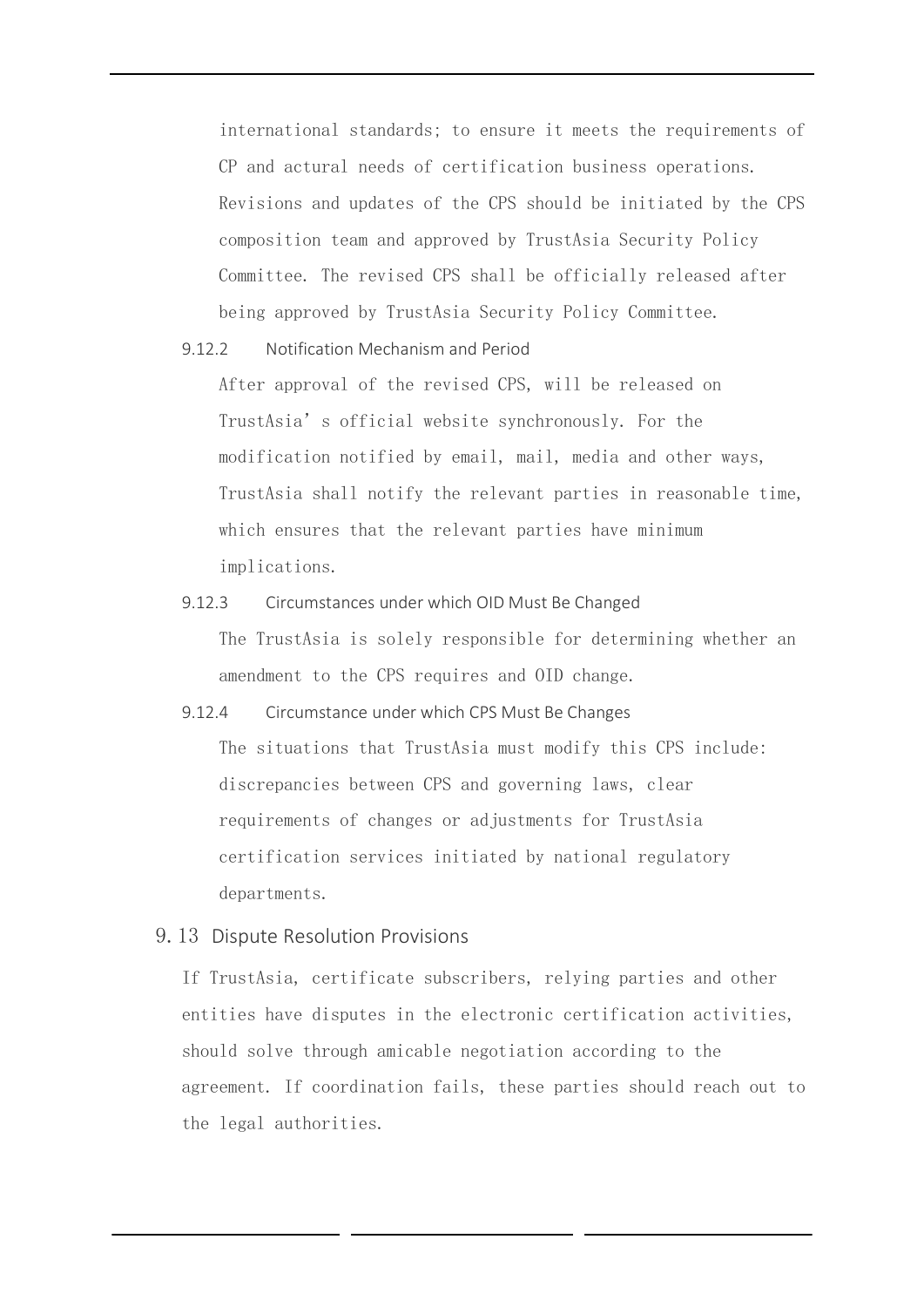Any prosecutions against TrustAsia over any disputes arising from this CPS should be governed by the people's court in the place where TrustAsia is registered.

9.14 Governing Law

The CPS of TrustAsia is governed by the law of "Electronic Signatures Laws of People's Republic of China", the regulation of "Measures for the Administration of Electronic Certification Services", and "Measures for the Administration of Cipher Codes for Electronic Certification Services" promulgated by the country.

#### 9.15 Compliance with Applicable Law

Regardless of the place of residence for the subscribers, relying parties and other entities or place to use of the TrustAsia certificates, the execution, explanation and procedure should be compliant with laws and regulations of the People's Republic of China and the requirements of the national information security authority. Any disputes involved by TrustAsia and its RA in relation to his CPS should also be compliant with laws of the People's Republic of China.

## 9.16 Miscellaneous Provisions

#### 9.16.1 Entire Agreement

Complete document structure of TrustAsia's CPS includes three parts: titles, table of contents and main contents. Modified alternative content of the table of contents and the main contents will completely replace all previous parts. The previous parts would be placed at the TrustAsia official website for brosing.

#### 9.16.2 Assignment